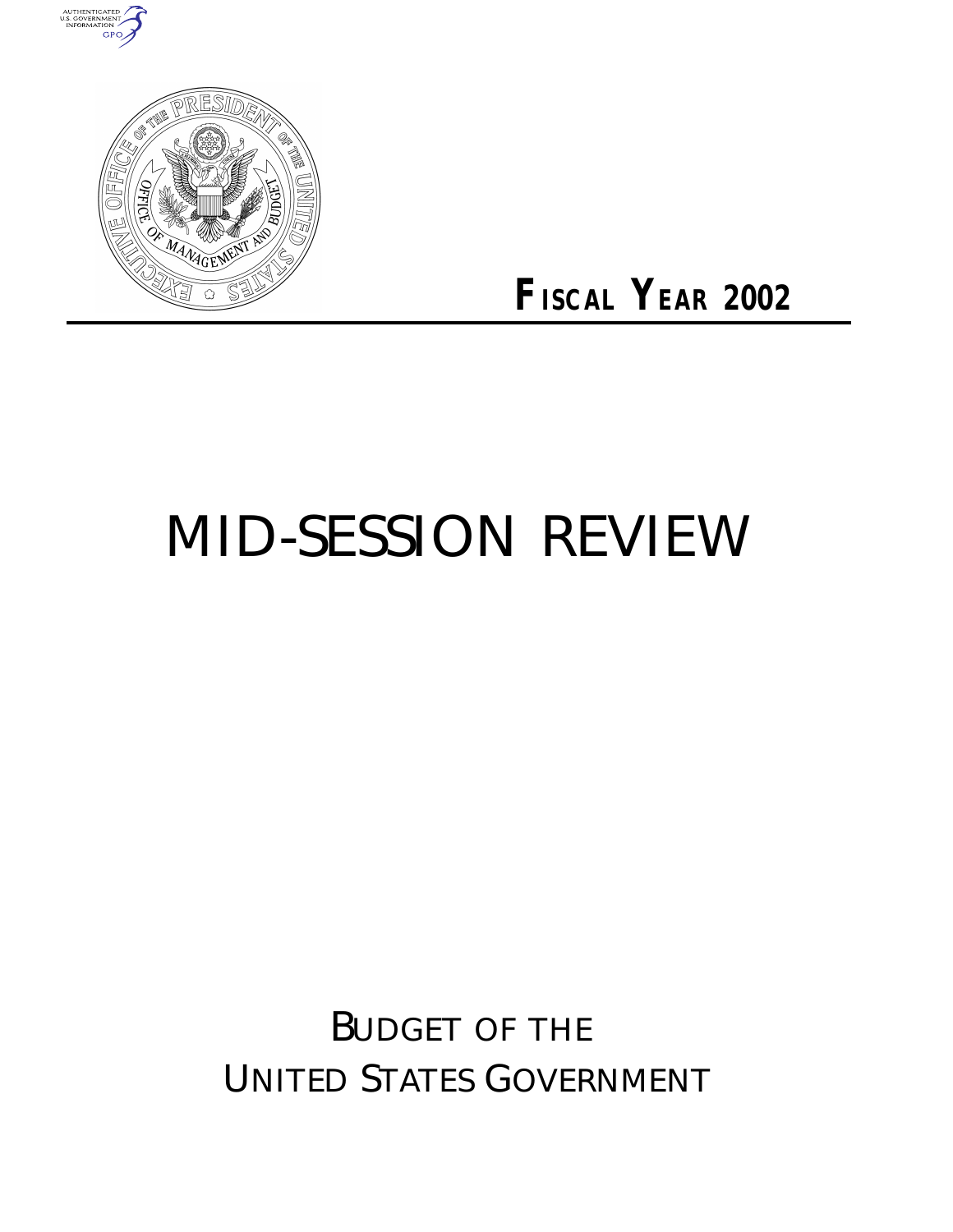

EXECUTIVE OFFICE OF THE PRESIDENT OFFICE OF MANAGEMENT AND BUDGET WASHINGTON, D.C. 20503

THE DIRECTOR

August 22, 2001

The Honorable J. Dennis Hastert Speaker of the House of Representatives Washington, DC 20515

Dear Mr. Speaker:

Section 1106 of Title 31, United States Code, requires that the President transmit to the Congress a supplemental update of the Budget that was transmitted to the Congress earlier in the year. This supplemental update of the Budget, commonly known as the Mid-Session Review, contains revised estimates of the budget surplus, receipts, outlays, and budget authority for fiscal years 2001 through 2011 and other summary information required by statute.

This report also includes the 0MB Sequestration Update Report to the President and Congress for Fiscal Year 2002, as required by the Budget Enforcement Act of 1990 (BEA), as amended. The report provides current estimates of the status of discretionary spending and the discretionary spending limits. It also provides the status of pay-as-you-go legislation based on reports transmitted to date. The report shows that, in the absence of changes in the caps and payas-you-go requirements, the law would require large automatic reductions in both discretionary and mandatory programs. The Administration will work with Congress to ensure that no unintended sequesters of spending occur.

Sincerely,

MEDanisy

Mitchell E. Daniels, Jr. **Director** 

Enclosure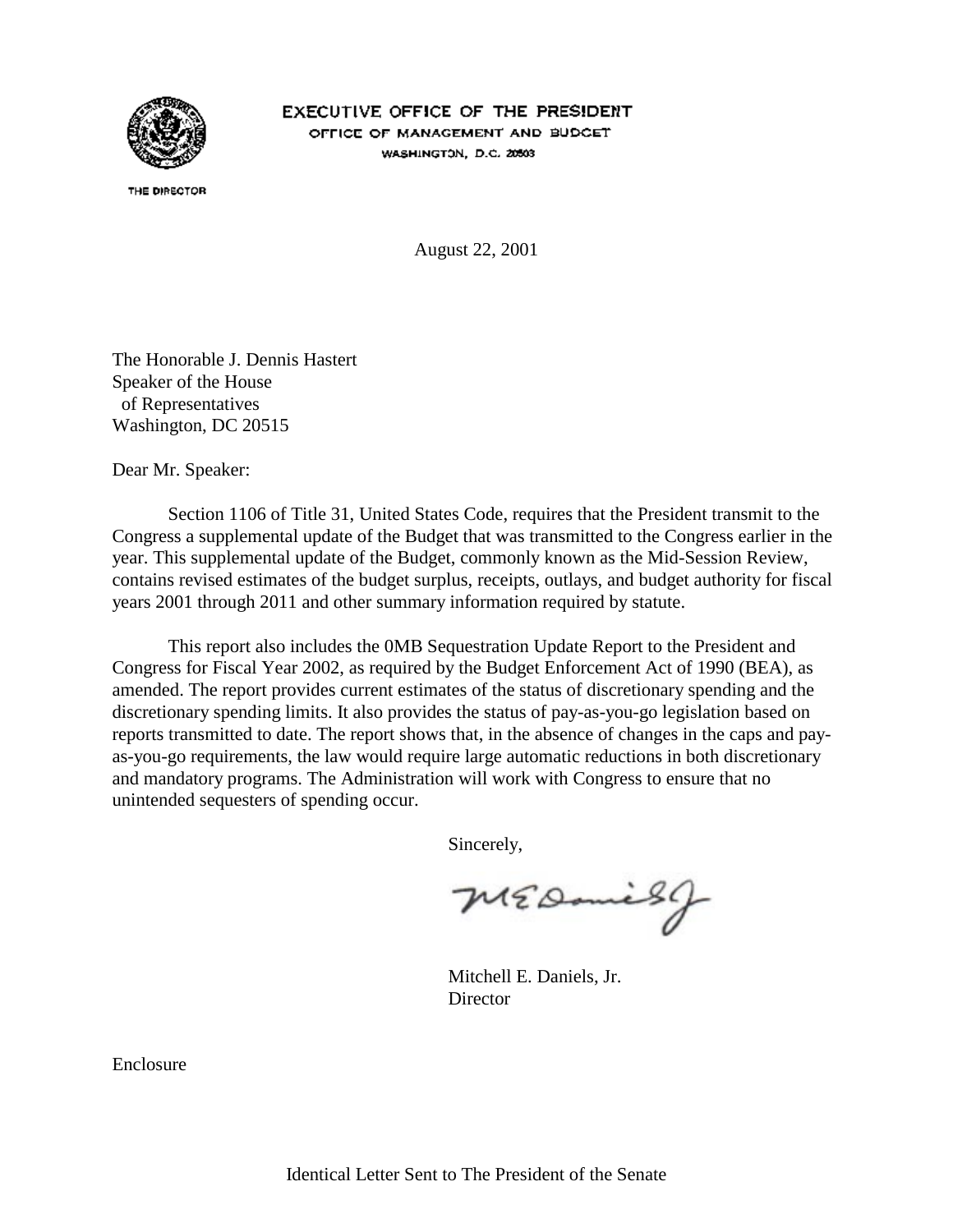## **TABLE OF CONTENTS**

| Transmittal Letter                                                             |              |
|--------------------------------------------------------------------------------|--------------|
|                                                                                | $\mathbf{i}$ |
|                                                                                | iii          |
|                                                                                | iv           |
|                                                                                | $\mathbf{1}$ |
|                                                                                | 11           |
|                                                                                | 13           |
|                                                                                | 17           |
|                                                                                | 23           |
|                                                                                | 25           |
|                                                                                | 31           |
|                                                                                | 49           |
| Appendix B: Sequestration Update Report to the President and Congress for 2002 | 53           |

### **GENERAL NOTES**

- 1. All years referred to are fiscal years unless otherwise noted.
- 2. All totals in the text and tables display both on-budget and offbudget spending and receipts unless otherwise noted.
- 3. Details in the tables and text may not add to totals due to rounding.
- 4. Web address: http://www.whitehouse.gov/omb/budget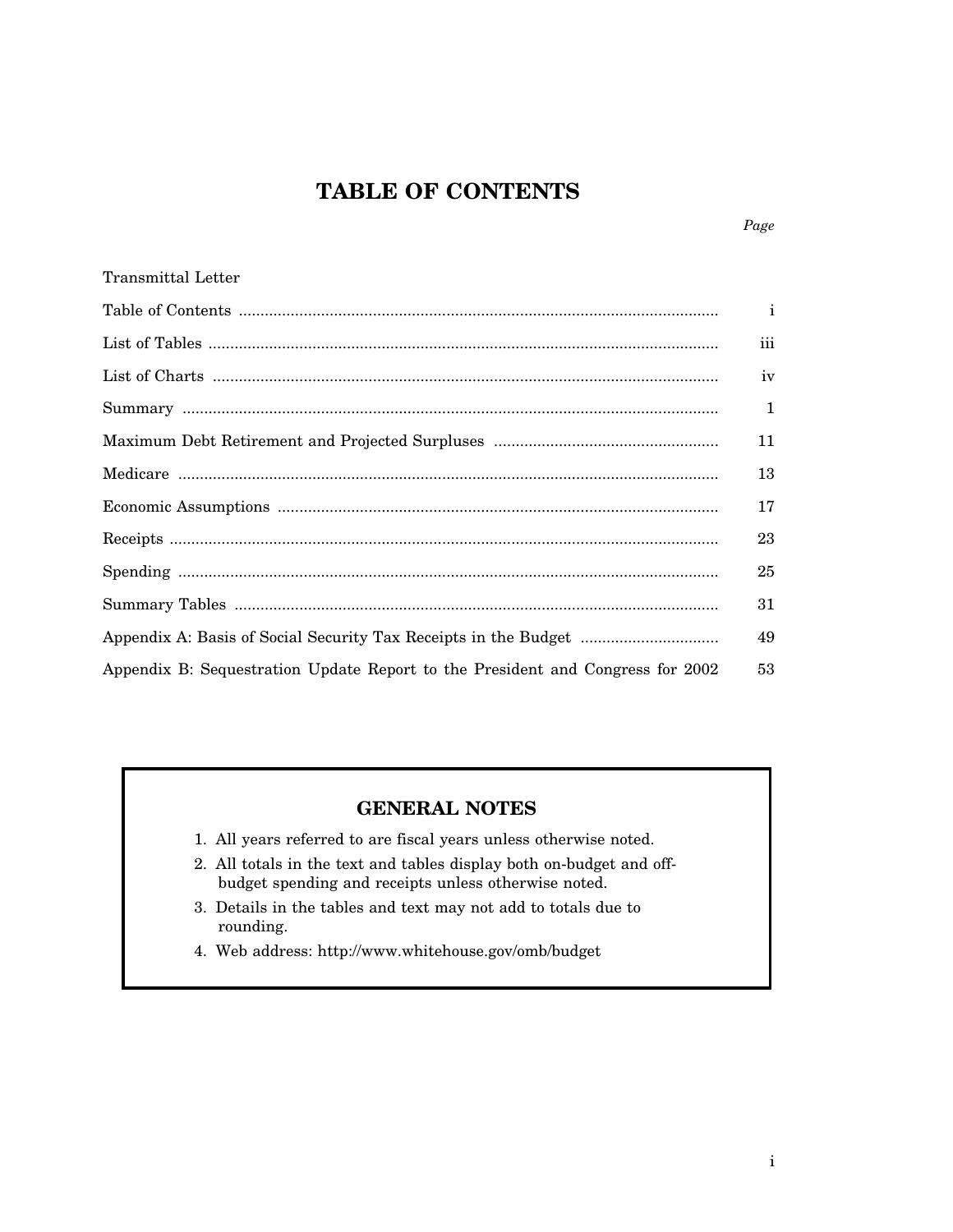## **LIST OF TABLES**

### **Mid-Session Review**

| Table 1.  |                                                                                   | $\overline{4}$ |
|-----------|-----------------------------------------------------------------------------------|----------------|
| Table 2.  |                                                                                   | $\overline{7}$ |
| Table 3.  |                                                                                   | 8              |
| Table 4.  |                                                                                   | 13             |
| Table 5.  |                                                                                   | 20             |
| Table 6.  |                                                                                   | 24             |
| Table 7.  |                                                                                   | 27             |
| Table 8.  | Estimated Spending from 2002 Balances of Budget Authority:                        | 31             |
| Table 9.  | Outlays for Mandatory Programs Under Current Law                                  | 32             |
| Table 10. |                                                                                   | 33             |
| Table 11. |                                                                                   | 35             |
| Table 12. |                                                                                   | 37             |
| Table 13. |                                                                                   | 38             |
| Table 14. |                                                                                   | 39             |
| Table 15. |                                                                                   | 40             |
| Table 16. |                                                                                   | 41             |
| Table 17. |                                                                                   | 42             |
| Table 18. |                                                                                   | 43             |
| Table 19. |                                                                                   | 44             |
|           | Appendix A. Basis of Social Security Tax Receipts in the Budget                   |                |
|           |                                                                                   | 50             |
|           | Appendix B. Sequestration Update Report to the President and Congress<br>for 2002 |                |
| Table 1.  | Historical Summary of Changes to Discretionary Spending Limits                    | 56             |
| Table 2.  |                                                                                   | 58             |
| Table 3.  |                                                                                   | 61             |
|           |                                                                                   |                |

iii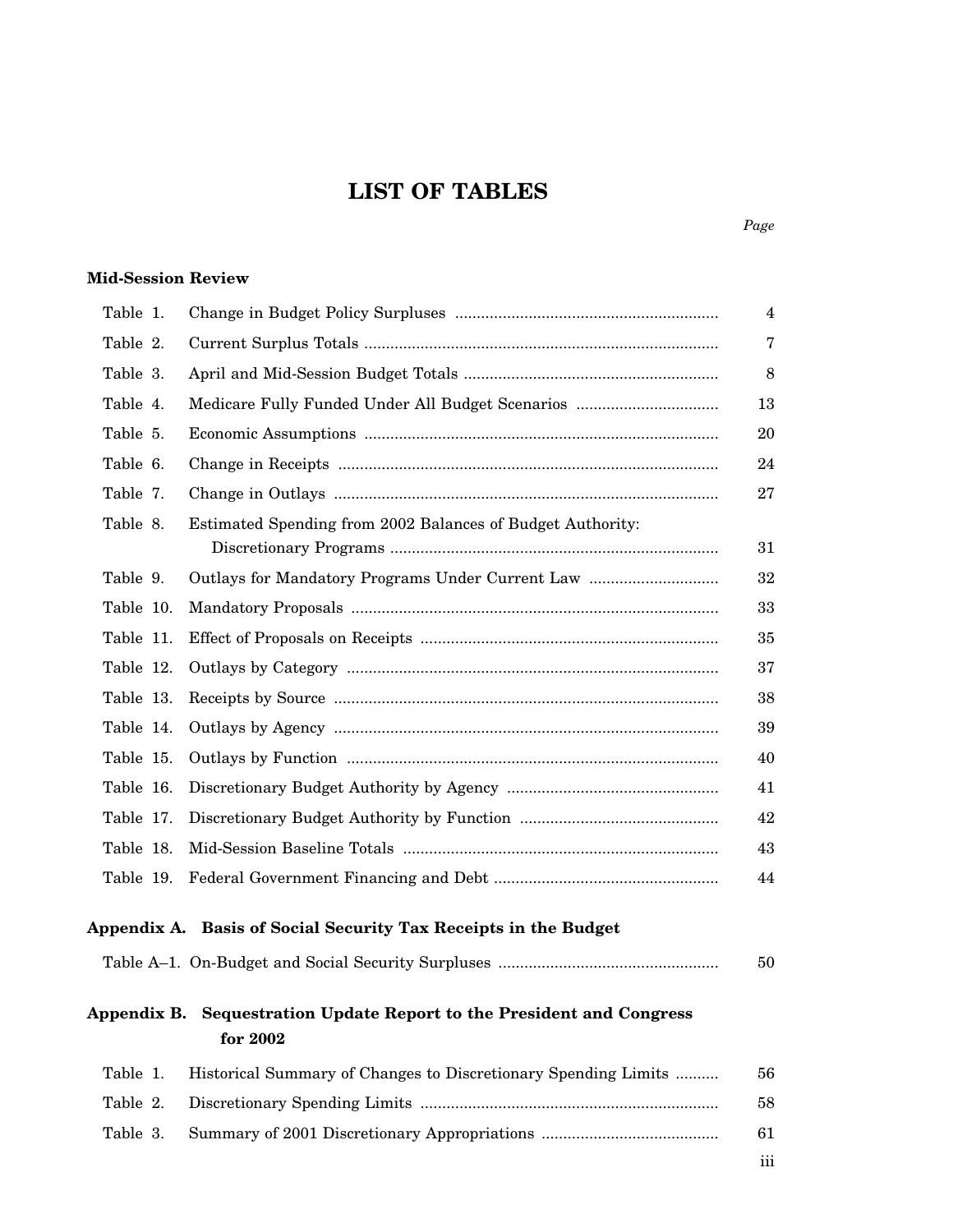|          |                                                            | 62 |
|----------|------------------------------------------------------------|----|
| Table 5. | Comparison of OMB and CBO Discretionary Spending Limits    | 64 |
| Table 6. | Net Cost of Pay-As-You-Go Legislation Enacted as of        | 68 |
| Table 7. | Pay-As-You-Go Legislation with Impact of \$500,000 or Less | 69 |

## **LIST OF CHARTS**

|                                                                         | -1  |
|-------------------------------------------------------------------------|-----|
| Chart 2. Social Security Surpluses Alone Exceed Maximum Retireable Debt | - 3 |
|                                                                         | - 6 |
|                                                                         | 14  |
|                                                                         | 14  |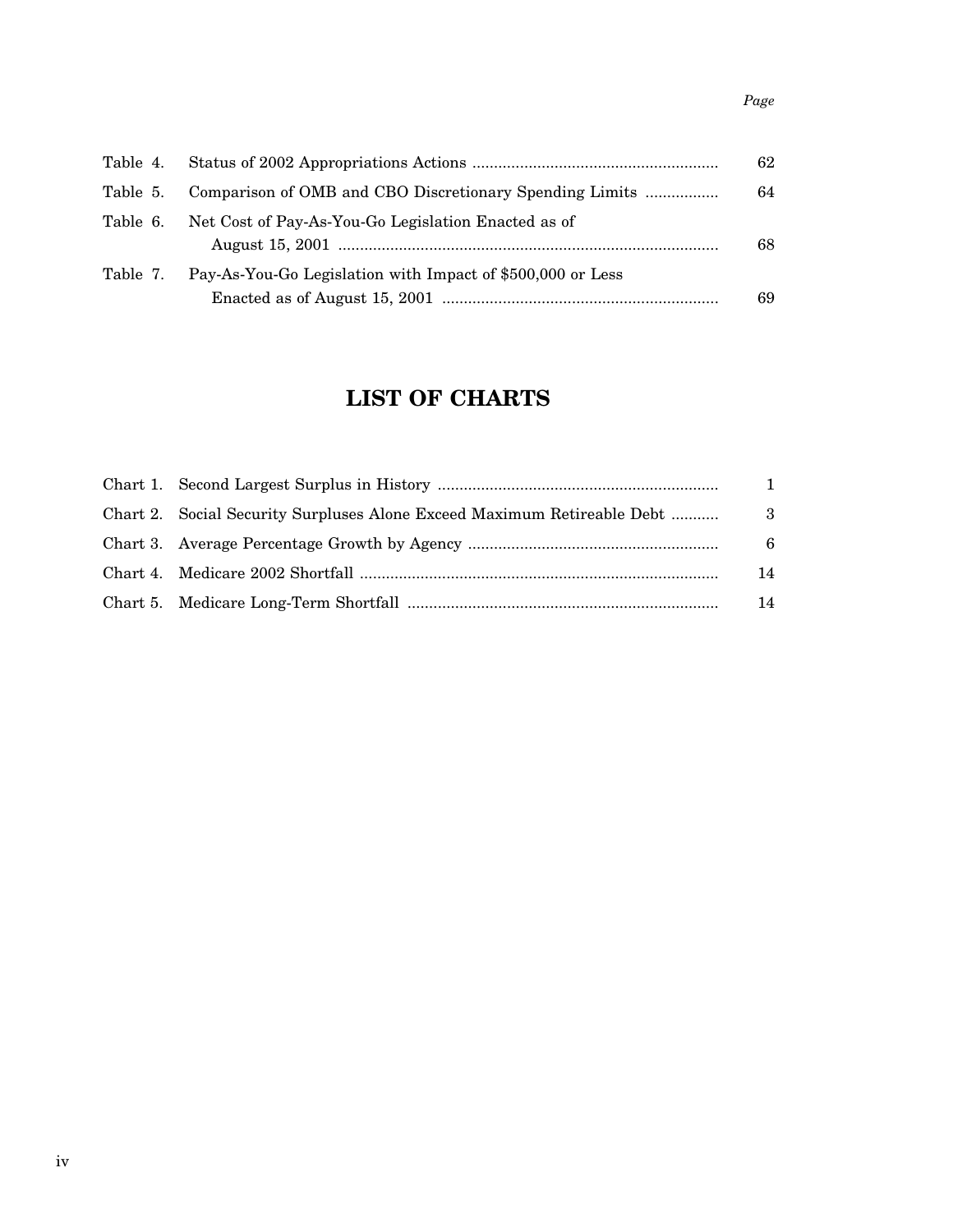## **SUMMARY**

<span id="page-5-0"></span>Despite a nearly stagnant economy, the government's finances are remarkably sound. The budget's enormous surpluses have allowed us to deliver significant tax relief to working Americans, providing badly needed fiscal stimulus to counteract the year-long slowdown in the economy. Even while weathering the slowdown and taking action on tax relief, we continue to take in huge surplus revenues, and to use the extra receipts to steadily reduce the nation's outstanding debt.

The current estimate for the 2001 surplus is \$158 billion, the second highest in history. This is lower than the \$281 billion surplus estimated in the April Budget. The lower surplus is due largely to the year-long economic slowdown and the decision to incorporate immediate fiscal stimulus, in the Economic Growth and Tax Relief Reconciliation

Act. The 2002 surplus projection is \$173 billion, compared to April's \$231 billion estimate. Over the 10 years from 2002 to 2011, the surplus totals \$3,113 billion, down from the \$3,433 billion estimated in April.

Both this year and next year, the overall budget surpluses are equal to the surpluses generated by Social Security payroll taxes (and interest earnings). The President and Congress are both committed to preserving the Social Security surplus for debt reduction. As a result, the additional surplus available for new spending or further tax relief in the next few years is limited. In order to fully reserve the Social Security surplus for debt reduction, any further initiatives beyond those included in this review will also have to be accompanied by offsets in other areas.

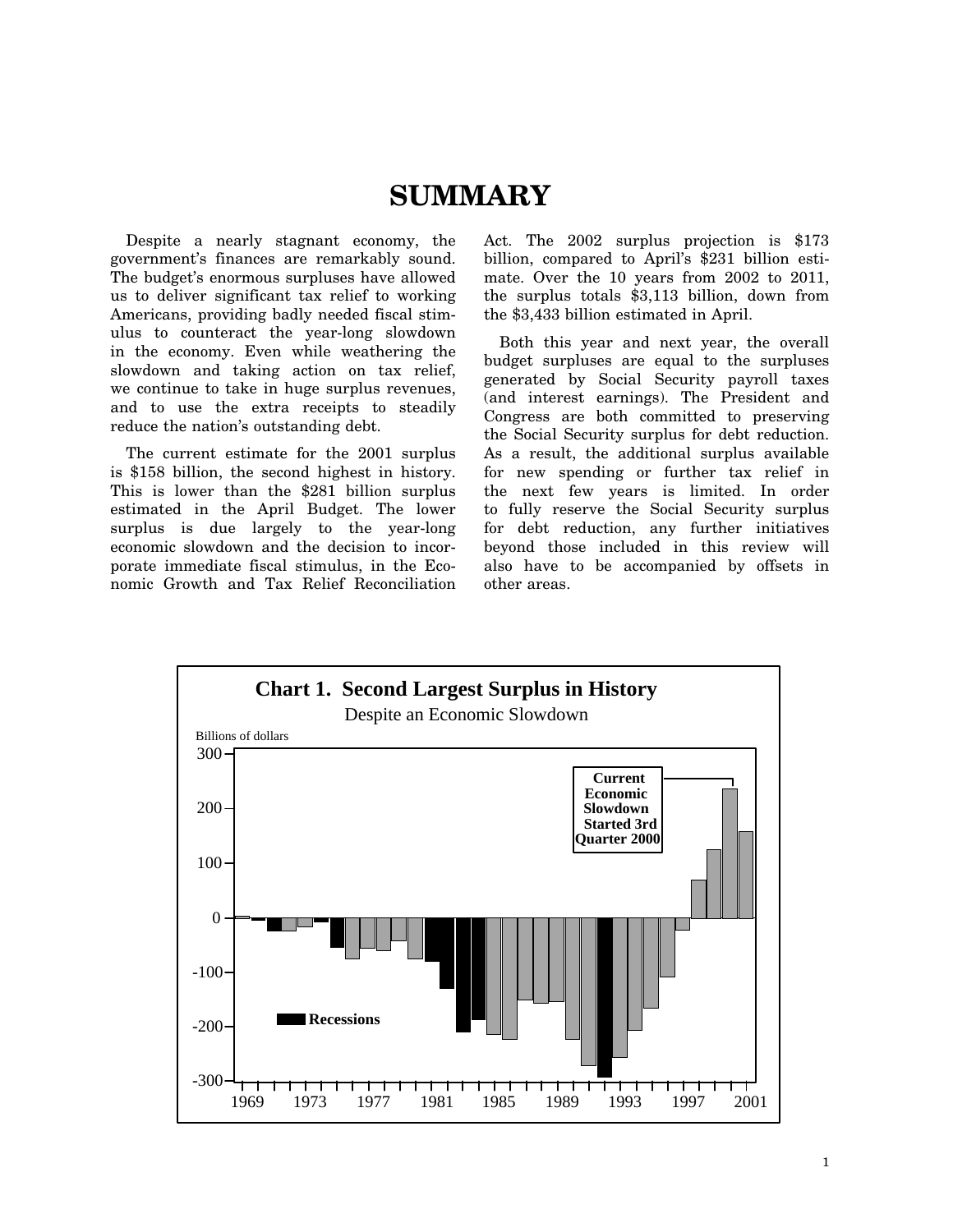### *Tax Relief for Working Americans*

From the Administration's first day in office, President Bush worked to deliver on his campaign promise of meaningful tax relief. This package, which was originally crafted to ensure long-term economic growth and to return excess surplus funds to taxpayers, became even more urgent as the extent of the economic slowdown became apparent. Congress moved with exceptional speed in response to the President's plan. On June 7, 2001 the President signed the Economic Growth and Tax Relief Reconciliation Act of 2001.

This historic measure of tax relief reduces the bottom marginal tax rate from 15 percent to 10 percent, delivering savings to every income taxpayer, and reduces the top rate to a maximum of 35 percent. It also doubles the child tax credit from \$500 to \$1,000, enhances incentives for investment in education, eliminates the marriage penalty, phases out the death tax, and encourages retirement saving.

Of immediate importance, the tax measure includes a rebate provision that puts \$38 billion in savings from the new 10 percent bracket quickly and directly back in the taxpayers' hands. The rebate checks, which taxpayers are receiving in the months of July, August, and September, could not have come at a better time to invigorate today's shaky economy. Economic growth has slowed steadily for over a year to a point that it has nearly stopped. The rebate checks will help prevent further deterioration by supporting consumer spending.

### *Reserving the Social Security Surplus for Debt Reduction*

A strong bipartisan consensus has arisen in this country, and in the Congress, to preserve very large surpluses as a threshold condition of public finance. Both parties and both the Legislative and Executive Branches, in this Administration and the previous one, have concurred in maintaining a surplus at least the size of the Social Security surplus.

Some would set the minimum surplus level even higher, using as a target the artificial

overage in the Medicare Part A trust fund. This is a relatively modest difference, amounting to a question of whether the minimum surplus should be more like 8.0 percent or 9.5 percent of total receipts. It is also a difference that is completely irrelevant either to the level of future Medicare benefits or to the health of the trust fund financing those benefits, which will be exactly the same size regardless of the level of the overall budget surplus. (For further discussion, see the Medicare section of this document.)

There are several reasons that the Social Security surplus makes a good surplus target. First, unlike Medicare, which costs much more than it takes in, Social Security is in true surplus for the moment. Second, the Administration and a majority of Americans hope for reform that converts a portion of Social Security receipts from mere IOUs to real assets, owned by the worker who paid those taxes. At that point, the notion of a Social Security ''lockbox'' will take on real, literal meaning.

The final reason for choosing this surplus target is that it permits the Treasury to achieve—with some room to spare—the maximum amount of debt retirement possible. Over the next 10 years, Social Security will take in excess funds of \$2.5 trillion. whereas maximum debt retireable without incurring unjustifiable premium expenses is between \$2.0 trillion and \$2.2 trillion. This year, the Treasury will eliminate well over \$100 billion of existing debt, marking the fourth year in a row of such reductions. Further such reductions are scheduled for each succeeding year. This is an important accomplishment for which both political parties, both branches of government, and both the current and prior administrations deserve credit.

The update of the budget outlook in this Mid-Session Review foresees continued large surpluses above the size of the Social Security surplus for all years in the budget horizon. The President is determined to preserve surpluses at this level, and to continue using these funds for the steady reduction of outstanding publicly held debt.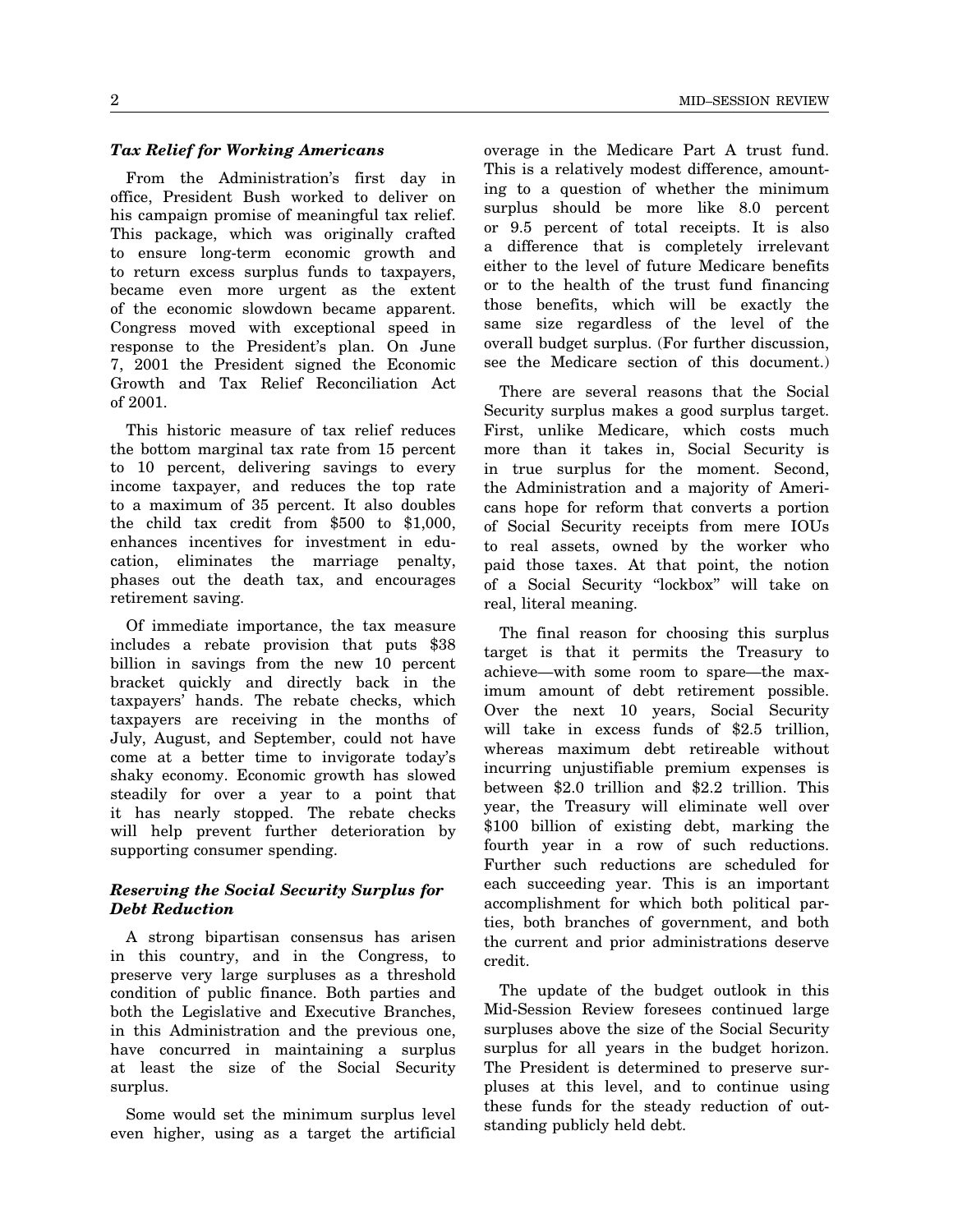<span id="page-7-0"></span>

### *Changes in the Economic and Budget Outlook Since April*

Since the President submitted his budget in April, the extent of the economic slowdown has become more evident. In retrospect, its length and depth are clear: the stock market began to fall in March, 2000; manufacturing employment in August, 2000; and GDP growth in the third quarter of 2000. Overall, the economy has grown at only a 1.3 percent rate since the second quarter of last year, including an estimated 0.7 percent annual growth rate in the most recently completed quarter. As discussed in a subsequent section of this review, the Administration—and other forecasters—believe that recent interest rate cuts by the Federal Reserve, coupled with the fiscal stimulus from the Economic Growth and Tax Relief Reconciliation Act, will spur the economy back to solid, sustainable growth by next year.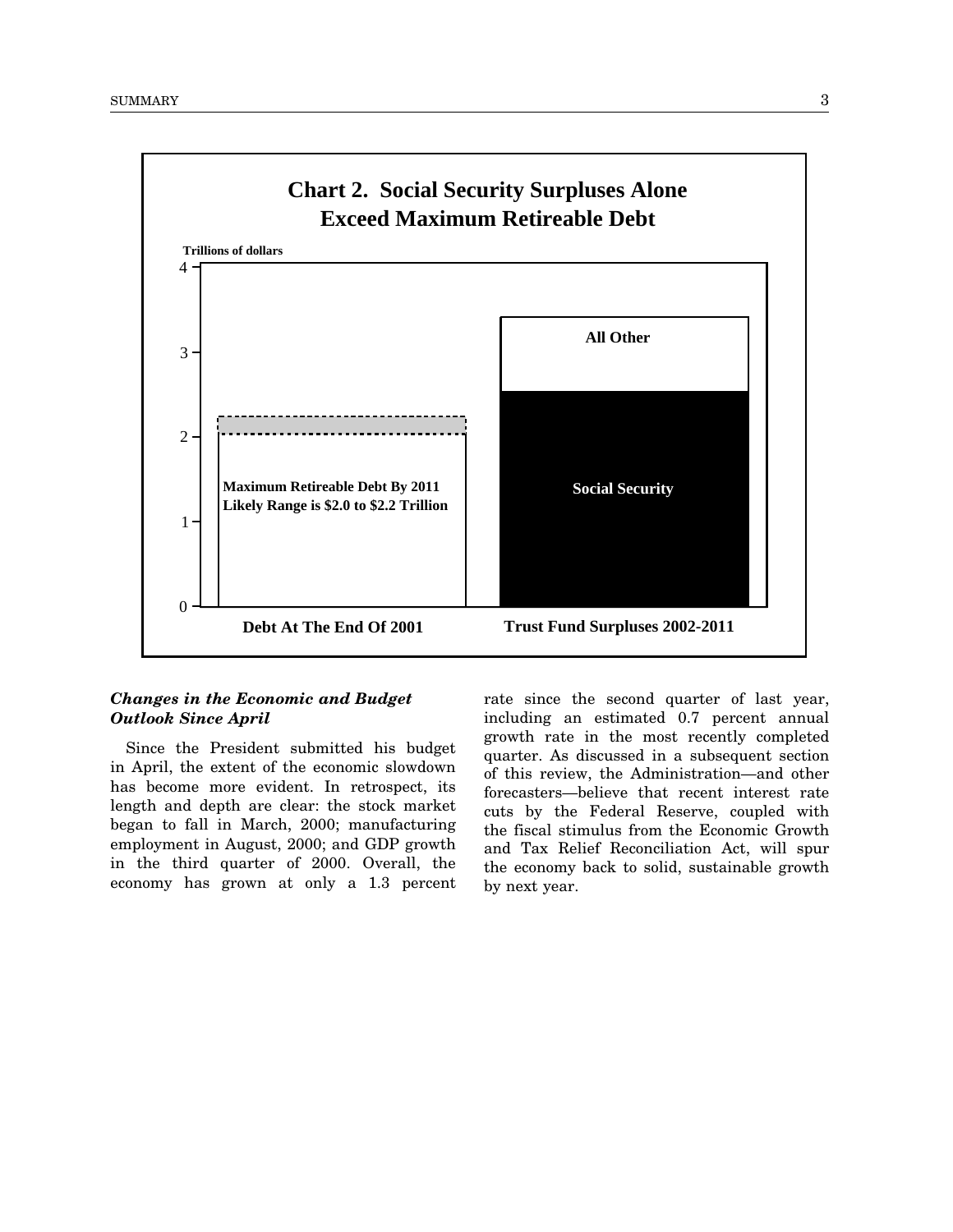### **Table 1. CHANGE IN BUDGET POLICY SURPLUSES**

(In billions of dollars)

<span id="page-8-0"></span>

|                     | 2001   | 2002  | 2002-2011 |
|---------------------|--------|-------|-----------|
|                     | 281    | 231   | 3,433     |
|                     | 159    | 175   | 2,583     |
|                     | 122    | 56    | 850       |
| Change since April: |        |       |           |
|                     | $-40$  | $-40$ | 25        |
|                     | $-28$  | 28    | 28        |
|                     | 3      | 11    | $-37$     |
|                     |        | 3     | 43        |
|                     | $-4$   | $-11$ | $-198$    |
|                     | $-5$   | $-1$  | 1         |
|                     | $-46$  | $-44$ | $-46$     |
|                     | $-1$   | $-6$  | $-136$    |
|                     | $-123$ | $-59$ | $-320$    |
|                     | 158    | 173   | 3,113     |
|                     | 157    | 171   | 2,538     |
|                     |        |       | 575       |

1The 2001 estimate is adjusted to assign \$5.6 billion in prior year receipts to their correct year. See text box on page 9 and Appendix A on page 49.

Economic weakness, coupled with the tax rebate action that is designed to counteract that weakness, results in a lower surplus outlook this year and next year. In the current year, economic revisions and technical factors reduce the surplus \$46 billion from the April estimate, a difference of about two percent of receipts. Tax rebates and related provisions account for \$40 billion, a legislated shift in timing of corporation income tax receipts reduces the surplus another \$28 billion, and supplemental spending for meeting national defense and other needs uses \$5 billion. This combination of factors and a technical adjustment described below still leaves a very small on-budget surplus for 2001.

In 2002, economic and technical revisions are slightly smaller than in 2001. The effect of the tax relief provisions stays level at about \$40 billion, while the shift of corporate receipts is recaptured. The net result is a small on-budget surplus.

One factor artificially reducing the 2001 on-budget surplus from the April estimate is an upward revision to the Social Security trust fund due to reestimates of payroll taxes paid in previous years. As explained in the accompanying box, this practice has the effect of inflating the current Social Security surplus by adding credits during

2001 for taxes actually paid and collected in 2000, 1999, and earlier years. This reduces the apparent 2001 on-budget surplus by \$6 billion. Correcting this distortion by assigning the extra revenues to their appropriate year makes clear that there is a small on-budget surplus in 2001. OMB will review with the Department of the Treasury the possibility of prospective changes to record the adjustments in the correct years.

Over the full 10-year budget horizon, the surplus outlook is relatively unchanged from April. The unified surplus total for 2002 through 2011 is now estimated at \$3,113 billion, down from the \$3,433 billion estimated in the April Budget. The largest factor in the reduction is incorporating the outyear implications of the Administration's \$18.4 billion defense amendment for 2002. This is the first installment, totaling \$209 billion, of investment in restoring our national defense capabilities after years of neglect. The tax bill, because it was scaled back during Congressional consideration, increases the surplus slightly relative to the April Budget (which assumed the President's proposals), while the 10-year economic and technical adjustments reduce the surplus by \$46 billion.

This update to the President's budget increases the resources set aside for Medicare modernization, and an integrated prescription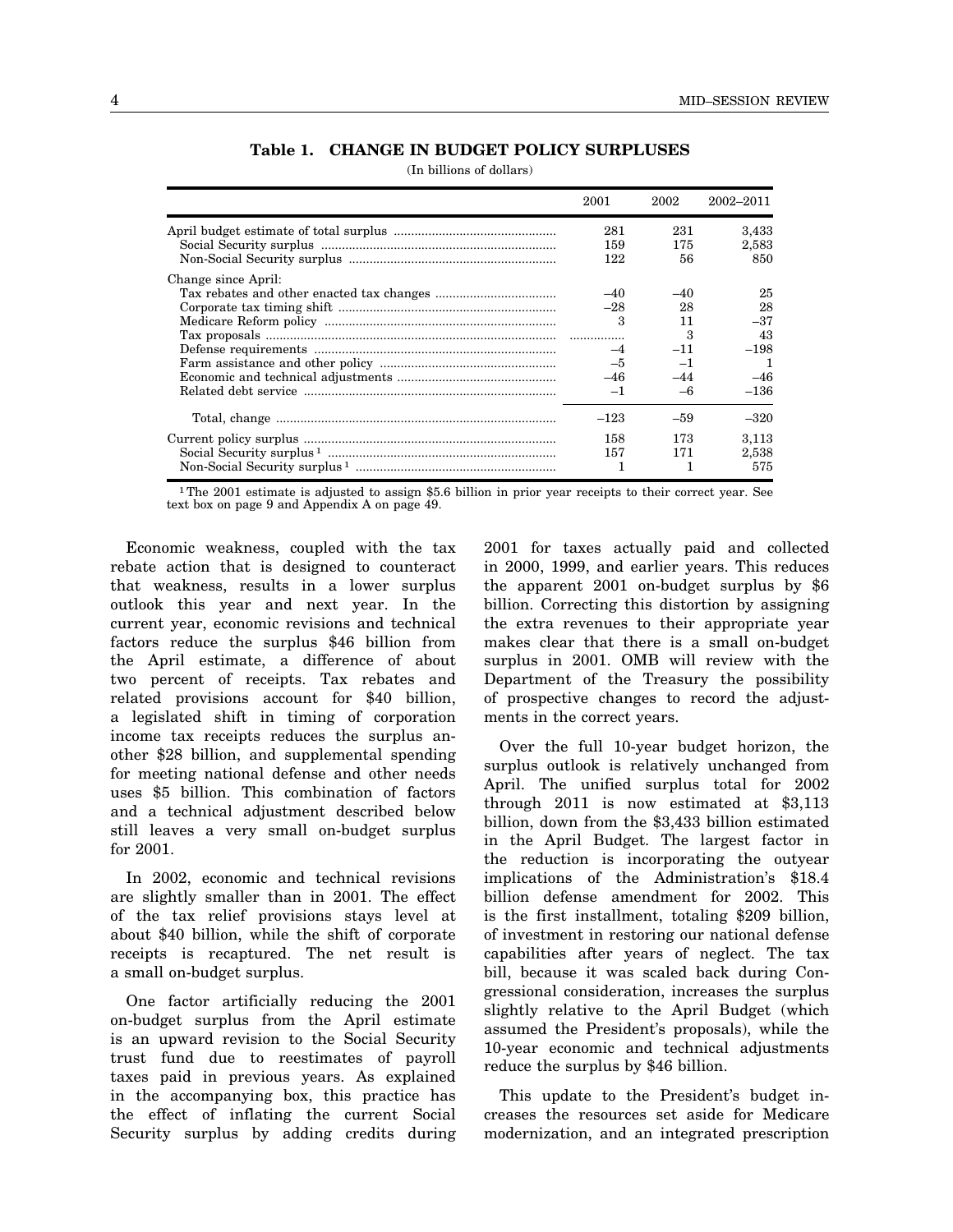drug benefit, to \$190 billion over the period 2004 to 2011. This new estimate is consistent with the Framework to Strengthen Medicare that the President announced on July 12th and is \$37 billion more than was allocated in total to additional Medicare spending in the April Budget submission over 10 years.

The President's April Budget proposed a program to help low income seniors and those with particularly high prescription drug costs get immediate assistance while Congress considered comprehensive reform. However, with the President's support, a consensus is now building in Congress which focuses on comprehensive Medicare modernization. The President's Framework to Strengthen Medicare and his budget reflect this emerging agreement, setting aside substantial resources to meet this objective which could be implemented as soon as 2004. The Administration is committed to continuing to work with the Congress on enacting legislation to strengthen Medicare consistent with the President's framework.

Although the Administration is committed to enacting comprehensive Medicare legislation soon, the President believes we must help seniors get the prescription drugs they need at an affordable price now. That is why the Administration has begun the voluntary Medicare Prescription Drug Discount Card program. This program will allow seniors access to the same kinds of drug discounts that other Americans with good private health insurance currently receive. The President believes that seniors, who face the heaviest burden for prescription drug costs, should not also have to pay the highest retail prices for drugs. The discount card is not a substitute for prescription drug coverage in a reformed Medicare system, but it will bring important relief to seniors who need it beginning next year.

Of the current 10-year total surplus, \$2,538 billion is from the Social Security trust fund, down slightly from \$2,583 billion in April. As noted above, the Administration is devoting as much of this amount as possible to the reduction of publicly held debt. After reserving the Social Security surplus, the remaining 10-year surplus is \$575 billion, down from \$850 billion in April,

with most of this difference attributed to the \$198 billion increase in spending on national defense and the additional commitment to Medicare.

### *The Best Course Forward*

The government's finances are extremely sound. Only persistent, long-term economic weakness can threaten this position. Hence, promoting a return to vigorous growth must be our common objective. The best course forward is clear: first, we must contain spending over the coming year.

Last year's appropriations, agreed to 8 months ago by the last Congress and the last President, contained the largest oneyear spending increase in history, about \$50 billion over 2000. Obviously, a smaller surge in spending last year would have ensured a larger surplus today. The spending growth rates of 1999 through 2001 cannot be repeated if we are to preserve the on-budget surpluses that we have all worked so hard to create. Congress must limit this year's appropriations to the level of the 2002 Budget Resolution, including the defense amendment recently proposed by the President.

Second, Congress and the President must work together to continue restraining total spending in the next few years. Businesses, states, cities, and families do not hesitate to limit their spending when revenues diminish. The fifty state governments recently reported that collectively they are lowering spending growth from 8 percent last year to a more sustainable 3-1/2 percent in 2002. Spending in the federal domestic agencies exploded during the last three years, including growth of 45 percent at the Department of Health and Human Services and 27 percent at Department of Transportation. These departments can benefit from a period of digestion without great growth beyond these expanded levels.

The Administration is prepared where necessary to extend the principle of restraint to its own high priority initiatives. The Administration continues to propose several tax initiatives from the April Budget, with the effective dates delayed two years until January 1, 2004. In addition, the Administration proposes to fund other initiatives that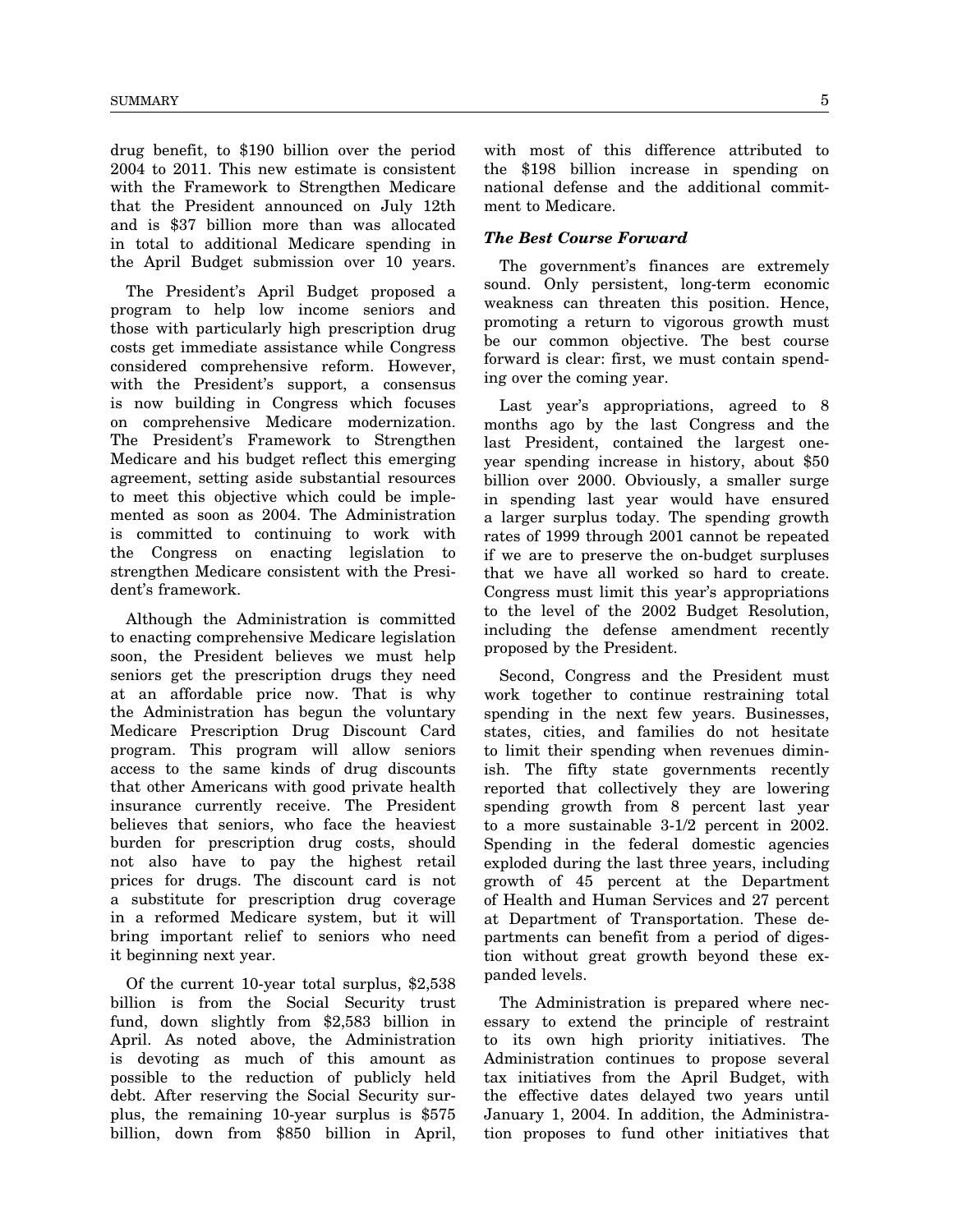<span id="page-10-0"></span>

can not be delayed within the additional discretionary resources provided in the budget resolution, and will work with Congress to revise these proposals as necessary to ensure their enactment.

There are a number of other items that may place demands on the budget. Consistent with the requirements of the Budget Enforcement Act, action on these or other items with additional costs to the budget must be accompanied by provisions to offset the costs to ensure that no automatic reductions are triggered. Alternatively additional requirements could be funded within the discretionary levels agreed to in the Congressional Budget Resolution including the defense amendment recently proposed by the President. Living within these constraints will ensure that the Social Security surplus is protected and can be fully reserved for debt reduction. Examples of these further requirements include:

• *Farm bill.* The costs of the farm bill now moving through Congress, which restructures farm programs through the next several years, will have to be offset where necessary to maintain on-budget surplus.

- *Tax provisions.* Several long-standing tax credits and other provisions expire at the end of 2001. The Administration supports the extension of these provisions in a fiscally responsible manner and looks forward to working with Congress to achieve that goal. These expiring provisions include Archer Medical Savings Accounts, the work opportunity tax credit, the welfare-to-work tax credit, provisions dealing with the minimum tax for individuals, and the treatment of active financial services income of foreign subsidiaries.
- *Response to natural disasters.* A high level of disaster related needs could require spending beyond the amounts assumed.
- *Railroad Retirement Investment Trust.* The House-passed Railroad Retirement and Survivors' Improvement Act (HR 1140) would authorize a new federal trust fund to purchase stocks and bonds. The purchases could amount to \$15 billion. Under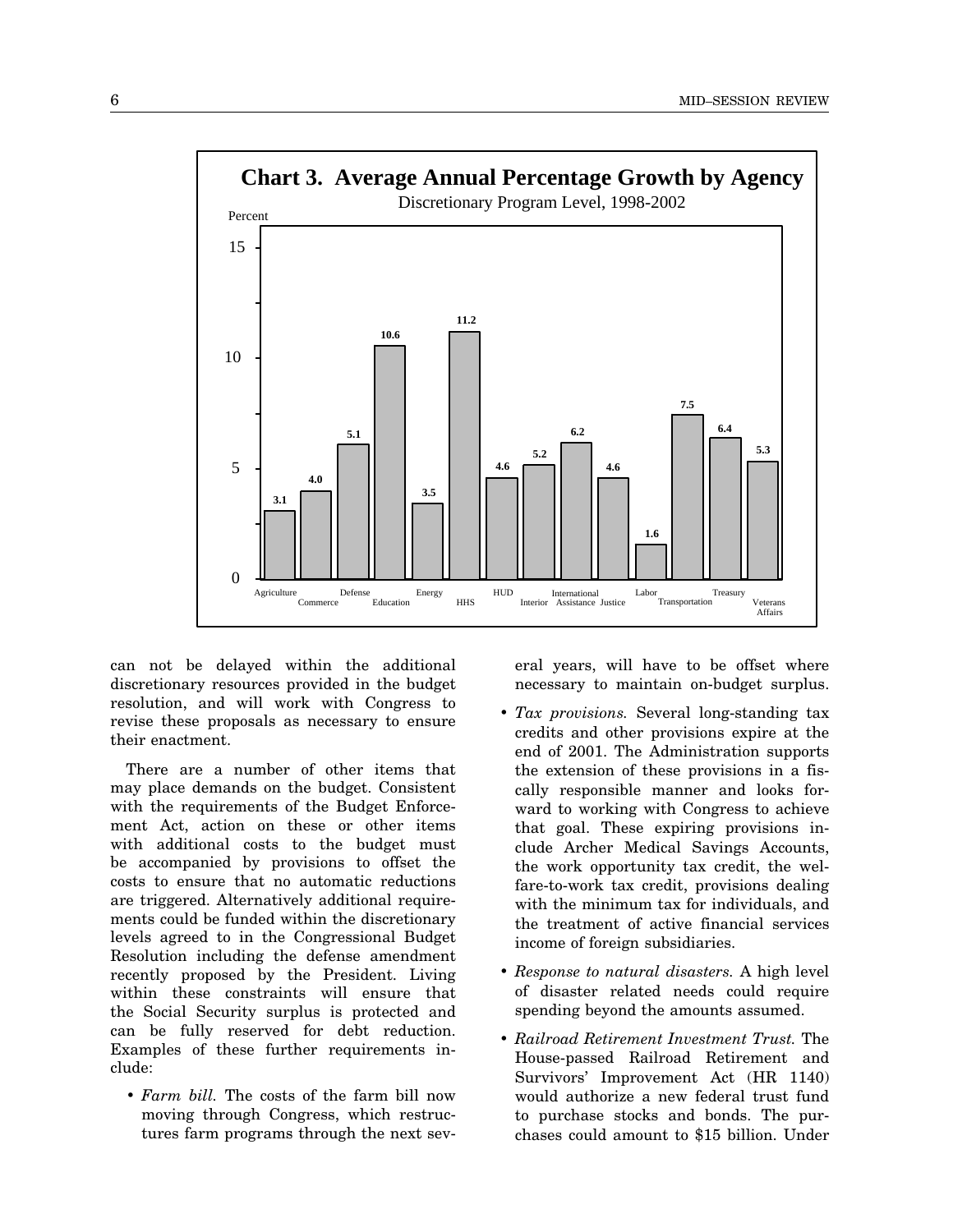<span id="page-11-0"></span>long-standing budget scoring rules, these purchases would be scored as outlays, the same as purchases of stocks, bonds, and any other asset by all agencies within the federal government. However, section 105 of the House-passed bill directs OMB and CBO not to score outlays for these purchases.

Regardless of how the purchases are scored, Treasury would have to pay for them in the same way—by using some of the budget surplus that otherwise would be used to redeem debt held by the public. If all of the purchases were made in 2002, they would exceed the non-Social Security surplus by \$14 billion. Treasury would have to use \$14 billion of the surplus generated by Social Security to finance the remainder.

This Mid-Session Review presumes a policy of fiscal restraint, but restraint does not mean paralysis. The President's management initiatives and the on-going review of programs at all levels will result in our ability to do more with the same or similar resources. In government, as in any business or family, the burden of proof must be placed on spending proponents to demonstrate the ongoing value received for whatever money is being spent today. Any healthy organization constantly searches for ways to redeploy money from less efficient to more efficient purposes, and it is past time for the federal government to adopt this outlook. We expect that improvements in managing resources that are already underway will pay greater dividends than the exclusive focus on incremental new resources. Excellence is defined by continuing to raise the bar of performance and achievement.

### **Table 2. CURRENT SURPLUS TOTALS**

(In billions of dollars)

| 2001       | 2002       |
|------------|------------|
| 158<br>157 | 173<br>171 |
| — I        |            |
|            |            |

### **Examples of potential further requirements**

• Extend expiring tax provisions

• Farm Bill

- Funding for natural disasters
- Railroad Retirement Investment Trust

<sup>1</sup>The 2001 estimate is adjusted to assign \$5.6 billion in prior year receipts to their correct year. See text box on page 9 and Appendix A on page 49.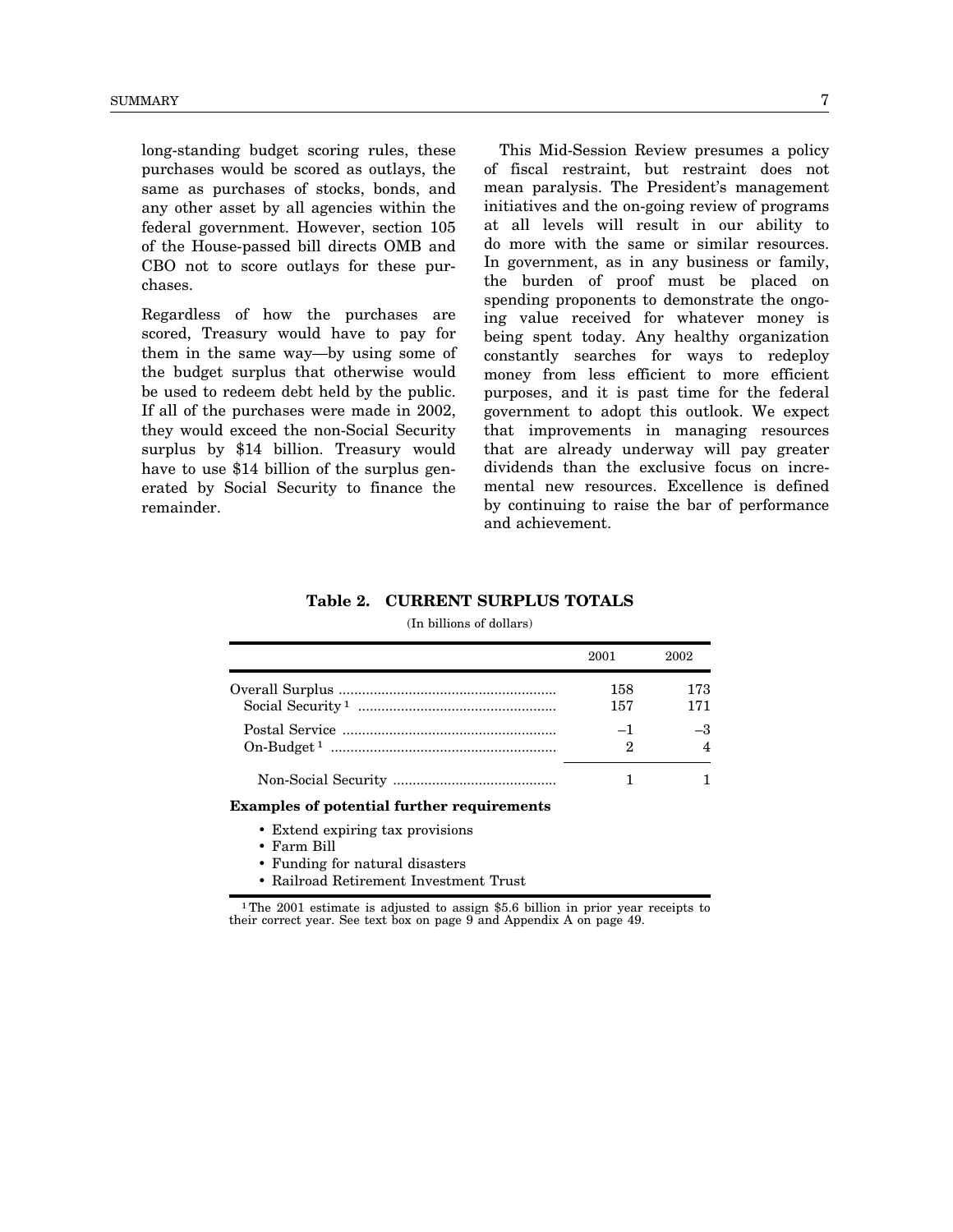| (In billions of dollars) |  |
|--------------------------|--|
|                          |  |

<span id="page-12-0"></span>

|                                                                                                                                                                                                                                                                                                                                                                                                                                                                                                                                                                                                  | 2001         | 2002             | 2003  | 2004         | $\,2005\,$ | 2006   | 2007  | 2008  | 2009  | 2010  | 2011  | 2002-2006 2002-2011 |        |
|--------------------------------------------------------------------------------------------------------------------------------------------------------------------------------------------------------------------------------------------------------------------------------------------------------------------------------------------------------------------------------------------------------------------------------------------------------------------------------------------------------------------------------------------------------------------------------------------------|--------------|------------------|-------|--------------|------------|--------|-------|-------|-------|-------|-------|---------------------|--------|
| April Budget:                                                                                                                                                                                                                                                                                                                                                                                                                                                                                                                                                                                    |              |                  |       |              |            |        |       |       |       |       |       |                     |        |
|                                                                                                                                                                                                                                                                                                                                                                                                                                                                                                                                                                                                  | 2,137        | 2,192            | 2,258 | 2,339        | 2,438      | 2,529  | 2,643 | 2,771 | 2,910 | 3,058 | 3,233 | 11,755              | 26,370 |
|                                                                                                                                                                                                                                                                                                                                                                                                                                                                                                                                                                                                  | 1,856        | 1,961            | 2,016 | 2,077        | 2,169      | 2,224  | 2,303 | 2,398 | 2,490 | 2,593 | 2,706 | 10,446              | 22,938 |
|                                                                                                                                                                                                                                                                                                                                                                                                                                                                                                                                                                                                  | 281          | 231              | 242   | 262          | 269        | 305    | 340   | 373   | 420   | 465   | 526   | 1,309               | 3,433  |
|                                                                                                                                                                                                                                                                                                                                                                                                                                                                                                                                                                                                  | 159          | 175              | 193   | 210          | 235        | 251    | 270   | 286   | 301   | 322   | 341   | 1,063               | 2,583  |
|                                                                                                                                                                                                                                                                                                                                                                                                                                                                                                                                                                                                  | 122          | 56               | 49    | 52           | 34         | 54     | 70    | 87    | 118   | 143   | 186   | 246                 | 850    |
| Mid-Session Review:.                                                                                                                                                                                                                                                                                                                                                                                                                                                                                                                                                                             |              |                  |       |              |            |        |       |       |       |       |       |                     |        |
|                                                                                                                                                                                                                                                                                                                                                                                                                                                                                                                                                                                                  | 2,013        | 2,135            | 2,220 | 2,328        | 2,463      | 2,553  | 2,668 | 2,797 | 2,941 | 3,095 | 3,245 | 11,698              | 26,444 |
| $\label{eq:outdays} {\bf Outlays} \begin{minipage}{.4\linewidth} \centering \begin{minipage}{0.4\linewidth} \centering \end{minipage} \begin{minipage}{.4\linewidth} \centering \begin{minipage}{.4\linewidth} \centering \end{minipage} \begin{minipage}{.4\linewidth} \centering \end{minipage} \begin{minipage}{.4\linewidth} \centering \end{minipage} \begin{minipage}{.4\linewidth} \centering \begin{minipage}{.4\linewidth} \centering \end{minipage} \begin{minipage}{.4\linewidth} \centering \end{minipage} \begin{minipage}{.4\linewidth} \centering \end{minipage} \begin{minipage$ | 1,855        | 1,962            | 2,025 | 2,111        | 2,208      | 2,272  | 2,354 | 2,447 | 2,543 | 2,648 | 2,761 | 10,578              | 23,331 |
|                                                                                                                                                                                                                                                                                                                                                                                                                                                                                                                                                                                                  | 158          | 173              | 195   | 217          | 254        | 281    | 314   | 350   | 398   | 447   | 484   | 1,119               | 3,113  |
|                                                                                                                                                                                                                                                                                                                                                                                                                                                                                                                                                                                                  | 157          | 171              | 192   | 211          | 236        | 249    | 266   | 280   | 293   | 311   | 328   | 1,059               | 2,538  |
|                                                                                                                                                                                                                                                                                                                                                                                                                                                                                                                                                                                                  | $\mathbf{1}$ | $\mathbf{1}$     | $\,2$ | $\,6$        | 19         | $32\,$ | 47    | 70    | 105   | 136   | 157   | 60                  | 575    |
| Change:                                                                                                                                                                                                                                                                                                                                                                                                                                                                                                                                                                                          |              |                  |       |              |            |        |       |       |       |       |       |                     |        |
|                                                                                                                                                                                                                                                                                                                                                                                                                                                                                                                                                                                                  | $-124$       | $-57$            | $-38$ | $^{-11}$     | 25         | 24     | 24    | 27    | 31    | 36    | 13    | $-58$               | 74     |
|                                                                                                                                                                                                                                                                                                                                                                                                                                                                                                                                                                                                  | $-1$         | $\boldsymbol{2}$ | 9     | 34           | 40         | 48     | 51    | 49    | 52    | 54    | 55    | 132                 | 393    |
|                                                                                                                                                                                                                                                                                                                                                                                                                                                                                                                                                                                                  | $-123$       | $-59$            | $-47$ | $-45$        | $^{-15}$   | $-24$  | $-26$ | $-22$ | $-21$ | $-18$ | $-42$ | $-190$              | $-320$ |
|                                                                                                                                                                                                                                                                                                                                                                                                                                                                                                                                                                                                  | $-2$         | $-4$             | $-$ * | $\mathbf{1}$ | $\ast$     | $-1$   | $-3$  | $-6$  | $-8$  | $-11$ | $-13$ | $-4$                | $-45$  |
|                                                                                                                                                                                                                                                                                                                                                                                                                                                                                                                                                                                                  | $-121$       | $-55$            | $-47$ | $-46$        | $-15$      | $-23$  | $-23$ | $-17$ | $-13$ | $-7$  | $-29$ | $-186$              | $-275$ |
| <sup>1</sup> The 2001 estimate is adjusted to assign \$5.6 billion in prior year receipts to their correct year. See text box on page 9 and Appendix A on page 49.                                                                                                                                                                                                                                                                                                                                                                                                                               |              |                  |       |              |            |        |       |       |       |       |       |                     |        |
|                                                                                                                                                                                                                                                                                                                                                                                                                                                                                                                                                                                                  |              |                  |       |              |            |        |       |       |       |       |       |                     |        |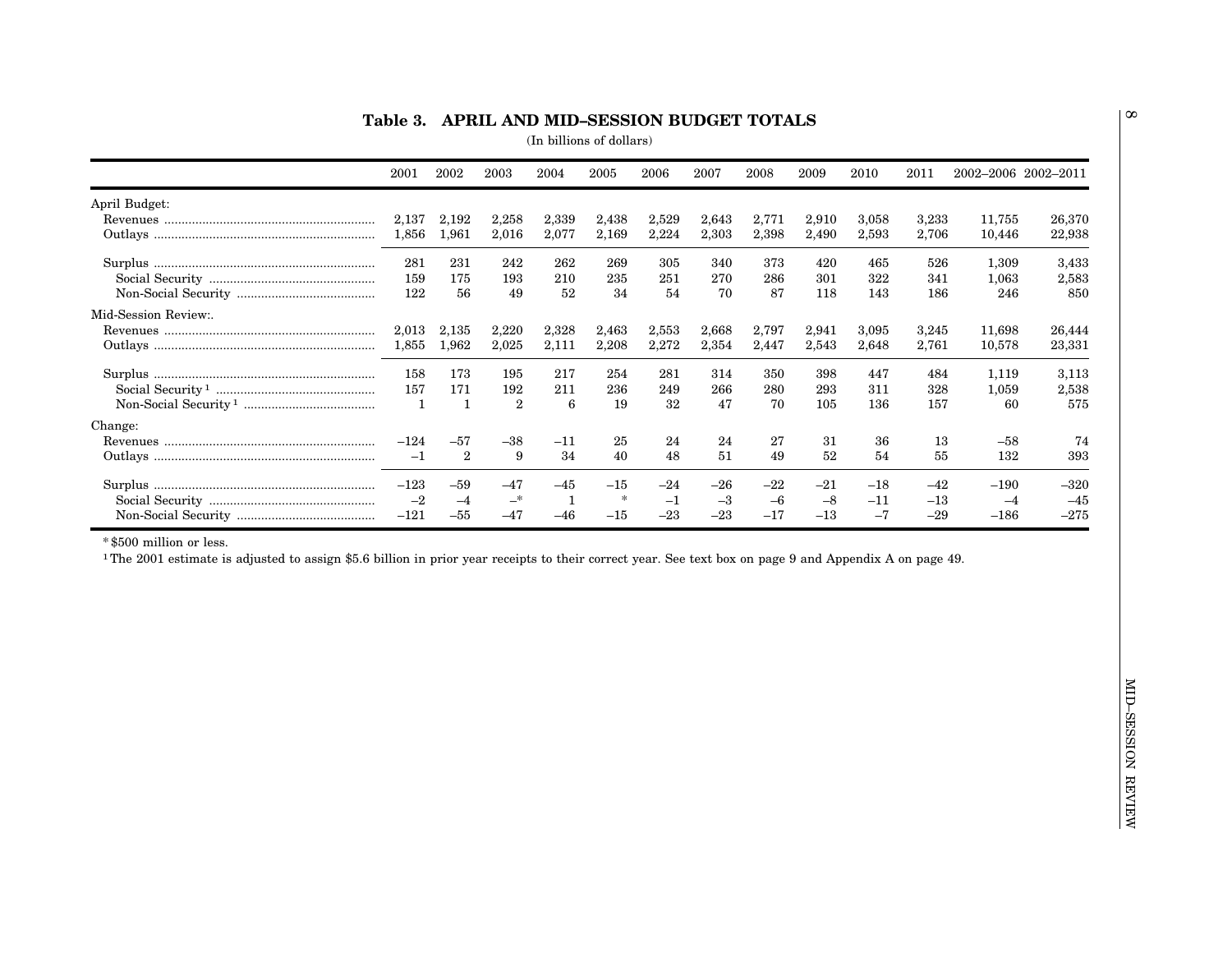### **Accurate Accounting for Social Security**

The President is committed to reserving the Social Security surplus for debt reduction and Social Security reform. It is evident that there is a widespread, bipartisan consensus that this is the right goal for fiscal policy this year and in the years ahead.

Current estimates indicate the total budget surplus will be \$158 billion in 2001, or about \$1 billion more than the Social Security surplus.

**2001 Surplus Estimates**

(In billions of dollars)

| 158            |
|----------------|
| 157            |
| 1              |
| $\overline{2}$ |
| $-1$           |
| 1              |

Given the heightened status, real and symbolic, of the Social Security surplus, it is important to measure it accurately. Current budget practices potentially confuse that measurement in two important ways.

First, the shorthand approach of using the off-budget surplus as a proxy for the Social Security surplus combines Social Security transactions with those of the Postal Service, the only other "off-budget" program. The Postal Service is supposed to break even at a minimum, and in most past years it did. But in 2001 it is estimated to lose approximately \$1 billion, so the true Social Security surplus is larger than the off-budget figure by that amount.

Second, a large correction to prior year estimates of Social Security payroll tax collections will be booked in 2001, crediting the trust fund balances with an additional \$5.6 billion. This correction reflects the fact that the Social Security surplus was larger than previously thought in 1998, 1999, and in 2000. (There is a lag of a year or more before the necessary information is available to determine exactly what portion of tax proceeds stemmed from Social Security payroll taxes.) Counting this revenue as though it had been paid in 2001 overstates the Social Security surplus for this year.

Precise accuracy in determining the Social Security surplus in any year requires comparing revenue to actual expenditures.\* In 2001, the excess of Social Security revenues over expenditures is \$157 billion.

(See Appendix A for additional details).

\* This correction has been made in this report for the sake of accuracy. Other official publications may use the historical method and therefore report slightly different figures. OMB will review with the Department of the Treasury the possibility of prospective changes to record the adjustments in the correct years.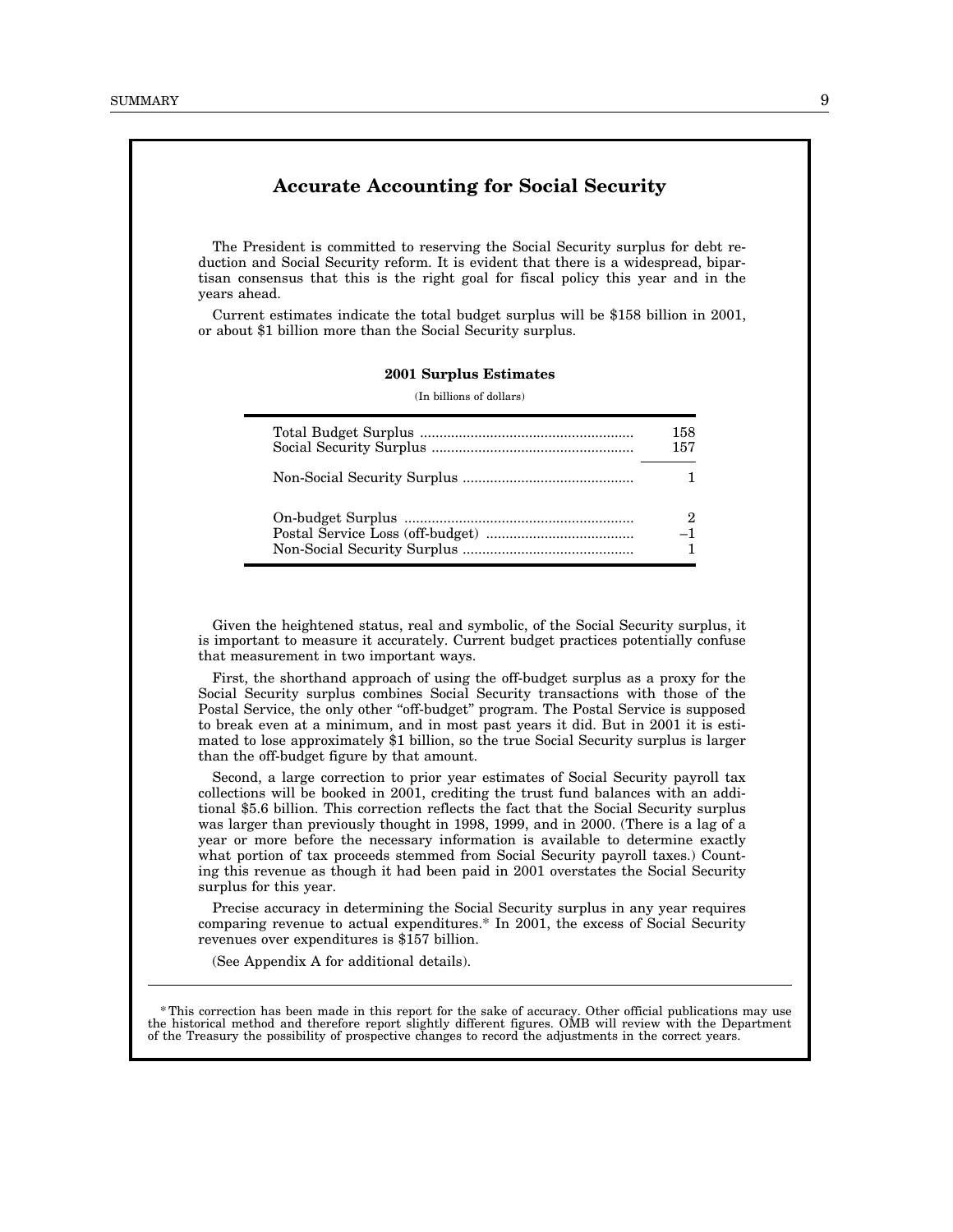## **MAXIMUM DEBT RETIREMENT AND PROJECTED SURPLUSES**

The Mid-Session Review (MSR) estimates that federal budget surpluses will continue to allow the government to repay historic amounts of the publicly held debt. Since its peak in 1997 at \$3.8 trillion, the debt held by the public has fallen by \$363 billion through the end of 2000. This review projects that debt held by the public will fall to \$3.3 trillion at the end of the current year. From 2002 through 2011, the MSR estimates that surpluses will allow a total of \$2.0 trillion to \$2.2 trillion in debt repayment. At the end of 2011, the debt will total around \$1.1 trillion, or 6.1 percent of gross domestic product (GDP). This will be the lowest ratio of debt to GDP since 1917.

As in the April Budget, the MSR projects that before the end of the budget horizon, the large budget surpluses will exceed the amount of publicly held debt that is available to be redeemed. While short-term Treasury bills roll over constantly and hence can be paid down easily, a significant amount of Treasury debt is longer-term notes and bonds that do not mature for as long as 30 years. Certain types of outstanding debt, such as savings bonds, serve other public policy purposes besides financing past government deficits and are expected to continue to be issued for a number of years. The amount of non-redeemable debt will depend on many debt management decisions that have not yet been made and will not be made until the appropriate future occasions. The MSR therefore makes a number of simplified assumptions that are not intended to prejudge future debt management decisions.

As of June 2001, there were \$0.5 trillion in bonds with maturity dates beyond 2011, the end of the current 10-year budget horizon. This review assumes that Treasury will diminish its auctions of notes and bonds over the next few years, but that the remaining

auctions will add another \$0.1 trillion in securities with post-2011 maturity dates.

The MSR also assumes that nonmarketable securities will total \$0.5 trillion in 2011. About three-quarters of these securities consist of savings bonds and securities issued to state and local governments to meet certain tax requirements. The remainder includes zero-coupon securities issued to foreign governments and the Resolution Funding Corporation, as well as securities held by the Federal Thrift Savings Plan on behalf of federal employees and retirees.

Treasury's current program to repurchase outstanding bonds before maturity will reduce somewhat the amount of these long-maturity securities that will remain outstanding in 2011. The MSR assumes that \$35 billion in buybacks will be settled in 2001 and another \$40 billion in 2002. While the buyback program may well continue beyond that year, at some point the remaining long-maturity Treasury securities would acquire a scarcity premium, making it financially unwise for Treasury to continue the program.

The reduction in publicly held debt closely tracks the size of the unified surplus, but the two are not identical. Certain transactions create cash requirements that are not included in the measured surplus. These transactions include increases in the government's cash balances, issues of student loans and other federal direct loans, and premiums paid to repurchase Treasury debt. These cash requirements are usually small in relation to the surplus.

Because surpluses in 2010 and beyond exceed the estimated amount of debt that is available to be redeemed, running larger surpluses does not result in additional debt repayment. These amounts are instead assumed to accumulate as excess balances. The Administration opposes investing such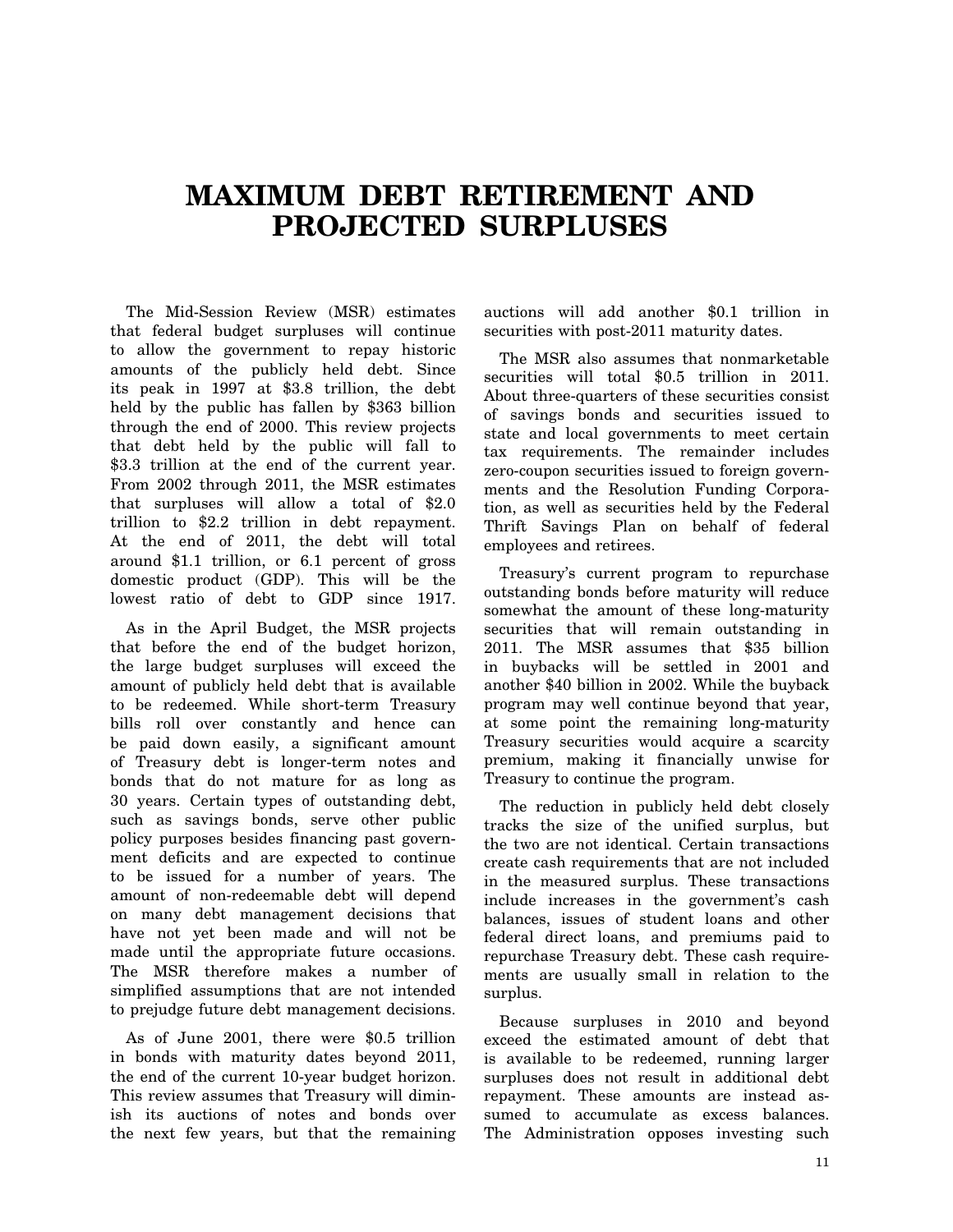balances outside the federal government on the grounds that this would inevitably lead to unwarranted government interference in the private economy.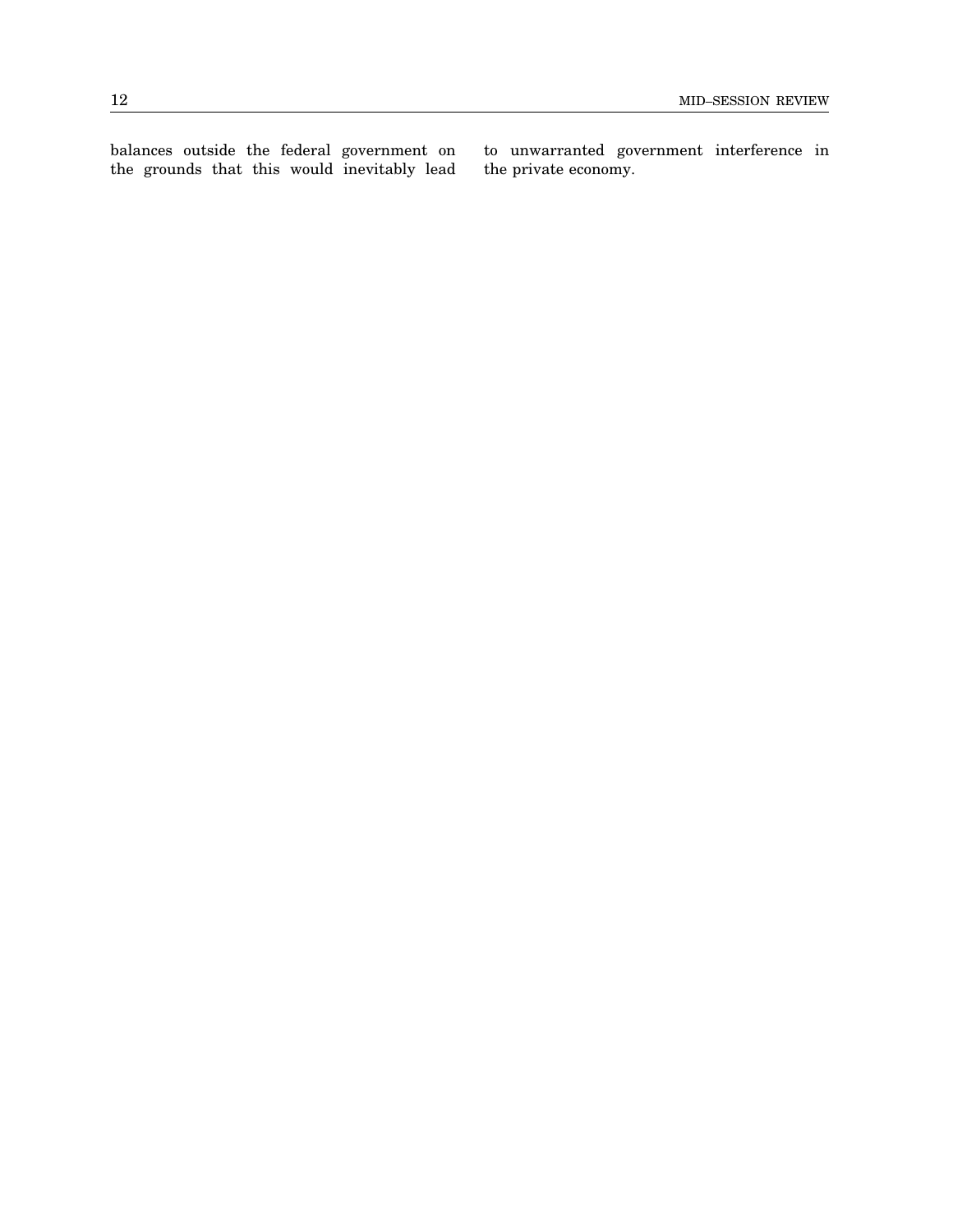## **MEDICARE TRUST FUNDS1**

<span id="page-16-0"></span>Every dollar of Medicare funding is spent on Medicare and Medicare alone in the President's budget.

The President's budget fully funds both the Medicare Hospital Insurance (HI) Trust Fund and Medicare benefits for our nation's seniors and disabled, as required by law. Under the President's budget, the Medicare HI Trust Fund balance will increase by \$537 billion, and Medicare spending will reach the highest levels ever, nearly doubling over the next 10 years. The President's budget protects the Medicare program for future generations and continues the promise of full financing of Medicare benefits.

In 2001 the Medicare HI Trust Fund, which provides hospital insurance to seniors and is funded by a payroll tax, will collect \$175 billion and spend \$143 billion, yielding a \$32 billion surplus. Federal law requires that this \$32 billion overage be credited to the Medicare HI Trust Fund. However, the federal government does not keep actual dollars in the Medicare Trust Fund, or any other trust fund for that matter. Instead, it lends the money to itself and issues an IOU, in the form of a Treasury security, to the trust fund.

In sum, over the period 2002 to 2011, the projected HI accounting "surplus" of \$537 billion is overwhelmed by the SMI's shortfall

1Trust fund estimates in this section refer to the Mid-Session Review baseline.

of \$1.14 trillion. There is actually a Medicare shortfall in every year, with a total of \$603 billion over the next 10 years. The President has proposed a unified trust fund to make it easier to understand Medicare finances.

The gap between Medicare's dedicated receipts and spending will widen as the baby boomers enter the program. Between now and 2030 the number of persons age 65 and older is expected to increase rapidly from 40 million to 77 million. Expenses will also rise because healthcare costs are expected to increase.

There is a common misperception that there is a Medicare surplus and that Congress must take action to preserve its assets. There is no Medicare surplus. Any excess cash collected from the payroll tax that is not used to provide hospital insurance is used for other Medicare spending such as doctor bills, which are not fully covered by premiums paid by beneficiaries. These premiums cover only about 25 percent of doctor bills and other costs paid from Medicare's other trust fund, the Part B, or Supplementary Medical Insurance trust fund. Additional funds come from the general fund of the government to cover Medicare's remaining costs. In fact, in 2002, without this general fund transfer, Medicare would face a \$48 billion shortfall.

|  |  |  | Table 4. MEDICARE FULLY FUNDED UNDER ALL BUDGET SCENARIOS |
|--|--|--|-----------------------------------------------------------|
|  |  |  |                                                           |

(Dollar amounts in billions)

|                                        | Current<br>Projections | <b>Alternative Projections</b>                                                |     |     |  |  |
|----------------------------------------|------------------------|-------------------------------------------------------------------------------|-----|-----|--|--|
| Unified Budget Surplus in 2002         | 173                    | 200                                                                           | 225 | 250 |  |  |
| Total Medicare Spending in 2002        | 254                    | No change ——                                                                  |     |     |  |  |
| HI Trust Fund Balance in 2002          | 234                    | $\frac{1}{\sqrt{1-\frac{1}{2}}}\$ No change $\frac{1}{\sqrt{1-\frac{1}{2}}}\$ |     |     |  |  |
| Increase in Benefits Paid in 2011 Com- | 196                    |                                                                               |     |     |  |  |
|                                        | 2029                   | No change                                                                     |     |     |  |  |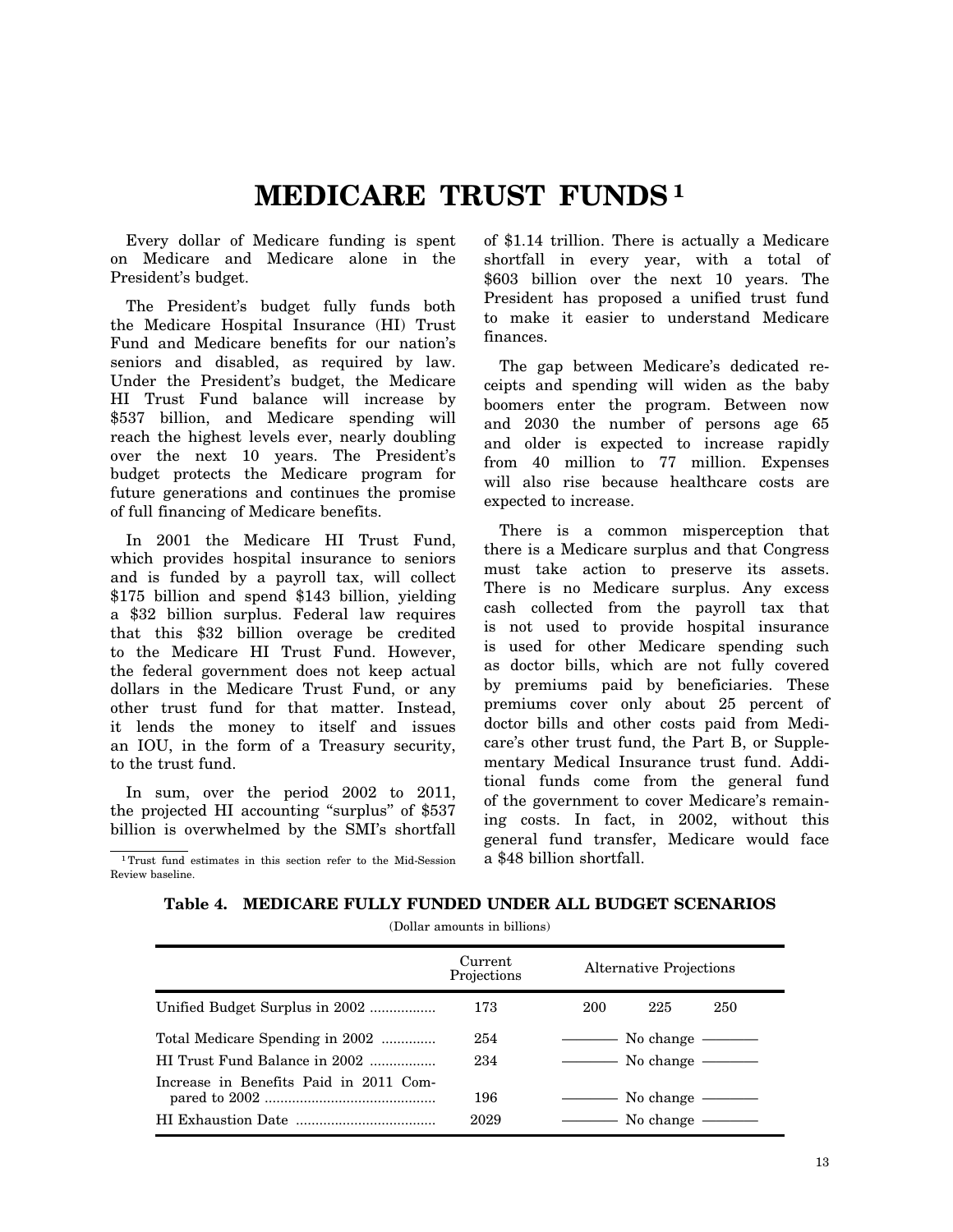<span id="page-17-0"></span>

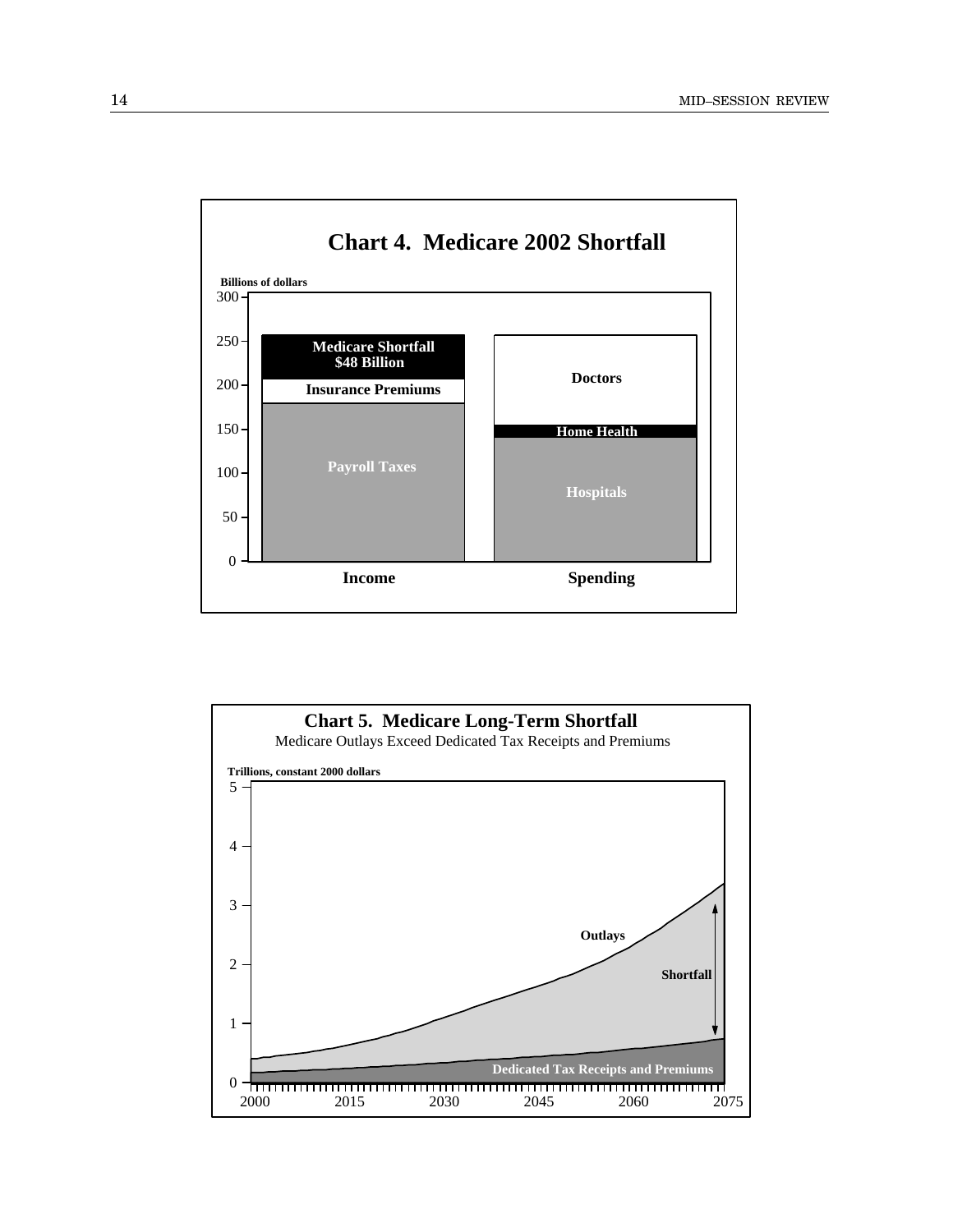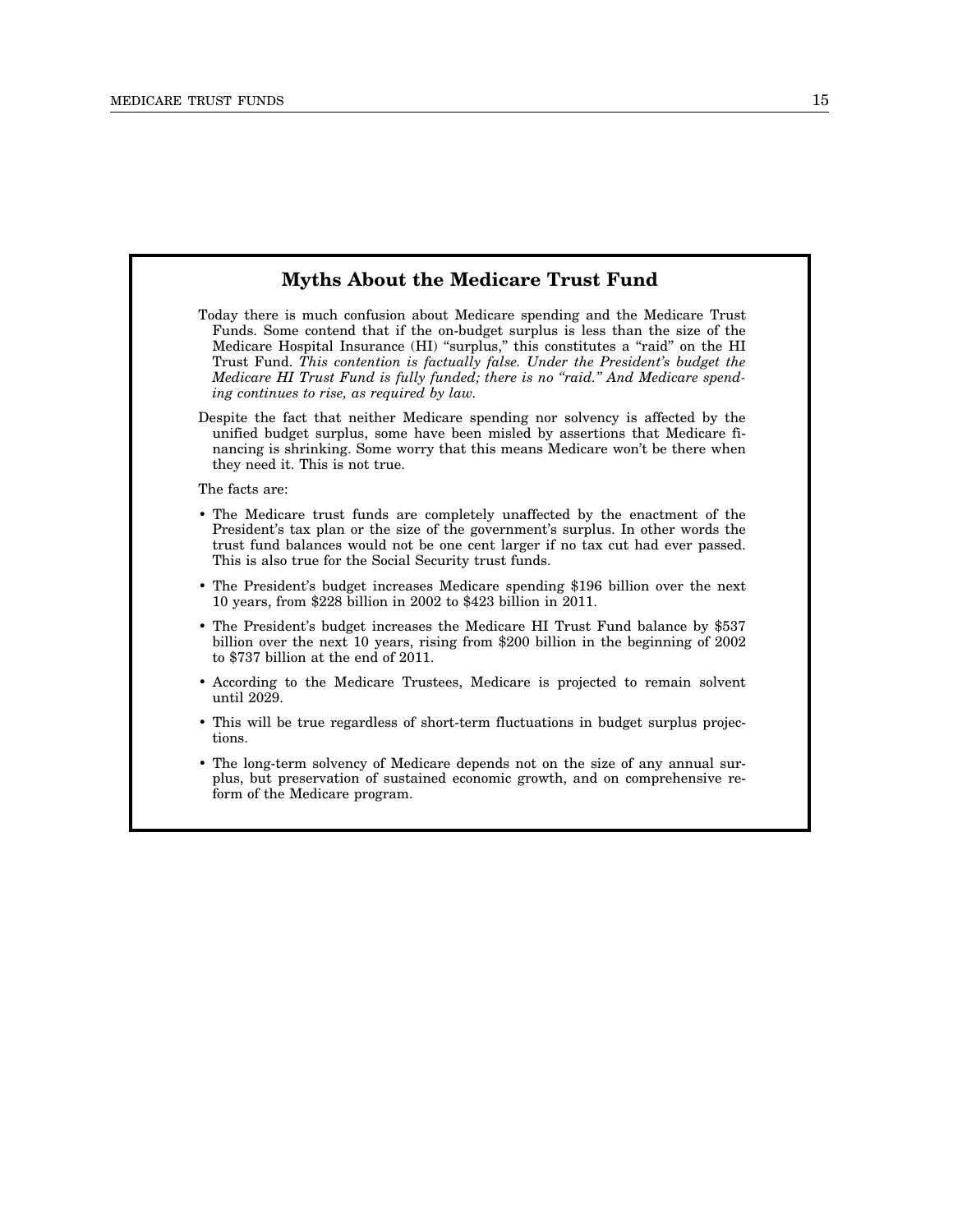Third party experts and commentators clarify that there is no relationship between Medicare trust fund balances and the unified budget surplus:

''Does how you use the Medicare annual surplus have any effect on the solvency of the Medicare program? No. [Ir]respective of how the Congress decides to use the annual Medicare surpluses (e.g. tax cuts, spending increases, paying down the debt held by the public), trust fund solvency will not be affected in any way.'' David M. Walker, Comptroller General of the United States and former Social Security and Medicare trustee, 7/25/01

''The image of raids on the Medicare and Social Security trust funds is false. The surpluses in these trust funds reflect a temporary excess of payroll taxes over current benefits. When this occurs, the trust funds transfer their spare cash to the Treasury, which gives them 'special issue' Treasury securities in return. The trust funds get the securities regardless of how the Treasury uses the spare cash whether to repay publicly held federal debt or to pay the government's bills. The trust funds simply aren't being raided.'' Robert J. Samuelson, *Newsweek,* 7/16/01

**''Q.**What can the government do with the surplus? **A.** It has to spend it, because the federal government can't park that much money in a bank without affecting the financial markets. **Q.** [I]f we spend money intended for Social Security or Medicare on other government programs, aren't we raiding those programs? **A.** No. Under government accounting rules, no matter if we use the Social Security and Medicare payroll taxes for debt reduction or plain old spending, the programs receive an equivalent amount in interest-earning Treasury bonds. [N]o matter how the money is used, the programs' trust funds are unaffected because, in effect, they are lending the money to the United States. **Q.** So does it make a difference whether we use some of the Medicare funds for spending this year? **A.** Economically, it means virtually nothing in the short run. The government is still running a substantial surplus and paying down debt, but because the U.S. economy is so large, the amount of money involved is like pennies.'' Glenn Kessler, *Washington Post,* 7/22/01

''When an individual buys a government bond, he or she has established a financial claim against the government. When the government issues a security to one of its own accounts, it hasn't purchased anything or established a claim against some other person or entity. The key point is that the Trust Funds do not hold financial resources to pay benefits rather, they provide authority for the Treasury Department to use whatever money it has on hand to pay them. . . .[T]he trust funds themselves do not hold or receive money.'' David Koitz, Congressional Research Service report, 3/20/01

''They [trust funds] do not consist of real economic assets that can be drawn down in the future to fund benefits. Instead, they are claims on the Treasury that, when redeemed, will have to be financed by raising taxes, borrowing from the public, or reducing benefits or other expenditures. The existence of large trust fund balances, therefore, does not, by itself, have any impact on the government's ability to pay benefits.'' President Clinton's 2000 Budget, *Analytical Perspectives,* page 337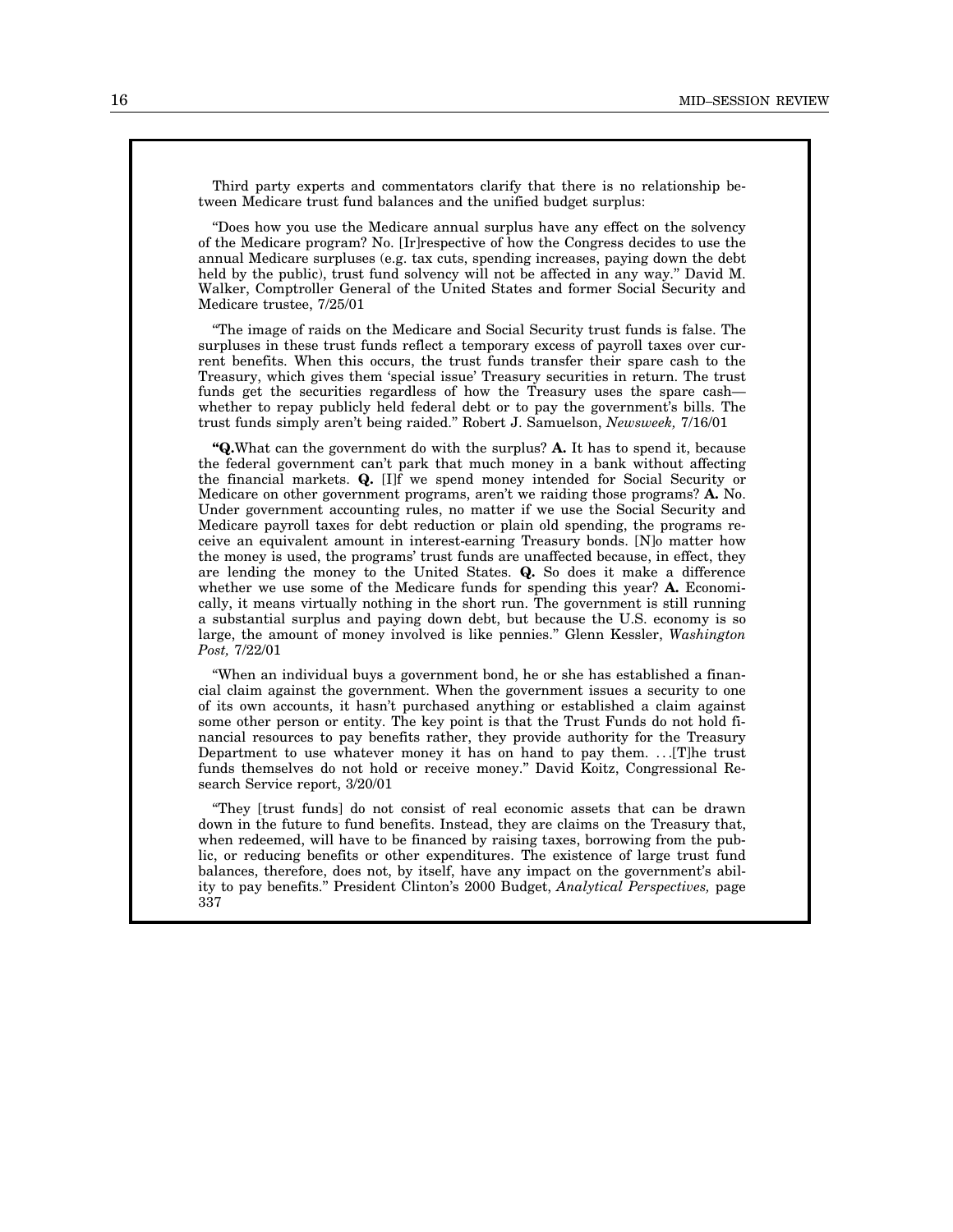## **ECONOMIC ASSUMPTIONS**

### *Introduction*

For the past year, economic growth has been sluggish, restrained by slower growth of domestic and foreign demand. After a period of unsustainably rapid growth, slower growth was widely expected. The extent of the slowdown, however, has been greater than most forecasters anticipated.

Nonetheless, the economy appears poised to recover. Most forecasters, including the Administration, expect a return soon to solid, sustainable growth. Monetary and fiscal policy are acting in concert to provide a powerful stimulus to growth in the coming months. During the first six months of this year, the Federal Reserve cut the federal funds rate by 2-3/4 percentage points, the largest reduction in such a short period since 1984. Given the lags between changes in monetary policy and its effects on the real economy, interest-sensitive sectors are likely to strengthen during the second half of this year.

The recently enacted Economic Growth and Tax Relief Reconciliation Act of 2001 is likely to provide a boost to consumer spending during the second half of this year and into 2002. In the current quarter, households will receive \$38 billion in rebate checks reflecting the lower tax liabilities associated with the new, 10 percent tax bracket. Beginning next January, these lower liabilities will be permanently reflected in lower income tax withholding from paychecks. In addition, income tax withholding schedules were lowered July 1st to reflect the first installment of the phase-in of permanently lower marginal income tax rates for those currently in the 28 percent bracket and higher. This change is estimated to boost take-home pay by \$5 billion during the second half of this year. With the prospect of permanently lowered income taxes, consumers are likely to spend a significant part of this addition to their disposable income.

While the economy has been battered by a series of negative shocks, recent months have seen some positive developments. Inven-

tory liquidation during the first half of this year has helped reduce the excess stocks that accumulated when sales slowed unexpectedly. When stocks have been cut enough, increases in demand will require increases in production. In addition, energy prices have declined recently, after rising sharply in 1999 and 2000. Lower energy prices reduce overall inflation, increase the purchasing power of consumers, and boost the profits of most industries. Finally, the stock market, which fell sharply between March 2000 and April 2001, has recovered from its earlier lows.

The long-term economic outlook continues to appear bright. The technological innovations and business practice changes that helped propel productivity growth to a new higher trend during the last half of the 1990s are likely to sustain strong productivity growth into the future. Even during the current slowdown, productivity growth remains healthy. Inflation remains low and under control, which will enable businesses and households to plan and invest for the long haul.

Moreover, the reductions in marginal tax rates enacted this year are likely to have important positive effects in coming years on the supply of labor and saving, which will benefit long-term growth. In the interest of cautious budgeting, however, the Administration has not built these long-term supplyside effects into its long-term economic assumptions, choosing instead to remain close to consensus forecasts.

### *Recent Developments*

Real Gross Domestic Product (GDP) is estimated to have grown at only a 0.7 percent annual rate in the second quarter. According to the initial estimate released at the end of July, the principal restraint on growth was weak business investment in equipment and software, which fell at a 14.5 percent annual rate in the second quarter. Faced with unexpectedly sluggish demand, excess capacity, falling profits, and a more difficult equity-financing environment,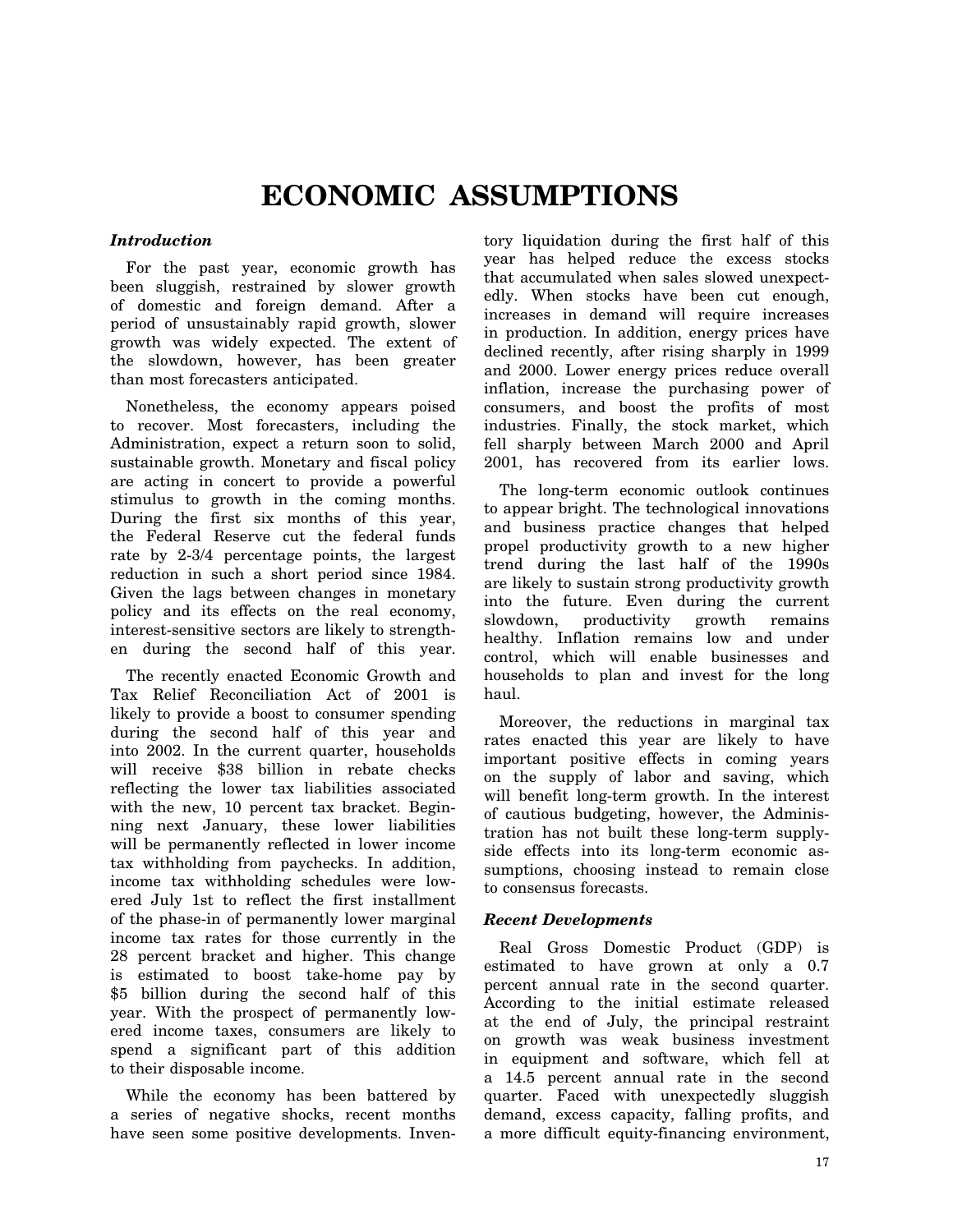businesses have had to cut back or postpone capital spending, especially for high-tech equipment.

In contrast to business investment, consumer spending has held up well, increasing at a 2.1 percent annual rate in the second quarter. This is slower than consumption was growing prior to the slowdown, but unlike business investment, consumption continues to expand, with especially strong spending on consumer durables. Because the consumer accounts for two-thirds of GDP, the willingness of households to continue spending despite the stock market correction and recent job losses has been key to maintaining positive overall growth in recent quarters.

Residential investment, after adjustment for inflation, also has supported overall growth this year, rising at a 7.4 percent rate in the second quarter, following a similar advance in the first quarter. The swing from falling residential investment in the second half of last year to positive growth this year reflects the upturn in housing starts. Homebuilding has been stimulated by relatively low mortgage interest rates. During the first six months of this year, the fixed rate 30-year mortgage averaged just over 7 percent, more than one percentage point below the rate a year earlier, and almost one percentage point below the average rate during the 1990s.

Government spending on consumption and investment, primarily at the state and local level, has also added to demand and helped keep real GDP rising. Real state and local consumption and investment purchases rose at a 7.5 percent annual rate in the second quarter; federal purchases increased at a 1.6 percent rate. Changes in inventories and in net exports in the second quarter had very little impact on overall growth.

Inflation, which was already low, has abated further as a consequence of slower growth and falling energy prices. The Consumer Price Index (CPI) rose at a 3.1 percent annual rate in the second quarter, slightly less than the 3.4 increase over the prior year. The core CPI, which excludes food and energy prices, rose at a 2.6 percent rate in the second quarter, close to the pace during the prior year. The GDP chainweighted price index, a broader measure of inflation than the CPI, rose at a 2.3 percent annual rate in the second quarter, the same pace as during the preceding four quarters.

Sluggish growth during the past year has also begun to affect labor markets. Businesses began to slow the pace of hiring during the second half of last year and continued to do so into the first quarter. During April through July, private sector payrolls were reduced by almost 400,000. The manufacturing sector more than accounted for all of these job losses. Since its recent peak in July 2000, the manufacturing sector has lost 840,000 jobs. The unemployment rate has edged up from 4.0 percent in December to 4.5 percent in June and July, but this rate is still 2 percentage points below the average unemployment rate of the past 25 years.

In financial markets, short-term interest rates have fallen sharply this year in response to the slowing economy and the Federal Reserve's reductions in the federal funds rate. The 3-month Treasury bill rate fell from 5.8 percent in December to 3.5 percent in early August. In contrast, at the longerend of the maturity spectrum, interest rates have been relatively steady this year. The yield on the 10-year Treasury note was 5.2 percent in early August, the same level as in December and 1.2 percentage points below the average of the prior 10 years. Together, the sharp drop in short-term rates has shifted the yield curve from relatively flat to upward sloping, a signal that investors believe that economic growth will soon pick up.

Equity prices have recovered from their April lows in response to further easing of monetary policy and investors' expectations that the economy and corporate profits are likely to improve. Nonetheless, the major indexes remain well below their levels at the end of last year.

### *Revised Economic Assumptions*

The economic projections for the Mid-Session Review, summarized in Table 5, have been revised from those used in the Administration's 2002 Budget to incorporate recent devel-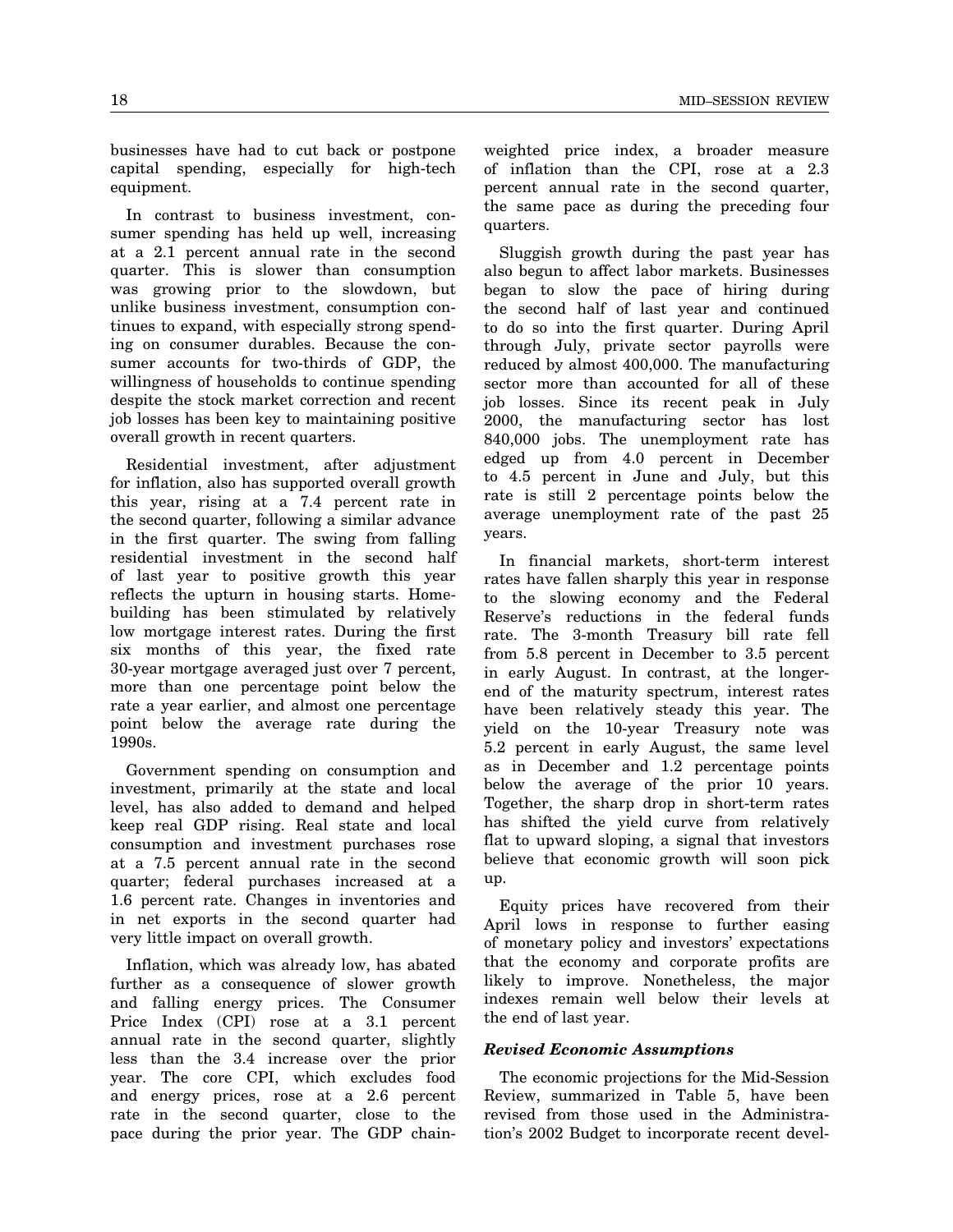opments and policy actions, notably the weaker economic growth and profits, the nearterm fiscal stimulus from the recently enacted tax package, and the Federal Reserve's easing of monetary policy.2

The Mid-Session Review projections are similar to those of private-sector forecasters and, except for the near term, close to those used for the 2002 Budget. The Administration projects economic growth to slow this year to a greater extent than anticipated earlier, and to recover next year. The longrun sustainable rates of GDP growth and unemployment, which are maintained during the second half of the 10-year projection horizon, are the same as in the budget projections. Beginning with 2002, the inflation projection is nearly identical to that in the Budget. Interest rates, however, are lower than in the Budget assumptions, especially short-term rates.

*Real GDP, Potential GDP and Unemployment:* The most important revision to the economic assumptions is the lowered real growth projection for this year. By the end of the year and into 2002, however, real growth is expected to increase significantly as the fiscal and monetary stimulus takes hold and as the cutbacks in capital spending wane. During the outyears of the projection period, real GDP is projected to rise 3.1 percent per year, the Administration's estimate of the nation's potential GDP growth during this period. Over the 10 years, 2002- 2011, real GDP growth averages 3.2 percent per year, the same as in the April Budget, and slightly below the Blue Chip consensus of private-sector forecasts published in March, the latest consensus long-range projection.

As a consequence of slow growth this year, the unemployment rate is forecasted to edge up slightly. During 2002 and 2003, as economic growth picks up, the unemployment rate is projected to move down again. In 2004 and beyond, the unemployment rate is projected to remain on a plateau of 4.6 percent, the same level as the private sector consensus.

*Inflation:* The CPI and GDP measures of inflation have been raised slightly in 2001 to incorporate recent data. For 2002 and beyond, the inflation projections are virtually the same as in the Budget. For 2002-2011, the Consumer Price Index is projected to rise 2.5 percent per year on average; the GDP chain-weighted price index is projected to increase 2.1 percent yearly. The slower rise in the GDP measure reflects the fixed weighting in the CPI; the higher weights for housing in the CPI combined with a relatively faster rise projected for housing prices; and the lower weight for computers in the CPI combined with a projected decline in computer prices. The 10 year inflation projections are very close to those of the private sector consensus.

*Interest Rates:* Short-term interest rates this year have fallen significantly below the levels projected in the Budget as a consequence of weaker-than-expected growth and monetary policy actions. The yield on the 10-year Treasury note has also been below the earlier budget projection. The Mid-Session Review assumptions anticipate some rise in the 91-day Treasury bill rate through the end of 2002 as the recovery strengthens. Thereafter, the rate is projected to remain at 4.3 percent. During the last five years of the projection period, this T-bill rate is 0.7 percentage point lower than assumed in the budget. The yield on the 10-year Treasury note is projected to remain at 5.2 percent, consistent with the historical spread between short-term and long-term interest rates.

<sup>2</sup> The economic growth assumptions are based on data available as of June, 2001. The Addendum to Table 5 adjusts the levels of the Mid-Session Review assumptions for revisions to the National Income and Product Accounts, released on July 27, covering the period from the first quarter of 1998 through the first quarter of 2001. The effect of these revisions was to restate real and nominal GDP downward; the GDP inflation measure was hardly revised. On the income side, by the first quarter of 2001 the level of corporate profits before tax was lowered while wages and salaries were revised up by a slightly larger amount. Adjusting the MSR assumptions for consistency with the revised historical data does not affect the projections of receipts or outlays because these are based on the economic assumption's projections of growth rates of GDP and incomes, not the projections of levels of these variables.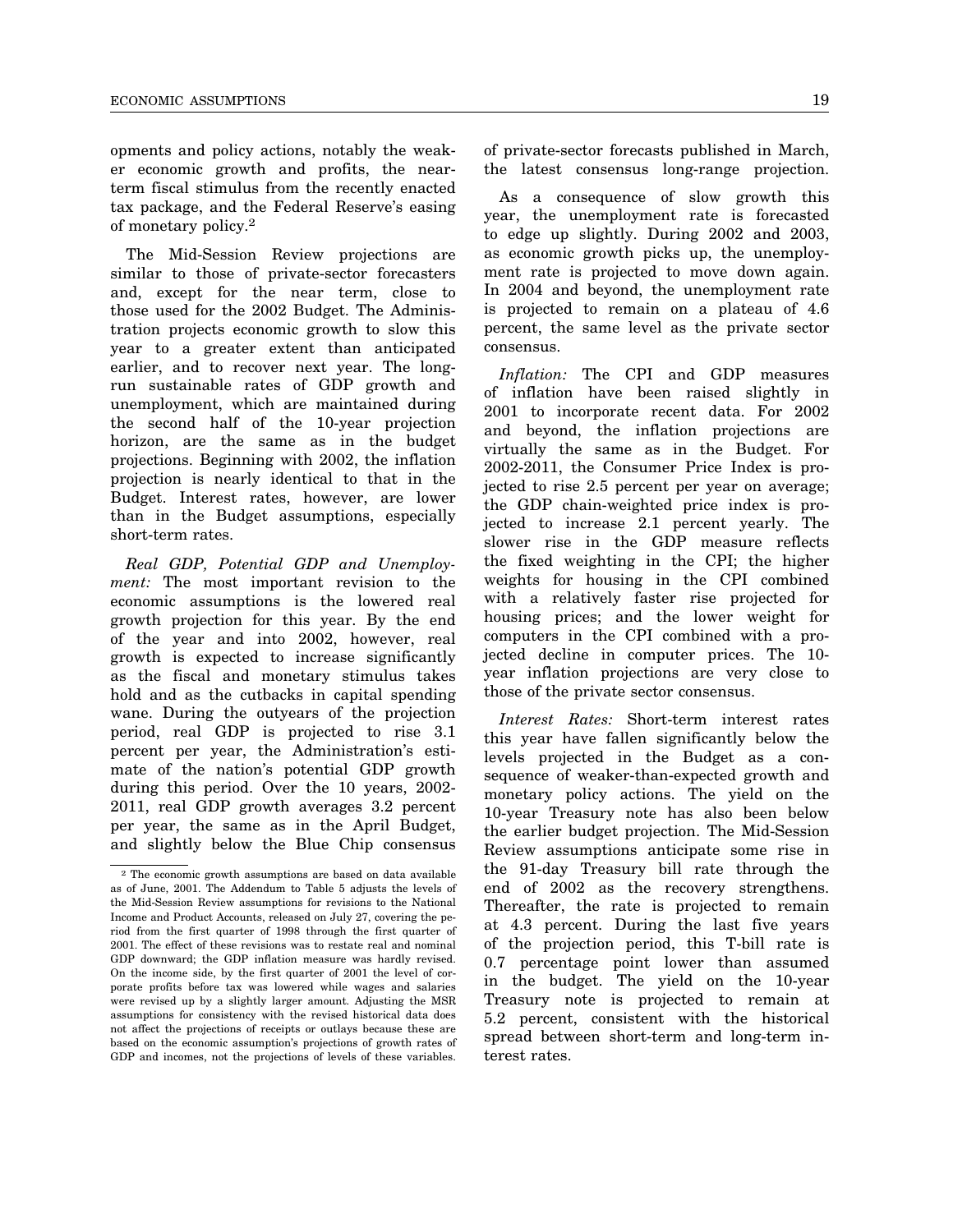### **Table 5. ECONOMIC ASSUMPTIONS 1**

(Calendar years; dollar amounts in billions)

<span id="page-23-0"></span>

|                                                     | Actual | Projections |               |               |        |            |                                                 |         |        |         |               |        |
|-----------------------------------------------------|--------|-------------|---------------|---------------|--------|------------|-------------------------------------------------|---------|--------|---------|---------------|--------|
|                                                     | 2000   | 2001        | 2002          | 2003          | 2004   | 2005       | 2006                                            | 2007    | 2008   | 2009    | 2010          | 2011   |
| <b>Gross Domestic Product (GDP):</b>                |        |             |               |               |        |            |                                                 |         |        |         |               |        |
| Levels, dollar amounts in billions:                 |        |             |               |               |        |            |                                                 |         |        |         |               |        |
|                                                     | 9.963  |             | 10,364 10,937 | 11,575        | 12,228 |            | 12,880 13,553 14,263 15,009 15,794 16,619       |         |        |         |               | 17.488 |
|                                                     | 9,318  | 9,474       | 9,776         | 10,122        | 10,468 | $10{,}800$ | 11,133                                          | 11,476  | 11,829 |         | 12,194 12,569 | 12,956 |
|                                                     | 107.0  | 109.5       | 111.9         | 114.3         | 116.8  | 119.2      | 121.7                                           | 124.3   | 126.9  | 129.5   | 132.2         | 135.0  |
| Percent change, fourth quarter over fourth quarter: |        |             |               |               |        |            |                                                 |         |        |         |               |        |
|                                                     | 5.8    | 4.2         | 6.0           | 5.8           | 5.5    | 5.2        | 5.2                                             | $5.2\,$ | 5.2    | 5.2     | 5.2           | 5.2    |
|                                                     | 3.4    | 1.7         | 3.7           | 3.5           | 3.4    | 3.1        | 3.1                                             | 3.1     | 3.1    | 3.1     | 3.1           | 3.1    |
|                                                     | 2.3    | 2.4         | $2.2\,$       | $2.2\,$       | 2.1    | 2.1        | 2.1                                             | 2.1     | 2.1    | 2.1     | 2.1           | 2.1    |
| Percent change, year over year:                     |        |             |               |               |        |            |                                                 |         |        |         |               |        |
|                                                     | 7.1    | 4.0         | 5.5           | 5.8           | 5.6    | 5.3        | 5.2                                             | $5.2\,$ | 5.2    | 5.2     | 5.2           | 5.2    |
|                                                     | 5.0    | 1.7         | $3.2\,$       | 3.5           | 3.4    | 3.2        | 3.1                                             | 3.1     | 3.1    | 3.1     | $3.1\,$       | 3.1    |
|                                                     | 2.1    | 2.3         | $2.2\,$       | 2.2           | 2.1    | 2.1        | 2.1                                             | 2.1     | 2.1    | 2.1     | 2.1           | 2.1    |
|                                                     |        |             |               |               |        |            |                                                 |         |        |         |               |        |
| Incomes, billions of current dollars:               |        |             |               |               |        |            |                                                 |         |        |         |               |        |
|                                                     | 926    | 796         | 969           | 1,020         | 1,104  | 1,164      | 1,182                                           | 1,202   | 1,224  | 1,254   | 1,291         | 1,337  |
|                                                     | 4,769  | 4,989       | 5,272         | 5,621         | 5,951  | 6,270      | 6,572                                           | 6,888   | 7,224  | 7,589   | 7,969         | 8,370  |
|                                                     | 2,281  | 2,372       | 2,418         | 2,507         | 2,589  | 2,693      | 2,788                                           | 2,887   | 2,994  | 3,107   | 3,226         | 3,326  |
| Consumer Price Index (all urban): <sup>3</sup>      |        |             |               |               |        |            |                                                 |         |        |         |               |        |
|                                                     | 172.3  | 178.0       | 182.7         | 187.4         | 192.0  | 196.8      | 201.8                                           | 206.8   | 212.0  | 217.3   | 222.7         | 228.3  |
| Percent change, fourth quarter over fourth quarter  | 3.4    | 3.2         | 2.6           | $2.5\,$       | 2.5    | 2.5        | 2.5                                             | 2.5     | 2.5    | $2.5\,$ | 2.5           | 2.5    |
|                                                     | 3.4    | 3.3         | 2.7           | 2.5           | 2.5    | 2.5        | 2.5                                             | 2.5     | 2.5    | 2.5     | 2.5           | 2.5    |
| Unemployment rate, civilian, percent:               |        |             |               |               |        |            |                                                 |         |        |         |               |        |
|                                                     | 4.0    | 4.8         | 4.7           | 4.7           | 4.6    | 4.6        | 4.6                                             | 4.6     | 4.6    | 4.6     | 4.6           | 4.6    |
|                                                     | 4.0    | 4.6         | 4.8           | 4.7           | 4.6    | 4.6        | 4.6                                             | 4.6     | 4.6    | 4.6     | 4.6           | 4.6    |
|                                                     |        |             |               |               |        |            |                                                 |         |        |         |               |        |
| Federal pay raises, January, percent:               |        |             |               |               |        |            |                                                 |         |        |         |               |        |
|                                                     | 4.8    | 3.7         | 4.6           | 3.9           | 3.9    | 3.9        | 3.9                                             | 3.9     | 3.9    | 3.9     | 3.9           | 3.9    |
|                                                     | 4.8    | 3.7         | 3.6           | 3.9           | 3.9    | 3.9        | 3.9                                             | 3.9     | 3.9    | 3.9     | 3.9           | 3.9    |
| Interest rates, percent:                            |        |             |               |               |        |            |                                                 |         |        |         |               |        |
|                                                     | 5.8    | 3.8         | 3.9           | 4.3           | 4.3    | 4.3        | 4.3                                             | 4.3     | 4.3    | 4.3     | 4.3           | 4.3    |
|                                                     | 6.0    | 5.2         | 5.2           | 5.2           | 5.2    | 5.2        | 5.2                                             | 5.2     | 5.2    | 5.2     | 5.2           | 5.2    |
| <b>ADDENDUM:7</b>                                   |        |             |               |               |        |            |                                                 |         |        |         |               |        |
| <b>Gross Domestic Product (GDP):</b>                |        |             |               |               |        |            |                                                 |         |        |         |               |        |
|                                                     |        |             |               |               |        |            |                                                 |         |        |         |               |        |
| Levels, dollar amounts in billions:                 |        |             |               |               |        |            |                                                 |         |        |         |               |        |
|                                                     | 9,873  | 10,278      |               | 10,846 11,479 |        |            | 12, 126 12, 772 13, 440 14, 144 14, 884 15, 662 |         |        |         | 16,481        | 17,343 |
|                                                     | 9,224  | 9,385       | 9,685         | $10{,}027$    | 10,370 |            | 10,699 11,028 11,368 11,719                     |         |        | 12,080  | 12,451        | 12,835 |
|                                                     | 107.0  | 109.5       | 111.9         | 114.4         | 116.8  | 119.3      | 121.8                                           | 124.3   | 126.9  | 129.5   | 132.2         | 135.0  |
| Percent change, fourth quarter over fourth quarter: |        |             |               |               |        |            |                                                 |         |        |         |               |        |
|                                                     | 5.3    | 4.2         | 6.0           | 5.8           | 5.5    | 5.2        | 5.2                                             | 5.2     | 5.2    | 5.2     | 5.2           | 5.2    |
|                                                     | 2.8    | 1.8         | 3.7           | 3.5           | 3.4    | 3.1        | 3.1                                             | 3.1     | 3.1    | 3.1     | 3.1           | 3.1    |
|                                                     | 2.4    | 2.4         | 2.2           | 2.2           | 2.1    | 2.1        | 2.1                                             | 2.1     | 2.1    | 2.1     | 2.1           | 2.1    |

MID-SESSION REVIEW –SESSION REVIEW

20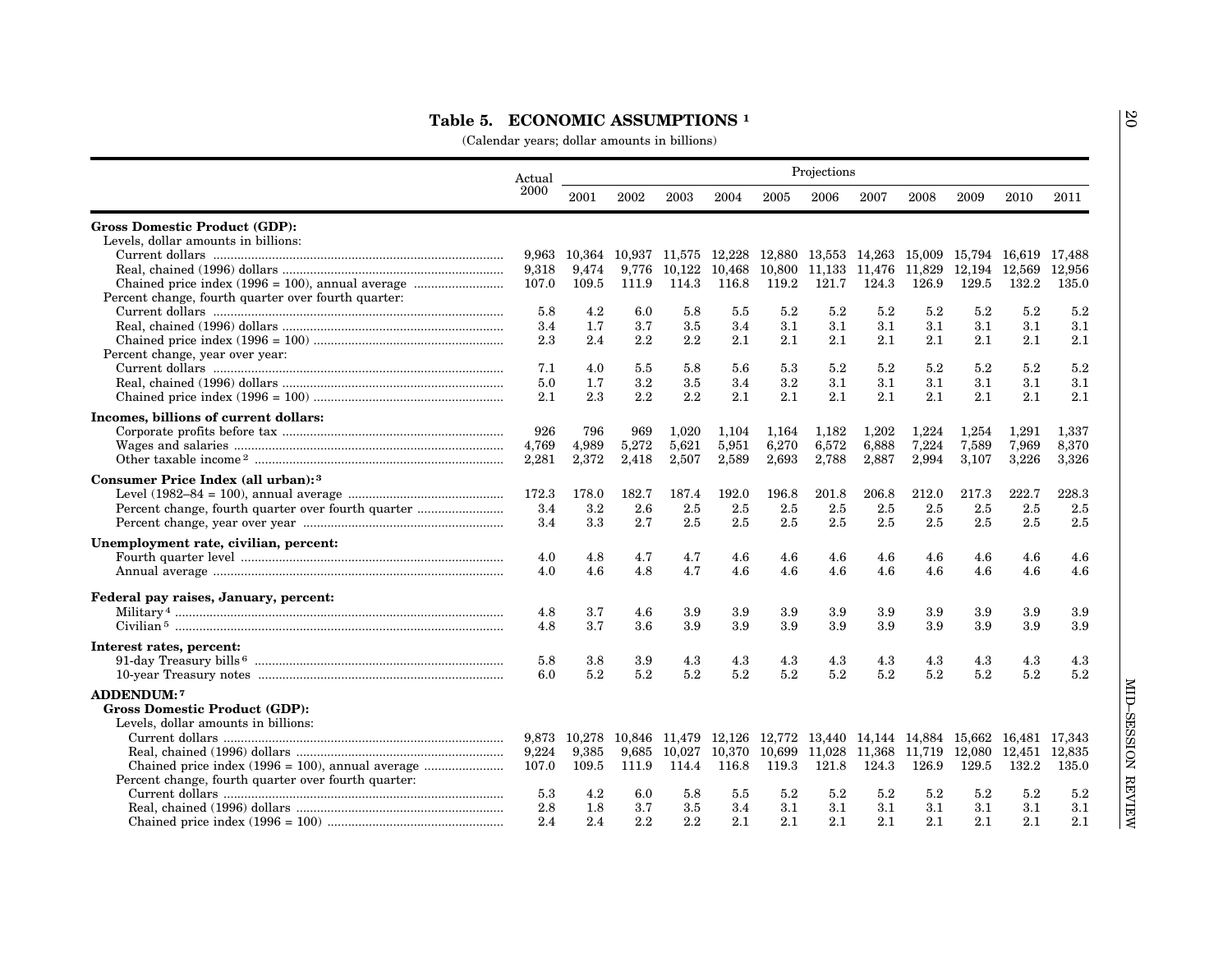|                                                                                                                                                                                                                                                                                                                                               | Actual                |                       |                           |                       |                       |                         | Projections             |                         |                           |                         |                         |                         |
|-----------------------------------------------------------------------------------------------------------------------------------------------------------------------------------------------------------------------------------------------------------------------------------------------------------------------------------------------|-----------------------|-----------------------|---------------------------|-----------------------|-----------------------|-------------------------|-------------------------|-------------------------|---------------------------|-------------------------|-------------------------|-------------------------|
|                                                                                                                                                                                                                                                                                                                                               | 2000                  | 2001                  | $\,2002\,$                | $\,2003\,$            | 2004                  | 2005                    | 2006                    | 2007                    | 2008                      | 2009                    | 2010                    | 2011                    |
| Percent change, year over year:                                                                                                                                                                                                                                                                                                               | 6.5<br>4.1<br>$2.3\,$ | 4.1<br>1.7<br>2.3     | 5.5<br>$3.2\,$<br>$2.2\,$ | 5.8<br>3.5<br>2.2     | 5.6<br>3.4<br>2.1     | 5.3<br>3.2<br>2.1       | 5.2<br>3.1<br>2.1       | 5.2<br>3.1<br>2.1       | $5.2\,$<br>3.1<br>$2.1\,$ | 5.2<br>3.1<br>2.1       | $5.2\,$<br>3.1<br>2.1   | 5.2<br>3.1<br>$2.1\,$   |
| Incomes, billions of current dollars:                                                                                                                                                                                                                                                                                                         | 845<br>4,837<br>2,236 | 714<br>5,085<br>2,341 | 870<br>5,374<br>2,387     | 916<br>5,730<br>2,476 | 991<br>6,066<br>2,558 | 1,045<br>6,391<br>2,661 | 1,061<br>6,699<br>2,755 | 1,079<br>7,022<br>2,855 | 1,099<br>7,363<br>2,961   | 1,125<br>7,735<br>3,074 | 1,159<br>8,123<br>3,193 | 1,200<br>8,532<br>3,293 |
| mined by the Secretary of Defense.<br><sup>5</sup> Overall average increase, including locality pay adjustments.<br><sup>6</sup> Average rate (bank discount basis) on new issues within period.<br>7 Assumptions adjusted to reflect revised historical series for GDP and incomes released by the Bureau of Economic Analysis in July 2001. |                       |                       |                           |                       |                       |                         |                         |                         |                           |                         |                         |                         |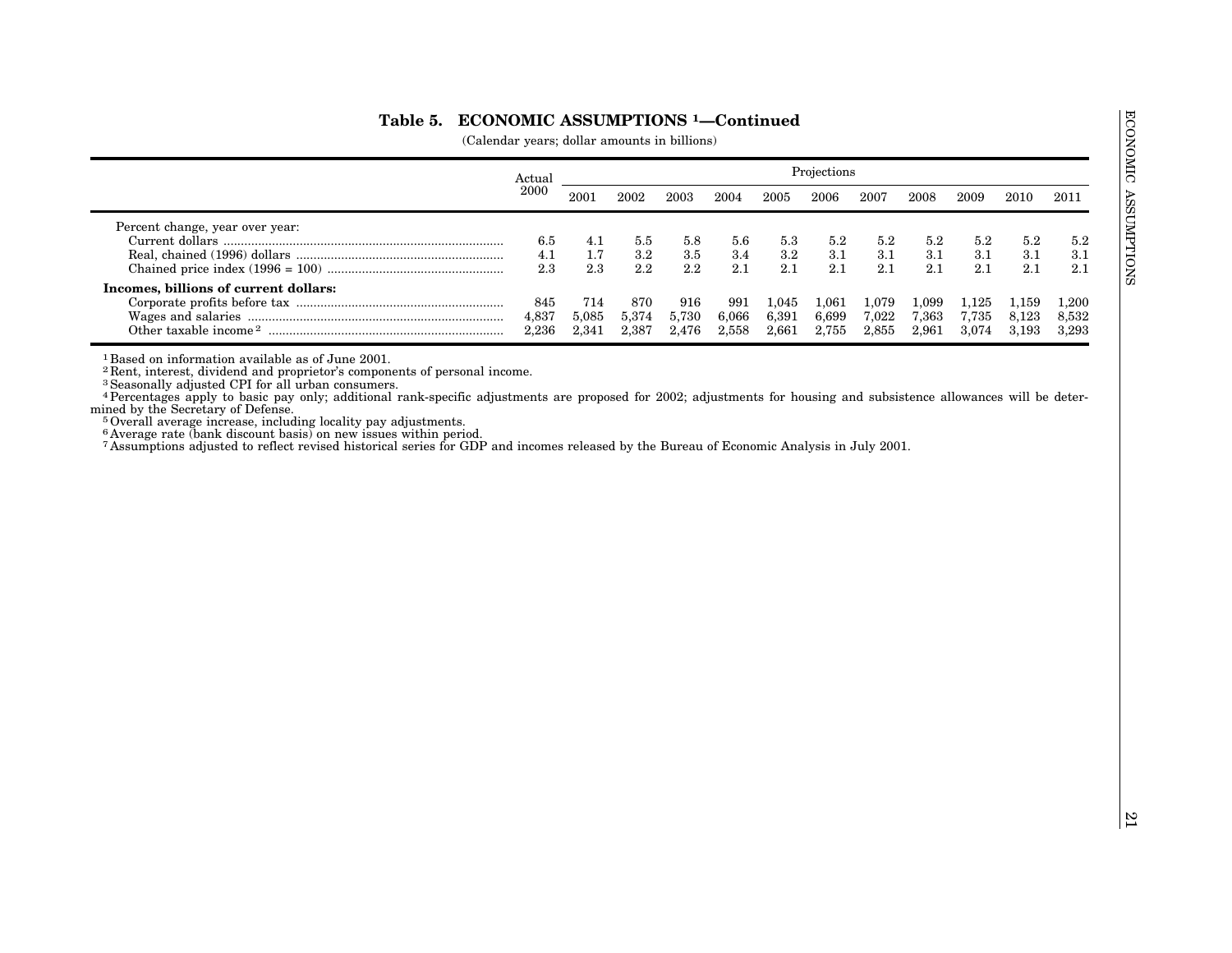## **RECEIPTS**

The current estimates of receipts for 2001 and 2002 are below the April Budget estimates by \$124.2 billion and \$57.0 billion, respectively. The current estimates are below the April Budget estimates for 2003 and 2004, but exceed the April Budget estimates in 2005 and subsequent years, resulting in a net upward revision in receipts of \$73.7 billion over the 10-year period 2002 to 2011. These changes are the net effect of enactment of the Economic Growth and Tax Relief Reconciliation Act of 2001 (Tax Relief Act), modification of the Administration's proposals to reflect the Administration's National Energy Policy tax incentives and enactment of the Tax Relief Act, revised economic projections, and technical reestimates.

The Tax Relief Act, which was signed by President Bush on June 7, 2001, provides over \$1.3 trillion in tax relief over the 11-year period 2001 to 2011. Because this Act (1) provides individual income tax relief beginning this year, with the first installment provided through payments of advanced credits and reduced withholding, which began in July, (2) increases the child tax credit to \$600 beginning January 1, 2001, and (3) delays the payment of estimated taxes by corporations, otherwise due on September 17, 2001, until October 1, 2001, receipts are reduced relative to the April Budget proposals by \$67.9 billion in 2001. However, because the tax relief provided in this Act is less than the relief proposed by President Bush in the budget, receipts are increased relative to the April Budget proposals by \$505.0 billion over the 10 years, 2002 through 2011.

The Administration's policy initiatives are estimated to reduce receipts by \$0.6 billion in 2002 and \$314.2 billion over the 10 year period 2002 through 2011. These initia-

tives include the Administration's National Energy Policy tax incentives, many of the Administration's April Budget proposals that were not enacted in the Tax Relief Act, and permanent extension of the provisions provided in the Tax Relief Act that are scheduled to expire in 2010.

Revised economic projections reduce receipts by \$21.2 billion in 2001 and \$27.3 billion in 2002. For the 10-year period 2002 to 2011, revised economic assumptions account for \$147.9 billion of the downward revision in receipts. Collections of individual income taxes and Social Security and Medicare payroll taxes are reduced by \$4.6 billion in 2001, \$13.6 billion in 2002 and \$71.2 billion over the 10-year period 2002 through 2011, in large part due to lower levels of wages and salaries in most years. Lower corporate profits in most years reduce collections of corporation income taxes by \$14.1 billion in 2001, \$7.3 billion in 2002, and \$25.7 billion over the 10 years, 2002 to 2011. Lower levels of nominal and real GDP, which affect excise taxes, and lower interest rates, which affect deposits of earnings by the Federal Reserve, also contribute to the reduction in receipts in each year. Customs duties are lower in most years, reflecting lower levels of imports than forecast for the April Budget.

Technical adjustments reduce receipts by \$35.1 billion in 2001, \$26.2 billion in 2002, and declining amounts through 2004. Technical adjustments increase receipts in each subsequent year, resulting in a net increase in receipts of \$30.8 billion for the 10-year period 2002 to 2011. These technical adjustments are in large part attributable to revisions in estimating models and actual collection experience.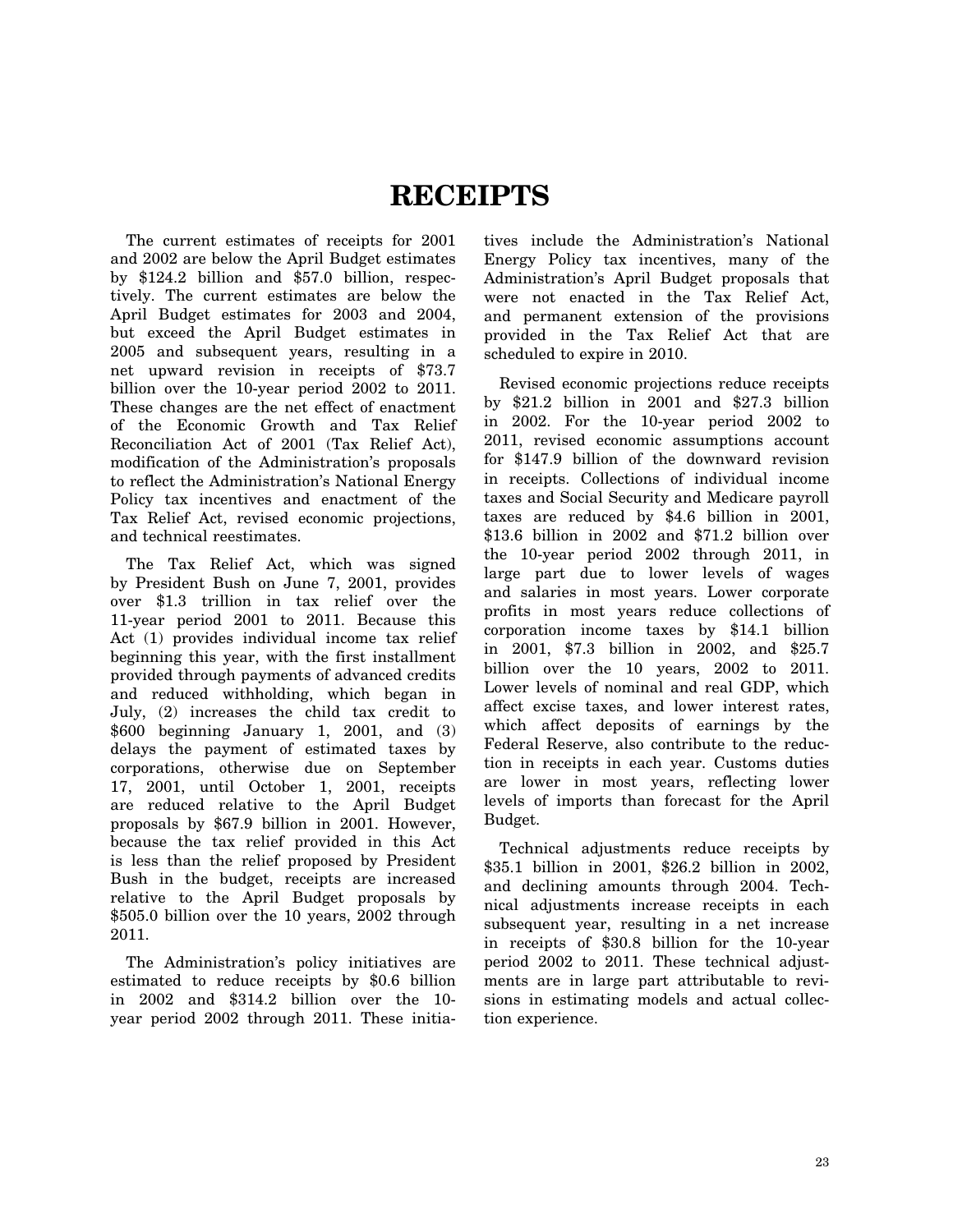<span id="page-26-0"></span>

|                                        | 2001     | 2002    | 2003    | 2004            | 2005    | 2006    | 2002-2006 | 2002-2011 |
|----------------------------------------|----------|---------|---------|-----------------|---------|---------|-----------|-----------|
|                                        |          |         |         |                 |         |         |           |           |
| Revisions due to:                      |          |         |         |                 |         |         |           |           |
| Enacted legislation, relative to April |          |         |         |                 |         |         |           |           |
|                                        | $-67.9$  | $-3.0$  | $-14.8$ | $-2.5$          | 32.1    | 46.4    | 58.2      | 505.0     |
|                                        |          | $-0.6$  | $-1.3$  | $-6.0$          | $-13.6$ | $-20.5$ | $-41.9$   | $-314.2$  |
|                                        | $-21.2$  | $-27.3$ | $-9.8$  | 3.7             | 5.3     | $-4.5$  | $-32.6$   | $-147.9$  |
|                                        | $-35.1$  | $-26.2$ | $-12.2$ | $-6.4$          | 0.9     | 2.5     | $-41.4$   | 30.8      |
|                                        | $-124.2$ | $-57.0$ | $-38.0$ | $-11.3$         | 24.7    | 23.9    | $-57.7$   | 73.7      |
|                                        |          | 2,134.7 |         | 2,220.2 2,327.5 | 2.462.5 | 2.552.6 |           |           |

### **Table 6. CHANGE IN RECEIPTS**

(In billions of dollars)

 $^{\rm 1}$  Affects both outlays and receipts; only the receipt effect is shown here.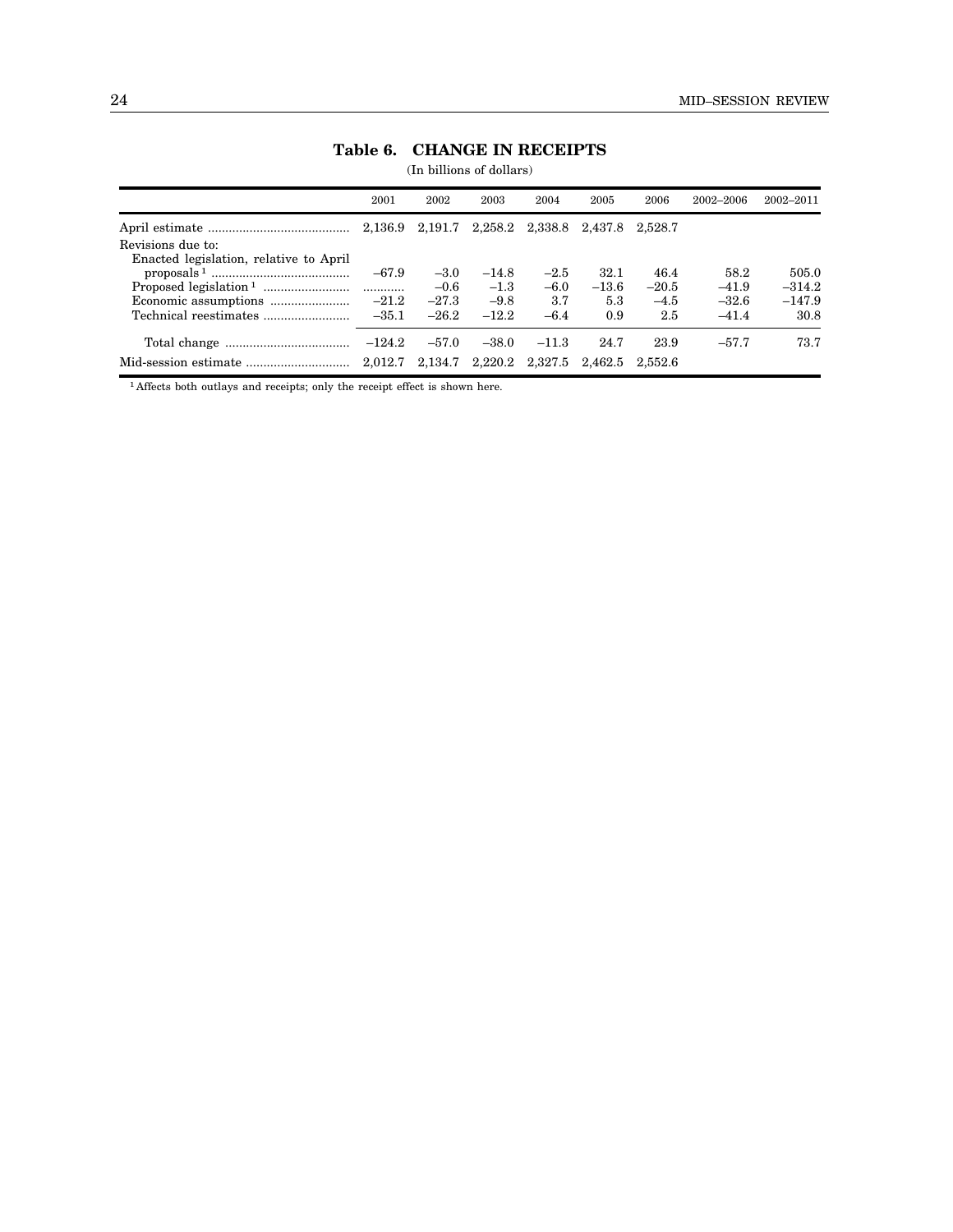## **SPENDING**

Total outlays for 2001 are now estimated to be \$1,854.9 billion, \$1.3 billion below the April Budget estimate. The reduction is the net effect of the Supplemental Appropriations Act, inaction on the Administration's Immediate Helping Hand prescription drug program, enactment of relief for farmers, and revised economic and technical assumptions. For 2002, the estimate of total outlays has increased by \$1.5 billion relative to April to \$1,962.1 billion. Increases related to the Administration's assessment of immediate defense needs and enactment of the Economic Growth and Tax Relief Reconciliation Act are partially offset by reductions resulting from economic and technical factors.

For the 10-year period 2002 through 2011, the Administration now estimates total outlays at \$393.4 billion higher than in April. Enacted legislation and revisions to Administration policies increase the 10-year projections by \$412.9 billion. Changes due to revised economic and technical assumptions, on net, reduce outlays by \$19.5 billion for the period.

### *Policy changes*

In total, policy changes increase total outlays by \$8.2 billion and \$8.4 billion for 2001 and 2002, respectively. Over 10 years, outlay changes resulting from policy differences total \$412.9 billion.

The Supplemental Appropriations Act increased 2001 outlays by \$4.9 billion, largely for additional needs of the Department of Defense. The Agricultural Economic Assistance Act, which provided relief for farmers affected by continuing low prices for farm products, increases outlays for 2001 by \$5.5 billion. The Economic Growth and Tax Relief Reconciliation Act included provisions that increased the refundable portion of the earned income and child tax credits beyond what was proposed in the April Budget, raising outlays by \$5.0 billion in 2002.

Congressional inaction on the Administration's Immediate Helping Hand prescription drug program reduces outlays by \$2.5 billion

and \$11.2 billion, in 2001 and 2002 respectively. On the other hand, new estimates reflect the President's Framework to Strengthen Medicare, announced on July 12. From 2004–2011, the Administration now proposes to spend \$190 billion for Medicare modernization efforts, including a prescription drug benefit. This amount is up \$37 billion from the April Budget, and occurs in 8 years rather than ten.

Upon taking office, the Administration discovered that the Defense Department (DOD) had serious unmet needs in several critical areas, such as readiness and health care. As a result, the Administration requested, on top of new funds in the 2001 supplemental, an additional \$18.4 billion in funding for 2002, increasing 2002 outlays by \$9.5 billion. The longer-term defense review, which will establish funding requirements for future years, is still ongoing. Pending the completion of the defense strategy review, this Review assumes a current services budget for DOD in the outyears based on the proposed 2002 level, an increase in budget authority of \$209 billion over the next 10 years.

Revisions in Administration tax policy since the April Budget have changed the composition of the proposed health tax credit, increasing the proportion that will be reflected on the outlay side of the budget. In addition, the effective date of the credit has been delayed. On net, outlays for the credit have increased by \$22.5 billion over 10 years as a result of these changes.

Debt service costs associated with policy changes, including the tax rebates in the Economic Growth and Tax Relief Reconciliation Act, increase outlays by \$0.9 billion in 2001 and \$3.3 billion in 2002.

### *Economic assumptions*

Revisions in economic assumptions, discussed earlier in this report, reduce outlays by \$1.6 billion in 2001 and \$6.3 billion in 2002. Over the 10-year period 2002 through 2011, however, outlay estimates increase by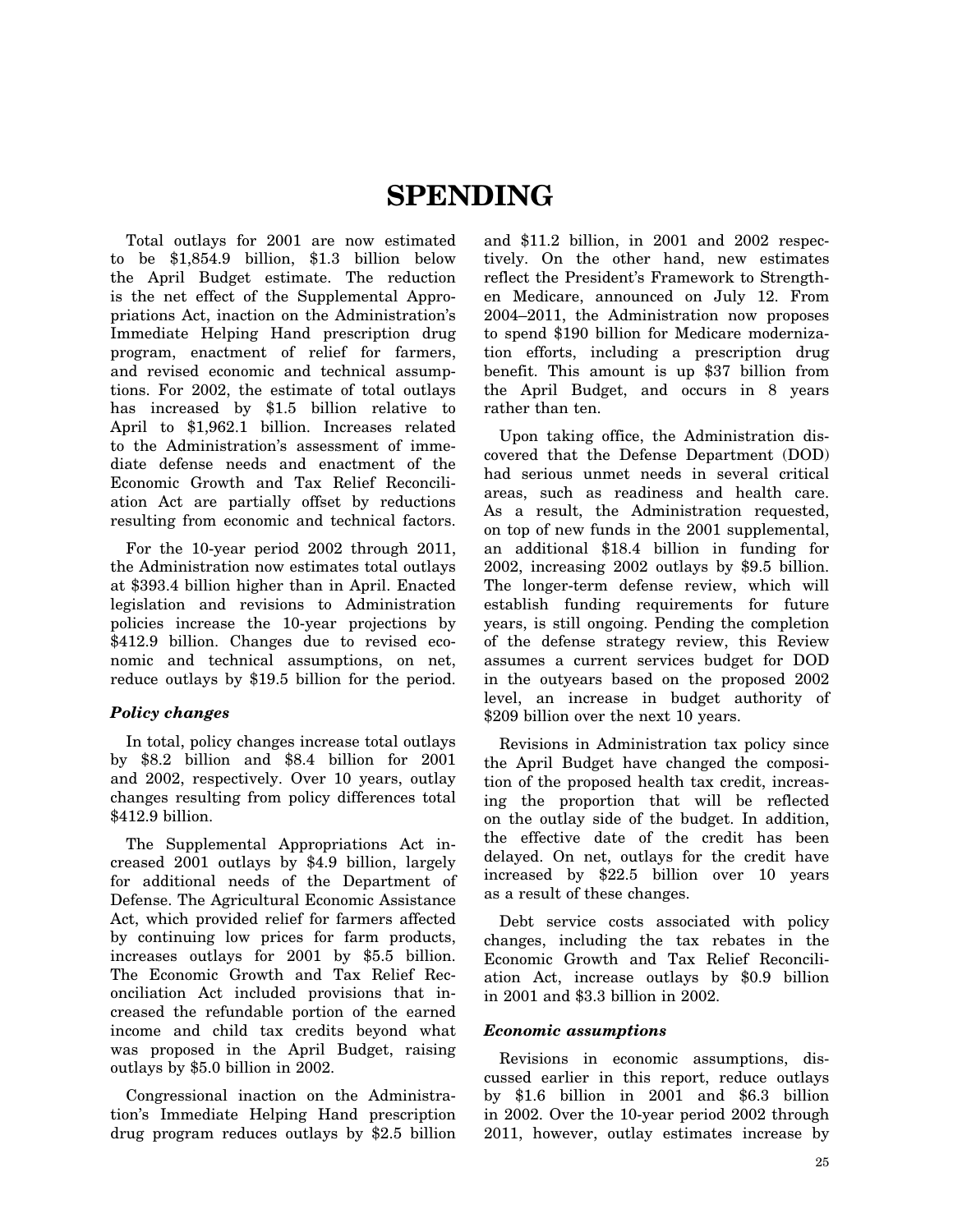a net of \$21.8 billion due to revised economic assumptions. Outlays are increased by higher unemployment and inflation rates. Through 2005, these increases are more than offset by lower interest rates that reduce debt service costs. The savings from lower interest rates gradually decreases as the total debt being financed grows smaller. By 2009, lower interest rates increase assumed outlays as earnings on assumed escalating cash balances are reduced.

### *Technical changes*

For 2001, estimated outlays are \$1.3 billion lower than in April for technical reasons. For 2002, technical changes increase outlays by \$1.5 billion. The following changes in outlay projections all arise from technical factors.

*Discretionary programs.*—Estimated outlays for discretionary programs have decreased by \$2.2 billion and \$4.2 billion in 2001 and 2002, respectively, relative to the April Budget, to reflect revisions in expected rates of spending appropriated funds. The Department of Justice expects to spend state and local law enforcement grants more heavily in 2001, shifting spending that was expected in 2002. Training and employment programs are expected to spend more slowly in both 2001 and 2002, while spending more rapidly in 2003 and beyond. In addition, outlays for the highway program have been reduced for 2003 and beyond to reflect lower than expected revenues to the Highway Trust Fund.

*Commodity Credit Corporation (CCC) farm programs.*—Spending on farm programs through the Commodity Credit Corporation is projected to increase by \$2.2 billion in 2002 and \$12.5 billion over the 10 years 2002 through 2011, relative to the April Budget. These changes largely reflect increases in projected demand for USDA commodity loans and payments due primarily to increased crop production estimates and slower price recovery for certain commodities. The reduction shown for 2001 is primarily the result of a reduction in the estimated subsidy cost of loans made in previous years, which is reflected here as required by the Credit Reform Act.

*Postal service.*—Administrative decisions to postpone capital improvements and limit general operating expenses have reduced projections of outlays for the Postal Service by \$1.3 billion in 2001. The \$0.5 billion reduction in 2002 projected outlays is a result of increased revenues from the July 2001 postage rate increase. Projections for 2003 and beyond continue to assume that the postal fund achieves balance on an accrual basis.

*Universal service fund.*—The estimate of spending from the universal service fund has declined by \$1.1 billion in 2001, reflecting a decrease in expected collections in various programs and a slower rate of spending from obligated balances within the schools and libraries program than had previously been assumed.

*Medicaid.*—Projected outlay estimates for Medicaid are \$1.5 billion above the April estimate for 2001, \$0.6 billion for 2002, and \$30.0 billion higher for the 10-year period 2002 through 2011 for technical reasons. This is primarily the result of higher projections of state spending on nursing facilities, prescription drugs, managed care, and inpatient facilities, offset in part by administrative actions aimed at improving Medicaid program integrity. Because changes in economic assumptions have lowered Medicaid outlay projections, the net change in Medicaid outlays over the 10-year period is \$25.4 billion.

*Medicare.—*Technical revisions reduce current estimates of Medicare outlays by \$1.8 billion in both 2001 and 2002 relative to the April estimate. Medicare outlays are projected to be \$29.4 billion lower over the 10-year period, 2002 through 2011 due to technical factors. About half of this decrease is driven by reductions in estimates for physician fee schedule expenditures, reflecting lower actual outlays for the year to date, lower estimates for certain new preventive services mandated by last year's Benefits Improvement and Protection Act, and a lower performance adjustment for 2002. The remaining decrease reflects reductions in outpatient hospital, home health, and managed care payments offset slightly by increases for inpatient hospital, durable medical equipment and lab payments. Including the impact of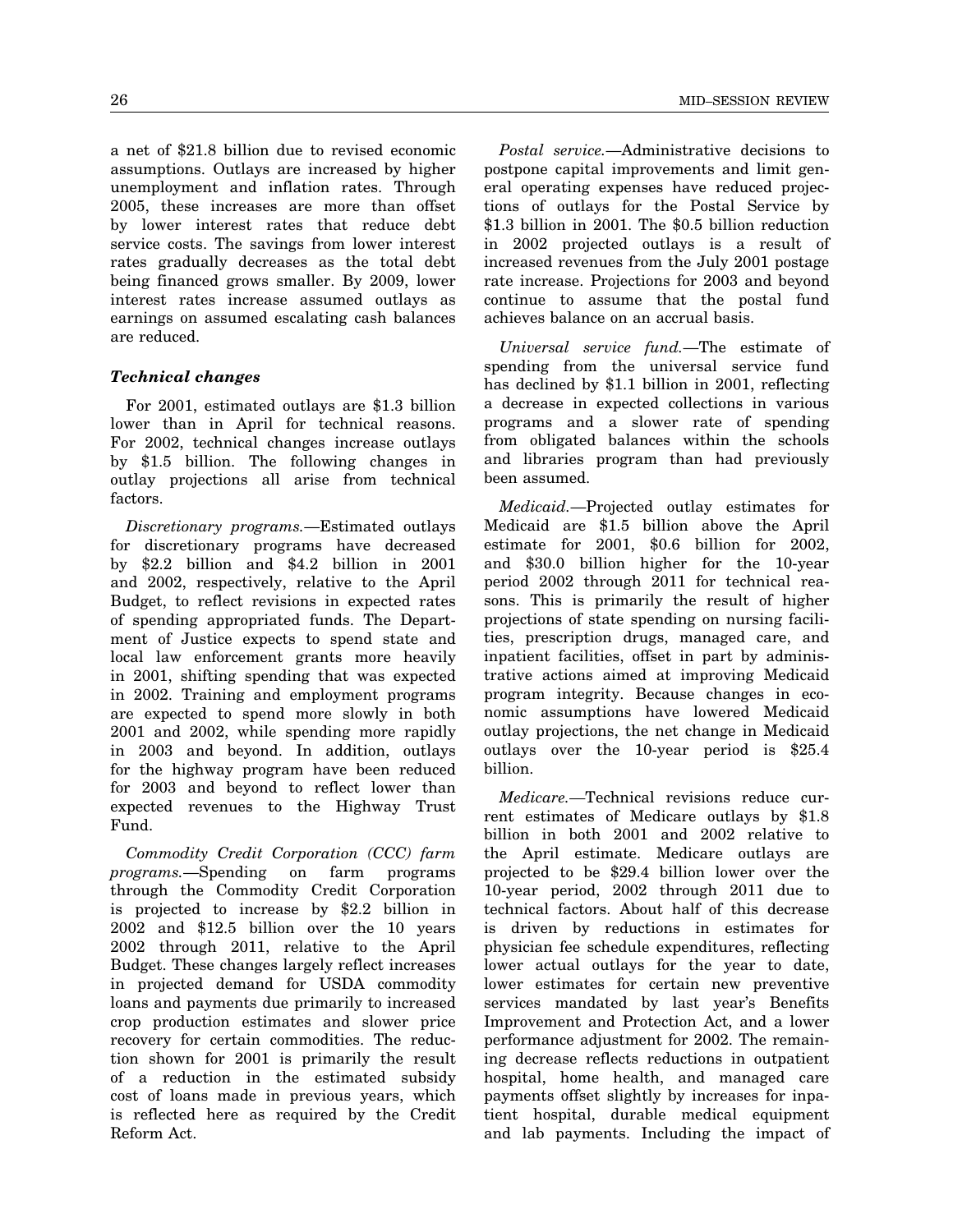<span id="page-29-0"></span>revised economic assumptions, the total decrease in Medicare current law outlays over the 10-year period is \$44.2 billion.

*Unemployment compensation.*—As a result of revised technical assumptions, outlays for unemployment compensation have increased by \$1.7 billion for 2001 and \$2.2 billion for 2002 relative to the April estimates. The assumed ratio of the insured unemployment rate to the total unemployment rate has increased thereby increasing the projected number of people eligible for benefits at each level of total unemployment. Average weekly benefits are also assumed to be greater than projected in April.

*Temporary Assistance for Needy Families (TANF).*—Technical revisions have increased projections of TANF outlays by \$1.3 billion in 2001 and \$1.1 billion in 2002. This increase is due to states spending for the year to date at a higher rate than previously estimated.

*Social Security.*—Estimated outlays for Social Security are lower than the April Budget by \$0.4 billion in 2001, \$1.3 billion in 2002, and \$44.5 billion over 10 years as the result of technical factors. The reduction is primarily the result of updated demographic

projections contained in the 2001 Trustees Report and additional actual experience through March 2001. The downward technical reestimates are partially offset by upward reestimates for cost-of-living increases and other economic factors so that the net change in the program over 10 years is a decrease of \$25.5 billion.

*Spectrum auction receipts.*—Receipts from the auction of electromagnetic spectrum, which are recorded as offsets to spending in the budget, are projected to be \$1.2 billion lower in 2002 and \$1.0 billion higher in 2004 than in April. This reflects regulatory action taken by the Federal Communications Commission, which shifts the expected receipts from two major auctions.

*Net interest.*—Estimates of net interest outlays are \$27.2 billion higher than in April over the 10-year period 2002 through 2011, primarily reflecting increased debt service costs related to technical changes in receipts and outlays. The Mid-Session estimates assume that the Treasury will buy back securities in face value amounts of \$35 billion in 2001 and \$40 billion in 2002. The Budget assumed \$35 billion for 2001 and had no buybacks for 2002.

**Table 7. CHANGE IN OUTLAYS**

|  |  | (In billions of dollars) |  |  |
|--|--|--------------------------|--|--|
|--|--|--------------------------|--|--|

|                                     | 2001    | 2002    | 2003    | 2004    | 2005    | 2006    | 2002-2006 | 2002-2011 |
|-------------------------------------|---------|---------|---------|---------|---------|---------|-----------|-----------|
|                                     |         | 1,960.6 | 2,016.2 | 2,076.7 | 2,168.7 | 2,223.9 | 10,446.2  | 22,937.5  |
| Change due to:                      |         |         |         |         |         |         |           |           |
| Policy:                             |         |         |         |         |         |         |           |           |
|                                     | 0.0     | 9.5     | 13.3    | 23.3    | 18.8    | 22.1    | 87.0      | 196.5     |
|                                     | 4.9     | $1.5\,$ | 0.3     | 0.1     | 0.1     | $\ast$  | 1.9       | 1.9       |
|                                     | 5.5     | 0.0     | 0.0     | 0.0     | 0.0     | 0.0     | 0.0       | 0.0       |
| Earned income and child tax cred-   |         |         |         |         |         |         |           |           |
|                                     | 0.0     | 5.0     | 6.3     | 5.7     | 5.3     | 7.6     | 29.9      | 72.5      |
|                                     | 0.0     | $-0.1$  | $-1.9$  | $-0.8$  | 2.2     | 3.5     | 2.9       | 22.5      |
| Medicare modernization <sup>1</sup> | $-2.5$  | $-11.2$ | $-12.9$ | $-0.8$  | 7.5     | 8.2     | $-9.2$    | 37.0      |
|                                     | $-0.6$  | 0.4     | $-0.6$  | $-0.6$  | $-0.4$  | $-0.3$  | $-1.5$    | $-2.0$    |
|                                     | 0.9     | 3.3     | 4.5     | 6.0     | 7.4     | 8.5     | 29.7      | 84.4      |
|                                     | 8.2     | 8.4     | 8.9     | 32.9    | 40.9    | 49.6    | 140.7     | 412.9     |
| Economic assumptions:               |         |         |         |         |         |         |           |           |
|                                     | 0.3     | 2.3     | 3.0     | 2.4     | 2.1     | 1.5     | 11.2      | 19.0      |
|                                     | $\ast$  | $-0.3$  | $-0.5$  | $-0.4$  | $-0.3$  | $-0.6$  | $-2.0$    | $-14.8$   |
| Other mandatory programs            | 0.8     | $2.2\,$ | 3.0     | 3.1     | 2.9     | 2.8     | 14.0      | 16.9      |
| Net interest:                       |         |         |         |         |         |         |           |           |
| Effect of rates and CPI             | $-3.0$  | $-11.7$ | $-10.6$ | $-9.1$  | $-6.8$  | $-4.4$  | $-42.5$   | $-30.9$   |
|                                     | $0.2\,$ | $1.2\,$ | 2.0     | 2.0     | 1.7     | 1.7     | 8.6       | 31.5      |
|                                     | $-1.6$  | $-6.3$  | $-3.1$  | $-2.0$  | $-0.4$  | $1.2\,$ | $-10.7$   | 21.8      |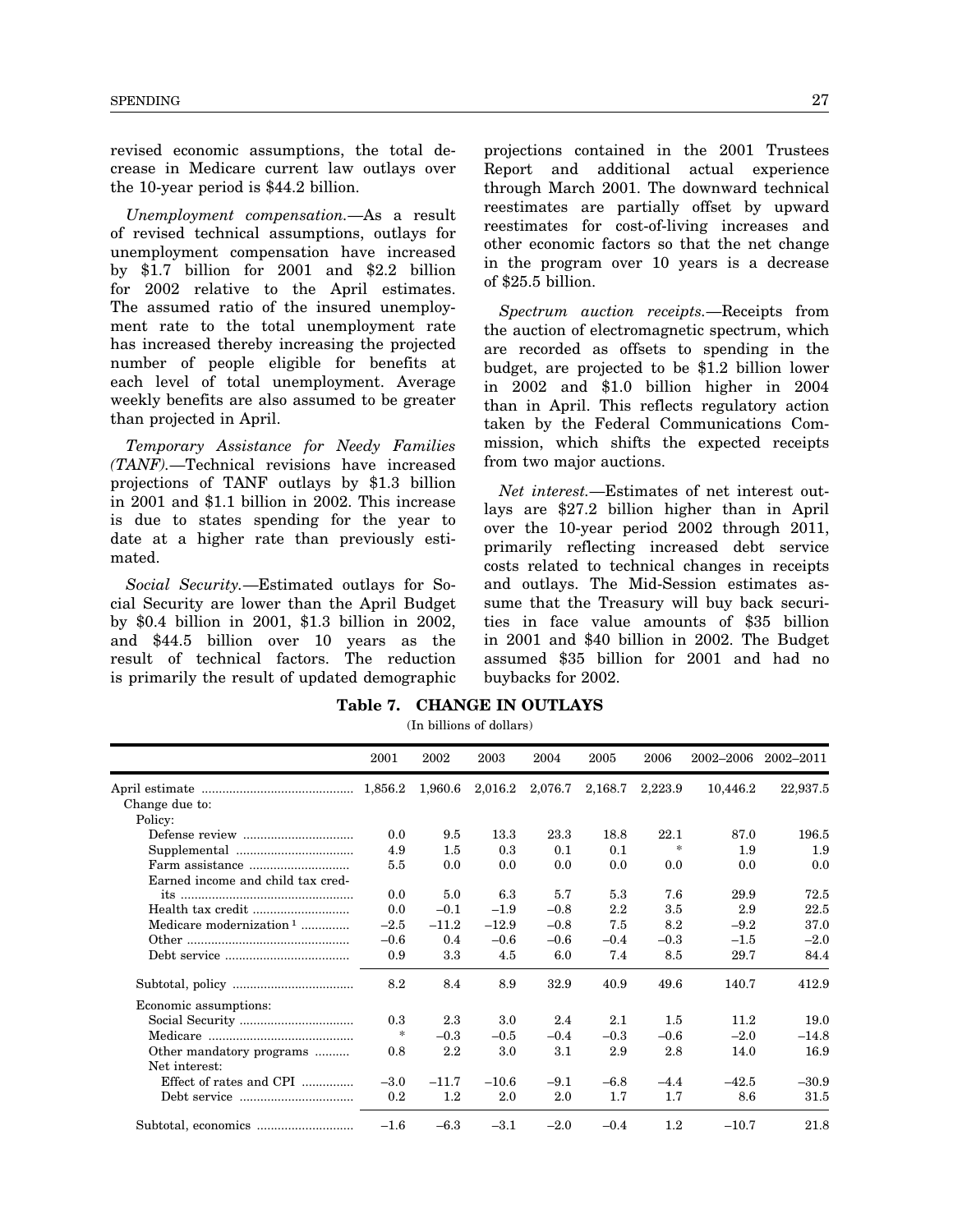|                                 | 2001   | 2002    | 2003             | 2004    | 2005    | 2006    | 2002-2006 | 2002-2011 |
|---------------------------------|--------|---------|------------------|---------|---------|---------|-----------|-----------|
| Technical reestimates:          |        |         |                  |         |         |         |           |           |
| Discretionary programs:         |        |         |                  |         |         |         |           |           |
|                                 | 0.0    | 0.0     | $-1.7$           | $-4.4$  | $-5.6$  | $-6.0$  | $-17.7$   | $-52.4$   |
| State and local law enforcement |        |         |                  |         |         |         |           |           |
|                                 | 0.8    | $-0.9$  | 0.0              | $\ast$  | 0.0     | 0.0     | $-0.8$    | $-0.8$    |
| Training and employment serv-   |        |         |                  |         |         |         |           |           |
|                                 | $-0.8$ | $-1.0$  | 0.4              | 0.6     | 0.1     | 0.1     | 0.1       | 0.6       |
|                                 | $-2.2$ | $-2.4$  | $-0.7$           | 1.6     | 0.6     | 0.2     | $-0.7$    | $-2.0$    |
| Total, discretionary programs   | $-2.2$ | $-4.2$  | $-2.1$           | $-2.2$  | $-4.9$  | $-5.7$  | $-19.1$   | $-54.6$   |
| Commodity Credit Corporation    | $-2.4$ | 2.2     | $2.1\,$          | 2.6     | 1.9     | 1.0     | 9.8       | 12.5      |
|                                 | $-1.3$ | $-0.5$  | 0.4              | 0.5     | 0.5     | 0.6     | 1.6       | 5.1       |
| Universal service fund          | $-1.1$ | 0.6     | 0.1              | 0.6     | 0.2     | 0.2     | 1.7       | 3.1       |
|                                 | 1.5    | 0.6     | $2.2\,$          | 2.5     | $2.7\,$ | 2.8     | 10.8      | 30.0      |
|                                 | $-1.8$ | $-1.8$  | $-2.4$           | $-3.7$  | $-3.1$  | $-2.4$  | $-13.4$   | $-29.4$   |
| Unemployment compensation       | 1.7    | 2.2     | 1.1              | 0.7     | 0.6     | 0.6     | 5.1       | 8.3       |
|                                 | 1.3    | 1.1     | 1.0              | 0.7     | $0.5\,$ | $\ast$  | 3.5       | $-1.0$    |
|                                 | $-0.4$ | $-1.3$  | $-2.1$           | $-2.8$  | $-3.5$  | $-4.2$  | $-13.9$   | $-44.5$   |
| Spectrum auction receipts       | 0.4    | $1.2\,$ | 0.0              | $-1.0$  | 0.0     | 0.0     | 0.2       | 0.2       |
| Other mandatory programs        | $-3.0$ | $-0.2$  | $\ast$           | 0.9     | 0.1     | —*      | 0.8       | 1.8       |
|                                 | $-0.4$ | $-0.4$  | $3.0\,$          | 4.4     | 4.0     | 4.1     | 15.1      | 27.2      |
|                                 | $-7.8$ | $-0.6$  | $3.4\phantom{0}$ | 3.1     | $-0.9$  | $-3.0$  | 2.0       | $-41.3$   |
|                                 | $-1.3$ | $1.5\,$ | 9.2              | 34.0    | 39.6    | 47.7    | 132.0     | 393.4     |
|                                 |        | 1,962.1 | 2,025.4          | 2,110.7 | 2,208.3 | 2,271.6 | 10,578.2  | 23,330.9  |

### **Table 7. CHANGE IN OUTLAYS—Continued**

(In billions of dollars)

\* \$50 million or less.

1The President proposed to add \$153 billion over 10 years in the April Budget for Medicare modernization. This table displays a \$37 billion increase to the April Budget. In total the Mid-Session Review proposes to increase spending for Medicare modernization by \$190 billion.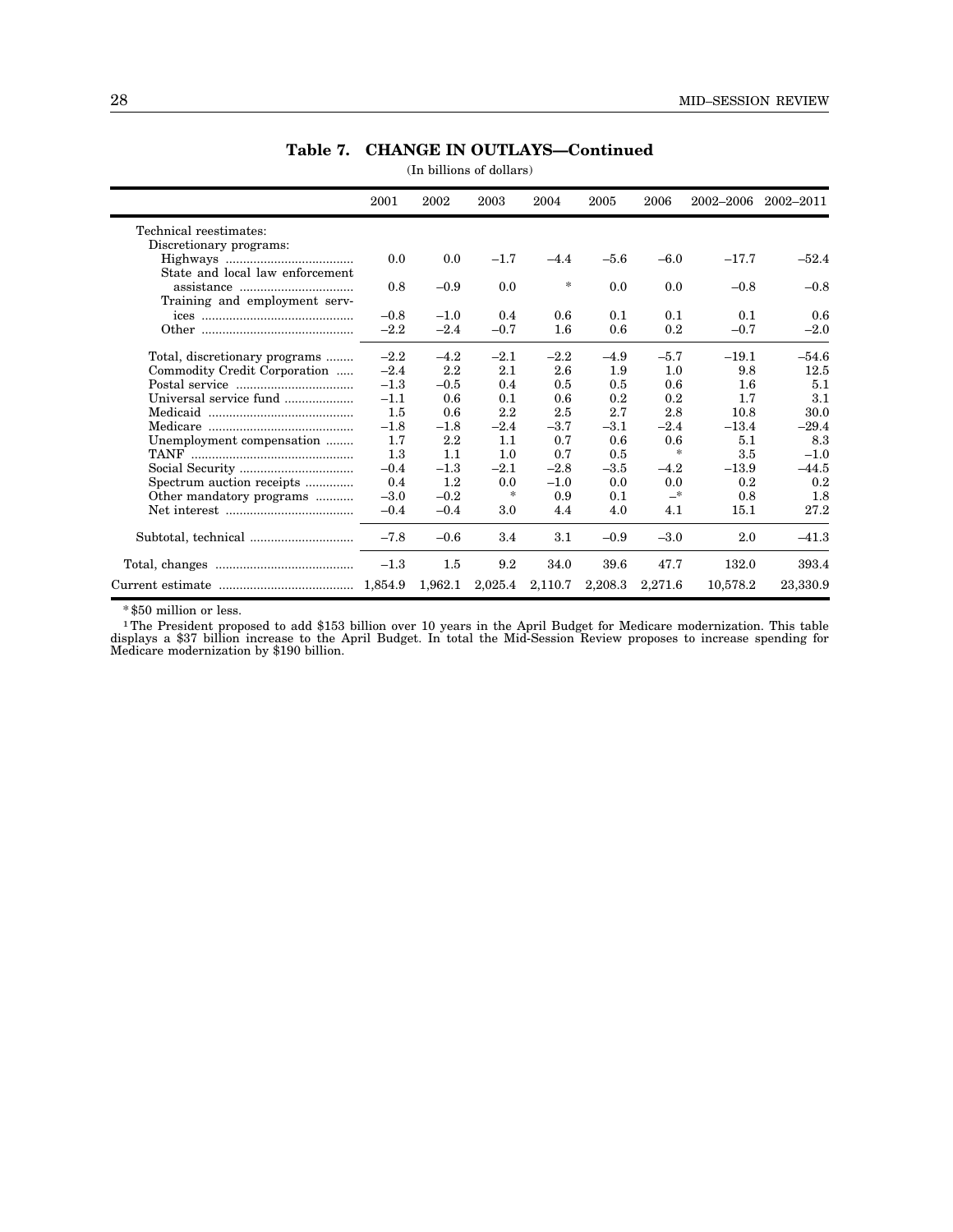## **SUMMARY TABLES**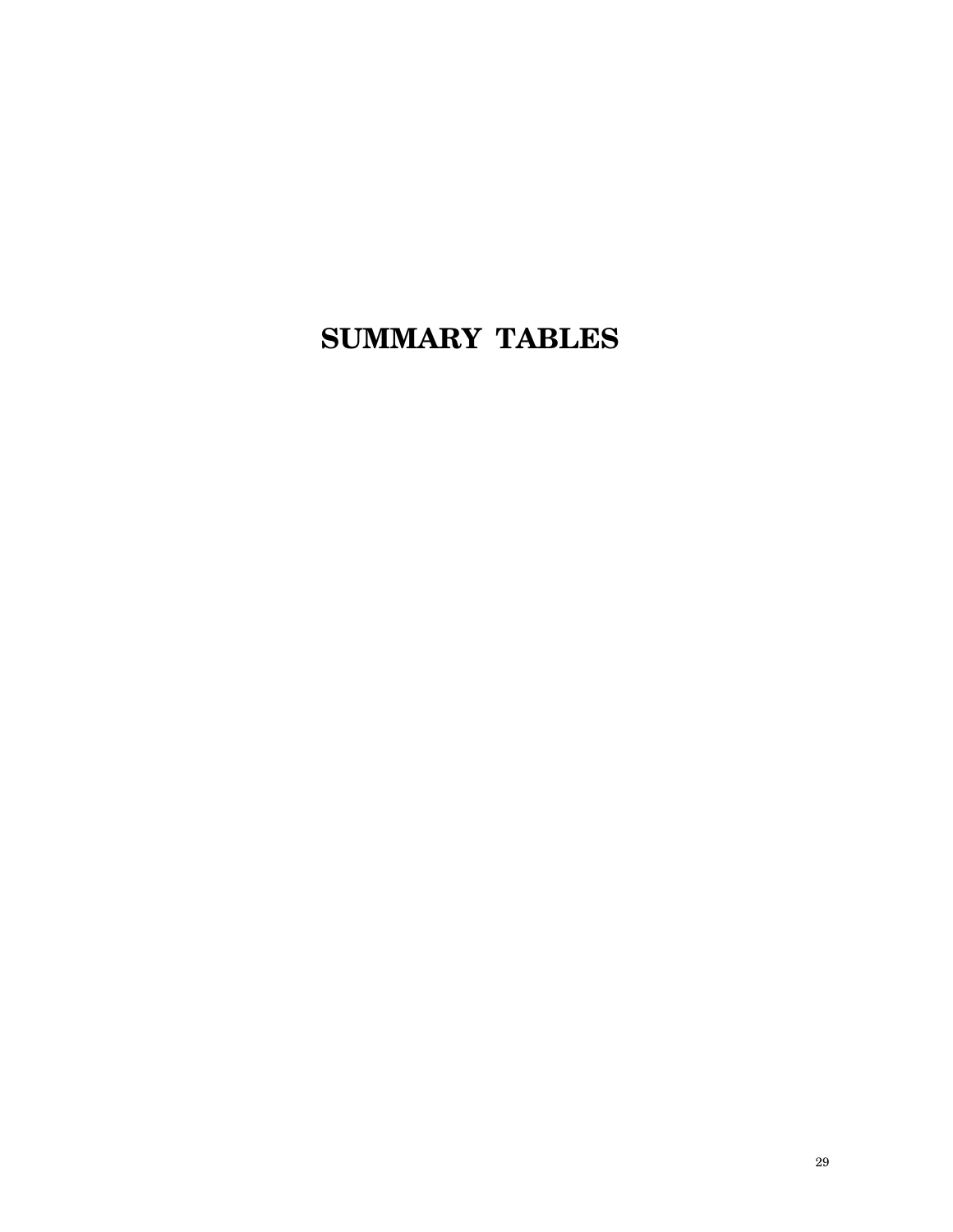## **SUMMARY TABLES**

### <span id="page-32-0"></span>**Table 8. ESTIMATED SPENDING FROM 2002 BALANCES OF BUDGET AUTHORITY: DISCRE-TIONARY PROGRAMS 1**

(In billions of dollars)

|                              | Total |
|------------------------------|-------|
|                              | 767.1 |
| Spending from 2002 balances: |       |
|                              | 288.7 |
|                              | 161.8 |
|                              | 100.6 |
|                              | 68.9  |
|                              |       |
|                              | 147.1 |

<sup>1</sup>This table is required by section 221(b) of the Legislative Reorganization Act of 1970.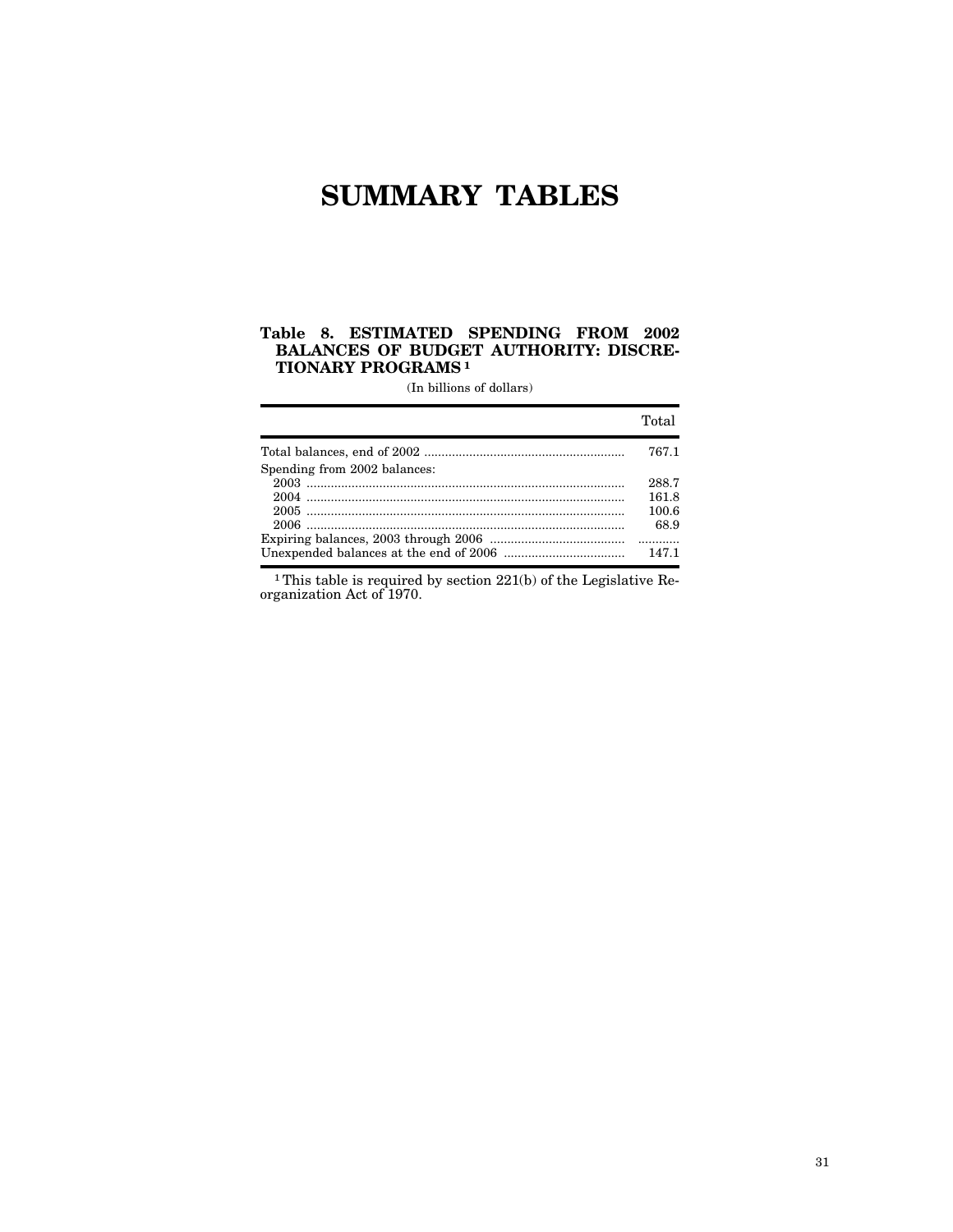<span id="page-33-0"></span>

|                                                                                                                   | 2000    |         |         |         |         |         | Estimate  |         |         |         |                                                                                               |         |
|-------------------------------------------------------------------------------------------------------------------|---------|---------|---------|---------|---------|---------|-----------|---------|---------|---------|-----------------------------------------------------------------------------------------------|---------|
|                                                                                                                   | Actual  | 2001    | 2002    | 2003    | 2004    | 2005    | 2006      | 2007    | 2008    | 2009    | 2010                                                                                          | 2011    |
| Human resources programs:                                                                                         |         |         |         |         |         |         |           |         |         |         |                                                                                               |         |
| Education, training, employment and social services                                                               | 10.3    | 9.0     | 14.5    | 15.0    | 15.5    | 16.0    | 17.0      | 17.8    | 18.6    | 19.6    | 20.7                                                                                          | 21.8    |
|                                                                                                                   | 124.5   | 140.3   | 152.6   | 170.3   | 185.4   | 201.0   | $217.5\,$ | 235.7   | 255.4   | 276.7   | 300.7                                                                                         | 324.4   |
|                                                                                                                   | 194.1   | 214.2   | 224.3   | 235.8   | 248.1   | 267.4   | 276.4     | 297.0   | 315.9   | 336.3   | 357.8                                                                                         | 387.0   |
|                                                                                                                   | 206.5   | 220.0   | 239.7   | 248.2   | 257.1   | 268.5   | 278.1     | 284.5   | 296.4   | 306.0   | 317.8                                                                                         | 333.9   |
|                                                                                                                   | 406.0   | 429.9   | 452.5   | 474.4   | 497.6   | 522.9   | 550.3     | 580.4   | 613.6   | 651.5   | 693.5                                                                                         | 738.4   |
|                                                                                                                   | 26.3    | 22.8    | 27.9    | 29.9    | 31.5    | 35.7    | 34.3      | 33.3    | 36.7    | 38.7    | 39.8                                                                                          | 40.8    |
|                                                                                                                   |         |         |         |         |         |         |           |         |         |         | 967.8 1,036.1 1,111.5 1,173.6 1,235.1 1,311.5 1,373.5 1,448.7 1,536.7 1,628.8 1,730.3 1,846.3 |         |
| Other mandatory programs:                                                                                         |         |         |         |         |         |         |           |         |         |         |                                                                                               |         |
|                                                                                                                   | $-4.1$  | $-6.3$  | $-3.3$  | $-3.2$  | $-3.3$  | $-3.2$  | $-3.2$    | $-3.1$  | $-3.0$  | $-2.9$  | $-2.9$                                                                                        | $-2.9$  |
|                                                                                                                   | $-4.0$  | $-3.3$  | $-3.4$  | $-3.2$  | $-3.7$  | $-3.6$  | $-3.6$    | $-3.5$  | $-2.7$  | $-2.4$  | $-2.3$                                                                                        | $-2.3$  |
|                                                                                                                   | 32.0    | 23.5    | 15.2    | 11.6    | 10.9    | 10.2    | 9.6       | 9.3     | 9.4     | 9.6     | 9.5                                                                                           | 9.6     |
|                                                                                                                   | $-1.3$  | $-6.8$  | 6.3     | 5.6     | 5.4     | 4.6     | 3.8       | 5.4     | 4.7     | 5.3     | 5.0                                                                                           | 5.1     |
|                                                                                                                   | 2.1     | 2.2     | 1.8     | 2.0     | 2.0     | 1.9     | 1.9       | 1.9     | 1.9     | 2.0     | 2.0                                                                                           | 2.0     |
|                                                                                                                   | $-42.6$ | $-47.0$ | $-48.5$ | $-64.0$ | $-64.2$ | $-57.3$ | $-59.2$   | $-61.6$ | -64.5   | $-66.7$ | $-69.8$                                                                                       | $-73.2$ |
|                                                                                                                   | 0.8     | 1.0     | 3.2     | 2.7     | 4.1     | $\!.5$  | $\!.5$    | 3.6     | 3.7     | 3.7     | 3.8                                                                                           | 4.0     |
|                                                                                                                   | $-17.0$ | $-36.8$ | $-28.8$ | $-48.4$ | $-48.8$ | $-43.8$ | $-47.2$   | $-48.0$ | $-50.5$ | $-51.5$ | $-54.8$                                                                                       | $-57.8$ |
| Total, outlays for mandatory programs under current                                                               |         |         |         |         |         |         |           |         |         |         |                                                                                               |         |
|                                                                                                                   | 950.8   |         |         |         |         |         |           |         |         |         | 999.3 1,082.7 1,125.2 1,186.4 1,267.7 1,326.3 1,400.7 1,486.2 1,577.3 1,675.5 1,788.6         |         |
| <sup>1</sup> This table meets the requirements of Section $221(b)$ of the Legislative Reorganization Act of 1970. |         |         |         |         |         |         |           |         |         |         |                                                                                               |         |
|                                                                                                                   |         |         |         |         |         |         |           |         |         |         |                                                                                               |         |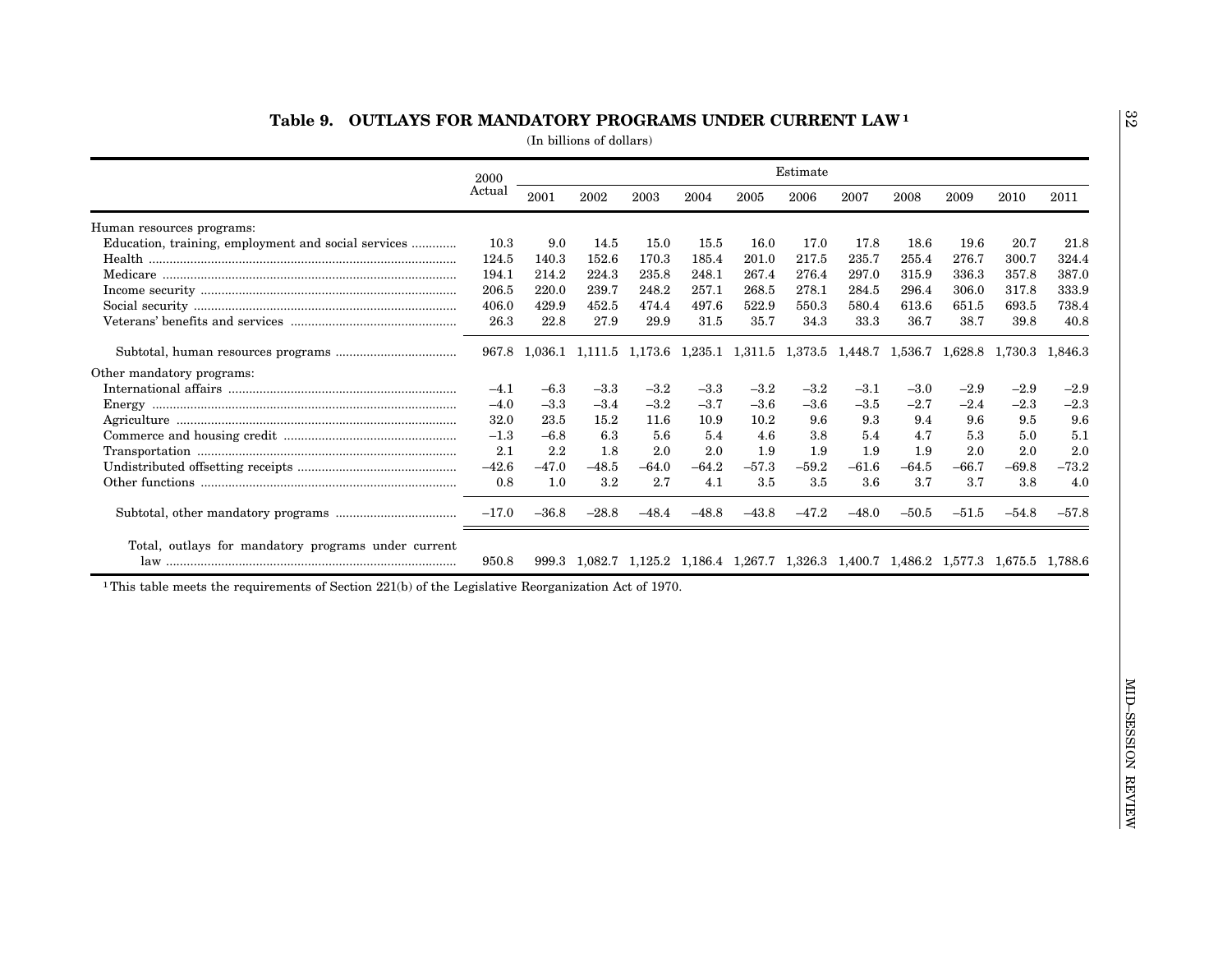<span id="page-34-0"></span>

| 2001<br>2002<br>2003<br>2004<br>2005<br>2006<br>20,000<br>21,000                                                                                                                                                                     | 2007<br>22,000<br>5,910      | 2008<br>25,000 | 2009         | 2010         | 2011         |          |                 |
|--------------------------------------------------------------------------------------------------------------------------------------------------------------------------------------------------------------------------------------|------------------------------|----------------|--------------|--------------|--------------|----------|-----------------|
|                                                                                                                                                                                                                                      |                              |                |              |              |              |          | 2002-06 2002-11 |
|                                                                                                                                                                                                                                      |                              |                | 27,000       | 29,000       | 32,000       |          | 55,000 190,000  |
| 419<br>4,104<br>5,517                                                                                                                                                                                                                |                              | 6,061          | 6,224        | 6,392        | 6,564        | 10,040   | 41,191          |
| Other mandatory proposals:                                                                                                                                                                                                           |                              |                |              |              |              |          |                 |
| Agriculture:                                                                                                                                                                                                                         |                              |                |              |              |              |          |                 |
| Long-term recreation fee program with four-                                                                                                                                                                                          |                              |                |              |              |              |          |                 |
| $-25$<br>$-2$<br>$-2$<br>$-13$                                                                                                                                                                                                       | 28                           | 13             |              |              |              |          | $-42$           |
| Energy:                                                                                                                                                                                                                              |                              |                |              |              |              |          |                 |
|                                                                                                                                                                                                                                      |                              |                |              |              |              | $-1,200$ | $-1,200$        |
| <b>HUD</b>                                                                                                                                                                                                                           |                              |                |              |              |              |          |                 |
|                                                                                                                                                                                                                                      |                              |                |              |              |              | $-218$   | $-218$          |
| Interior:                                                                                                                                                                                                                            |                              |                |              |              |              |          |                 |
| Use recreation fees to reduce NPS backlog                                                                                                                                                                                            |                              |                |              |              |              |          |                 |
| $-39$<br>$-2$<br>49<br>80                                                                                                                                                                                                            | 134                          | 92             |              | 44           |              | 88       | 358             |
| ANWR, lease bonuses:                                                                                                                                                                                                                 |                              |                |              |              |              |          |                 |
| State of Alaska's share:                                                                                                                                                                                                             |                              |                |              |              |              |          |                 |
| $-1$<br>$^{-1}$                                                                                                                                                                                                                      | $^{-1}$                      | $-1$           | $-1$         | $^{-1}$      | $^{-1}$      | $-1,203$ | $-1,208$        |
| $\mathbf{1}$                                                                                                                                                                                                                         | $\mathbf{1}$<br>$\mathbf{1}$ | $\mathbf{1}$   | $\mathbf{1}$ | $\mathbf{1}$ | $\mathbf{1}$ | 1,203    | 1,208           |
| $-1$<br>$-1$<br>$-1$                                                                                                                                                                                                                 | $-1$                         | $-1$           | $-1$         | $-1$         | $-1$         | $-3$     | $-8$            |
| Treasury:                                                                                                                                                                                                                            |                              |                |              |              |              |          |                 |
|                                                                                                                                                                                                                                      |                              |                |              |              |              | $-335$   | $-335$          |
| Veterans Affairs:                                                                                                                                                                                                                    |                              |                |              |              |              |          |                 |
| <b>OBRA</b> Extenders:                                                                                                                                                                                                               |                              |                |              |              |              |          |                 |
| IRS income verification on means tested                                                                                                                                                                                              |                              |                |              |              |              |          |                 |
| $-6$<br>$-6$<br>$-6$                                                                                                                                                                                                                 | -6                           | $-6$           | $-6$         | $-6$         | $-6$         | $-18$    | $-48$           |
| Round-down disability benefits to nearest                                                                                                                                                                                            |                              |                |              |              |              |          |                 |
| $-15$<br>$-37$<br>$-60$<br>$-85$                                                                                                                                                                                                     | $-107$                       | $-133$         | $-163$       | $-188$       | $-208$       | $-196$   | $-996$          |
| Limit VA pensions to Medicaid recipients in                                                                                                                                                                                          |                              |                |              |              |              |          |                 |
| nursing homes (includes Medicaid offsets) <b>manual contract of the contract of the contract of the contract of the contract of the contract of the contract of the contract of the contract of the contract of the contract of </b> |                              |                | $-127$       | $-138$       |              | $-149$   | $-415$          |
|                                                                                                                                                                                                                                      |                              |                | $-275$       | $-280$       |              | $-286$   | $-841$          |
|                                                                                                                                                                                                                                      |                              |                | $-24$        | $-27$        |              | $-25$    | $-76$           |
| $-9$<br>$-12$<br>$-21$<br>$-26$<br>19                                                                                                                                                                                                | $-29$                        | $-34$          | $-37$        | $-36$        | $-40$        | $-49$    | $-225$          |
| Army Corps of Engineers:                                                                                                                                                                                                             |                              |                |              |              |              |          |                 |
| $-10$<br>$-5$<br>$-5$                                                                                                                                                                                                                |                              |                |              |              |              | $-25$    | $-25$           |
| FCC:                                                                                                                                                                                                                                 |                              |                |              |              |              |          |                 |
| Shift spectrum auction deadlines and promote                                                                                                                                                                                         |                              |                |              |              |              |          |                 |
| $3,600 -5,100$<br>$-2,000$                                                                                                                                                                                                           |                              |                |              |              |              | $-7,500$ | $-7,500$        |
| $-198$<br>$-200$<br>$-200$<br>$-200$<br>$-200$                                                                                                                                                                                       | $-175$                       | $-150$         | $-75$        |              | $-25$        | $-998$   | $-1,423$        |
| FDIC:                                                                                                                                                                                                                                |                              |                |              |              |              |          |                 |
| State Bank examination fees:                                                                                                                                                                                                         |                              |                |              |              |              |          |                 |
| $-92$<br>$-97$<br>$-101$<br>$-106$<br>$-112$                                                                                                                                                                                         | $-118$                       | $-123$         | $-129$       | $-136$       | $-143$       | $-508$   | $-1,157$        |
| FEMA:                                                                                                                                                                                                                                |                              |                |              |              |              |          |                 |
| Phase out subsidized premiums for non-pri-                                                                                                                                                                                           |                              |                |              |              |              |          |                 |
| mary residences in the flood insurance pro-                                                                                                                                                                                          |                              |                |              |              |              |          |                 |
| $-334$<br>$-93$<br>$-194$<br>$-12$<br>$-41$                                                                                                                                                                                          | $-410$                       | $-416$         | $-421$       | $-421$       | $-421$       |          | $-674 -2,763$   |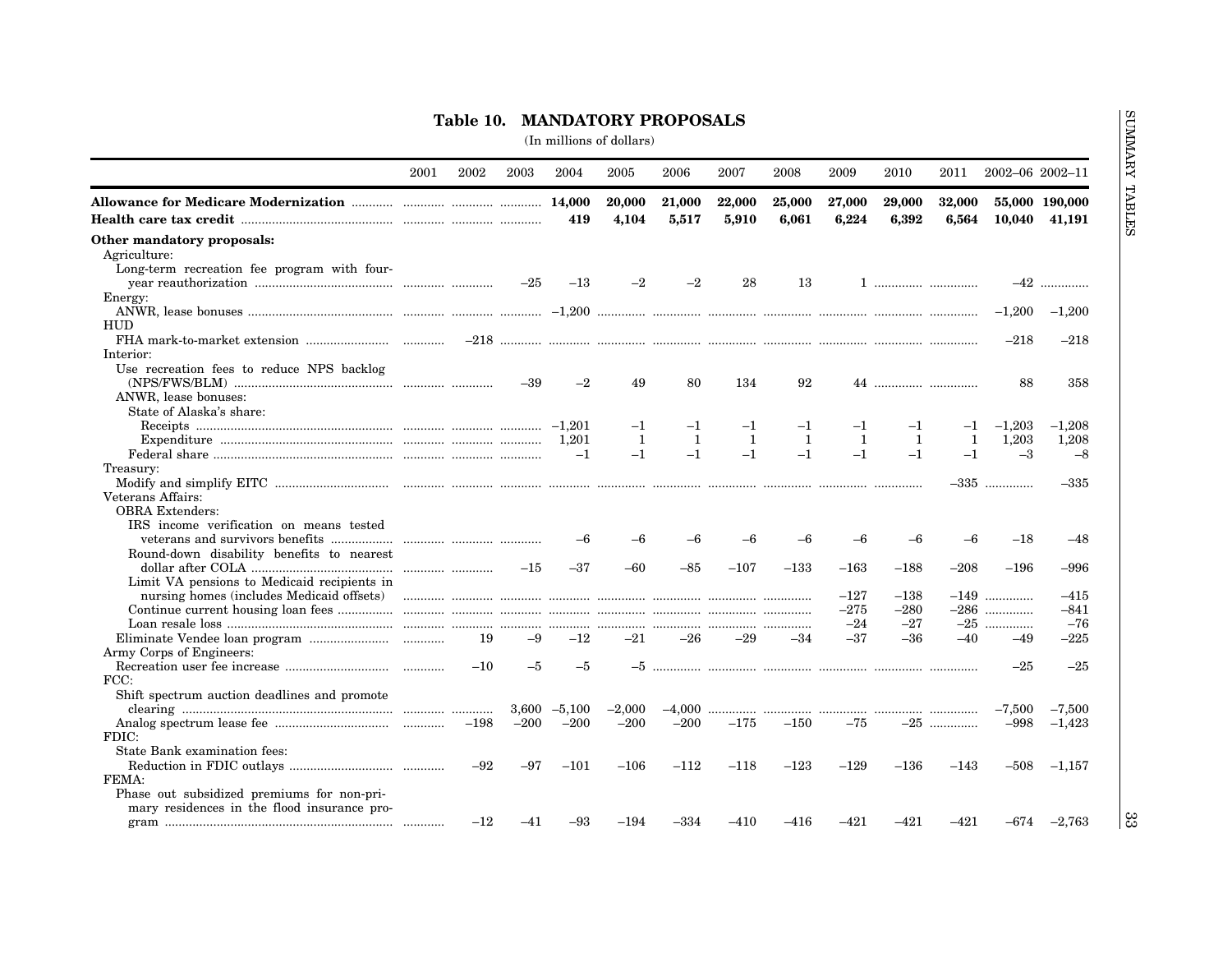| Table 10. MANDATORY PROPOSALS-Continued |  |
|-----------------------------------------|--|
|-----------------------------------------|--|

(In millions of dollars)

|                                                                                                         | 2001 | 2002   | 2003      | 2004      | 2005      | 2006     | 2007     | 2008         | 2009         | 2010          | 2011         | 2002-06 2002-11 |                |
|---------------------------------------------------------------------------------------------------------|------|--------|-----------|-----------|-----------|----------|----------|--------------|--------------|---------------|--------------|-----------------|----------------|
| Reform flood insurance program for repetitive<br>loss properties that experience chronic flood-<br>OPM: |      |        | $-20$     | -30       | $-38$     |          |          |              | -51          | -53           | -55          | $-131$          | $-385$         |
| Extend higher agency contributions to the<br>Other:                                                     |      |        | $-469$    | $-482$    | $-449$    | $-415$   | $-380$   | $-343$       | $-306$       | $-268$        | $-222$       | $-1,815$        | $-3,334$       |
|                                                                                                         |      |        |           |           | -7        |          | -6       | $-3$         |              |               |              | $-20$           |                |
|                                                                                                         |      | $-511$ | 2,678     | $-7.286$  | $-3,040$  | $-5,151$ | $-1,116$ | $-1,153$     | $-1,575$     | $-1.584$      | $-1,899$     | $-13.309$       | $-20.635$      |
|                                                                                                         |      | $-511$ | 2,678     | 7,133     | 21,064    | 21,366   | 26,794   | 29,908       | 31,650       | 33,809        | 36.666       |                 | 51,730 210,557 |
| Fund with discretionary appropriations:<br>Education:                                                   |      |        |           |           |           |          |          |              |              |               |              |                 |                |
| HHS:                                                                                                    |      | 11     | 5         | 5         | 5         | 6        | 6        | 6            | 6            |               |              | 32              | 64             |
| Education and training for older foster chil-                                                           |      | 30     | 158       | 192       | 196       | 200      | 200      | 200          | 200          | 200           | 200          | 776             | 1,776          |
| Interior:                                                                                               |      | 9      | 46<br>400 | 58<br>300 | 60<br>150 | 60       | 60       | 60<br>$-200$ | 60<br>$-200$ | -60<br>$-200$ | 60<br>$-250$ | 233<br>850      | 533<br>        |
| Correct trust accounting deficiencies (indi-                                                            |      |        |           |           |           |          |          |              |              |               |              |                 |                |
| Justice:                                                                                                |      | 97     | 155       | 150       | 108       | 68       | 55       | 40           | 20           | 12            | 5            | 578             | 710            |
| Total, fund with discretionary appropriations                                                           |      | 154    | 764       | 705       | 519       | 334      | 321      | 106          | 86           | 79            | 22           | 2,476           | 3.090          |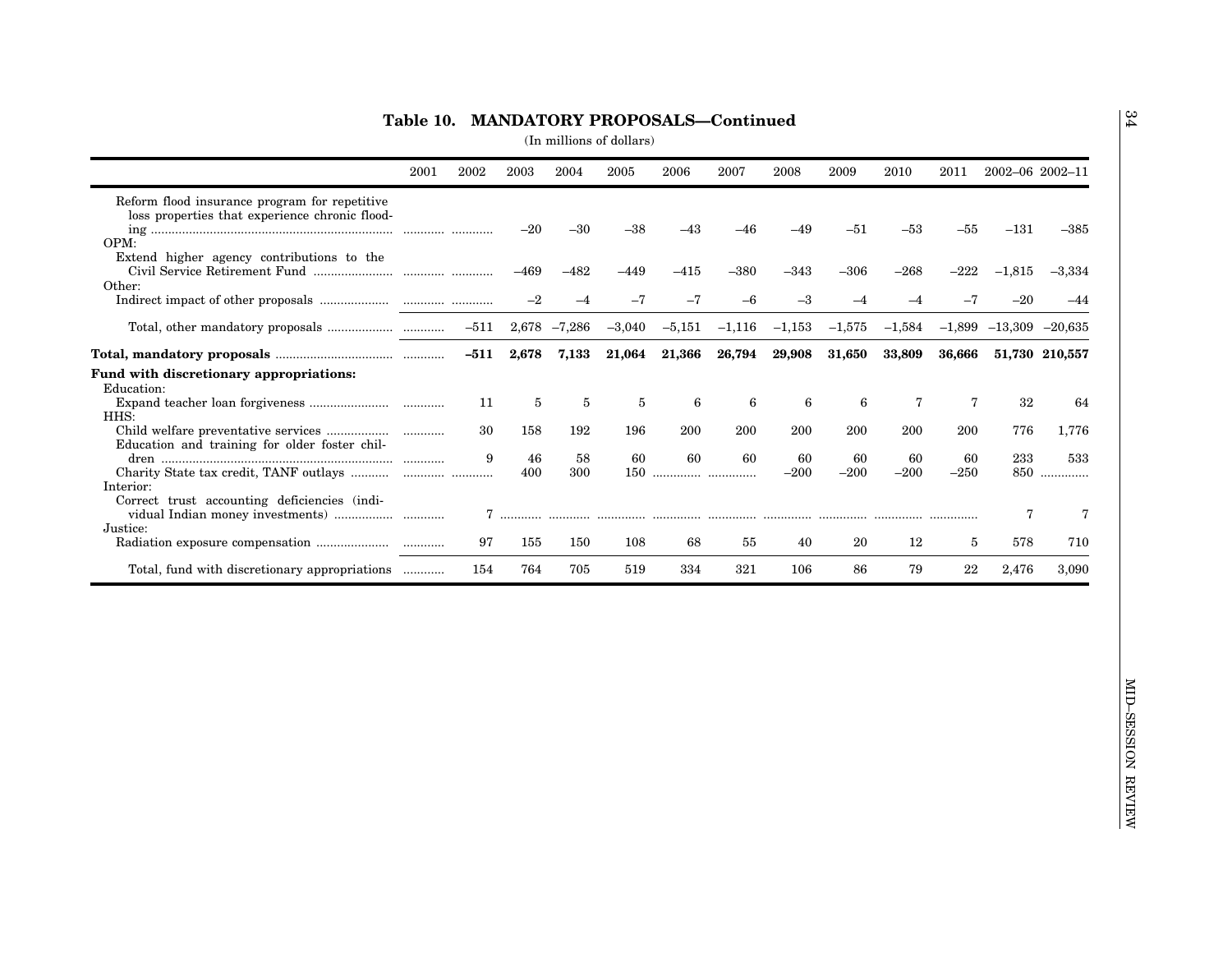<span id="page-36-0"></span>

|                                               |      |      |      | (In millions of dollars) |                   |           |           |          |          |          |          |                     |           |
|-----------------------------------------------|------|------|------|--------------------------|-------------------|-----------|-----------|----------|----------|----------|----------|---------------------|-----------|
|                                               | 2001 | 2002 | 2003 | 2004                     | 2005              | 2006      | 2007      | 2008     | 2009     | 2010     | 2011     | 2002-2006 2002-2011 |           |
| 2002 Budget Proposals:.                       |      |      |      |                          |                   |           |           |          |          |          |          |                     |           |
| Incentives for charitable giving:             |      |      |      |                          |                   |           |           |          |          |          |          |                     |           |
| Provide charitable contribution deduction     |      |      |      |                          |                   |           |           |          |          |          |          |                     |           |
|                                               |      |      |      | $-527$                   | $-1,844$          | $-3,252$  | $-4,879$  | $-6,569$ | $-7,537$ | $-7,568$ | $-7,639$ | $-5,623$            | $-39,815$ |
| Permit tax-free withdrawals from IRAs for     |      |      |      |                          |                   |           |           |          |          |          |          |                     |           |
|                                               |      |      |      | $-195$                   | $-210$            | $^{-225}$ | $^{-241}$ | $-258$   | $-277$   | $-299$   | $-322$   | –630                | $-2,027$  |
| Raise the cap on corporate charitable con-    |      |      |      |                          |                   |           |           |          |          |          |          |                     |           |
|                                               |      |      |      | $-100$                   | $-158$            | $-154$    | $-163$    | $-173$   | $-183$   | $-206$   | $-227$   | $-412$              | $-1,364$  |
| Strengthen and reform education:              |      |      |      |                          |                   |           |           |          |          |          |          |                     |           |
| Allow teachers to deduct out-of-pocket class- |      |      |      |                          |                   |           |           |          |          |          |          |                     |           |
|                                               |      |      |      | $-18$                    | $-179$            | $-209$    | $-227$    | $-244$   | $-247$   | $-250$   | $-253$   | $-406$              | $-1,627$  |
| <b>Assist Americans with disabilities:</b>    |      |      |      |                          |                   |           |           |          |          |          |          |                     |           |
| Exclude from income the value of employer-    |      |      |      |                          |                   |           |           |          |          |          |          |                     |           |
| provided computers, software and periph-      |      |      |      |                          |                   |           |           |          |          |          |          |                     |           |
|                                               |      |      |      | $-2$                     | -6                |           | -6        |          | $-6$     | $-6$     | $-7$     | $-14$               | $-45$     |
| Invest in health care:                        |      |      |      |                          |                   |           |           |          |          |          |          |                     |           |
| Provide refundable tax credit for the pur-    |      |      |      |                          |                   |           |           |          |          |          |          |                     |           |
|                                               |      |      |      | $-174$                   | $-1,641$ $-3,445$ |           | $-3,626$  | $-3,930$ | $-4,029$ | $-4,131$ | $-4,234$ | $-5,260$            | $-25,210$ |
| Provide an above-the-line deduction for       |      |      |      |                          |                   |           |           |          |          |          |          |                     |           |
|                                               |      |      |      | $-346$                   | –574              | $-1,150$  | $-2,007$  | $-2,365$ | $-2,646$ | $-2,945$ | $-3,287$ | $-2,070$            | $-15,320$ |
| Allow up to \$500 in unused benefits in a     |      |      |      |                          |                   |           |           |          |          |          |          |                     |           |
| health flexible spending arrangement to       |      |      |      |                          |                   |           |           |          |          |          |          |                     |           |
|                                               |      |      |      | $-423$                   | $-713$            | $-782$    | $-831$    | $-878$   | $-926$   | $-980$   | $-1,036$ | $-1,918$            | $-6,569$  |
| Provide additional choice with regard to un-  |      |      |      |                          |                   |           |           |          |          |          |          |                     |           |
| used benefits in a health flexible spending   |      |      |      |                          |                   |           |           |          |          |          |          |                     |           |
|                                               |      |      |      | $-22$                    | -39               | $-45$     | $-52$     | $-60$    | $-69$    | $-81$    | $-94$    | $-106$              | $-462$    |
| Permanently extend and reform Archer          |      |      |      |                          |                   |           |           |          |          |          |          |                     |           |
|                                               |      |      |      | $-79$                    | $-362$            | $-431$    | -482      | $-510$   | $-534$   | $-567$   | $-589$   | $-872$              | $-3,554$  |
| Provide an additional personal exemption to   |      |      |      |                          |                   |           |           |          |          |          |          |                     |           |
|                                               |      |      |      | $-370$                   | -463              | $-490$    | $-518$    | $-529$   | $-540$   | $-557$   | $-552$   | $-1,323$            | $-4,019$  |
| Help farmers and fishermen manage eco-        |      |      |      |                          |                   |           |           |          |          |          |          |                     |           |
| nomic downturns:                              |      |      |      |                          |                   |           |           |          |          |          |          |                     |           |
|                                               |      |      |      |                          |                   |           |           |          |          |          |          |                     |           |
|                                               |      |      |      | $-88$                    | $-230$            | $-161$    | $-116$    | $-85$    | $-65$    | $-50$    | $-41$    | $-479$              | $-836$    |
| Increase housing opportunities:               |      |      |      |                          |                   |           |           |          |          |          |          |                     |           |
| Provide tax credit for developers of afford-  |      |      |      |                          |                   |           |           |          |          |          |          |                     |           |
|                                               |      |      |      | $-4$                     | -46               | $-202$    | $-525$    | $-987$   | $-1,514$ | $-2,020$ | $-2,406$ | $-252$              | $-7,704$  |
| <b>Encourage savings:</b>                     |      |      |      |                          |                   |           |           |          |          |          |          |                     |           |
|                                               |      |      |      | $-154$                   | $-265$            | $-281$    | $-297$    | $-306$   | $-143$   | $-34$    | $-35$    | $-700$              | $-1,515$  |
| <b>Protect the environment:</b>               |      |      |      |                          |                   |           |           |          |          |          |          |                     |           |
| of<br>Permanently<br>extend<br>expensing      |      |      |      |                          |                   |           |           |          |          |          |          |                     |           |
|                                               |      |      |      | $-236$                   | –373              | –364      | –355      | –344     | –333     | $-321$   | $-310$   | -973                | $-2,636$  |
| Exclude gains from the sale of property for   |      |      |      |                          |                   |           |           |          |          |          |          |                     |           |
|                                               |      | $-1$ | $-3$ | $-49$                    | $-102$            | $-115$    | $-132$    | $-155$   | $-187$   | $-231$   | $-292$   | $-270$              | $-1.267$  |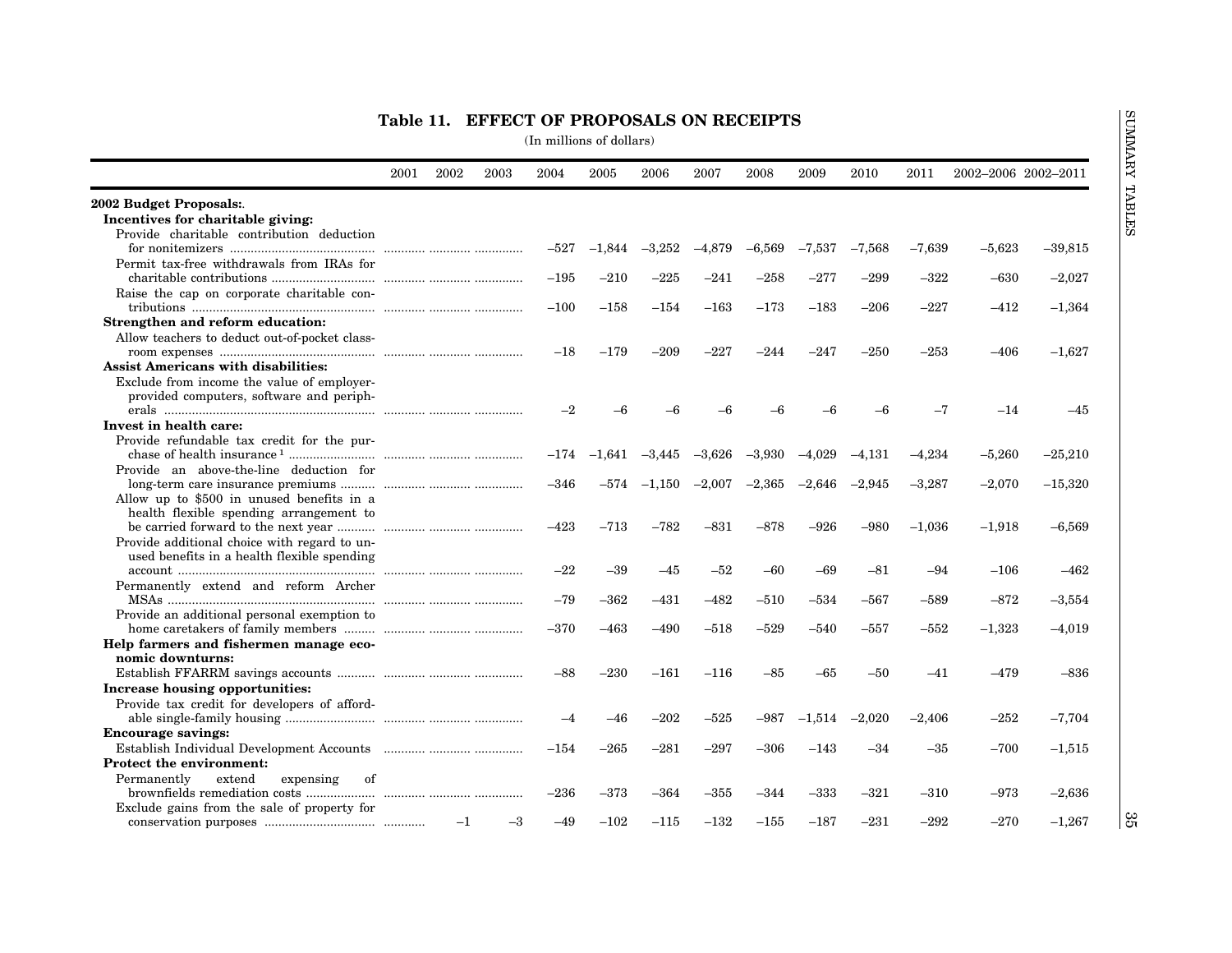### **Table 11. EFFECT OF PROPOSALS ON RECEIPTS—Continued**

### (In millions of dollars)

|                                                          | 2001 | 2002   | 2003   | 2004   | 2005   | 2006     | 2007     | 2008   | 2009   | 2010     | 2011      | 2002-2006 2002-2011 |            |
|----------------------------------------------------------|------|--------|--------|--------|--------|----------|----------|--------|--------|----------|-----------|---------------------|------------|
| <b>Energy policy proposals:</b>                          |      |        |        |        |        |          |          |        |        |          |           |                     |            |
| Modify treatment of nuclear decommis-                    |      |        |        |        |        |          |          |        |        |          |           |                     |            |
|                                                          |      | $-91$  | $-160$ | $-172$ | $-181$ | $-192$   | $-202$   | $-212$ | $-223$ | –235     | –247      | $-796$              | $-1,915$   |
| Extend and modify tax credit for producing               |      |        |        |        |        |          |          |        |        |          |           |                     |            |
| Provide tax credit for residential solar en-             |      | $-116$ | $-203$ | $-222$ | $-125$ | $-58$    | $-59$    | -57    | $-55$  | -56      | -58       | $-724$              | $-1,009$   |
|                                                          |      | $-7$   | $-15$  | $-19$  | $-25$  | $^{-15}$ | $-10$    |        |        |          |           | $-81$               | $-96$      |
| Promote trade:                                           |      |        |        |        |        |          |          |        |        |          |           |                     |            |
| Extend and expand Andean trade pref-                     |      |        |        |        |        |          |          |        |        |          |           |                     |            |
|                                                          |      |        |        | $-154$ | $-214$ |          |          |        |        |          |           | $-423$              | $-423$     |
| <b>Additional Energy Proposals:</b>                      |      |        |        |        |        |          |          |        |        |          |           |                     |            |
| Provide tax credit for purchase of certain hy-           |      |        |        |        |        |          |          |        |        |          |           |                     |            |
|                                                          |      | $-22$  | $-81$  | $-180$ | $-358$ | $-615$   | $-1,026$ | $-817$ | $-108$ | $-126$   | $-179$    | $-1,256$            | $-3,512$   |
| Provide tax credit for energy produced from              |      |        |        |        |        |          |          |        |        |          |           |                     |            |
|                                                          |      | $-23$  | $-51$  | $-75$  | $-103$ | $-138$   | $-156$   | $-158$ | $-161$ | $-164$   | -66       | $-390$              | $-1,095$   |
| Provide tax credit for combined heat and                 |      |        |        |        |        |          |          |        |        |          |           |                     |            |
|                                                          |      | $-119$ | $-197$ | $-200$ | $-212$ | $-268$   |          | $-126$ | 6      | 5        | 5         | $-996$              | $-1,106$   |
| Provide excise tax exemption (credit) for eth-           |      |        |        |        |        |          |          |        |        |          |           |                     |            |
|                                                          |      |        |        |        |        |          |          |        |        |          |           |                     |            |
| <b>Expiring Provisions:</b>                              |      |        |        |        |        |          |          |        |        |          |           |                     |            |
| Permanent extension of provisions expir-<br>ing in 2010: |      |        |        |        |        |          |          |        |        |          |           |                     |            |
| Marginal individual income tax rate reduc-               |      |        |        |        |        |          |          |        |        |          |           |                     |            |
|                                                          |      |        |        |        |        |          |          |        |        |          |           | $-67,757$           | $-81,667$  |
|                                                          |      |        |        |        |        |          |          |        |        |          |           |                     | $-4,639$   |
|                                                          |      |        |        |        |        |          |          |        |        |          |           | $-4,532$            | $-4,532$   |
|                                                          |      | $-1$   | $-5$   | $-10$  | $-15$  | $-20$    | $-26$    | $-32$  | $-39$  | $-45$    | $-890$    | $-51$               | $-1,083$   |
| Repeal of estate and generation-skipping                 |      |        |        |        |        |          |          |        |        |          |           |                     |            |
| transfer taxes, and modification of gift                 |      |        |        |        |        |          |          |        |        |          |           |                     |            |
|                                                          |      |        |        |        |        |          |          |        |        |          | $-26,651$ | $-6.367$            | $-47,894$  |
|                                                          |      |        |        |        |        |          |          |        |        | $-1$     |           |                     | $-2,372$   |
|                                                          |      |        |        |        |        |          |          |        |        | 61       |           | $-257$              | $-196$     |
|                                                          |      |        |        |        |        |          |          |        |        | $-8,567$ | $-9,168$  | $-9,901$            | $-49,586$  |
| <b>Other Provisions that Affect Receipts:</b>            |      |        |        |        |        |          |          |        |        |          |           |                     |            |
| Recover State bank supervision and regula-               |      |        |        |        |        |          |          |        |        |          |           |                     |            |
|                                                          |      | 70     | 74     | 76     | 80     | 84       | 88       | 92     | 96     | 101      | 105       | 384                 | 866        |
|                                                          |      |        |        |        |        |          |          |        |        |          |           | $-41,909$           | $-314,229$ |

1 Affects both receipts and outlays; only the receipt effects are shown here. The outlay effects are shown in Table 10.

2 Net of income offsets.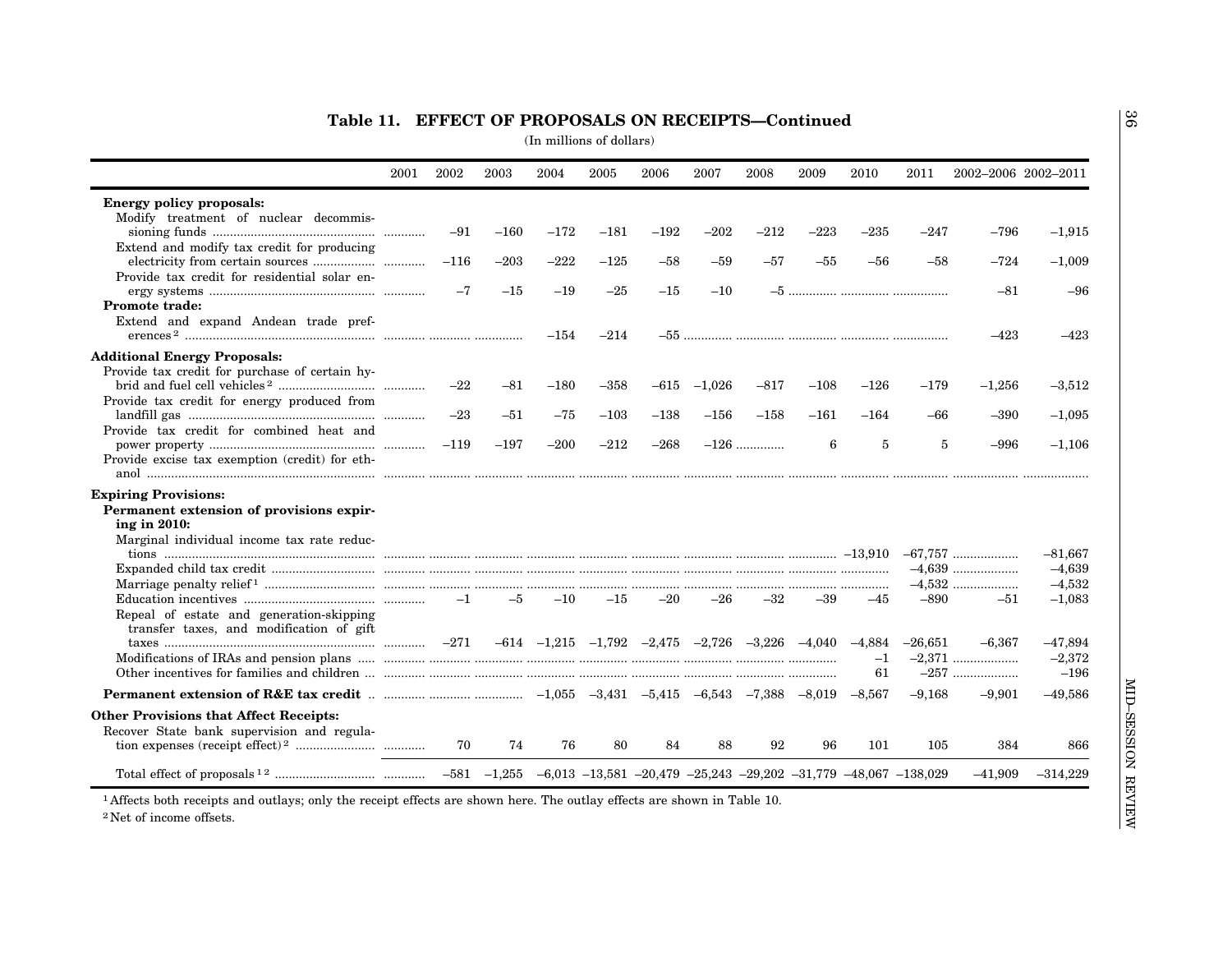<span id="page-38-0"></span>

|                                                 |                  |                  |                  | Table 12. OUTLAYS BY CATEGORY<br>(In billions of dollars) |                  |                  |                  |                 |                 |                 |                 |
|-------------------------------------------------|------------------|------------------|------------------|-----------------------------------------------------------|------------------|------------------|------------------|-----------------|-----------------|-----------------|-----------------|
|                                                 | 2001             | 2002             | 2003             | 2004                                                      | 2005             | 2006             | 2007             | 2008            | 2009            | 2010            | 2011            |
| April estimates                                 |                  |                  |                  |                                                           |                  |                  |                  |                 |                 |                 |                 |
| Discretionary:                                  |                  |                  |                  |                                                           |                  |                  |                  |                 |                 |                 |                 |
|                                                 | 299.6            | 319.2            | 322.1            | 333.5                                                     | 347.6            | 354.6            | 361.0            | 374.1           | 384.9           | 396.0           | 411.4           |
|                                                 | 349.8            | 372.5            | 389.7            | 397.8                                                     | 406.8            | 415.8            | 425.5            | 435.3           | 445.1           | 458.4           | 465.1           |
| Subtotal, discretionary<br>Mandatory:           | 649.4            | 691.7            | 711.8            | 731.2                                                     | 754.5            | 770.4            | 786.5            | 809.5           | 830.0           | 854.4           | 876.5           |
|                                                 | 430.0            | 451.6            | 473.5            | 498.0                                                     | 524.3            | 553.0            | 584.1            | 618.0           | 656.2           | 698.3           | 743.6           |
|                                                 | 216.0            | 226.4            | 238.6            | 252.2                                                     | 279.1            | 292.2            | 314.0            | 335.6           | 358.4           | 384.3           | 419.2           |
|                                                 | 128.9            | 142.4            | 152.7            | 166.0                                                     | 180.5            | 196.4            | 213.6            | 232.2           | 252.6           | 274.6           | 297.9           |
|                                                 | 225.6            | 260.3            | 264.3            | 267.8                                                     | 285.7            | 284.8            | 296.2            | 312.3           | 323.9           | 336.2           | 349.4           |
| Subtotal, mandatory                             | 1,000.5<br>206.4 | 1,080.7<br>188.1 | 1,129.2<br>175.2 | 1,184.0<br>161.5                                          | 1,269.6<br>144.7 | 1,326.3<br>127.2 | 1,408.0<br>108.9 | 1,498.2<br>90.3 | 1,591.2<br>69.1 | 1,693.5<br>45.7 | 1,810.1<br>19.8 |
|                                                 | 1,856.2          | 1,960.6          | 2,016.2          | 2,076.7                                                   | 2,168.7          | 2,223.9          | 2,303.4          | 2,397.9         | 2,490.3         | 2,593.5         | 2,706.3         |
| <b>Mid-session estimates:</b><br>Discretionary: |                  |                  |                  |                                                           |                  |                  |                  |                 |                 |                 |                 |
|                                                 | 304.0            | 329.9            | 335.7            | 357.0                                                     | 366.6            | 376.8            | 385.3            | 395.8           | 406.9           | 418.5           | 430.5           |
|                                                 | 347.4            | 369.5            | 387.8            | 395.5                                                     | 401.9            | 410.1            | 419.2            | 428.5           | 438.0           | 450.9           | 457.4           |
| Subtotal, discretionary<br>Mandatory:           | 651.4            | 699.4            | 723.5            | 752.5                                                     | 768.5            | 786.9            | 804.5            | 824.3           | 844.9           | 869.4           | 887.9           |
|                                                 | 429.9            | 452.5            | 474.4            | 497.6                                                     | 522.9            | 550.3            | 580.4            | 613.6           | 651.5           | 693.5           | 738.4           |
|                                                 | 214.2            | 224.3            | 235.8            | 262.1                                                     | 287.4            | 297.4            | 319.0            | 340.9           | 363.3           | 386.8           | 419.0           |
|                                                 | 130.3            | 143.0            | 155.1            | 168.9                                                     | 183.6            | 199.3            | 216.5            | 234.8           | 255.3           | 277.1           | 300.7           |
|                                                 | 224.9            | 262.4            | 262.6            | 264.9                                                     | 294.8            | 300.6            | 311.6            | 326.7           | 338.7           | 351.8           | 366.9           |
| Subtotal, mandatory                             | 999.3            | 1,082.2          | 1,127.8          | 1,193.5                                                   | 1,288.8          | 1,347.6          | 1,427.4          | 1,516.0         | 1,608.8         | 1,709.2         | 1,825.1         |
|                                                 | 204.2            | 180.5            | 174.1            | 164.8                                                     | 151.0            | 137.1            | 122.3            | 106.9           | 88.9            | 69.0            | 48.1            |
|                                                 | 1,854.9          | 1,962.1          | 2,025.4          | 2,110.7                                                   | 2,208.3          | 2,271.6          | 2,354.2          | 2,447.2         | 2,542.6         | 2,647.6         | 2,761.0         |
| Difference:                                     |                  |                  |                  |                                                           |                  |                  |                  |                 |                 |                 |                 |
| Discretionary:                                  |                  |                  |                  |                                                           |                  |                  |                  |                 |                 |                 |                 |
|                                                 | 4.4              | 10.7             | 13.6             | 23.5                                                      | 18.9             | 22.2             | 24.3             | 21.7            | 22.1            | 22.5            | 19.1            |
|                                                 | $-2.4$           | $-3.0$           | $-1.9$           | $-2.3$                                                    | $-4.9$           | $-5.7$           | $-6.3$           | $-6.9$          | $-7.1$          | $-7.4$          | $-7.7$          |
| Subtotal, discretionary<br>Mandatory:           | 2.1              | 7.6              | 11.7             | 21.2                                                      | 14.0             | 16.5             | 18.0             | 14.8            | 14.9            | 15.1            | 11.4            |
|                                                 | $-0.1$           | 0.9              | 0.8              | $-0.4$                                                    | $-1.4$           | $-2.7$           | $-3.8$           | $-4.4$          | $-4.7$          | $-4.8$          | $-5.1$          |
|                                                 | $-1.8$           | $-2.2$           | $-2.8$           | 9.9                                                       | 8.3              | 5.2              | 5.0              | 5.3             | 4.9             | 2.5             | $-0.2$          |
|                                                 | 1.4              | 0.6              | 2.4              | 2.9                                                       | 3.1              | 2.9              | 2.9              | 2.6             | 2.7             | 2.5             | 2.8             |
|                                                 | $-0.7$           | 2.1              | $-1.7$           | $-3.0$                                                    | 9.1              | 15.8             | 15.4             | 14.4            | 14.8            | 15.6            | 17.5            |
| Subtotal, mandatory                             | $-1.2$           | $1.5\,$          | $-1.3$           | 9.5                                                       | 19.2             | 21.3             | 19.4             | 17.9            | 17.6            | 15.8            | 15.0            |
|                                                 | $-2.2$           | $-7.6$           | $-1.1$           | 3.3                                                       | 6.4              | 9.9              | 13.4             | 16.6            | 19.8            | 23.3            | 28.3            |
|                                                 | $-1.3$           | 1.5              | 9.2              | 34.0                                                      | 39.6             | 47.7             | 50.8             | 49.3            | 52.3            | 54.2            | 54.7            |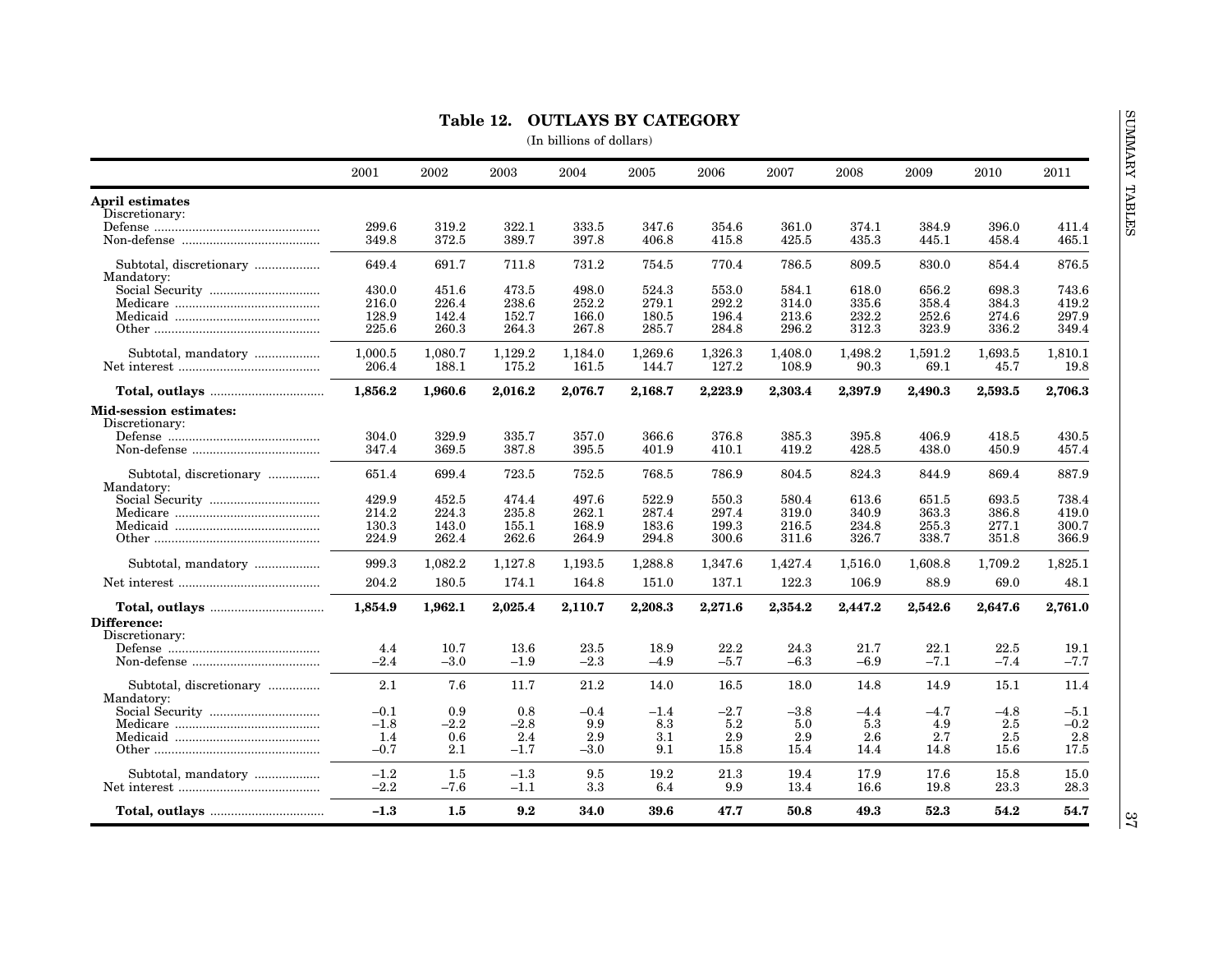### **Table 13. RECEIPTS BY SOURCE**

(In billions of dollars)

|                              |          |         |         |                          |                 | Estimates       |         |                 |         |         |         |
|------------------------------|----------|---------|---------|--------------------------|-----------------|-----------------|---------|-----------------|---------|---------|---------|
|                              | 2001     | 2002    | 2003    | 2004                     | 2005            | 2006            | 2007    | 2008            | 2009    | 2010    | 2011    |
| <b>April estimates</b>       |          |         |         |                          |                 |                 |         |                 |         |         |         |
|                              | 1.072.9  | 1.078.8 | 1.092.3 | 1,117.9                  | 1.157.0         | 1.196.6         | .255.2  | 1.330.4         | 1.410.2 | 1.499.6 | 1.598.2 |
|                              | 213.1    | 218.8   | 227.3   | 235.5                    | 244.2           | 252.2           | 259.9   | 268.1           | 275.8   | 283.5   | 294.3   |
|                              | 689.7    | 725.8   | 766.0   | 806.0                    | 855.8           | 896.4           | 942.0   | 984.4           | 1,030.8 | 1,087.9 | 1,145.1 |
|                              | 71.1     | 74.0    | 76.3    | 78.3                     | 80.5            | 82.3            | 84.8    | 87.3            | 90.0    | 92.8    | 95.7    |
|                              | 31.1     | 28.7    | 26.6    | 28.3                     | 24.9            | 22.5            | 20.4    | 15.7            | 13.4    | 0.7     | 0.7     |
|                              | 21.4     | 22.5    | 24.3    | 25.0                     | 26.0            | 27.7            | 29.3    | 30.7            | 33.0    | 34.5    | 36.2    |
|                              | 37.6     | 43.1    | 45.4    | 47.8                     | 49.3            | 51.0            | 51.6    | 54.1            | 56.8    | 59.5    | 62.4    |
|                              | 2.136.9  | 2.191.7 | 2,258.2 | $\boldsymbol{2,\!338.8}$ | 2,437.8 2,528.7 |                 |         | 2,643.3 2,770.6 | 2,909.9 | 3.058.4 | 3.232.6 |
| <b>Mid-Session estimates</b> |          |         |         |                          |                 |                 |         |                 |         |         |         |
|                              | 1,014.3  | 1,024.2 | 1.068.0 | 1,115.9                  | 1,171.1         | 1,215.2         | .281.0  | 1.356.0         | 1.439.3 | 1,529.6 | 1,627.1 |
|                              | 155.4    | 229.1   | 221.3   | 231.0                    | 258.7           | 259.3           | 264.2   | 270.9           | 277.9   | 285.8   | 295.3   |
|                              | 689.4    | 721.9   | 768.7   | 810.1                    | 860.3           | 897.7           | 941.5   | 982.8           | 1,027.2 | 1,082.9 | 1,139.2 |
|                              | 67.6     | 70.4    | 72.8    | 74.8                     | 76.8            | 78.3            | 80.5    | 83.0            | 85.7    | 88.4    | 91.1    |
|                              | 30.0     | 28.0    | 23.6    | 26.9                     | 24.3            | 27.2            | 23.8    | 24.6            | 25.9    | 19.6    | 0.1     |
|                              | 19.8     | 21.5    | 23.2    | 24.2                     | 25.3            | 26.8            | 28.0    | 29.2            | 31.3    | 32.5    | 33.7    |
|                              | 36.2     | 39.6    | 42.6    | 44.6                     | 46.1            | 48.1            | 48.7    | 50.9            | 53.5    | 56.0    | 58.8    |
|                              | 2,012.7  | 2,134.7 | 2,220.2 | 2,327.5                  | 2,462.5         | $\bf 2{,}552.6$ | 2,667.8 | 2,797.4         | 2,940.8 | 3,094.8 | 3.245.3 |
| <b>Difference</b>            |          |         |         |                          |                 |                 |         |                 |         |         |         |
|                              | $-58.6$  | $-54.6$ | $-24.3$ | $-2.0$                   | 14.1            | 18.6            | 25.8    | 25.6            | 29.1    | 30.0    | 28.9    |
|                              | $-57.7$  | 10.3    | $-6.0$  | $-4.5$                   | 14.5            | 7.2             | 4.2     | 2.9             | 2.2     | 2.4     | 0.9     |
|                              | $-0.2$   | $-3.9$  | 2.7     | 4.0                      | 4.5             | 1.3             | $-0.5$  | $-1.6$          | $-3.6$  | $-4.9$  | $-5.9$  |
|                              | $-3.6$   | $-3.6$  | $-3.4$  | $-3.6$                   | $-3.8$          | $-4.1$          | $-4.2$  | $-4.3$          | $-4.4$  | $-4.4$  | $-4.6$  |
|                              | $-1.1$   | $-0.7$  | $-3.0$  | $-1.4$                   | $-0.6$          | 4.7             | 3.4     | 8.9             | 12.6    | 18.9    | $-0.5$  |
|                              | $-1.6$   | $-1.0$  | $-1.0$  | $-0.7$                   | $-0.7$          | $-1.0$          | $-1.3$  | $-1.5$          | $-1.7$  | $-2.0$  | $-2.6$  |
|                              | $-1.4$   | $-3.5$  | $-2.8$  | $-3.2$                   | $-3.2$          | $-2.9$          | $-2.9$  | $-3.2$          | $-3.3$  | $-3.5$  | $-3.5$  |
|                              | $-124.2$ | $-57.0$ | -38.0   | $-11.3$                  | 24.7            | 23.9            | 24.5    | 26.9            | 30.9    | 36.4    | 12.8    |

<span id="page-39-0"></span><sup>1</sup>The 2001 estimate is adjusted to correct for \$5.6 billion in prior year receipts. See text box on page 9 and Appendix A on page 49.

38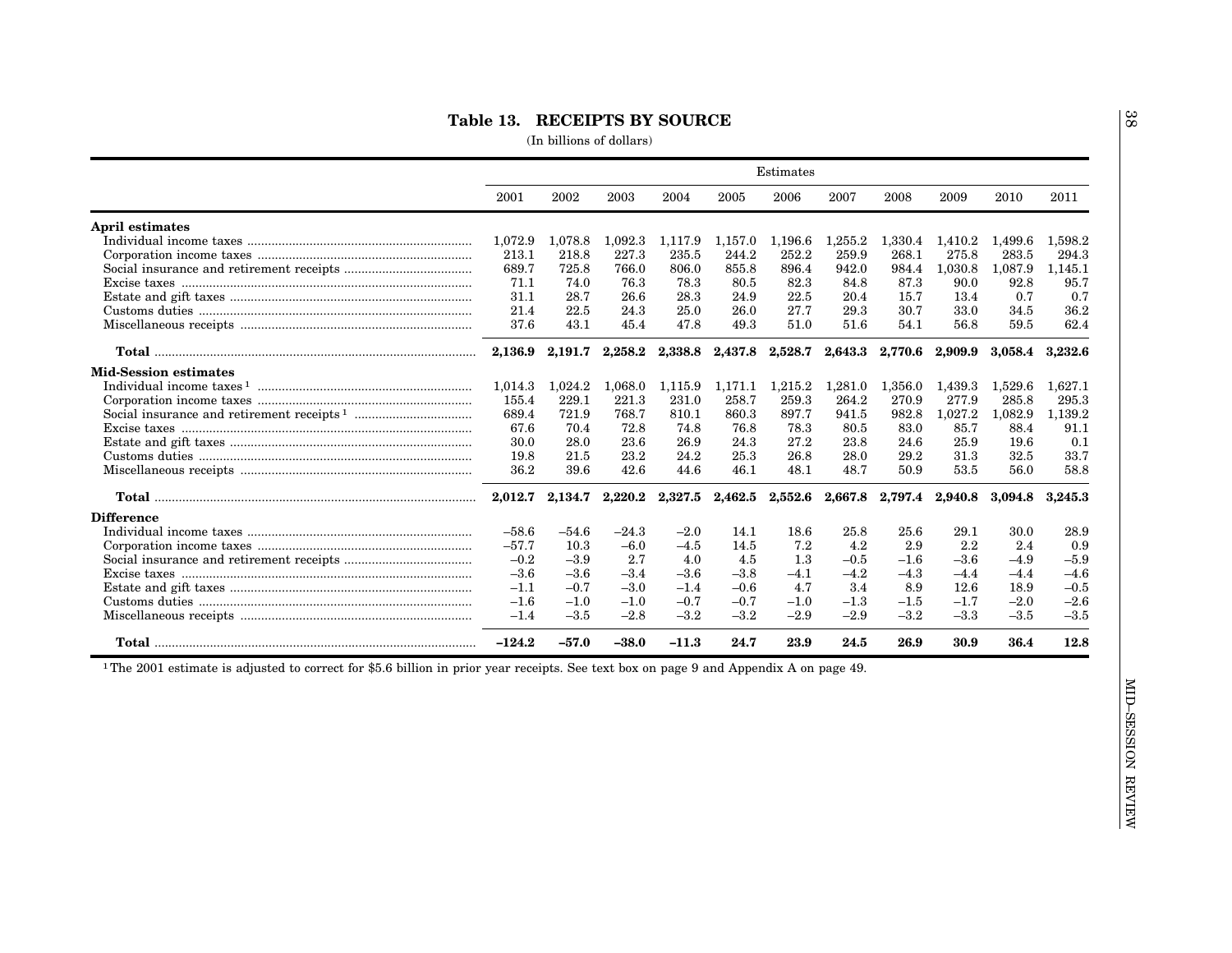<span id="page-40-0"></span>

|                                                                         | 2000     |          |          | April estimates |          |           |          |          |          |          | Mid-Session estimates |          |          |
|-------------------------------------------------------------------------|----------|----------|----------|-----------------|----------|-----------|----------|----------|----------|----------|-----------------------|----------|----------|
|                                                                         | Actual   | 2001     | 2002     | 2003            | 2004     | 2005      | 2006     | 2001     | 2002     | 2003     | 2004                  | 2005     | 2006     |
|                                                                         | 2.9      | 3.1      | 3.3      | 3.4             | 3.4      | 3.4       | $3.5\,$  | $3.2\,$  | 3.3      | 3.4      | 3.4                   | 3.4      | 3.5      |
|                                                                         | 4.1      | 4.3      | 4.9      | 5.0             | 5.1      | 5.2       | 5.3      | 4.3      | 4.9      | 5.0      | 5.1                   | 5.2      | 5.3      |
|                                                                         | 75.7     | 69.6     | 63.2     | 61.4            | 61.9     | 63.8      | 65.9     | 72.1     | 65.7     | 63.6     | 64.5                  | 65.6     | 66.7     |
|                                                                         | 7.8      | 5.5      | 5.2      | 5.4             | 5.3      | 5.4       | 5.5      | 5.4      | $5.2\,$  | 5.4      | 5.3                   | 5.4      | 5.5      |
|                                                                         | 281.2    | 283.9    | 303.4    | 306.2           | 317.2    | 331.0     | 337.7    | 288.3    | 313.9    | 319.6    | 340.5                 | 349.8    | 359.9    |
|                                                                         | 33.9     | 36.7     | 45.2     | 49.6            | 50.6     | 51.9      | 53.3     | 36.9     | 45.5     | 50.2     | 51.4                  | 52.5     | 54.0     |
|                                                                         | 15.0     | 16.7     | 17.2     | 17.5            | 17.7     | 18.1      | 18.4     | 17.3     | 17.3     | 17.5     | 17.7                  | 18.2     | 18.4     |
| Health and Human Services                                               | 382.6    | 430.5    | 468.8    | 498.8           | 532.7    | 566.7     | 594.1    | 428.3    | 457.1    | 486.7    | 532.7                 | 574.4    | 602.1    |
| Housing and Urban Development                                           | 30.8     | 37.3     | 34.8     | 34.9            | 33.5     | 33.4      | 33.6     | 35.9     | 34.4     | 34.8     | 33.6                  | 33.7     | 33.7     |
|                                                                         | 8.0      | 8.7      | 9.3      | 9.6             | 11.1     | 10.1      | 10.3     | 8.2      | 9.1      | 9.7      | 11.4                  | 10.4     | 10.6     |
|                                                                         | 19.6     | 20.7     | 22.5     | 25.4            | 23.9     | $^{23.3}$ | 23.6     | 20.9     | 21.7     | 25.4     | 24.0                  | 23.3     | 23.6     |
|                                                                         | 31.4     | 38.2     | 42.0     | 42.3            | 43.1     | 44.8      | 46.7     | 39.4     | 43.7     | 44.3     | 45.1                  | 46.2     | 48.3     |
| ${\bf State}\ _{111} \label{a}$                                         | 6.8      | 9.3      | 9.7      | 9.7             | 9.9      | 10.1      | 10.4     | 8.3      | 10.0     | 9.7      | 10.0                  | 10.2     | 10.4     |
|                                                                         | 46.0     | 50.6     | 54.9     | 56.9            | 59.2     | 61.7      | 63.4     | 50.5     | 54.6     | 55.2     | 54.9                  | 56.3     | 57.5     |
| $\begin{minipage}{.4\linewidth} \textbf{ Treasury} \end{minipage}$      | 391.2    | 388.5    | 381.5    | 385.1           | 388.2    | 388.9     | 390.3    | 387.0    | 380.9    | 388.0    | 395.2                 | 399.9    | 406.7    |
|                                                                         | 47.1     | 45.2     | 51.5     | 53.5            | 55.7     | 60.3      | 59.5     | 45.0     | 51.0     | 53.5     | 55.7                  | 60.3     | 59.5     |
|                                                                         | 4.3      | 4.6      | 4.4      | 4.2             | 4.3      | 4.3       | 4.2      | 4.4      | 4.2      | 4.0      | 4.1                   | 4.1      | 4.2      |
|                                                                         | 32.9     | 34.4     | 35.4     | 41.2            | 42.4     | 43.7      | 44.9     | 34.4     | 35.6     | 41.5     | 42.7                  | 43.9     | 45.1     |
| Other Defense Civil Programs                                            |          |          |          |                 |          |           |          |          |          |          |                       |          |          |
| Environmental Protection Agency                                         | 7.2      | 7.5      | 7.6      | 7.6             | 7.6      | 7.6       | 7.6      | 7.3      | 7.5      | 7.6      | 7.6                   | 7.6      | 7.6      |
| Executive Office of the President                                       | 0.3      | 0.3      | 0.3      | 0.3             | 0.3      | 0.3       | 0.3      | 0.3      | 0.3      | 0.3      | 0.3                   | 0.3      | 0.3      |
| Federal Emergency Management                                            |          |          |          |                 |          |           |          |          |          |          |                       |          |          |
|                                                                         | 3.1      | $3.1\,$  | 3.2      | $3.0\,$         | 2.7      | 2.4       | 1.9      | 3.4      | $3.2\,$  | 2.9      | 2.9                   | 2.3      | 1.9      |
| General Services Administration                                         | $\ast$   | 0.6      | $-0.2$   | $\rm 0.3$       | 0.4      | 0.4       | 0.3      | 0.6      | $-0.2$   | 0.3      | 0.4                   | 0.4      | 0.3      |
| International Assistance Programs<br>National Aeronautics and Space Ad- | 12.1     | 11.4     | 12.1     | 12.4            | 12.5     | 12.4      | 12.7     | 11.3     | 12.0     | 12.3     | 12.5                  | 12.7     | 13.0     |
|                                                                         | 13.4     | 13.8     | 14.2     | 14.7            | 15.1     | 15.4      | 15.8     | 13.8     | 14.2     | 14.7     | 15.1                  | 15.4     | 15.8     |
| National Science Foundation                                             | 3.5      | 4.0      | 4.4      | 4.5             | 4.7      | 4.7       | 4.8      | 4.0      | 4.3      | 4.5      | 4.7                   | 4.7      | 4.8      |
| Office of Personnel Management                                          | 48.7     | 51.0     | 53.4     | 56.3            | 59.5     | 62.8      | 66.0     | 51.0     | 53.7     | 56.7     | 59.8                  | 63.1     | 66.3     |
| Small Business Administration                                           | $-0.4$   | $-1.0$   | 0.7      | 0.6             | 0.5      | 0.5       | 0.6      | $-1.0$   | 0.7      | 0.6      | 0.5                   | 0.5      | 0.6      |
| Social Security Administration                                          | 441.8    | 463.0    | 488.2    | 511.5           | 537.4    | 567.7     | 595.5    | 462.6    | 489.2    | 512.6    | 537.2                 | 566.6    | 593.1    |
| Other Independent Agencies                                              | 10.6     | 4.9      | 19.0     | 16.8            | 17.1     | 17.8      | 17.7     | 1.4      | 18.7     | 17.6     | 18.5                  | 18.2     | 18.5     |
|                                                                         |          |          | 2.4      | 3.9             | 4.7      | 5.4       | $5.7$    | .        | 2.4      | 3.3      | 4.0                   | 4.9      | 5.3      |
|                                                                         | $-172.8$ | $-190.2$ | $-201.8$ | $-226.0$        | $-251.0$ | $-254.9$  | $-275.8$ | $-189.5$ | $-201.7$ | $-225.4$ | $-250.0$              | $-251.6$ | $-271.0$ |
|                                                                         | 1,788.8  | 1,856.2  | 1,960.6  | 2,016.2         | 2,076.7  | 2,168.7   | 2,223.9  | 1,854.9  | 1,962.1  | 2,025.4  | 2,110.7               | 2,208.3  | 2,271.6  |
| Undistributed Offsetting Receipts<br>* \$50 million or less.            |          |          |          |                 |          |           |          |          |          |          |                       |          |          |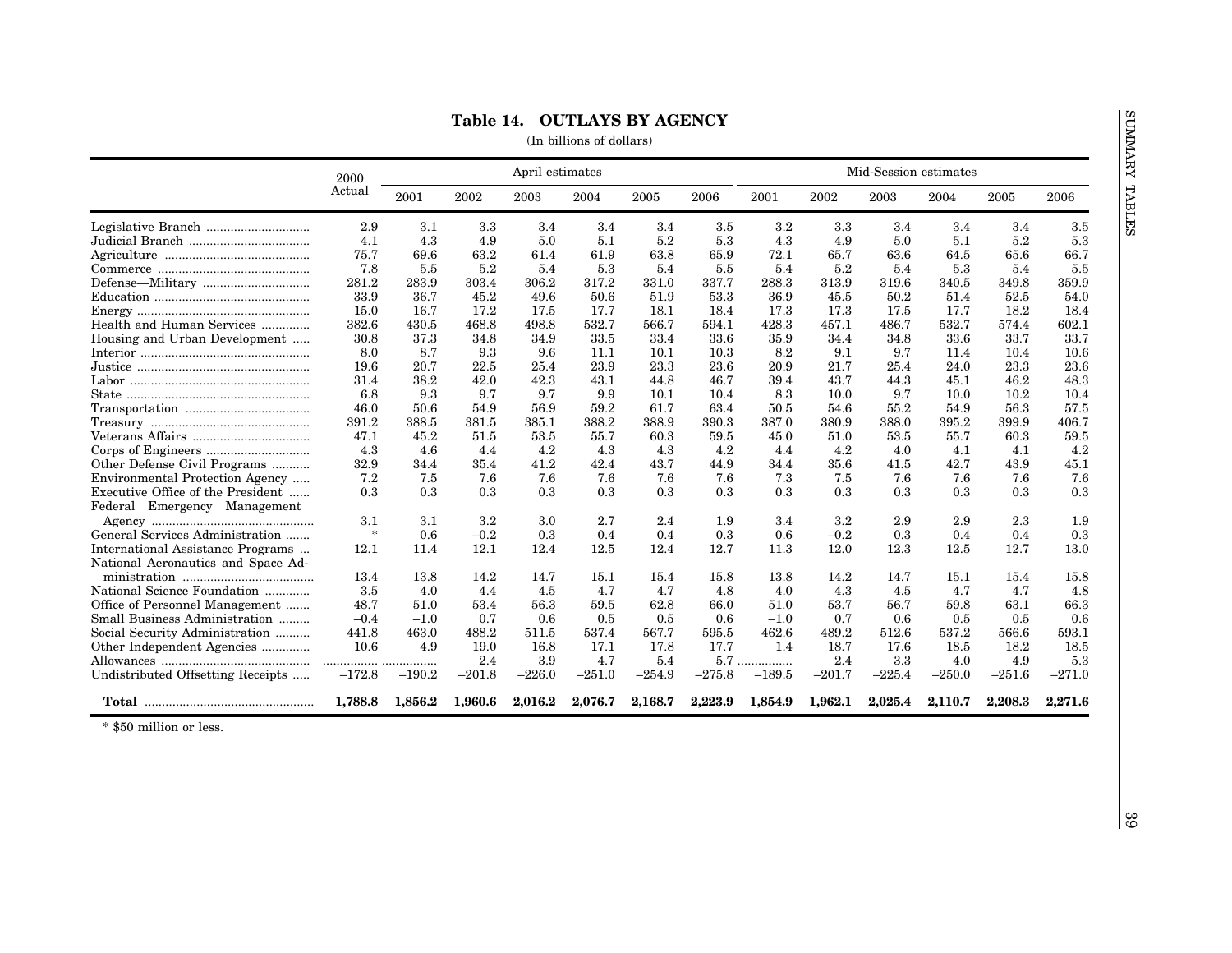### **Table 15. OUTLAYS BY FUNCTION**

(In billions of dollars)

<span id="page-41-0"></span>

|                                   | 2000      |         |         | April estimates |         |         |         |         |         | Mid-Session estimates |         |         |         |
|-----------------------------------|-----------|---------|---------|-----------------|---------|---------|---------|---------|---------|-----------------------|---------|---------|---------|
|                                   | Actual    | 2001    | 2002    | 2003            | 2004    | 2005    | 2006    | 2001    | 2002    | 2003                  | 2004    | 2005    | 2006    |
| National defense                  | 294.5     | 299.1   | 319.2   | 322.1           | 333.1   | 347.2   | 354.0   | 303.6   | 329.8   | 335.5                 | 356.5   | 366.0   | 376.2   |
| General science, space, and tech- | 17.2      | 17.5    | 21.0    | 21.3            | 21.5    | 21.6    | 22.2    | 16.6    | 21.4    | 21.4                  | 21.7    | 22.1    | 22.6    |
| nology                            | 18.6      | 19.7    | 20.8    | 21.4            | 22.2    | 22.6    | 23.1    | 19.7    | 20.7    | 21.4                  | 22.2    | 22.6    | 23.1    |
|                                   | $^{-1.1}$ | $-0.7$  | $-0.3$  | $-0.1$          | $-0.6$  | $-0.4$  | $-0.3$  | $-0.3$  | $-0.4$  | $-0.1$                | $-0.6$  | $-0.4$  | $-0.3$  |
| Natural resources and environment | 25.0      | 27.4    | 27.5    | 27.7            | 28.0    | 28.4    | 28.7    | 26.6    | 27.1    | 27.6                  | 28.1    | 28.7    | 29.0    |
|                                   | 36.6      | 25.9    | 18.6    | 15.0            | 14.0    | 14.1    | 14.5    | 28.9    | 20.7    | 16.8                  | 16.2    | 15.5    | 14.9    |
| Commerce and housing credit       | 3.2       | $-0.8$  | 6.9     | 4.7             | 3.6     | 3.5     | 2.3     | $-5.2$  | 6.4     | 5.5                   | 4.9     | 4.0     | 3.2     |
|                                   | 46.9      | 51.1    | 55.0    | 57.5            | 59.7    | 62.1    | 63.8    | 51.0    | 54.8    | 55.7                  | 55.3    | 56.8    | 57.9    |
| Community and regional develop-   |           |         |         |                 |         |         |         |         |         |                       |         |         |         |
|                                   | 10.6      | 10.6    | 11.7    | 11.3            | 10.8    | 10.5    | 10.1    | 10.8    | 11.8    | 11.3                  | 11.1    | 10.5    | 10.2    |
| Education, training, employment,  |           |         |         |                 |         |         |         |         |         |                       |         |         |         |
|                                   | 59.2      | 65.3    | 76.6    | 81.3            | 82.6    | 84.7    | 87.2    | 64.2    | 75.5    | 82.1                  | 84.0    | 85.4    | 88.0    |
| Health                            | 154.5     | 175.3   | 201.5   | 224.4           | 243.3   | 250.7   | 264.8   | 173.8   | 190.7   | 212.0                 | 231.7   | 251.8   | 271.1   |
|                                   | 197.1     | 219.3   | 229.9   | 242.1           | 255.9   | 282.8   | 296.0   | 217.4   | 227.7   | 239.3                 | 265.8   | 291.1   | 301.2   |
|                                   | 247.9     | 262.6   | 275.7   | 285.9           | 295.9   | 308.8   | 317.1   | 265.1   | 286.5   | 296.7                 | 306.2   | 318.4   | 328.6   |
|                                   | 409.4     | 433.6   | 455.1   | 477.1           | 501.6   | 528.1   | 556.8   | 433.5   | 456.1   | 478.0                 | 501.3   | 526.7   | 554.1   |
| Veterans benefits and services    | 47.1      | 45.4    | 51.6    | 53.6            | 55.8    | 60.4    | 59.6    | 45.1    | 51.1    | 53.6                  | 55.8    | 60.4    | 59.6    |
|                                   | 27.8      | 29.4    | 32.3    | 35.4            | 35.5    | 35.2    | 35.8    | 29.7    | 31.4    | 35.4                  | 35.5    | 35.2    | 35.8    |
|                                   | 13.5      | 16.8    | 16.3    | 16.7            | 18.4    | 17.4    | 17.6    | 17.2    | 16.5    | 16.9                  | 18.6    | 17.6    | 17.8    |
|                                   | 223.2     | 206.4   | 188.1   | 175.2           | 161.5   | 144.7   | 127.2   | 204.2   | 180.5   | 174.1                 | 164.8   | 151.0   | 137.1   |
|                                   |           |         | 2.4     | 3.9             | 4.7     | 5.4     | 5.7     |         | 2.4     | 3.3                   | 4.0     | 4.9     | 5.3     |
| Undistributed offsetting receipts | $-42.6$   | $-47.7$ | $-49.4$ | $-60.4$         | $-70.6$ | $-58.9$ | $-62.4$ | $-47.0$ | $-48.7$ | $-61.0$               | $-72.4$ | $-59.9$ | $-63.8$ |
|                                   | 1,788.8   | 1,856.2 | 1,960.6 | 2,016.2         | 2,076.7 | 2,168.7 | 2,223.9 | 1,854.9 | 1,962.1 | 2,025.4               | 2,110.7 | 2,208.3 | 2,271.6 |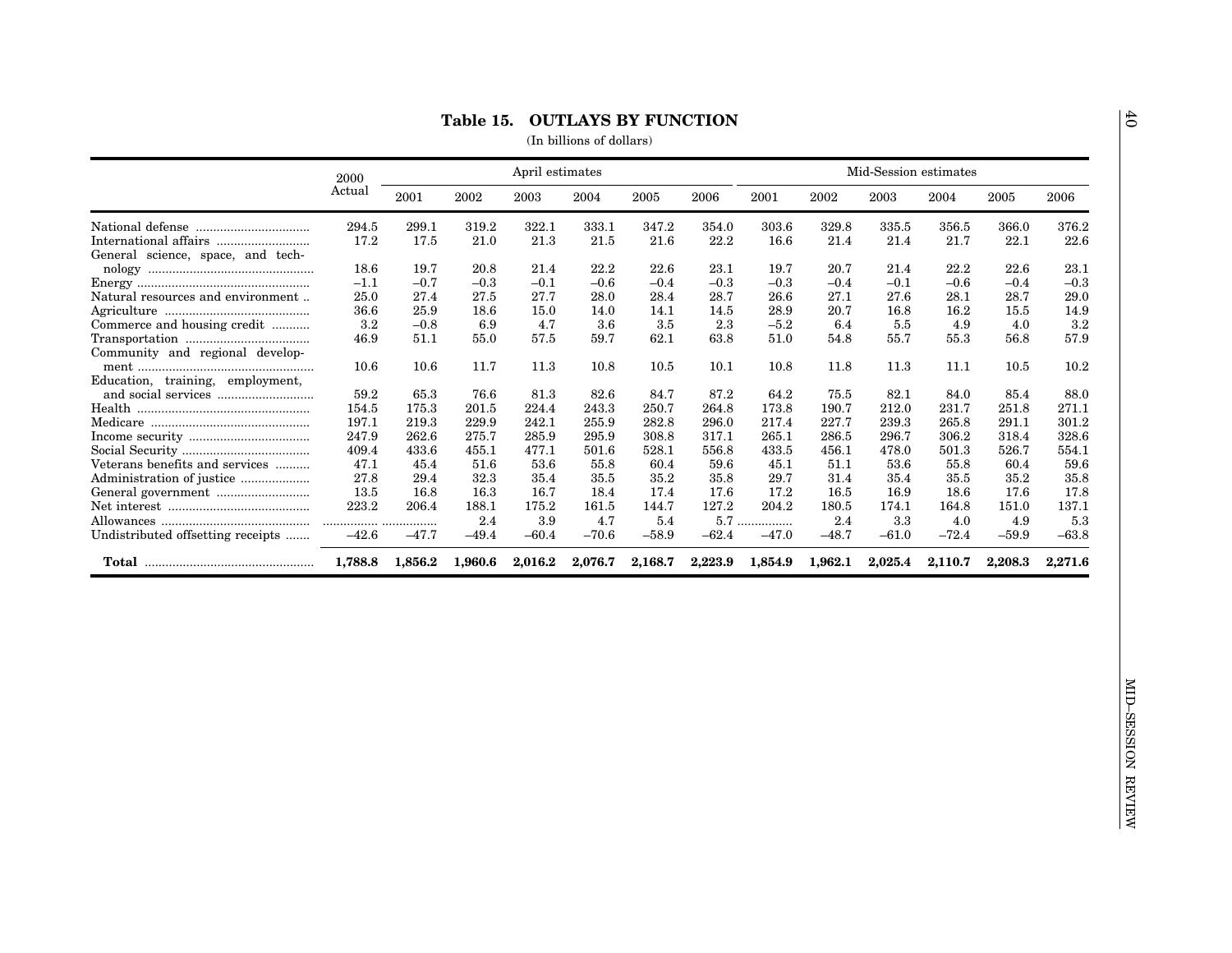<span id="page-42-0"></span>

| 2000<br>Actual<br>2.5<br>3.7<br>17.1<br>8.7<br>287.3<br>29.4<br>17.8<br>45.5<br>21.1<br>8.5<br>18.8<br>8.8<br>7.8<br>14.5 | 2001<br>2.7<br>4.0<br>19.3<br>5.1<br>296.3<br>39.9<br>19.7<br>53.9<br>28.5<br>10.2<br>20.9<br>11.9 | 2002<br>3.0<br>4.6<br>17.9<br>4.8<br>310.5<br>44.5<br>19.2<br>56.7<br>30.4<br>9.8 | 2003<br>3.0<br>4.5<br>18.8<br>5.3<br>319.0<br>45.5<br>19.7<br>61.7 | 2004<br>3.1<br>4.6<br>19.0<br>5.3<br>327.9<br>47.0<br>20.3 | 2005<br>3.1<br>4.7<br>19.4<br>5.4<br>337.1<br>48.1         | 2006<br>3.2<br>4.9<br>19.8<br>5.5<br>346.6                     | 2001<br>2.8<br>4.0<br>19.3<br>5.0<br>301.9                   | 2002<br>3.0<br>4.6<br>17.9<br>4.9<br>328.9                      | 2003<br>3.0<br>4.5<br>18.8<br>5.3<br>337.9    | 2004<br>3.1<br>4.6<br>19.0<br>5.3<br>347.4               | 2005<br>3.1<br>4.7<br>19.4<br>$5.4\,$                      | 2006<br>$3.2\,$<br>4.9<br>19.8<br>5.5                  |
|---------------------------------------------------------------------------------------------------------------------------|----------------------------------------------------------------------------------------------------|-----------------------------------------------------------------------------------|--------------------------------------------------------------------|------------------------------------------------------------|------------------------------------------------------------|----------------------------------------------------------------|--------------------------------------------------------------|-----------------------------------------------------------------|-----------------------------------------------|----------------------------------------------------------|------------------------------------------------------------|--------------------------------------------------------|
|                                                                                                                           |                                                                                                    |                                                                                   |                                                                    |                                                            |                                                            |                                                                |                                                              |                                                                 |                                               |                                                          |                                                            |                                                        |
|                                                                                                                           |                                                                                                    |                                                                                   |                                                                    |                                                            |                                                            |                                                                |                                                              |                                                                 |                                               |                                                          |                                                            |                                                        |
|                                                                                                                           |                                                                                                    |                                                                                   |                                                                    |                                                            |                                                            |                                                                |                                                              |                                                                 |                                               |                                                          |                                                            |                                                        |
|                                                                                                                           |                                                                                                    |                                                                                   |                                                                    |                                                            |                                                            |                                                                |                                                              |                                                                 |                                               |                                                          |                                                            |                                                        |
|                                                                                                                           |                                                                                                    |                                                                                   |                                                                    |                                                            |                                                            |                                                                |                                                              |                                                                 |                                               |                                                          |                                                            |                                                        |
|                                                                                                                           |                                                                                                    |                                                                                   |                                                                    |                                                            |                                                            |                                                                |                                                              |                                                                 |                                               |                                                          | 357.1                                                      | 367.1                                                  |
|                                                                                                                           |                                                                                                    |                                                                                   |                                                                    |                                                            |                                                            | 49.1                                                           | 40.1                                                         | 44.6                                                            | 45.5                                          | 47.0                                                     | 48.1                                                       | 49.1                                                   |
|                                                                                                                           |                                                                                                    |                                                                                   |                                                                    |                                                            | 20.7                                                       | 21.2                                                           | 20.0                                                         | 19.2                                                            | 19.7                                          | 20.3                                                     | 20.7                                                       | 21.2                                                   |
|                                                                                                                           |                                                                                                    |                                                                                   |                                                                    | 63.3                                                       | 64.9                                                       | 66.5                                                           | 54.1                                                         | 56.8                                                            | 61.8                                          | 63.4                                                     | 65.0                                                       | 66.7                                                   |
|                                                                                                                           |                                                                                                    |                                                                                   | 32.2                                                               | 33.3                                                       | 34.6                                                       | 35.7                                                           | 28.4                                                         | 30.4                                                            | 32.2                                          | 33.3                                                     | 34.6                                                       | 35.7                                                   |
|                                                                                                                           |                                                                                                    |                                                                                   | 10.0                                                               | 10.2                                                       | 10.4                                                       | 10.6                                                           | 10.3                                                         | 9.9                                                             | 10.1                                          | 10.3                                                     | 10.5                                                       | 10.7                                                   |
|                                                                                                                           |                                                                                                    | 19.9                                                                              | 21.9                                                               | 22.0                                                       | $22.3\,$                                                   | 22.8                                                           | 20.9                                                         | 20.0                                                            | 22.1                                          | 22.2                                                     | 22.4                                                       | 22.9                                                   |
|                                                                                                                           |                                                                                                    | 11.3                                                                              | 11.8                                                               | 12.1                                                       | 12.4                                                       | 12.6                                                           | 11.7                                                         | 11.4                                                            | 12.0                                          | 12.3                                                     | 12.6                                                       | 12.8                                                   |
|                                                                                                                           | 7.5                                                                                                | 9.1                                                                               | 9.3                                                                | 9.5                                                        | 9.7                                                        | 9.9                                                            | 7.5                                                          | 9.1                                                             | 9.3                                           | 9.5                                                      | 9.7                                                        | 9.9                                                    |
|                                                                                                                           |                                                                                                    |                                                                                   |                                                                    |                                                            |                                                            |                                                                |                                                              |                                                                 |                                               |                                                          |                                                            |                                                        |
|                                                                                                                           | 18.4                                                                                               | 16.3                                                                              | 17.3                                                               | 17.7                                                       | 18.1                                                       | 18.5                                                           | 18.5                                                         | 16.3                                                            | 17.3                                          | 17.7                                                     | 18.1                                                       | 18.5                                                   |
| 12.5                                                                                                                      | 14.0                                                                                               | 14.7                                                                              | 15.0                                                               | 15.4                                                       | 15.7                                                       | 16.1                                                           | 14.2                                                         | 14.7                                                            | 15.0                                          | 15.4                                                     | 15.7                                                       | 16.1                                                   |
| 20.8                                                                                                                      | 22.4                                                                                               | 23.4                                                                              | 23.9                                                               | 24.4                                                       | 25.0                                                       | 25.6                                                           | 22.3                                                         | 23.2                                                            | 23.7                                          | 24.3                                                     | 24.8                                                       | 25.3                                                   |
| 4.1                                                                                                                       | 4.5                                                                                                | 3.9                                                                               | 4.0                                                                | 4.1                                                        | 4.2                                                        | 4.3                                                            | 4.7                                                          | 3.9                                                             | 4.0                                           | 4.1                                                      | 4.2                                                        | 4.3                                                    |
|                                                                                                                           |                                                                                                    |                                                                                   |                                                                    |                                                            |                                                            |                                                                |                                                              |                                                                 |                                               |                                                          |                                                            | 0.2                                                    |
|                                                                                                                           |                                                                                                    |                                                                                   |                                                                    |                                                            |                                                            |                                                                |                                                              |                                                                 |                                               |                                                          |                                                            | 6.6                                                    |
|                                                                                                                           |                                                                                                    |                                                                                   |                                                                    |                                                            |                                                            |                                                                |                                                              |                                                                 |                                               |                                                          |                                                            | 0.3                                                    |
|                                                                                                                           |                                                                                                    |                                                                                   |                                                                    |                                                            |                                                            |                                                                |                                                              |                                                                 |                                               |                                                          |                                                            |                                                        |
| 3.9                                                                                                                       | 2.4                                                                                                |                                                                                   |                                                                    |                                                            |                                                            |                                                                |                                                              |                                                                 | 2.3                                           |                                                          |                                                            | 2.4                                                    |
| $-$ *                                                                                                                     | 0.5                                                                                                | 0.5                                                                               | $\rm 0.5$                                                          | 0.5                                                        | 0.5                                                        | $0.5\,$                                                        | 0.5                                                          | 0.5                                                             | 0.5                                           | 0.5                                                      | 0.5                                                        | $\rm 0.5$                                              |
| 13.6                                                                                                                      | 12.9                                                                                               | 12.8                                                                              | 13.1                                                               | 13.4                                                       | 13.6                                                       | 13.9                                                           | 13.0                                                         | 12.9                                                            | 13.2                                          | 13.5                                                     | 13.8                                                       | 14.1                                                   |
|                                                                                                                           |                                                                                                    |                                                                                   |                                                                    |                                                            |                                                            |                                                                |                                                              |                                                                 |                                               |                                                          |                                                            |                                                        |
| 13.6                                                                                                                      | 14.3                                                                                               | 14.5                                                                              | 15.0                                                               | 15.4                                                       | 15.7                                                       | 16.1                                                           | 14.3                                                         | 14.5                                                            | 15.0                                          | 15.4                                                     | 15.7                                                       | 16.1                                                   |
| 3.9                                                                                                                       | 4.4                                                                                                | 4.5                                                                               | 4.6                                                                | 4.7                                                        | 4.8                                                        | 4.9                                                            | 4.4                                                          | 4.5                                                             | 4.6                                           | 4.7                                                      | 4.8                                                        | 4.9                                                    |
| 0.2                                                                                                                       | 0.2                                                                                                | 0.2                                                                               | 0.2                                                                | $0.2\,$                                                    | 0.2                                                        | $0.2\,$                                                        | 0.2                                                          | 0.2                                                             | 0.2                                           | 0.2                                                      | 0.2                                                        | 0.2                                                    |
|                                                                                                                           |                                                                                                    |                                                                                   |                                                                    |                                                            |                                                            |                                                                |                                                              |                                                                 |                                               |                                                          |                                                            | 0.6                                                    |
|                                                                                                                           |                                                                                                    |                                                                                   |                                                                    |                                                            |                                                            |                                                                |                                                              |                                                                 |                                               |                                                          |                                                            | 7.0                                                    |
|                                                                                                                           |                                                                                                    |                                                                                   |                                                                    |                                                            |                                                            |                                                                |                                                              |                                                                 |                                               |                                                          |                                                            | 6.4                                                    |
|                                                                                                                           |                                                                                                    | 5.3                                                                               | 5.4                                                                | 5.6                                                        | 5.7                                                        |                                                                |                                                              | 5.4                                                             | 5.0                                           | 5.1                                                      | 5.3                                                        | 5.5                                                    |
|                                                                                                                           |                                                                                                    |                                                                                   |                                                                    |                                                            |                                                            |                                                                |                                                              |                                                                 |                                               |                                                          |                                                            | 758.4                                                  |
|                                                                                                                           |                                                                                                    |                                                                                   |                                                                    |                                                            |                                                            |                                                                |                                                              |                                                                 |                                               |                                                          |                                                            |                                                        |
|                                                                                                                           | 0.1<br>7.6<br>0.3<br>0.9<br>5.7<br>5.8<br>584.4                                                    | 0.1<br>7.8<br>0.3<br>0.3<br>6.0<br>6.3<br>.<br>634.9                              | 0.1<br>7.3<br>0.3<br>2.2<br>0.5<br>6.4<br>6.0<br>660.6             | 0.1<br>7.4<br>0.3<br>2.3<br>0.6<br>$6.5\,$<br>6.0<br>685.1 | 0.1<br>7.6<br>0.3<br>2.3<br>0.6<br>6.7<br>$6.3\,$<br>702.7 | $0.2\,$<br>7.2<br>0.3<br>2.4<br>0.6<br>6.8<br>$6.3\,$<br>720.1 | $\rm 0.2$<br>6.6<br>0.3<br>2.4<br>0.6<br>7.0<br>6.4<br>737.9 | 0.1<br>7.8<br>0.3<br>2.4<br>0.9<br>6.0<br>6.3<br>$5.8$<br>642.1 | 0.1<br>7.3<br>0.3<br>2.2<br>0.5<br>6.4<br>6.1 | 0.1<br>7.4<br>0.3<br>0.6<br>6.5<br>6.0<br>679.8<br>704.0 | 0.1<br>7.6<br>0.3<br>2.3<br>0.6<br>6.7<br>$6.2\,$<br>722.2 | 0.2<br>7.2<br>0.3<br>2.4<br>0.6<br>6.8<br>6.3<br>740.1 |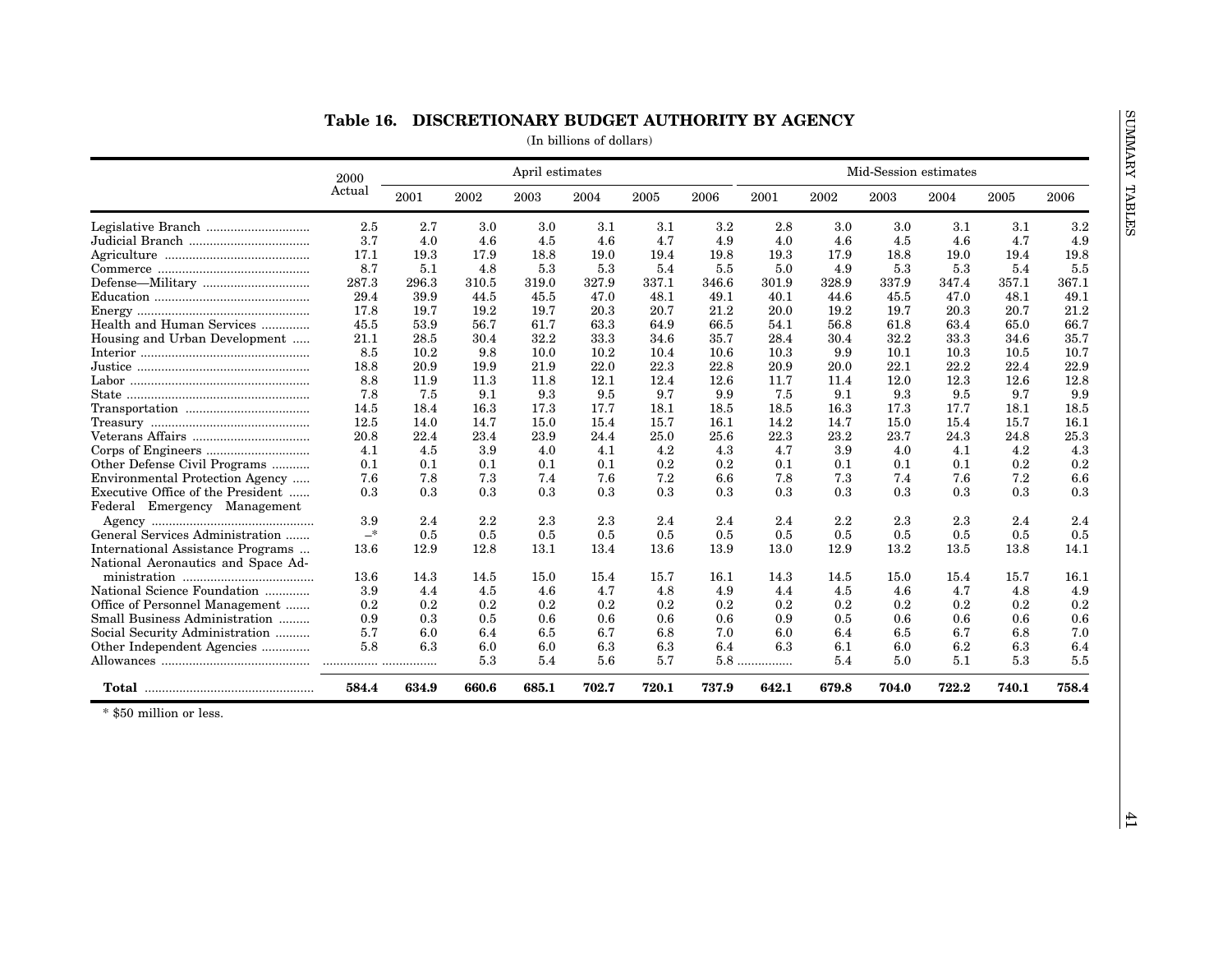<span id="page-43-0"></span>

|                                   | 2000    |       |            | April estimates |        |         |          |       |        |            | Mid-Session estimates |        |         |
|-----------------------------------|---------|-------|------------|-----------------|--------|---------|----------|-------|--------|------------|-----------------------|--------|---------|
|                                   | Actual  | 2001  | $\,2002\,$ | 2003            | 2004   | 2005    | 2006     | 2001  | 2002   | $\,2003\,$ | 2004                  | 2005   | 2006    |
|                                   | 300.8   | 311.3 | 325.1      | 333.9           | 343.2  | 352.7   | 362.5    | 317.1 | 343.7  | 353.0      | 362.8                 | 372.7  | 383.1   |
|                                   | 23.5    | 22.7  | 23.9       | 24.4            | 24.9   | 25.5    | 26.0     | 22.7  | 24.0   | 24.5       | 25.0                  | 25.6   | 26.1    |
| General science, space, and tech- |         |       |            |                 |        |         |          |       |        |            |                       |        |         |
|                                   | 19.2    | 20.9  | 21.2       | 21.9            | 22.4   | 22.9    | 23.5     | 20.9  | 21.2   | 21.9       | 22.4                  | 22.9   | 23.5    |
|                                   | 2.7     | 3.1   | 2.8        | 2.9             | 3.1    | $3.2\,$ | 3.3      | 3.1   | 2.8    | 2.9        | 3.1                   | 3.2    | $3.3\,$ |
| Natural resources and environment | 24.6    | 28.7  | 26.4       | 27.0            | 27.6   | 27.6    | 27.4     | 28.9  | 26.4   | 27.1       | 27.6                  | 27.7   | 27.5    |
|                                   | 4.7     | 5.1   | 4.8        | 5.2             | 5.2    | 5.3     | 5.4      | 5.1   | 4.8    | 5.2        | 5.2                   | 5.3    | 5.4     |
| Commerce and housing credit       | 5.1     | 0.7   | $-0.3$     | $-0.1$          | $-0.4$ | $-0.5$  | $-0.5$   | 0.6   | $-0.1$ | $-0.1$     | $-0.4$                | $-0.5$ | $-0.5$  |
|                                   | 15.2    | 18.9  | 16.8       | 17.8            | 18.2   | 18.6    | 19.0     | 19.0  | 16.8   | 17.8       | 18.2                  | 18.6   | 19.0    |
| Community and regional develop-   |         |       |            |                 |        |         |          |       |        |            |                       |        |         |
|                                   | 12.2    | 11.0  | 10.4       | 10.7            | 10.9   | 11.1    | $11.3\,$ | 11.6  | 10.4   | 10.7       | 10.9                  | 11.1   | 11.3    |
| Education, training, employment,  |         |       |            |                 |        |         |          |       |        |            |                       |        |         |
|                                   | 44.4    | 61.1  | 65.4       | 67.1            | 69.0   | 70.7    | 72.3     | 61.1  | 65.7   | 67.4       | 69.4                  | 71.0   | 72.7    |
|                                   | 33.8    | 38.9  | 41.0       | 45.7            | 46.9   | 48.1    | 49.4     | 38.8  | 40.9   | 45.6       | 46.8                  | 48.0   | 49.3    |
|                                   | 3.0     | 3.4   | $3.5\,$    | $3.5\,$         | 3.6    | 3.7     | 3.8      | 3.4   | 3.5    | 3.5        | 3.6                   | 3.7    | 3.8     |
|                                   | 31.6    | 39.5  | 42.8       | 45.1            | 46.7   | 48.3    | 49.6     | 39.7  | 42.9   | 45.1       | 46.8                  | 48.4   | 49.6    |
|                                   | $3.2\,$ | 3.4   | $3.5\,$    | $3.6\,$         | 3.7    | 3.8     | 3.8      | 3.4   | 3.5    | 3.6        | 3.7                   | 3.8    | 3.8     |
| Veterans benefits and services    | 20.9    | 22.5  | 23.5       | 24.0            | 24.5   | 25.1    | 25.7     | 22.4  | 23.3   | 23.8       | 24.3                  | 24.9   | 25.4    |
|                                   | 27.1    | 30.0  | 29.8       | 31.9            | 32.3   | 32.8    | 33.5     | 30.0  | 29.8   | 31.9       | 32.3                  | 32.8   | 33.5    |
|                                   | 12.4    | 14.0  | 14.8       | 15.0            | 15.4   | 15.7    | 16.0     | 14.2  | 14.8   | 15.1       | 15.4                  | 15.7   | 16.1    |
|                                   |         |       | 5.3        | 5.4             | 5.6    | 5.7     |          | $5.8$ | 5.4    | 5.0        | 5.1                   | 5.3    | 5.5     |
|                                   | 584.4   | 634.9 | 660.6      | 685.1           | 702.7  | 720.1   | 737.9    | 642.1 | 679.8  | 704.0      | 722.2                 | 740.1  | 758.4   |
|                                   |         |       |            |                 |        |         |          |       |        |            |                       |        |         |
|                                   |         |       |            |                 |        |         |          |       |        |            |                       |        |         |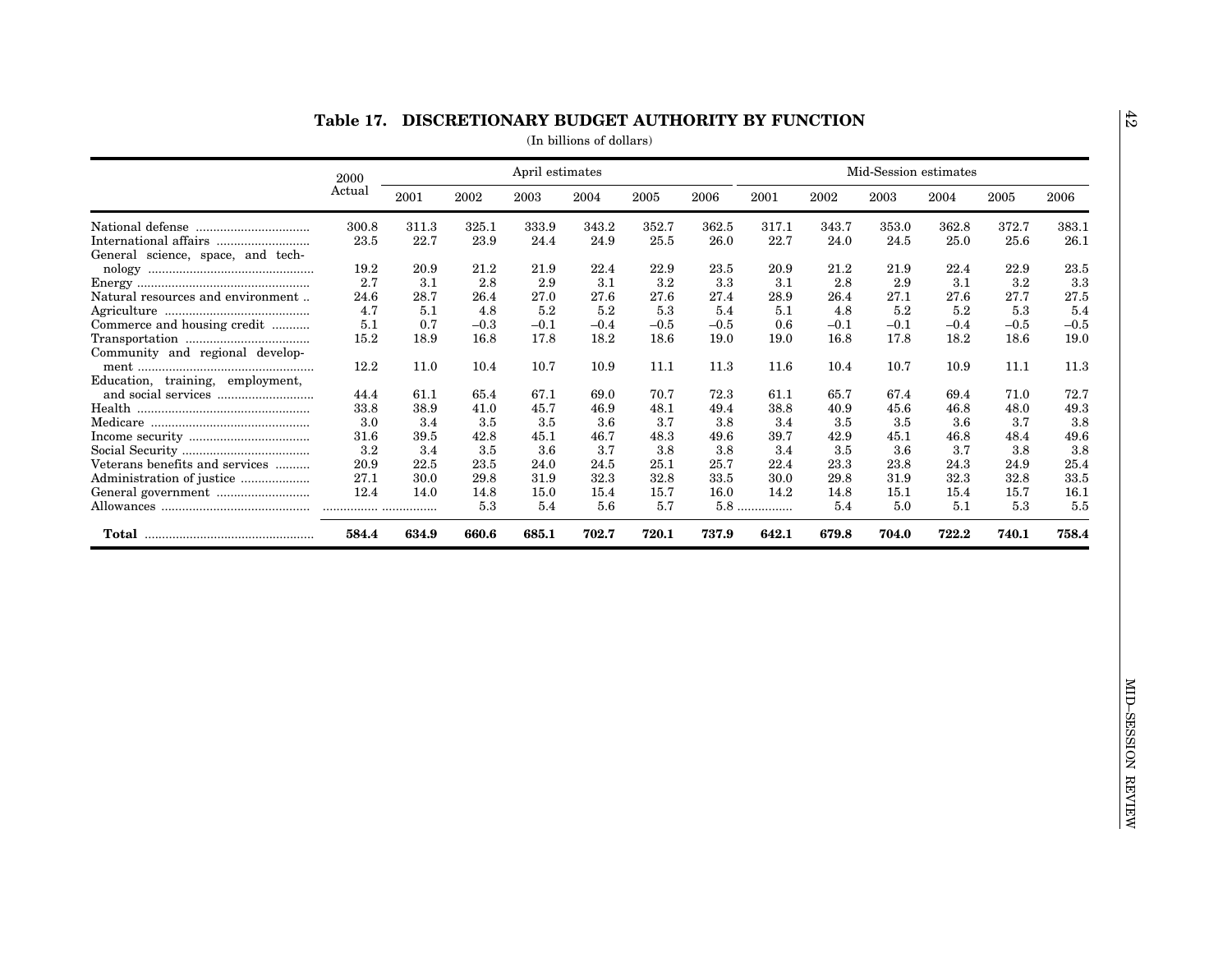<span id="page-44-0"></span>

| Discretionary:<br>304.0<br>317.1<br>325.5<br>336.8<br>351.0<br>357.5<br>363.7<br>376.5<br>387.3<br>398.4<br>413.9<br>3,627.8<br>347.4<br>368.6<br>387.3<br>398.0<br>406.2<br>416.4<br>427.8<br>439.2<br>450.7<br>462.6<br>474.9<br>4,231.6<br>651.5<br>685.7<br>712.7<br>734.7<br>757.2<br>773.9<br>791.5<br>815.7<br>838.0<br>861.0<br>888.8<br>7,859.4<br>429.9<br>497.6<br>522.9<br>580.4<br>613.6<br>693.5<br>738.4<br>5,775.1<br>452.5<br>474.4<br>550.3<br>651.5<br>235.8<br>267.4<br>276.4<br>297.0<br>336.3<br>2,946.0<br>214.2<br>224.3<br>248.1<br>315.9<br>357.8<br>387.0<br>183.6<br>2,133.1<br>130.3<br>143.0<br>155.1<br>168.9<br>199.3<br>216.5<br>234.8<br>254.9<br>276.7<br>300.3<br>224.9<br>262.9<br>259.9<br>271.8<br>293.8<br>300.3<br>306.9<br>321.9<br>334.6<br>347.5<br>3,062.5<br>362.8<br>999.3<br>1,082.7<br>1,125.2<br>1,186.4<br>1,267.7<br>1,326.3<br>1,400.7<br>1,486.2<br>1,577.3<br>1,675.5<br>1,788.6<br>204.2<br>180.2<br>173.1<br>162.7<br>147.1<br>130.6<br>112.8<br>93.8<br>72.1<br>47.7<br>19.7<br>1,855.0<br>1,948.7<br>2,011.0<br>2,083.8<br>2,172.0<br>2,230.9<br>2,305.0<br>2,395.8<br>2,697.2<br>2,487.4<br>2,584.3<br>2,012.7<br>2,135.3<br>2,221.5<br>2,333.5<br>2,476.1<br>2,573.1<br>2,693.0<br>2,826.6<br>2,972.6<br>3,142.9<br>3,383.4<br>157.8<br>186.6<br>210.5<br>249.8<br>304.1<br>342.2<br>388.0<br>430.9<br>485.2<br>558.6<br>686.2<br>1.9<br>18.0<br>18.2<br>38.9<br>67.8<br>92.0<br>122.2<br>150.3<br>191.4<br>247.3<br>357.7<br>$-1.3$<br>$-2.6$<br>$-0.1$<br>0.9<br>0.1<br>$0.2\,$<br>0.8<br>$1.2\,$<br>0.7<br>1.1<br>1.4<br>157.1<br>192.2<br>310.2<br>171.2<br>210.6<br>235.5<br>248.9<br>265.9<br>279.9<br>293.0<br>327.1<br><sup>1</sup> The 2001 estimate is adjusted to correct for \$5.6 billion in prior year receipts. See text box on page 9 and Appendix A on page 49. | 2001 | 2002 | 2003 | 2004 | 2005 | 2006 | 2007 | 2008 | 2009 | 2010 | 2011 | 2002-2011 |
|-----------------------------------------------------------------------------------------------------------------------------------------------------------------------------------------------------------------------------------------------------------------------------------------------------------------------------------------------------------------------------------------------------------------------------------------------------------------------------------------------------------------------------------------------------------------------------------------------------------------------------------------------------------------------------------------------------------------------------------------------------------------------------------------------------------------------------------------------------------------------------------------------------------------------------------------------------------------------------------------------------------------------------------------------------------------------------------------------------------------------------------------------------------------------------------------------------------------------------------------------------------------------------------------------------------------------------------------------------------------------------------------------------------------------------------------------------------------------------------------------------------------------------------------------------------------------------------------------------------------------------------------------------------------------------------------------------------------------------------------------------------------------------------------------------------------------------------------------|------|------|------|------|------|------|------|------|------|------|------|-----------|
| Mandatory:                                                                                                                                                                                                                                                                                                                                                                                                                                                                                                                                                                                                                                                                                                                                                                                                                                                                                                                                                                                                                                                                                                                                                                                                                                                                                                                                                                                                                                                                                                                                                                                                                                                                                                                                                                                                                                    |      |      |      |      |      |      |      |      |      |      |      |           |
|                                                                                                                                                                                                                                                                                                                                                                                                                                                                                                                                                                                                                                                                                                                                                                                                                                                                                                                                                                                                                                                                                                                                                                                                                                                                                                                                                                                                                                                                                                                                                                                                                                                                                                                                                                                                                                               |      |      |      |      |      |      |      |      |      |      |      |           |
|                                                                                                                                                                                                                                                                                                                                                                                                                                                                                                                                                                                                                                                                                                                                                                                                                                                                                                                                                                                                                                                                                                                                                                                                                                                                                                                                                                                                                                                                                                                                                                                                                                                                                                                                                                                                                                               |      |      |      |      |      |      |      |      |      |      |      |           |
|                                                                                                                                                                                                                                                                                                                                                                                                                                                                                                                                                                                                                                                                                                                                                                                                                                                                                                                                                                                                                                                                                                                                                                                                                                                                                                                                                                                                                                                                                                                                                                                                                                                                                                                                                                                                                                               |      |      |      |      |      |      |      |      |      |      |      |           |
|                                                                                                                                                                                                                                                                                                                                                                                                                                                                                                                                                                                                                                                                                                                                                                                                                                                                                                                                                                                                                                                                                                                                                                                                                                                                                                                                                                                                                                                                                                                                                                                                                                                                                                                                                                                                                                               |      |      |      |      |      |      |      |      |      |      |      |           |
|                                                                                                                                                                                                                                                                                                                                                                                                                                                                                                                                                                                                                                                                                                                                                                                                                                                                                                                                                                                                                                                                                                                                                                                                                                                                                                                                                                                                                                                                                                                                                                                                                                                                                                                                                                                                                                               |      |      |      |      |      |      |      |      |      |      |      |           |
|                                                                                                                                                                                                                                                                                                                                                                                                                                                                                                                                                                                                                                                                                                                                                                                                                                                                                                                                                                                                                                                                                                                                                                                                                                                                                                                                                                                                                                                                                                                                                                                                                                                                                                                                                                                                                                               |      |      |      |      |      |      |      |      |      |      |      |           |
| 13,916.7<br>1,139.8<br>22,916.0<br>26,758.0<br>3,842.0<br>1,303.8<br>3.7<br>2,534.5                                                                                                                                                                                                                                                                                                                                                                                                                                                                                                                                                                                                                                                                                                                                                                                                                                                                                                                                                                                                                                                                                                                                                                                                                                                                                                                                                                                                                                                                                                                                                                                                                                                                                                                                                           |      |      |      |      |      |      |      |      |      |      |      |           |
|                                                                                                                                                                                                                                                                                                                                                                                                                                                                                                                                                                                                                                                                                                                                                                                                                                                                                                                                                                                                                                                                                                                                                                                                                                                                                                                                                                                                                                                                                                                                                                                                                                                                                                                                                                                                                                               |      |      |      |      |      |      |      |      |      |      |      |           |
|                                                                                                                                                                                                                                                                                                                                                                                                                                                                                                                                                                                                                                                                                                                                                                                                                                                                                                                                                                                                                                                                                                                                                                                                                                                                                                                                                                                                                                                                                                                                                                                                                                                                                                                                                                                                                                               |      |      |      |      |      |      |      |      |      |      |      |           |
|                                                                                                                                                                                                                                                                                                                                                                                                                                                                                                                                                                                                                                                                                                                                                                                                                                                                                                                                                                                                                                                                                                                                                                                                                                                                                                                                                                                                                                                                                                                                                                                                                                                                                                                                                                                                                                               |      |      |      |      |      |      |      |      |      |      |      |           |
|                                                                                                                                                                                                                                                                                                                                                                                                                                                                                                                                                                                                                                                                                                                                                                                                                                                                                                                                                                                                                                                                                                                                                                                                                                                                                                                                                                                                                                                                                                                                                                                                                                                                                                                                                                                                                                               |      |      |      |      |      |      |      |      |      |      |      |           |
|                                                                                                                                                                                                                                                                                                                                                                                                                                                                                                                                                                                                                                                                                                                                                                                                                                                                                                                                                                                                                                                                                                                                                                                                                                                                                                                                                                                                                                                                                                                                                                                                                                                                                                                                                                                                                                               |      |      |      |      |      |      |      |      |      |      |      |           |
|                                                                                                                                                                                                                                                                                                                                                                                                                                                                                                                                                                                                                                                                                                                                                                                                                                                                                                                                                                                                                                                                                                                                                                                                                                                                                                                                                                                                                                                                                                                                                                                                                                                                                                                                                                                                                                               |      |      |      |      |      |      |      |      |      |      |      |           |
|                                                                                                                                                                                                                                                                                                                                                                                                                                                                                                                                                                                                                                                                                                                                                                                                                                                                                                                                                                                                                                                                                                                                                                                                                                                                                                                                                                                                                                                                                                                                                                                                                                                                                                                                                                                                                                               |      |      |      |      |      |      |      |      |      |      |      |           |
|                                                                                                                                                                                                                                                                                                                                                                                                                                                                                                                                                                                                                                                                                                                                                                                                                                                                                                                                                                                                                                                                                                                                                                                                                                                                                                                                                                                                                                                                                                                                                                                                                                                                                                                                                                                                                                               |      |      |      |      |      |      |      |      |      |      |      |           |
|                                                                                                                                                                                                                                                                                                                                                                                                                                                                                                                                                                                                                                                                                                                                                                                                                                                                                                                                                                                                                                                                                                                                                                                                                                                                                                                                                                                                                                                                                                                                                                                                                                                                                                                                                                                                                                               |      |      |      |      |      |      |      |      |      |      |      |           |
|                                                                                                                                                                                                                                                                                                                                                                                                                                                                                                                                                                                                                                                                                                                                                                                                                                                                                                                                                                                                                                                                                                                                                                                                                                                                                                                                                                                                                                                                                                                                                                                                                                                                                                                                                                                                                                               |      |      |      |      |      |      |      |      |      |      |      |           |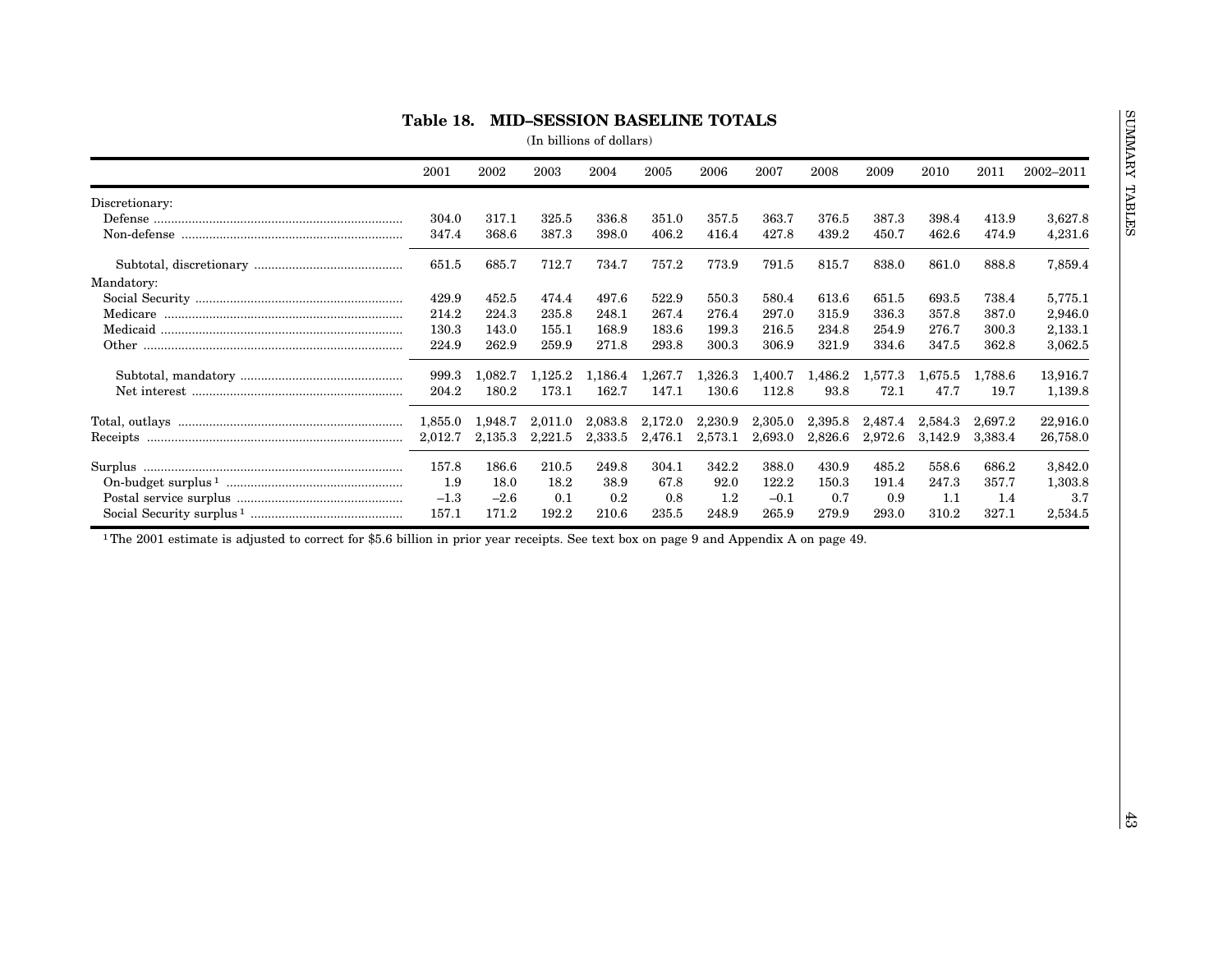<span id="page-45-0"></span>

|                                                                                | 2000                |                      |            |                    |                    |                    | Estimate           |                    |                  |                    |                  |                    |
|--------------------------------------------------------------------------------|---------------------|----------------------|------------|--------------------|--------------------|--------------------|--------------------|--------------------|------------------|--------------------|------------------|--------------------|
|                                                                                | actual              | 2001                 | 2002       | 2003               | 2004               | 2005               | 2006               | 2007               | 2008             | 2009               | 2010             | 2011               |
| <b>Financing:</b>                                                              |                     |                      |            |                    |                    |                    |                    |                    |                  |                    |                  |                    |
|                                                                                | 236                 | 158                  | 173        | 195                | 217                | 254                | 281                | 314                | 350              | 398                | 447              | 484                |
| Financing other than the change in debt held by the public:<br>Changes in: $2$ | $-6$                | $-11$                | $^{-10}$   |                    | .                  | .                  | .                  | .                  | .                | .                  |                  |                    |
|                                                                                | $\overline{4}$      | $^{-2}$              | -5         |                    | -5                 |                    |                    | -5                 |                  |                    | -5               |                    |
|                                                                                | 3<br>$\mathfrak{D}$ | $-4$<br>$\mathbf{1}$ | 1<br>1     | <br>$\overline{2}$ | <br>$\overline{2}$ | <br>$\overline{2}$ | <br>$\overline{2}$ | <br>$\overline{2}$ | <br>$\mathbf{2}$ | <br>$\overline{2}$ | <br>2            | <br>$\overline{2}$ |
| Less: Net financing disbursements:                                             |                     |                      |            |                    |                    |                    |                    |                    |                  |                    |                  |                    |
|                                                                                | $-22$               | -31                  | -4         | -17                | $^{-18}$           | $-17$              | $-16$              | $^{-16}$           | $-16$            | $-16$              | $^{-16}$         | $-15$              |
|                                                                                | $\overline{4}$      | $-1$                 | $-1$       | $\mathbf{1}$       | —*                 | $-$ *              | $\mathbf{1}$       | $\mathbf{1}$       | $\mathbf{1}$     | $\mathbf{1}$       | $\mathbf{1}$     | 1                  |
| Total, financing other than the change in debt held by the pub-                | $-13$               | $-48$                | $-17$      | $-15$              | $-21$              | $-16$              | $-14$              | $-19$              | $-14$            | $-14$              | $^{-18}$         | $-13$              |
| Total, amount available to repay debt held by the public                       | 223                 | 110                  | 155        | 180                | 196                | 239                | 267                | 295                | 337              | 385                | 429              | 471                |
| Change in debt held by the public: $45$                                        |                     | $-110$<br>           | $-155$<br> | $-180$             | $-196$<br>         | $-239$<br>         | $-267$<br>.        | $-295$<br>         | $-337$<br>.      | –385<br>           | $-155$<br>$-274$ | $-35$<br>$-436$    |
|                                                                                | $-223$              | $-110$               | $-155$     | $-180$             | $-196$             | $-239$             | $-267$             | $-295$             | $-337$           | $-385$             | $-429$           | $-471$             |
| Debt Subject to Statutory Limitation, End of Year:                             |                     |                      |            |                    |                    |                    |                    |                    |                  |                    |                  |                    |
|                                                                                | 5,601               | 5,727                | 5,829      | 5,935              | 6,040              | 6,125              | 6,201              | 6,266              | 6,303            | 6,310              | 6,568            | 6,963              |
|                                                                                | $-15$<br>6          | $^{-15}$<br>6        | $-15$      | $-15$<br>6         | $^{-15}$<br>6      | $-15$<br>6         | $-15$<br>6         | $^{-15}$<br>6      | $-15$<br>6       | $-15$              | $-15$<br>6       | $-15$              |
|                                                                                |                     |                      | 6          |                    |                    |                    |                    |                    |                  | 6                  |                  | 6                  |
|                                                                                | 5,592               | 5,717                | 5,819      | 5,926              | 6,031              | 6,115              | 6,192              | 6,256              | 6,294            | 6,300              | 6,558            | 6,954              |
| Debt Outstanding, End of Year:                                                 |                     |                      |            |                    |                    |                    |                    |                    |                  |                    |                  |                    |
| Gross Federal debt: 9                                                          | 5,601               | 5,727                | 5,829      | 5,935              | 6,040              | 6,125              | 6,201              | 6,266              | 6,303            | 6,310              | 6,568            | 6,963              |
|                                                                                | 28                  | 27                   | 27         | 26                 | 25                 | 23                 | 22                 | 20                 | 20               | 20                 | 20               | 20                 |
|                                                                                | 5,629               | 5,753                | 5,855      | 5,961              | 6,065              | 6,148              | 6,223              | 6,286              | 6,323            | 6,330              | 6,588            | 6,983              |
| Held by:                                                                       | 2,219               | 2,453                | 2,711      | 2,996              | 3,296              | 3,618              | 3,959              | 4,317              | 4,691            | 5,082              | 5,495            | 5,926              |
| Debt securities held as assets by the public: <sup>5</sup>                     | 3,410               | 3,300                | 3,145      | 2,965              | 2,769              | 2,531              | 2,264              | 1,969              | 1,632            | 1,248              | 1,093            | 1,057              |
|                                                                                |                     |                      |            |                    |                    |                    |                    |                    |                  |                    | $-274$           | $-710$             |
|                                                                                | 3.410               | 3,300                | 3,145      | 2,965              | 2,769              | 2,531              | 2,264              | 1,969              | 1,632            | 1,248              | 819              | 348                |

44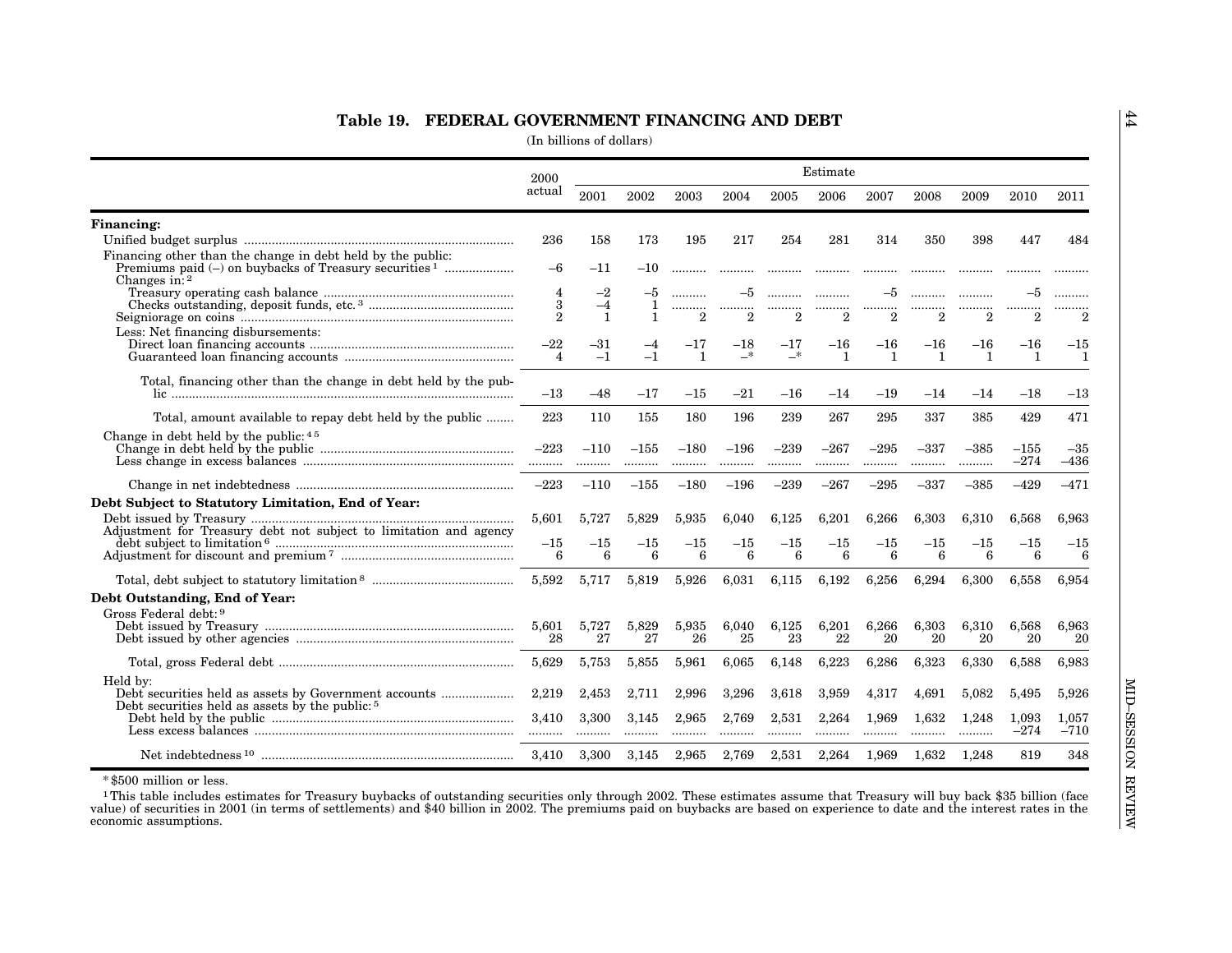. A degree in the Towards and Alegentia the state is the state of function of the state of the state of the state of the state of the state of the state of the state of the state of the state of the state of the state of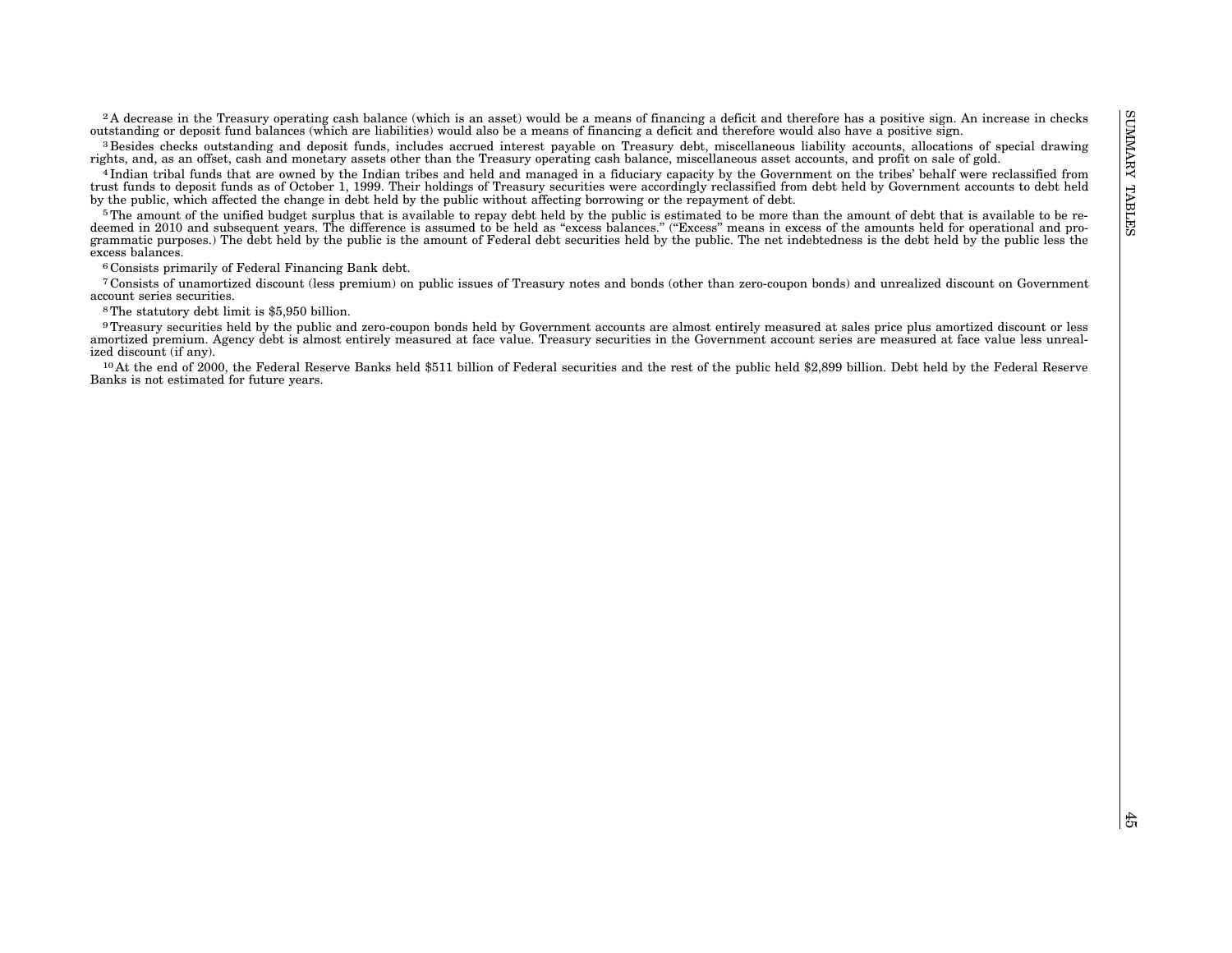## **APPENDIX A.**

## **Basis of Social Security Tax Receipts in the Budget**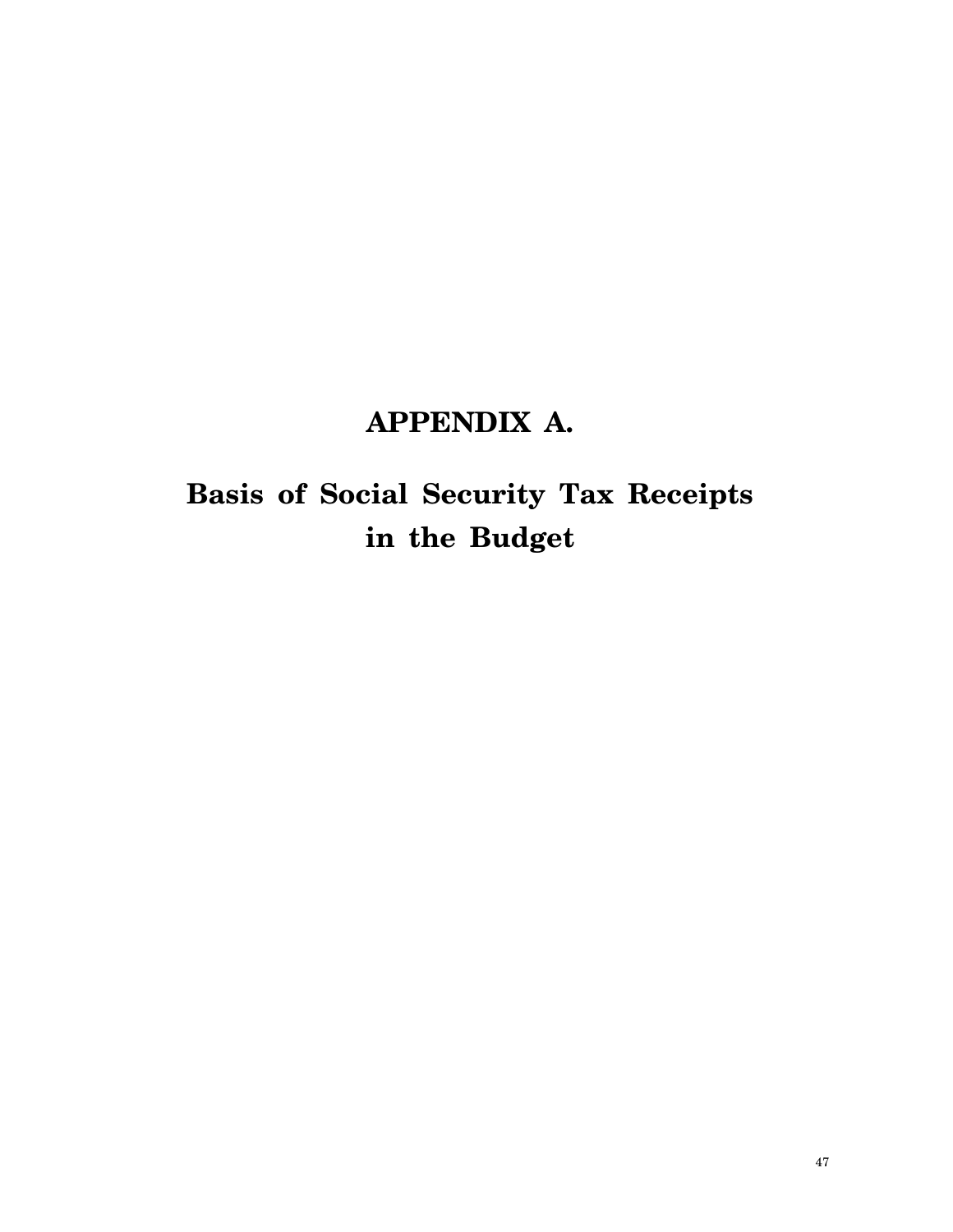## **BASIS OF SOCIAL SECURITY TAX RECEIPTS IN THE BUDGET**

Most budget receipts equal cash collections. However, Social Security records the estimated tax liability incurred, adjusted for the estimated timing of tax payments and for reestimates of tax liability in previous years. Individual income taxes are a residual, after subtracting the estimated Social Security employment tax liabilities from total cash collections of income taxes and employment taxes.1 Adjustments for reestimates of Social Security tax liability amounted to \$5.6 billion in the first three quarters of 2001. In the past, this has not concerned decision makers, because it has no effect on the unified surplus. However, it reduces the apparent on-budget surplus for 2001 by \$5.6 billion. When the fiscal policy goal is defined as avoiding a budget deficit excluding Social Security, the inaccuracies of the traditional estimation system can distort perceptions about the success or failure of the Nation's fiscal policy.

*Receipts as Estimated Liability.*—By law, the Social Security trust funds are credited with amounts equal to the tax liability incurred. The budget records receipts equal to the estimated tax liability, with the receipts spread over the months that taxes are expected to be paid. If actual tax payments are less than the estimated liability, the general fund implicitly makes up the difference. The initial estimate is based on the economic assumptions for the President's budget at the time the estimate is made. For example, the receipts reported in the March 2000 *Monthly Treasury Statement* were estimates of liability prepared in December 1999, using the economic assumptions for the 2001 budget. Beginning about one year after the initial estimate, as information about employers' reports of wages paid becomes available, adjustments are made to correct for differences between the es-

timated and actual tax liability incurred. For example, the first adjustment for January-March 2000 was made in March 2001. The adjustments can be increases or decreases. Because wage reports trickle in over many years, each adjustment reflects reestimates of tax liability for several years.

*Budget Scoring of Adjustments.*—(Reestimates of Social Security tax receipts are recorded as adjustments to current year receipts, not as revisions to the published estimates for the year in which the liability was incurred.) 2 About one-half of the June 2001 adjustment reflected actual reported wage data for 2000, one-third for 1999, and the remainder for all prior years. As a result, the amount of employment taxes recorded in the budget do not correspond to either the tax liability incurred or the taxes actually paid in that year. As explained above, the adjustments also affect the amounts reported as individual income tax receipts. If employment tax receipts are adjusted upwards, income tax receipts are automatically reduced by the same amount.

*On-budget Surplus Effect.*—These adjustments have no effect on the unified budget surplus, but they affect the Social Security surplus and the on-budget surplus by equal and opposite amounts. If Social Security tax receipts for the current year are increased by an adjustment for employment tax liability for previous years, then income tax receipts for the current year are decreased by the same amount. This artificially inflates the Social Security surplus and decreases the on-budget surplus. As a result, the reported on-budget surplus for the current year is distorted by the amount of the reestimates of employment tax liability in previous years. The impact can be large in comparison to the on-budget surplus. For the first three quarters of 2001, the

<sup>1</sup> Companies are not required to distinguish income taxes separately from employment taxes, when they remit tax withholdings to Treasury. Therefore, while Treasury knows the total cash collections, it must estimate the amount of tax payments made for the various purposes.

<sup>2</sup>This correction has been made in this report for the sake of accuracy. Other official publications may use the historical method and therefore report slightly different figures. OMB will review with the Department of the Treasury the possibility of prospective changes to record the adjustments in the correct years.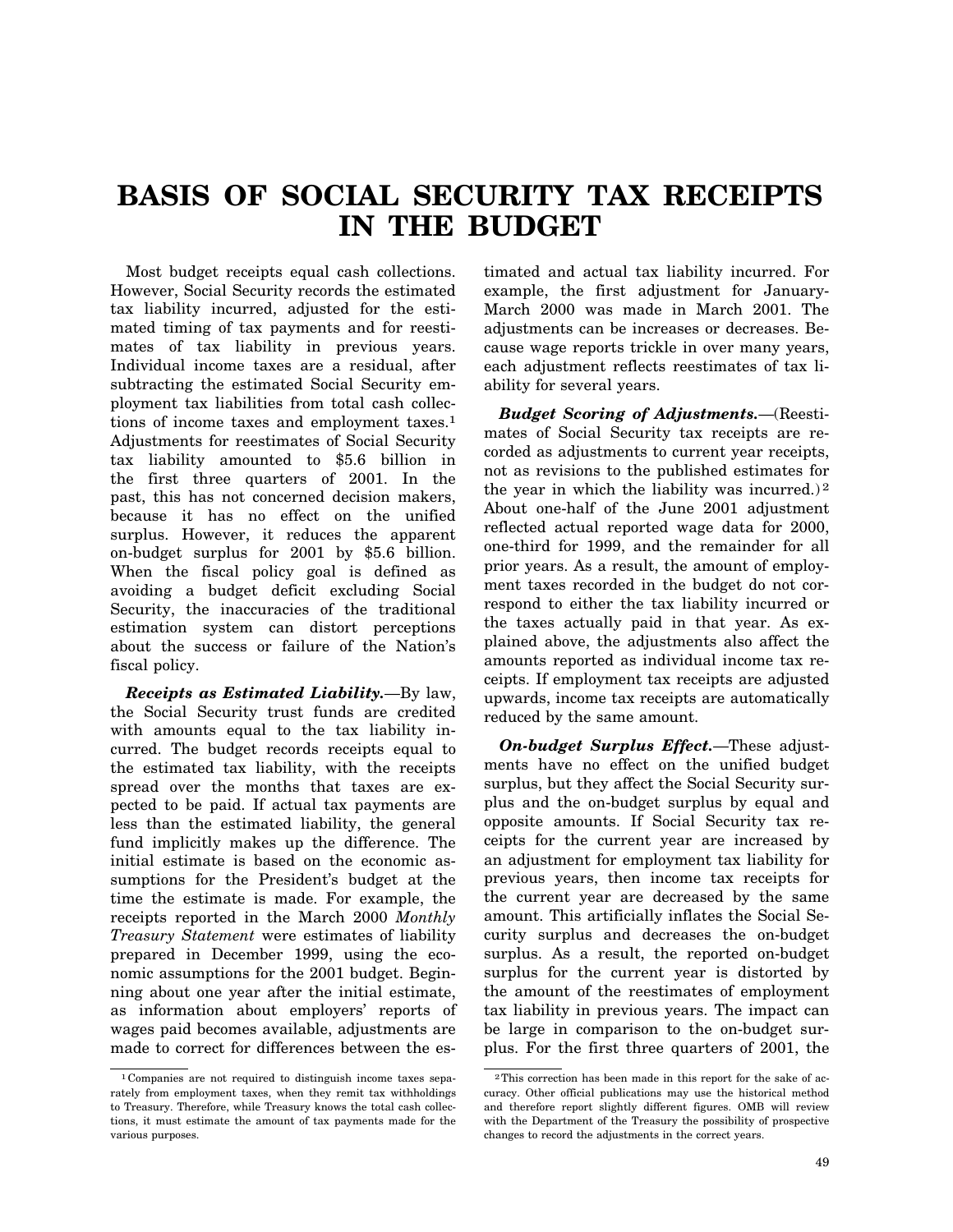<span id="page-49-0"></span>adjustments raised the reported Social Security surplus and reduced the on-budget surplus by \$5.6 billion.

This raises the following question for policy makers. If the fiscal policy target is set in terms of the on-budget surplus, should the success or failure of achieving the target be affected by a scoring convention that has nothing to do with actual tax collections in that year? Or should the targets exclude adjustments for events that occurred in prior years?

### **TABLE A–1. ON-BUDGET AND SOCIAL SECURITY SURPLUSES**

(In billions of dollars)

|                                              | 2001      |
|----------------------------------------------|-----------|
| On-budget Surplus:                           |           |
|                                              | $-3.7$    |
|                                              | 5.6       |
|                                              | 1.9       |
| <b>Social Security Surplus:</b>              |           |
|                                              | 162.7     |
|                                              | $-5.6$    |
|                                              | 157.1     |
|                                              | $-1.3$    |
| <b>Unified Surplus:</b>                      |           |
| Current rule—adjustment recorded in 2001:    |           |
|                                              | $-3.7$    |
|                                              | 162.7     |
|                                              | $-1.3$    |
|                                              | 157.8     |
| Real 2001 surplus:                           |           |
|                                              | 1.9       |
|                                              | 157.1     |
|                                              | $^{-1.3}$ |
|                                              | 157.8     |
| Memorandum-Real Non-Social Security Surplus: |           |
|                                              | 1.9       |
|                                              | $-1.3$    |
|                                              | 0.6       |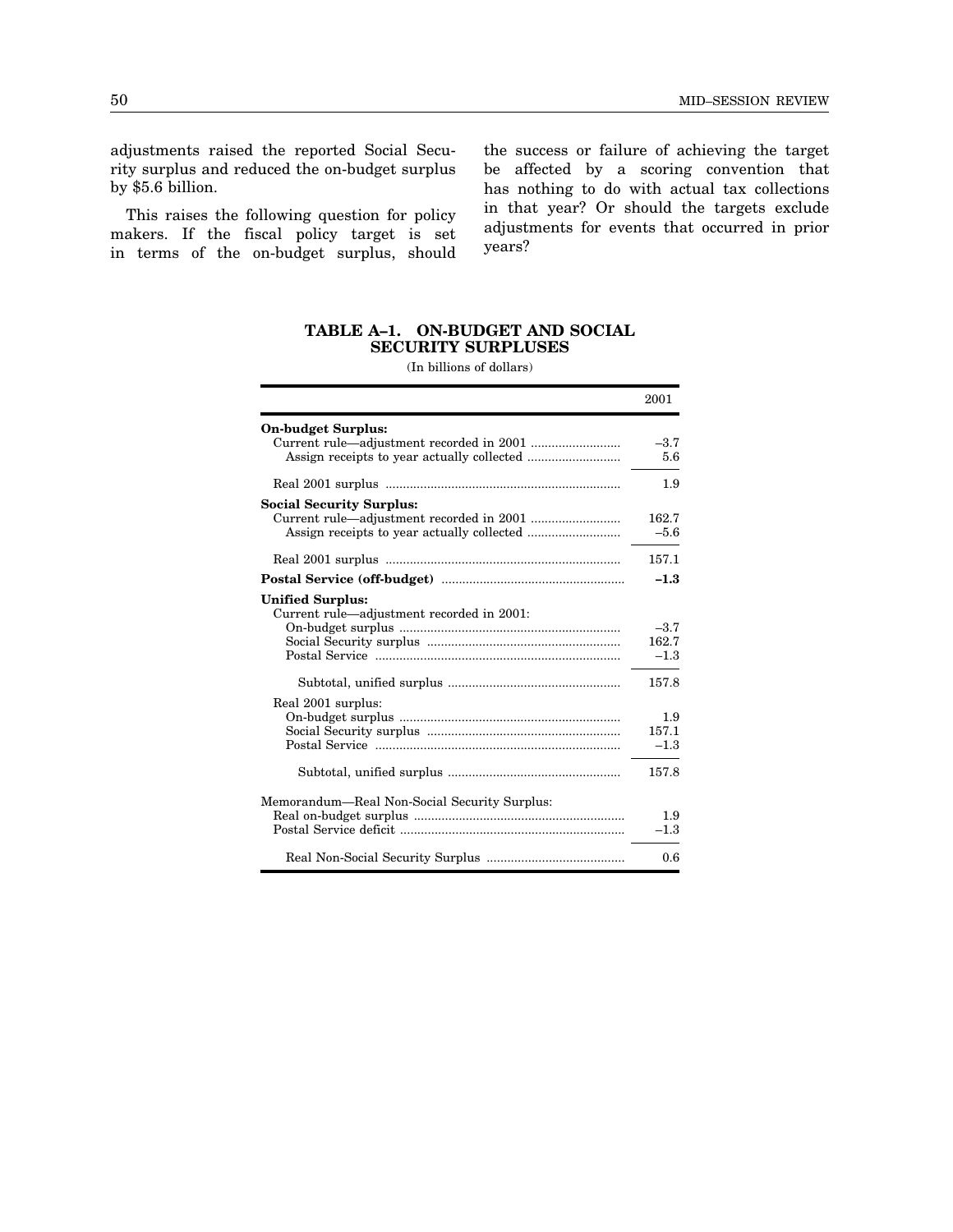## **APPENDIX B.**

## **Sequestration Update Report to the President and Congress for 2002**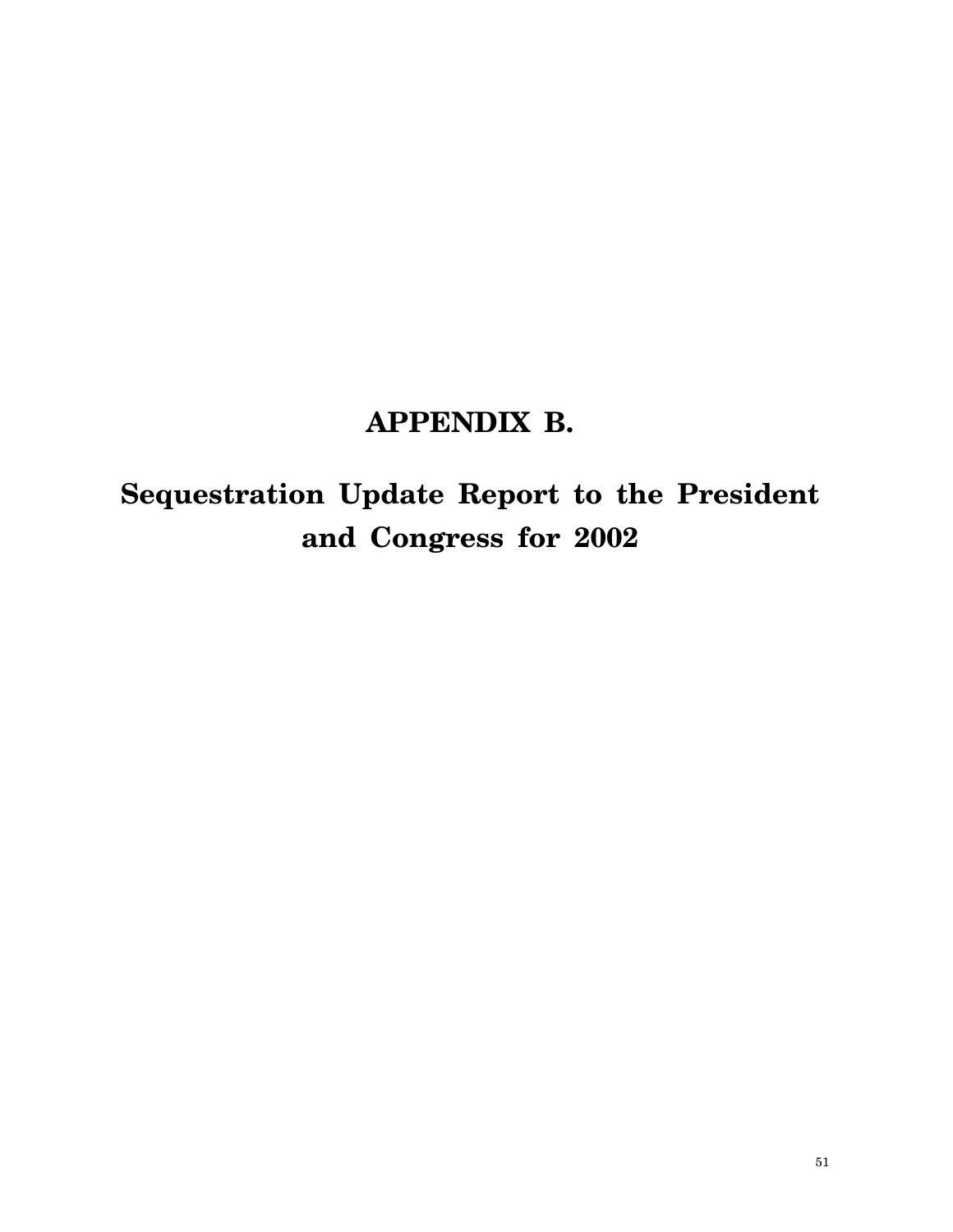## **I. OVERVIEW**

The Budget Enforcement Act of 1997 (BEA of 1997) extended and modified the expiring enforcement requirements of the Budget Enforcement Act of 1990 (BEA of 1990). The BEA of 1997 established limits, or "caps," for discretionary spending through 2002. It also extended the pay-as-you-go (PAYGO) requirement that legislation affecting direct spending or receipts not result in net costs to the Federal Government. The Transportation Equity Act for the 21st Century (TEA–21) further modified the discretionary spending limits and created new categories for highway and mass transit spending. An across-the-board reduction of non-exempt spending, known as "sequestration," enforces compliance with these constraints.

Based on preliminary OMB scoring of the latest House and Senate action for the 13 annual appropriations bills, if offsets are not enacted or the caps are not raised,

a sequester of discretionary programs would be required under current law as shown in Table 4. In addition, if this year ended with no further action on PAYGO, a sequester of mandatory programs at the maximum level achievable under current law would be required as shown in Table 6. Notwithstanding the potential for sequestration in 2002, both appropriations set to be enacted and authorizing legislation already enacted this year are within the 2002 congressional budget resolution framework. The current PAYGO scorecard contains \$16 billion of costs in 2002 from legislation enacted last year. The Administration will work with Congress to ensure that no unintended sequesters of spending occur under current law or through enactment of any other proposals that meet the President's objectives to reduce the debt, fund priority initiatives, and grant tax relief to all income tax paying Americans.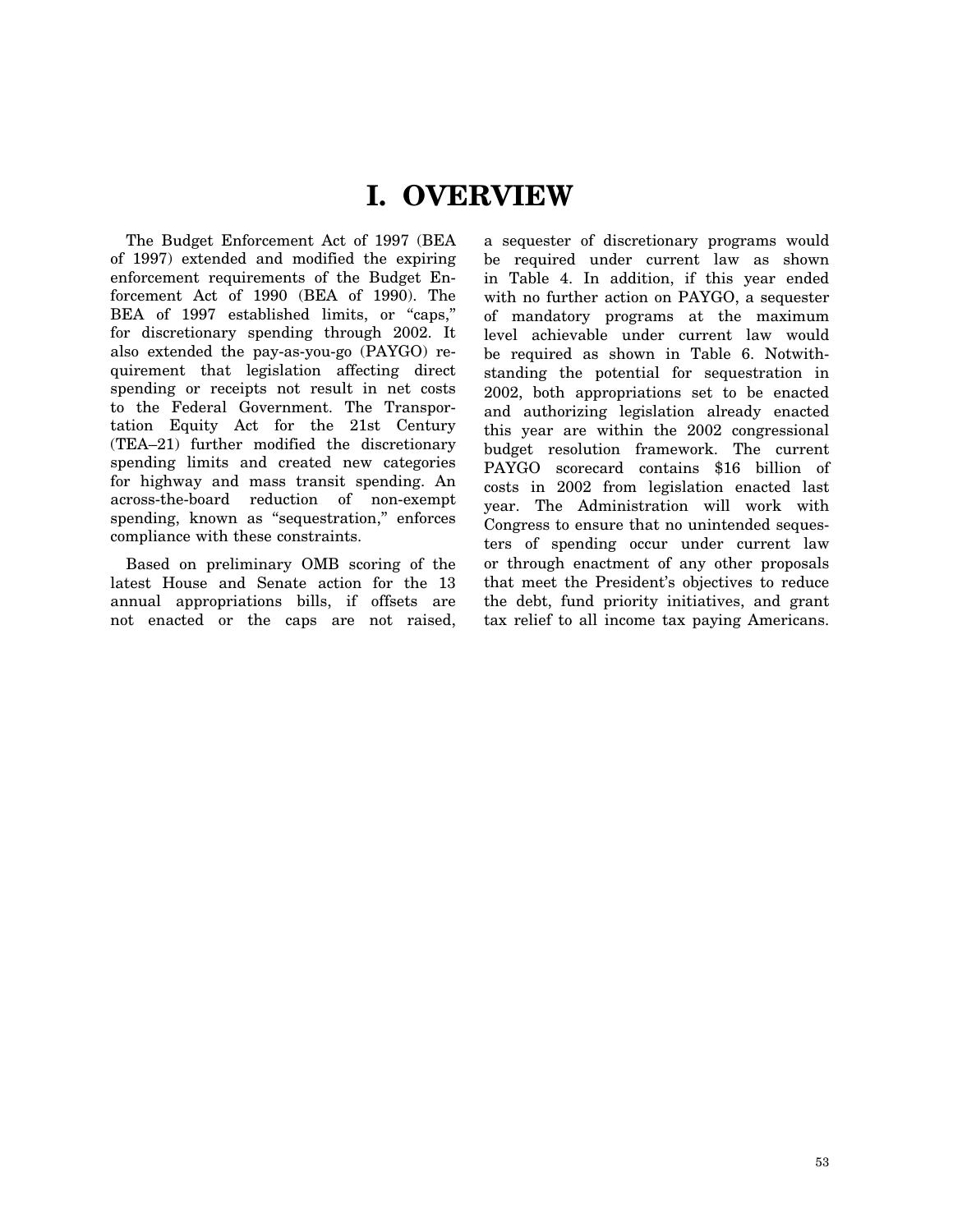## **II. DISCRETIONARY SEQUESTRATION REPORT**

The Budget Enforcement Act (BEA) requires that OMB issue reports after enactment of individual bills on the scoring of those bills and three times a year on the overall status of discretionary legislation. This report provides OMB's updated estimates, reflecting legislation for which OMB has issued reports as of August 15, 2001. As the BEA requires, the estimates rely on the same economic and technical assumptions as in the President's 2002 budget, which the Administration transmitted to Congress on April 9, 2001.

Discretionary programs are funded annually through the appropriations process. The scorekeeping guidelines accompanying the BEA identify accounts with discretionary resources. The BEA limits—or caps—budget authority and outlays available for discretionary programs each year through 2002. For 2001 and 2002, the BEA specified a single category for all discretionary spending. The Transportation Equity Act for the 21st Century (TEA–21) established two additional categories for highway and mass transit outlays for 1999 through 2003. The Department of the Interior and Related Agencies Appropriations Act, FY 2001 established a new category for conservation spending with limits on budget authority and outlays for 2002 through 2006. In addition to specifying overall limits for the conservation category, the Act also specifies levels of spending for six subcategories.

The statutory spending limits established by the BEA are set to expire in 2002. To maintain the viability of the caps as a tool for fiscal discipline, the Administration proposed in the President's 2002 budget to raise the 2002 discretionary spending limits and extend them through 2005. Although an agreement has not yet been reached with the Congress on this proposal, the Administration remains committed to ensuring that the success of the caps is continued in the future.

OMB monitors compliance with existing discretionary spending limits throughout the year. Appropriations that cause a breach in the budget authority or outlay limits would trigger an across-the-board reduction (sequester) to eliminate that breach. The BEA, however, does not require that Congress appropriate the full amount available under the discretionary limits. Table 1 summarizes historical changes to the caps since 1990.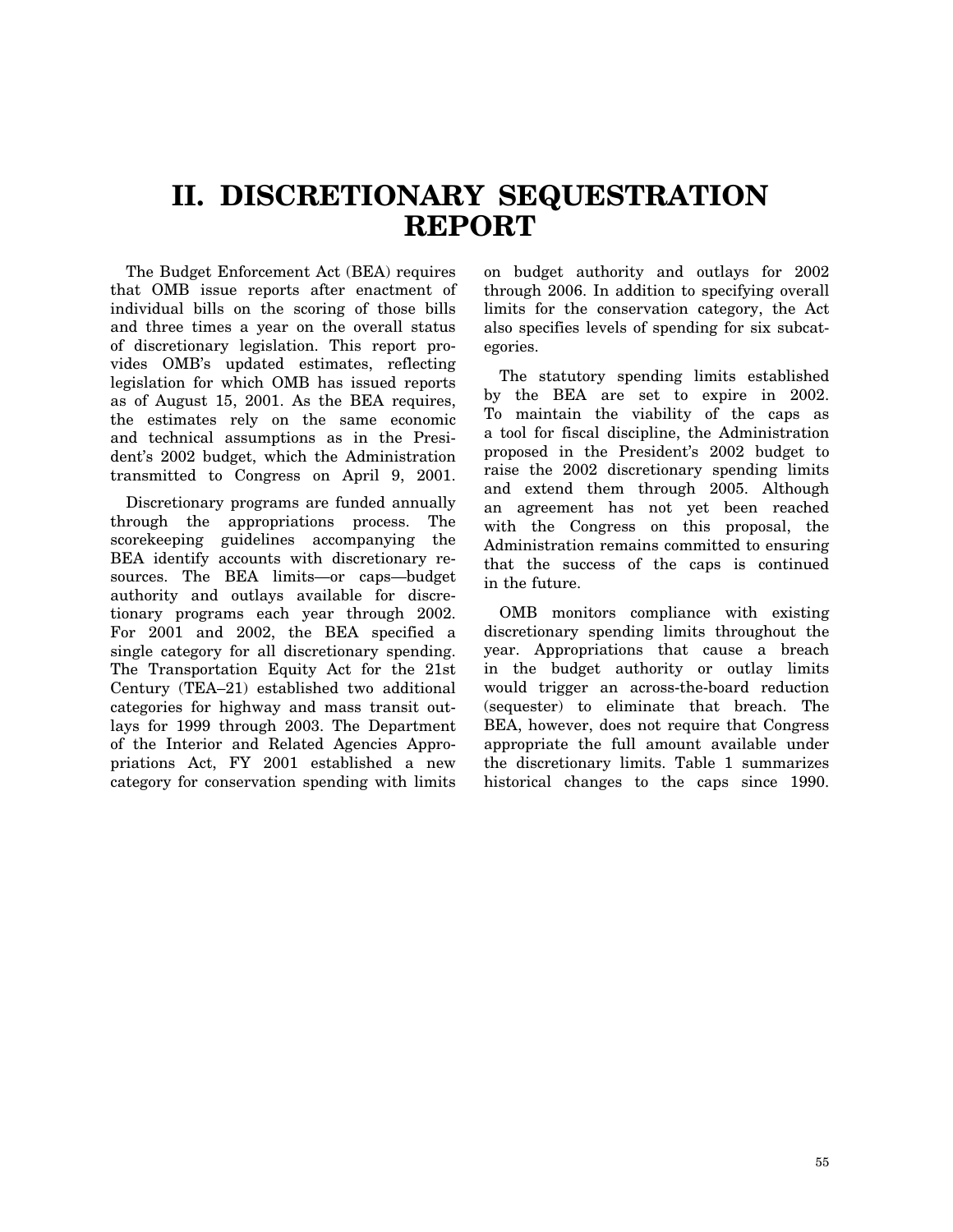<span id="page-53-0"></span>

| <b>TOTAL DISCRETIONARY</b><br>Statutory Caps as set in OBRA 1990, OBRA 1993, and 1997<br>BA<br><b>OL</b><br>Adjustment to 1998 OBRA limits to reach discretionary spending limits<br>BA<br>OL<br>BA<br>OL.<br>BA<br>OL<br>Adjustments for credit reestimates, IRS funding, debt forgiveness,<br>BA<br>OL.<br>BA<br>OL<br>BA<br>OL.<br>Adjustments for special allowances: | 491.7<br>514.4<br>N/A<br>N/A<br><br>.<br><br>.<br>0.2<br>0.3<br>0.9<br>1.1 | 503.4<br>524.9<br>N/A<br>N/A<br>7.7<br>1.0<br>$-0.5\,$<br>$-0.3\,$<br>0.2<br>0.3 | 511.5<br>534.0<br>N/A<br>N/A<br>8.2<br>2.4<br>$-5.1$<br>$-2.5$ | 510.8<br>534.8<br>N/A<br>N/A<br>8.2<br>2.3 | 517.7<br>540.8<br>N/A<br>N/A<br>8.8 | 519.1<br>547.3<br>N/A<br>N/A | 528.1<br>547.3<br>N/A<br>N/A | 530.6<br>547.9<br>$-6.9$ | 533.0<br>559.3<br>N/A | 537.2<br>564.3<br>N/A | 542.0<br>564.4   | 551.1<br>560.8 |
|---------------------------------------------------------------------------------------------------------------------------------------------------------------------------------------------------------------------------------------------------------------------------------------------------------------------------------------------------------------------------|----------------------------------------------------------------------------|----------------------------------------------------------------------------------|----------------------------------------------------------------|--------------------------------------------|-------------------------------------|------------------------------|------------------------------|--------------------------|-----------------------|-----------------------|------------------|----------------|
|                                                                                                                                                                                                                                                                                                                                                                           |                                                                            |                                                                                  |                                                                |                                            |                                     |                              |                              |                          |                       |                       |                  |                |
|                                                                                                                                                                                                                                                                                                                                                                           |                                                                            |                                                                                  |                                                                |                                            |                                     |                              |                              |                          |                       |                       |                  |                |
|                                                                                                                                                                                                                                                                                                                                                                           |                                                                            |                                                                                  |                                                                |                                            |                                     |                              |                              |                          |                       |                       |                  |                |
|                                                                                                                                                                                                                                                                                                                                                                           |                                                                            |                                                                                  |                                                                |                                            |                                     |                              |                              |                          |                       |                       |                  |                |
|                                                                                                                                                                                                                                                                                                                                                                           |                                                                            |                                                                                  |                                                                |                                            |                                     |                              |                              |                          |                       |                       |                  |                |
|                                                                                                                                                                                                                                                                                                                                                                           |                                                                            |                                                                                  |                                                                |                                            |                                     |                              |                              |                          |                       |                       | N/A              | N/A            |
|                                                                                                                                                                                                                                                                                                                                                                           |                                                                            |                                                                                  |                                                                |                                            |                                     |                              |                              | 6.8                      | N/A                   | N/A                   | N/A              | N/A            |
|                                                                                                                                                                                                                                                                                                                                                                           |                                                                            |                                                                                  |                                                                |                                            |                                     | $-0.6$                       | $-0.4$                       | 3.1                      | $-0.2$                | 2.8                   | $-0.1$           | $-3.3$         |
|                                                                                                                                                                                                                                                                                                                                                                           |                                                                            |                                                                                  |                                                                |                                            | 3.0                                 | $-0.5$                       | $-2.6$                       | $-2.8$                   | $-0.3$                | 0.1                   | $-0.1$           | $-3.3$         |
|                                                                                                                                                                                                                                                                                                                                                                           |                                                                            |                                                                                  |                                                                | $-9.5$                                     | $-11.8$                             | 3.0                          | 2.6                          | 0.0                      | N/A                   | N/A                   | N/A              | N/A            |
|                                                                                                                                                                                                                                                                                                                                                                           |                                                                            |                                                                                  |                                                                | $-5.8$                                     | $-8.8$                              | 1.8                          | 2.3                          | 0.9                      | N/A                   | N/A                   | N/A              | N/A            |
|                                                                                                                                                                                                                                                                                                                                                                           |                                                                            |                                                                                  |                                                                |                                            |                                     |                              |                              |                          |                       |                       |                  |                |
|                                                                                                                                                                                                                                                                                                                                                                           |                                                                            |                                                                                  | 13.0                                                           | 0.6                                        | 0.7                                 | 0.1                          | 0.2                          | 1.0                      | 19.4                  | 1.0                   | 0.6              | .              |
|                                                                                                                                                                                                                                                                                                                                                                           |                                                                            |                                                                                  | 0.8                                                            | 0.8                                        | 0.9                                 | 0.1                          | 0.3                          | 0.6                      | 1.1                   | 0.7                   | 1.2              | 0.2            |
|                                                                                                                                                                                                                                                                                                                                                                           |                                                                            | 8.3                                                                              | 4.6                                                            | 12.2                                       | 7.7                                 | 5.1                          | 9.3                          | 5.7                      | 31.9                  | 43.6                  | 0.0              | 0.0            |
|                                                                                                                                                                                                                                                                                                                                                                           |                                                                            | 1.8                                                                              | 5.4                                                            | 9.0                                        | 10.1                                | 6.4                          | 8.1                          | 7.0                      | 22.9                  | 35.8                  | 20.3             | 6.3            |
|                                                                                                                                                                                                                                                                                                                                                                           |                                                                            |                                                                                  |                                                                |                                            | $-15.0$                             | $-0.1$                       | $-0.1$                       | .                        | N/A                   | N/A                   | N/A              | N/A            |
|                                                                                                                                                                                                                                                                                                                                                                           |                                                                            |                                                                                  |                                                                |                                            | $-1.1$                              | $-3.5$                       | $-2.4$                       | $-1.5$                   | N/A                   | N/A                   | N/A              | N/A            |
|                                                                                                                                                                                                                                                                                                                                                                           |                                                                            |                                                                                  |                                                                |                                            |                                     |                              |                              |                          |                       |                       |                  |                |
|                                                                                                                                                                                                                                                                                                                                                                           |                                                                            | 3.5                                                                              | 2.9                                                            | 2.9                                        | 2.9                                 | .                            |                              |                          | N/A                   | N/A                   | $3.2\phantom{0}$ | N/A            |
| OL                                                                                                                                                                                                                                                                                                                                                                        | .                                                                          | 1.4                                                                              | 2.2                                                            | 2.6                                        | 2.7                                 | 1.1                          | 0.5                          | 0.1                      | N/A                   | N/A                   | N/A              | N/A            |
|                                                                                                                                                                                                                                                                                                                                                                           |                                                                            | .                                                                                | .                                                              | .                                          |                                     |                              |                              |                          |                       | .                     |                  |                |
| OL                                                                                                                                                                                                                                                                                                                                                                        | 2.6                                                                        | 1.7                                                                              | 0.5                                                            | $1.0\,$                                    |                                     |                              | .                            | $1.2\,$                  |                       | 0.8                   | 2.4              |                |
|                                                                                                                                                                                                                                                                                                                                                                           |                                                                            |                                                                                  |                                                                |                                            |                                     |                              |                              |                          |                       |                       |                  |                |
| Subtotal, adjustments excluding Desert Shield/Desert Storm  BA                                                                                                                                                                                                                                                                                                            | 1.1                                                                        | 19.3                                                                             | 23.6                                                           | 14.3                                       | $-6.7$                              | 7.5                          | 11.6                         | 2.9                      | 51.1                  | 47.4                  | 3.7              | $-3.3$         |
| OL                                                                                                                                                                                                                                                                                                                                                                        | 3.9                                                                        | 5.9                                                                              | 8.8                                                            | 10.0                                       | 6.8                                 | 5.4                          | 6.3                          | 12.3                     | 23.7                  | 37.3                  | 23.8             | 3.3            |
| - BA                                                                                                                                                                                                                                                                                                                                                                      | 44.2                                                                       | 14.0                                                                             | 0.6                                                            | $\ast$                                     | $\ast$                              |                              |                              |                          | N/A                   | N/A                   | N/A              | N/A            |
| OL.                                                                                                                                                                                                                                                                                                                                                                       | 33.3                                                                       | 14.9                                                                             | 7.6                                                            | 2.8                                        | 1.1                                 |                              |                              |                          | N/A                   | N/A                   | N/A              | N/A            |
|                                                                                                                                                                                                                                                                                                                                                                           | N/A                                                                        | N/A                                                                              | N/A                                                            | N/A                                        | N/A                                 | N/A                          | .                            |                          | .                     | 1.1                   | 0.0              |                |
| OL                                                                                                                                                                                                                                                                                                                                                                        | N/A                                                                        | N/A                                                                              | N/A                                                            | N/A                                        | N/A                                 | N/A                          | .                            |                          | .                     | .                     | .                | .              |
|                                                                                                                                                                                                                                                                                                                                                                           | N/A                                                                        | N/A                                                                              | N/A                                                            | N/A                                        | N/A                                 | N/A                          | N/A                          | N/A                      | $-0.9$                | $-0.9$                | $-0.9$           | $-0.9$         |
| OL.                                                                                                                                                                                                                                                                                                                                                                       | N/A                                                                        | N/A                                                                              | N/A                                                            | N/A                                        | N/A                                 | N/A                          | N/A                          | N/A                      | 1.1                   | 2.6                   | 5.2              | 7.1            |
| Adjustment to reach spending limits mandated in P.L. 106–429 <sup>3</sup> BA                                                                                                                                                                                                                                                                                              | N/A                                                                        | N/A                                                                              | N/A                                                            | N/A                                        | N/A                                 | N/A                          | N/A                          | N/A                      | N/A                   | N/A                   | 95.9             | N/A            |
| OL.                                                                                                                                                                                                                                                                                                                                                                       | N/A                                                                        | N/A                                                                              | N/A                                                            | N/A                                        | N/A                                 | N/A                          | N/A                          | N/A                      | N/A                   | N/A                   | 58.6             | N/A            |
| Adjustment for conservation limits established by P.L. 106-2914<br>BA                                                                                                                                                                                                                                                                                                     | N/A                                                                        | N/A                                                                              | N/A                                                            | N/A                                        | N/A                                 | N/A                          | N/A                          | N/A                      | N/A                   | N/A                   | N/A              | 1.8            |
| OL.                                                                                                                                                                                                                                                                                                                                                                       | N/A                                                                        | N/A                                                                              | N/A                                                            | N/A                                        | N/A                                 | N/A                          | N/A                          | N/A                      | N/A                   | N/A                   | N/A              | 1.2            |
| BA                                                                                                                                                                                                                                                                                                                                                                        |                                                                            | 33.2                                                                             | 24.2                                                           |                                            |                                     |                              | 11.6                         | 2.9                      |                       |                       | 98.8             | $-2.4$         |
| OL.                                                                                                                                                                                                                                                                                                                                                                       | 45.3<br>37.2                                                               | 20.8                                                                             | 16.4                                                           | 14.3<br>12.8                               | $-6.7$<br>7.9                       | 7.5<br>5.4                   | 6.3                          | 12.3                     | 50.2<br>24.9          | 47.6<br>40.0          | 87.6             | 11.6           |
|                                                                                                                                                                                                                                                                                                                                                                           |                                                                            |                                                                                  |                                                                |                                            |                                     |                              |                              |                          |                       |                       |                  |                |
|                                                                                                                                                                                                                                                                                                                                                                           | 537.0                                                                      | 536.6                                                                            | 535.7                                                          | 525.1                                      | 511.0                               | 526.6                        | 539.7                        | 533.5                    | 583.2                 | 584.8                 | 640.8            | 548.7          |
| <b>OL</b>                                                                                                                                                                                                                                                                                                                                                                 | 551.6                                                                      | 545.7                                                                            | 550.4                                                          | 547.6                                      | 548.7                               | 552.7                        | 553.6                        | 560.2                    | 584.2                 | 604.2                 | 652.0            | 572.4          |

56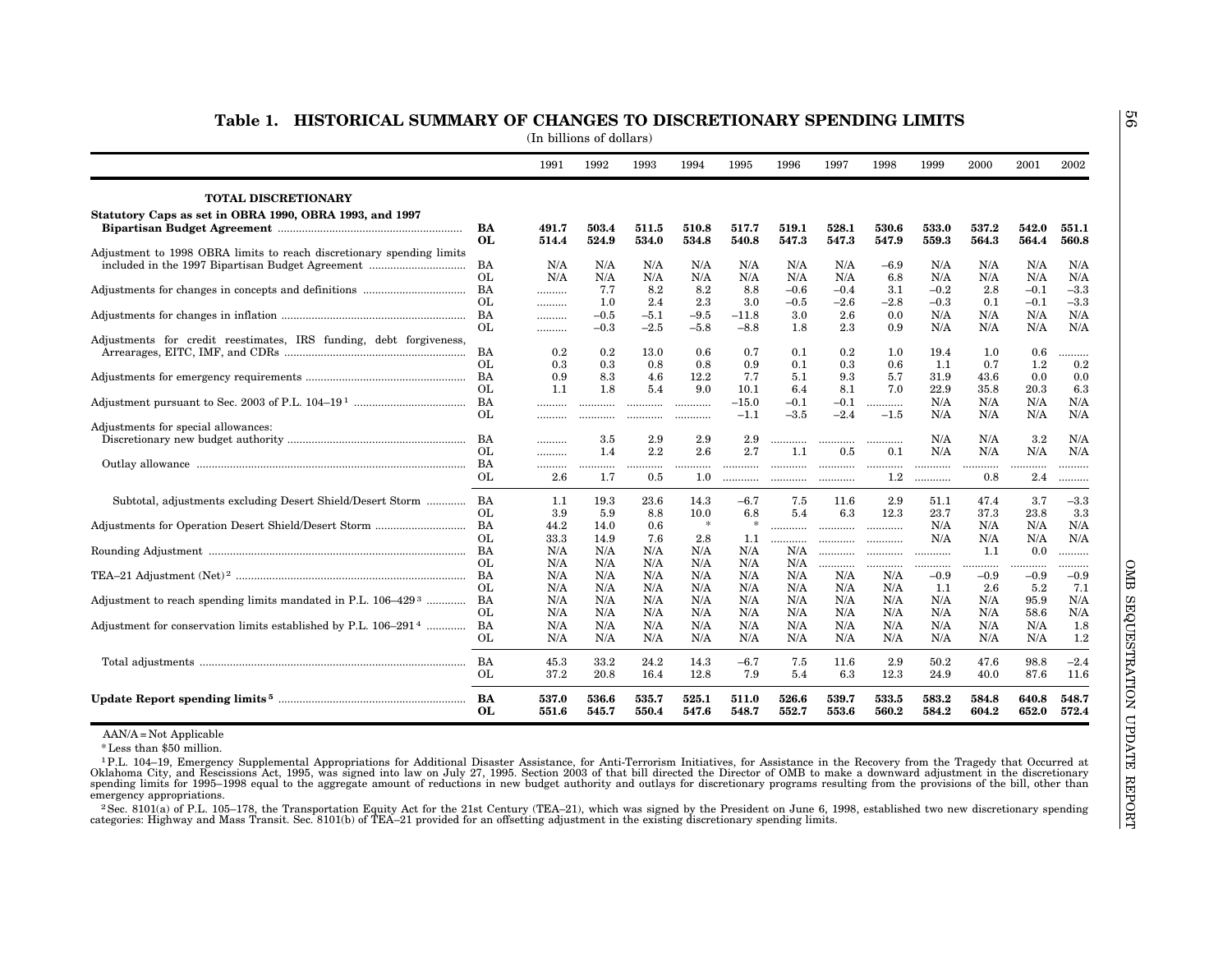| <sup>3</sup> Sec. 701 of P.L. 106–429, the Foreign Operations and Related Agencies Appropriations Act, 2001, included revised budget authority and outlay caps for 2001. In addition, this section provided |
|-------------------------------------------------------------------------------------------------------------------------------------------------------------------------------------------------------------|
| for a budget authority rounding adjustment of 0.5 percent, and also prohibited OMB from making adjustments in the Final Sequestration Report for emergency requirements.                                    |
| <sup>4</sup> Title VIII of of P.L.–291, the Interior and Related Agencies Appropriations Act, FY 2001, created a new conservation cagetory with limits on budget authority and outlays for 2002–2006.       |
| <sup>5</sup> Reflects combined Defense Discretionary, Non-Defense Discretionary, Violent Crime Reduction, Highway Category, Mass Transit Category, and Conservation Category spending limits.               |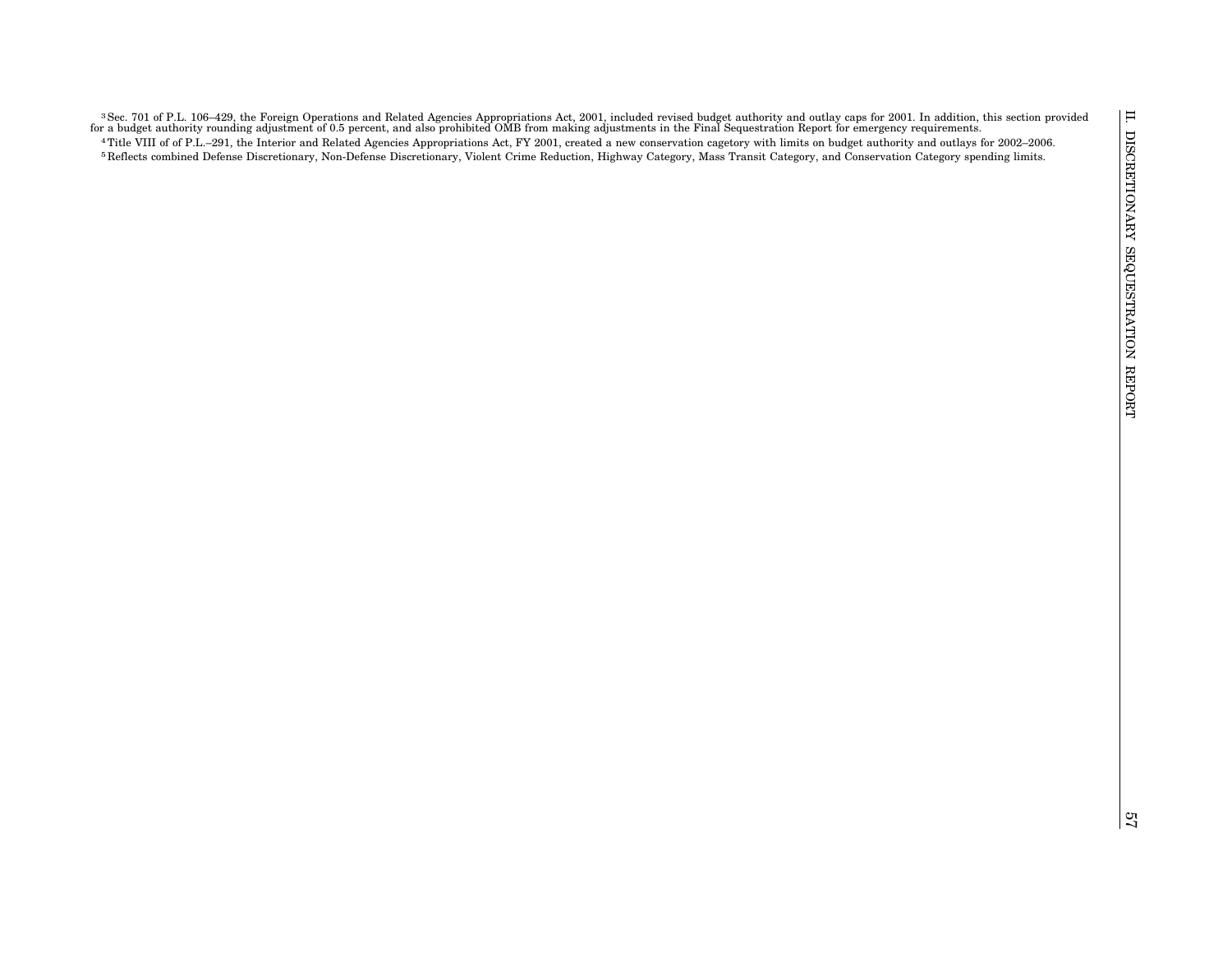### **Table 2. DISCRETIONARY SPENDING LIMITS**

(In millions of dollars)

<span id="page-55-0"></span>

|                                                                |           | 2000        | 2001       | 2002       |
|----------------------------------------------------------------|-----------|-------------|------------|------------|
| VIOLENT CRIME REDUCTION SPENDING                               |           |             |            |            |
|                                                                | BA        | 4,500       | N/A        | N/A        |
|                                                                | OL        | 6,344       | N/A        | N/A        |
| <b>Adjustments for the Update Report:</b>                      | BA        | .           | N/A        | N/A        |
|                                                                | ОL        | .           | N/A        | N/A        |
|                                                                | BA        | 4,500       | N/A        | N/A        |
|                                                                | OL        | 6,344       | N/A        | N/A        |
| Anticipated Adjustments for the Final Sequestration Report:    |           |             |            |            |
|                                                                | BA<br>OL  | .<br>.      | N/A<br>N/A | N/A<br>N/A |
|                                                                | BA        | 4,500       | N/A        | N/A        |
|                                                                | OL        | 6,344       | N/A        | N/A        |
| <b>HIGHWAY CATEGORY</b>                                        |           |             |            |            |
|                                                                | BA        |             |            |            |
|                                                                | OL        | 24,574      | 26,920     | 28,489     |
| <b>Adjustments for the Update Report:</b>                      |           |             |            |            |
|                                                                | BA        |             |            |            |
|                                                                | OL        |             |            |            |
|                                                                | BA<br>OL  | .<br>24,574 | 26,920     |            |
| Anticipated Adjustments for the Final Sequestration Report:    |           |             |            | 28,489     |
|                                                                | BA        |             |            |            |
|                                                                | OL        |             |            |            |
|                                                                | BA        |             |            |            |
|                                                                | OL        | 24,574      | 26,920     | 28,489     |
| <b>MASS TRANSIT CATEGORY</b>                                   |           |             |            |            |
|                                                                | BA        |             |            |            |
|                                                                | <b>OL</b> | 4,117       | 4,639      | 5,275      |
| <b>Adjustments for the Update Report:</b>                      |           |             |            |            |
|                                                                | BA        |             |            |            |
|                                                                | OL        |             |            |            |
| <b>Update Report Mass Transit Category Spending Limits </b>    | BA<br>OL  | .<br>4,117  | .<br>4,639 | .<br>5,275 |
| Anticipated Adjustments for the Final Sequestration Report:    |           |             |            |            |
|                                                                | BA        |             |            | .          |
|                                                                | ОL        |             |            |            |
| <b>Anticipated Final Sequestration Report Limits.</b>          | <b>BA</b> |             |            |            |
|                                                                | OL        | 4,117       | 4,639      | 5,275      |
| <b>CONSERVATION CATEGORY</b>                                   |           |             |            |            |
| <b>Preview Report Conservation Category Spending Limits </b>   | BA        | N/A         | N/A        | 1,760      |
|                                                                | OL        | N/A         | N/A        | 1,232      |
| Federal and State Land and Water Conservation Fund subcategory | BA        | N/A         | N/A        | 540        |
|                                                                | OL        | N/A         | N/A        |            |
|                                                                | BA<br>OL  | N/A<br>N/A  | N/A<br>N/A | 300        |
|                                                                | BA        | N/A         | N/A        | .<br>160   |
|                                                                | OL        | N/A         | N/A        |            |
|                                                                | BA        | N/A         | N/A        | 50         |
|                                                                | OL        | N/A         | N/A        | .          |
|                                                                | BA        | N/A         | N/A        | <b>150</b> |
|                                                                | OL        | N/A         | N/A        | .          |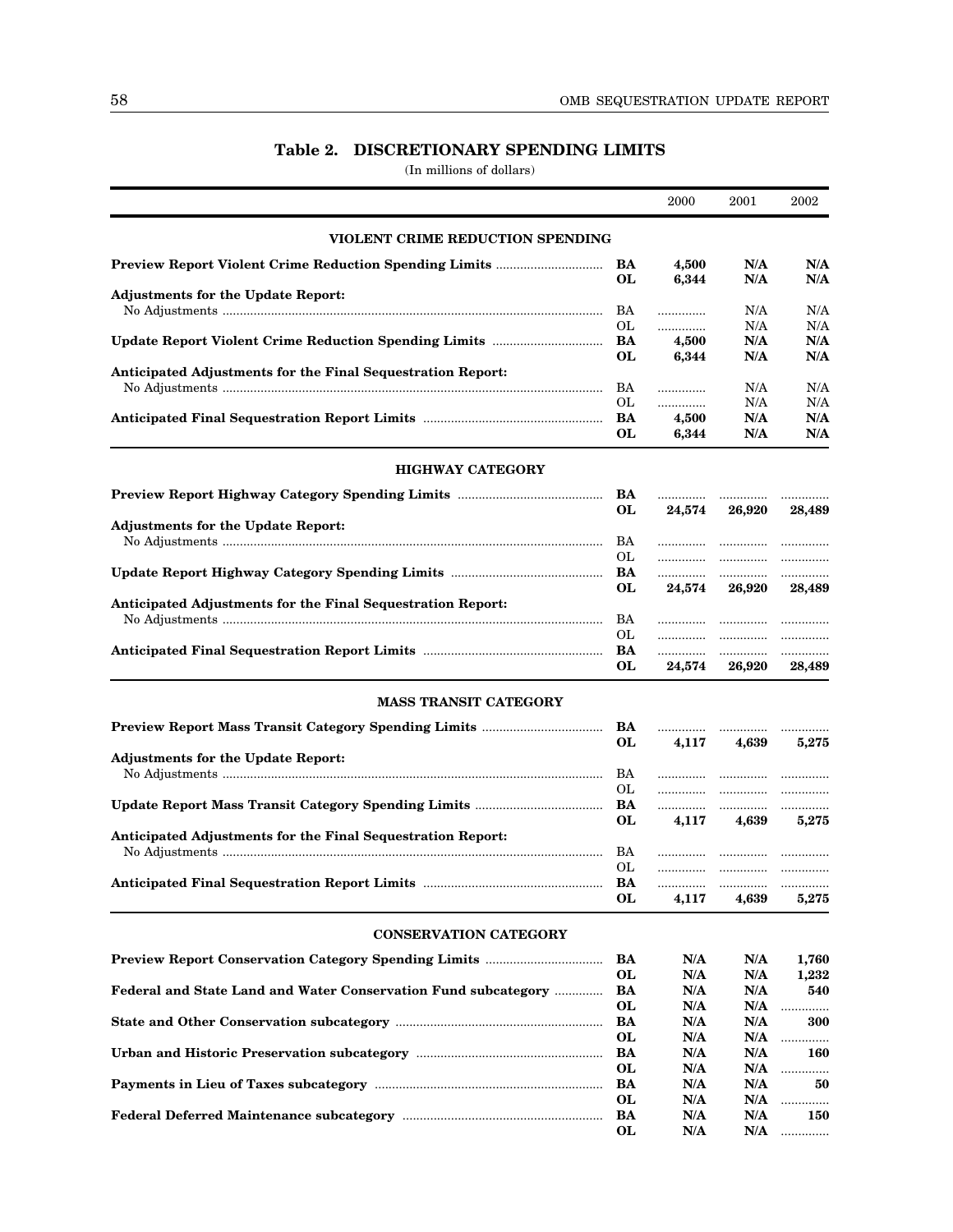### **Table 2. DISCRETIONARY SPENDING LIMITS—Continued**

(In millions of dollars)

|                                                                             |           | 2000    | 2001    | 2002           |
|-----------------------------------------------------------------------------|-----------|---------|---------|----------------|
|                                                                             | BA        | N/A     | N/A     | 440            |
|                                                                             | OL        | N/A     | N/A     | .              |
|                                                                             | <b>BA</b> | N/A     | N/A     | 120            |
|                                                                             | OL        | N/A     |         | N/A            |
| <b>Adjustments for the Update Report:</b>                                   |           |         |         |                |
|                                                                             | <b>BA</b> | N/A     | N/A     | .              |
|                                                                             | OL        | N/A     | N/A     | .              |
|                                                                             | <b>BA</b> | N/A     | N/A     | 1,760          |
|                                                                             | OL        | N/A     | N/A     | 1,232          |
| Anticipated Adjustments for the Final Sequestration Report:                 |           |         |         |                |
|                                                                             | <b>BA</b> | N/A     | N/A     | .              |
|                                                                             | OL        | N/A     | N/A     | .              |
|                                                                             | BA        | N/A     | N/A     | 1,760          |
|                                                                             | OL        | N/A     | N/A     | 1,232          |
|                                                                             |           |         |         |                |
| OTHER DISCRETIONARY SPENDING                                                |           |         |         |                |
|                                                                             | BA        | 580,289 | 640,803 | 546,945        |
|                                                                             | OL        | 569,224 | 617,507 | 537,091        |
| <b>Adjustments for the Update Report:</b>                                   |           |         |         |                |
| Appropriations Enacted in P.L. 107–20, the 2001 Supplemental Appropriations |           |         |         |                |
|                                                                             | BA        | N/A     |         | N/A            |
|                                                                             | OL        | N/A     |         | N/A            |
|                                                                             | BA        | N/A     |         |                |
|                                                                             | OL        | N/A     | 451     | 292            |
|                                                                             | <b>BA</b> | N/A     |         |                |
|                                                                             | OL        | N/A     | .       | .<br>2.434     |
|                                                                             |           |         |         |                |
|                                                                             | BA        | N/A     | .       |                |
|                                                                             | OL        | N/A     | 2,885   | 292            |
|                                                                             |           |         |         |                |
|                                                                             | <b>BA</b> | 580,289 | 640,803 | 546,945        |
|                                                                             | OL        | 569,224 | 620,392 | 537,383        |
| Anticipated Adjustments for the Final Sequestration Report:                 |           |         |         |                |
|                                                                             | BA        | N/A     | N/A     | 146            |
|                                                                             | OL        | N/A     | N/A     | 146            |
|                                                                             | BA        | N/A     | N/A     | 433            |
|                                                                             | OL        | N/A     | N/A     | 390            |
|                                                                             | BA        | N/A     | N/A     | 20             |
|                                                                             |           |         |         |                |
|                                                                             | OL        | N/A     | N/A     | $\overline{2}$ |
| Subtotal, Adjustments for the Final Sequestration Report                    | BA        | N/A     | N/A     | 599            |
|                                                                             | OL        | N/A     | N/A     | 538            |
|                                                                             |           |         |         |                |
|                                                                             | <b>BA</b> | 580,289 | 640,803 | 547,544        |
|                                                                             | OL        | 569,224 | 620,392 | 537,921        |
|                                                                             |           |         |         |                |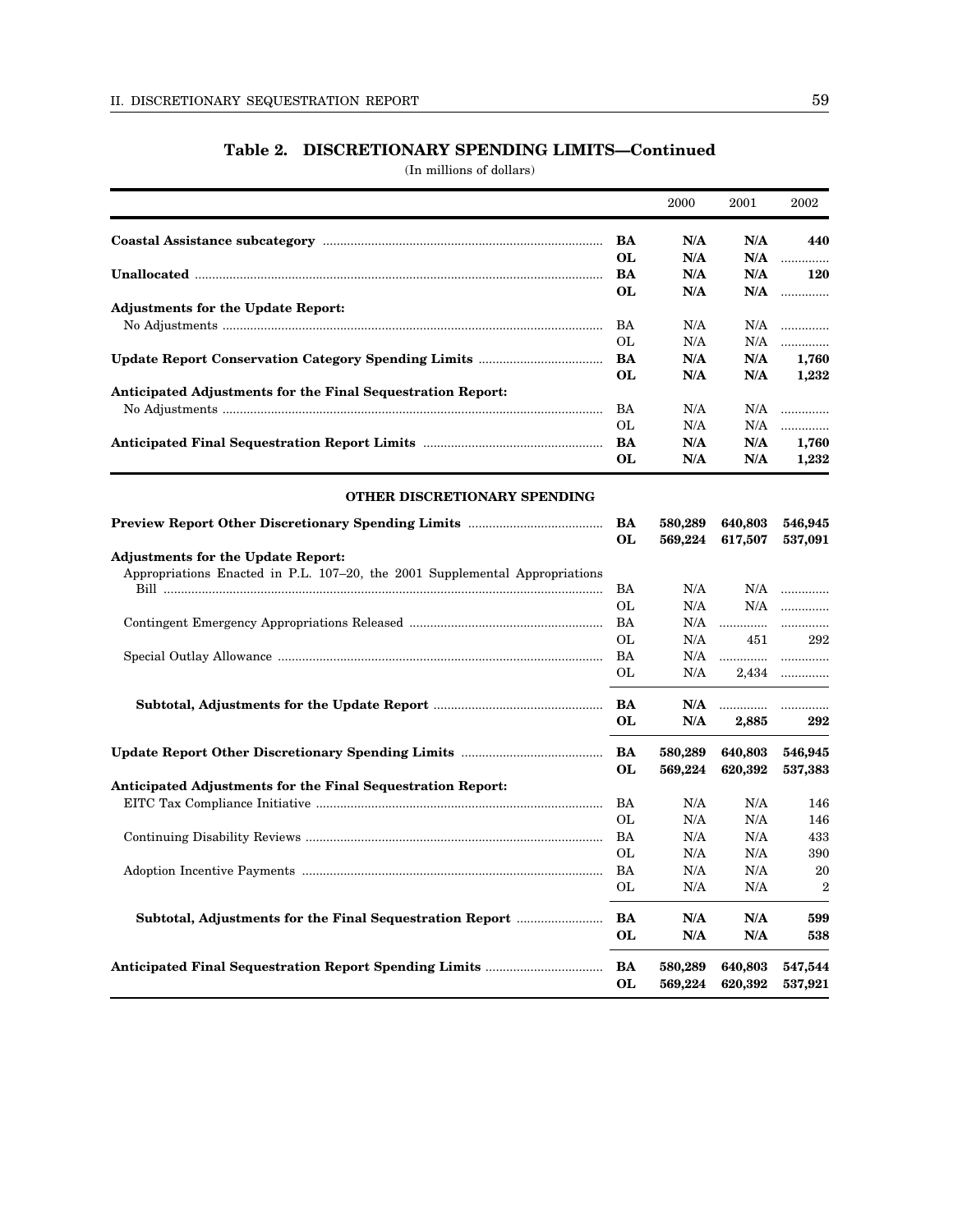### **Table 2. DISCRETIONARY SPENDING LIMITS—Continued**

(In millions of dollars)

| <b>TOTAL DISCRETIONARY SPENDING</b><br>BA<br>OL.<br>BA<br>OL.               | 2000               | 2001               | 2002               |
|-----------------------------------------------------------------------------|--------------------|--------------------|--------------------|
|                                                                             |                    |                    |                    |
|                                                                             | 584,789<br>604.259 | 640,803<br>649,066 | 548,705<br>572,087 |
|                                                                             | 584,789<br>604.259 | 640.803<br>651,951 | 548,705<br>572,379 |
| <b>Anticipated Final Sequestration Report Spending Limits </b><br>BA<br>OL. | 584,789<br>604.259 | 640,803<br>651,951 | 549,304<br>572,917 |

N/A = Not Applicable.

*Adjustments to discretionary limits.*— Table 2 shows how adjustments pursuant to section 251(b) of the BEA of 1997 affect the discretionary limits in 2000 through 2002.

Section 251(b)(2) of the BEA authorizes certain adjustments after the enactment of appropriations. Table 2 includes those adjustments that can be made now due to legislation enacted to date. Table 2 also includes anticipated adjustments that would be made assuming enactment of 2002 appropriations bills, although the Administration cannot determine the actual adjustments that would be included in the final sequestration report at the end of this year's session of Congress until all appropriations are enacted. The section 251(b)(2) adjustments include:

*Emergency Appropriations.*—These adjustments include funding for amounts that the President designates as "emergency requirements'' and that Congress so designates in law. Since the President submitted the 2002 budget in April, Congress has not enacted any additional emergency spending for fiscal year 2001.

The President has authorized the release of some previously enacted emergency appropriations since the April Budget submission. These funds will allow the Federal Emergency Management Agency to carry out its mission in response to natural disasters like Tropical Storm Allison. While adjustments to the caps were made for these funds in the Preview Report, the effects of new estimates of the rate at which these funds will be spent are included here.

*Additional Adjustments that Would Be Made Contingent Upon Final Congressional Action.*—Table 2 also shows how adjustments permitted under section 251(b) of the BEA would affect the discretionary limits if the following were included in 2002 appropriations bills.

*Earned Income Tax Credit (EITC) Compliance Initiative.*—The Balanced Budget Act of 1997 authorized appropriations for the Treasury Department to enforce EITC compliance and made specific allowance for adjustment of the caps by the appropriated amounts. This funding is provided in order to reduce the number of erroneous EITC claims, including the detection of erroneous claims and enforcement of EITC eligibility rules. The House-passed version of the 2002 Treasury and General Government appropriations bill provides \$146 million for this initiative.

*Continuing Disability Reviews (CDRs).*—The BEA authorizes adjustment of the caps by the amounts appropriated for CDRs, which are periodic examinations conducted to verify that recipients of Social Security disability insurance benefits and Supplemental Security Income benefits for persons with disabilities are still disabled. Cap adjustments are limited to the exact levels of budget authority and outlays specified in the BEA, but the Administration has requested appropriations below the level set for 2002. While the Congress has yet to take up the 2002 Labor, Health and Human Services, and Education appropriations bill, OMB has included an adjustment of \$433 million, the funding level in the 2002 budget requested for CDRs.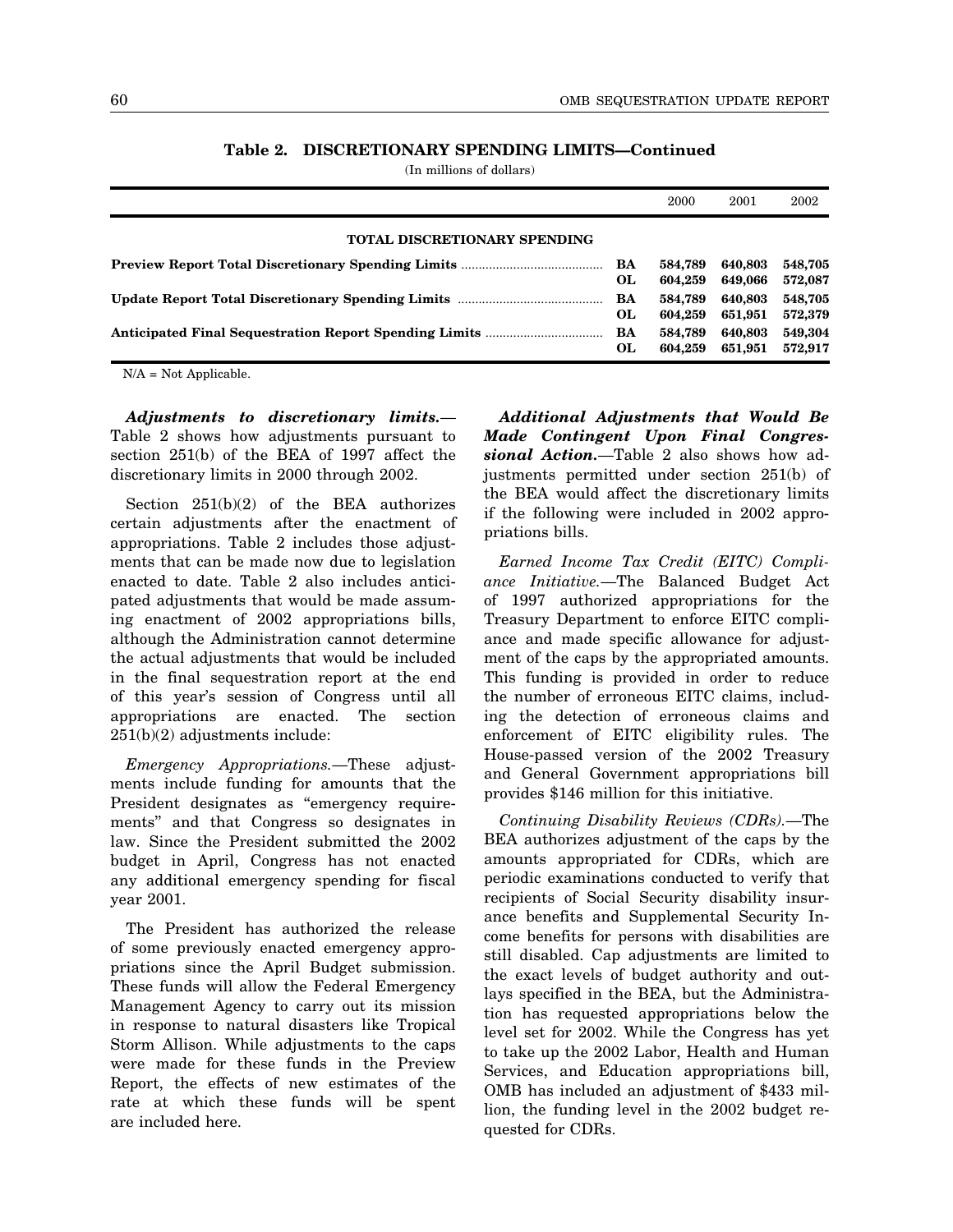<span id="page-58-0"></span>*Adoption Incentive Payments.*—The Adoption and Safe Families Act of 1997 authorizes bonus payments to States that increase the number of adoptions from the foster care system. It provides for a discretionary cap adjustment for appropriations up to \$20 million annually in each of the years 1999 through 2003, because the cost of adoption bonuses are assumed to be offset by reductions in mandatory foster care costs. Again, OMB has included an adjustment equal to the level requested in the budget (\$20 million in budget authority) since the Congress has not yet acted on the 2002 Labor, Health and Human Services, and Education appropriations bill.

*Summary of 2001 discretionary appropriations.*—Table 3 summarizes the status of enacted 2001 discretionary appropriations, relative to the discretionary caps. Enacted budget authority and outlays for all categories for 2001 are within the specified cap levels. The outlays cap for the other discretionary category includes a special outlay adjustment made pursuant to section  $251(b)(2)(B)$  of the BEA. This section gives OMB the authority to adjust upward the outlay cap by up to 0.5 percent of the total pre-adjustment level.

### **Table 3. SUMMARY OF 2001 DISCRETIONARY APPROPRIATIONS**

(In millions of dollars)

|                                                    | BA      | Outlays        |
|----------------------------------------------------|---------|----------------|
| <b>Violent Crime Reduction Spending</b>            |         |                |
| Adjusted discretionary spending limits             | N/A     | N/A            |
|                                                    | N/A     | N/A            |
|                                                    | N/A     | N/A            |
| <b>Highway Category</b>                            |         |                |
|                                                    |         | 26,920         |
|                                                    |         | 26,897         |
|                                                    |         | $-23$          |
| <b>Mass Transit Category</b>                       |         |                |
|                                                    |         | 4,639<br>4,639 |
|                                                    |         |                |
| <b>Other Discretionary Spending</b>                |         |                |
|                                                    | 640,803 | 620,392        |
|                                                    | 640,801 | 620,392        |
|                                                    |         | $-2$           |
| <b>Total Discretionary Spending—All Categories</b> |         |                |
| Adjusted discretionary spending limits             | 640,803 | 651,951        |
| $\label{thm:total} {\bf Total~enacted} \,\,\\$     | 640,801 | 651,928        |
|                                                    | $-2$    | $-23$          |

*Status of 2002 discretionary appropriations.*—Table 4 shows preliminary OMB scoring of the latest House and Senate action for the 13 annual appropriations bills. If offsets to discretionary spending are not enacted or the caps are not raised, OMB estimates of House and Senate action to date would exceed the outlay limits in the conservation category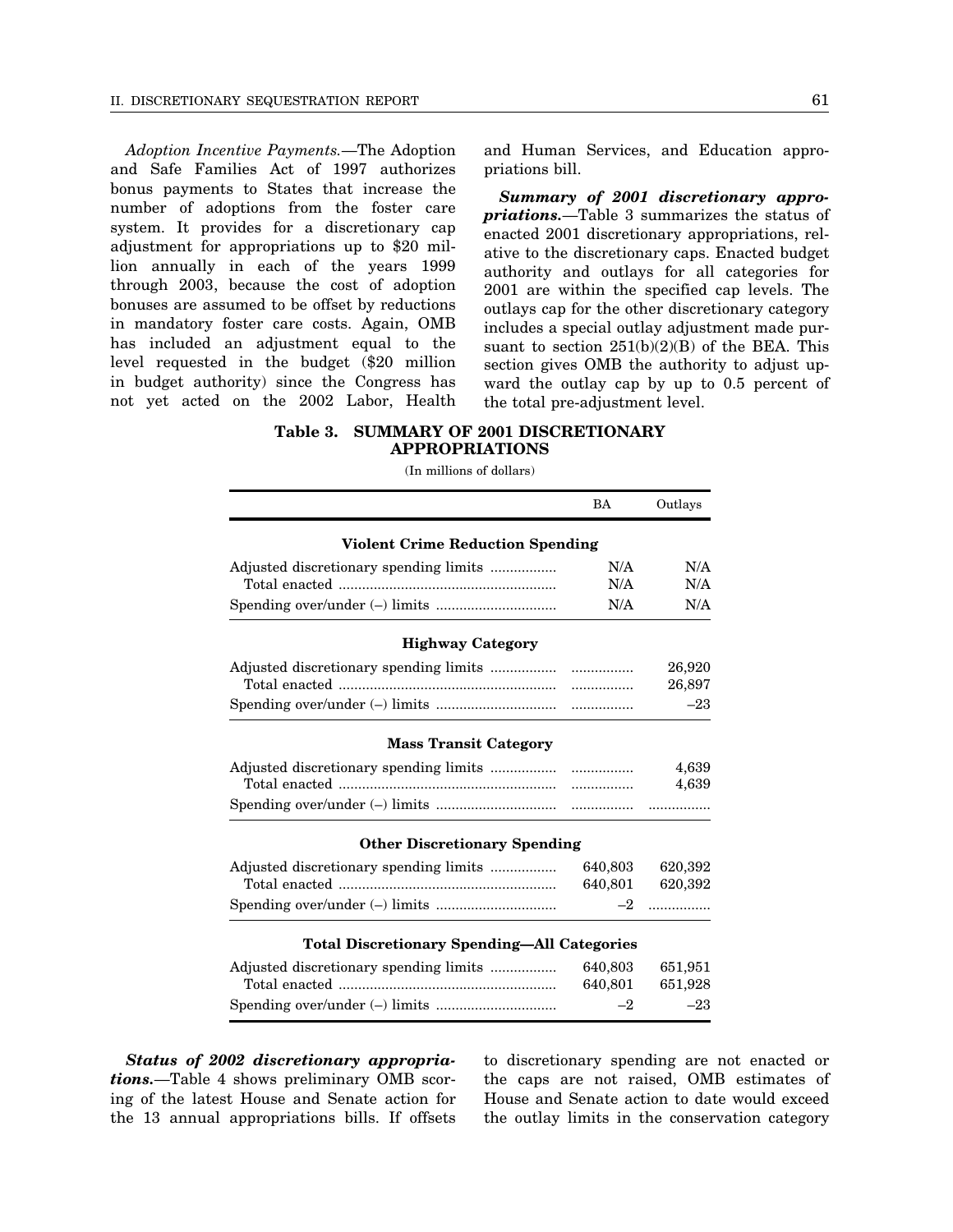<span id="page-59-0"></span>and would exceed both the budget authority and outlay limits in the other discretionary category. Current OMB estimates of House action to date indicate that a sequester of approximately \$192.8 billion in budget authority and \$115.7 billion in outlays would be triggered. Current estimates of Senate action, unless offset, would trigger a budget authority sequester of approximately \$192.4 billion, and an outlay sequester of \$115.5 billion.

OMB estimates of a sequester under House and Senate action to date are based on the following assumptions:

- Bills that have not been acted on are assumed to be funded at the 302(b) allocation.
- The spending limits shown for the House and Senate have been adjusted upward for the earned income tax compliance initiative included in the Treasury and General Government appropriations bill and for CDR and Adoption Incentive Payment levels requested in the budget.

| Table 4. STATUS OF 2002 APPROPRIATIONS ACTION |
|-----------------------------------------------|
|-----------------------------------------------|

(In millions of dollars)

|                                                                                                             | House         |         |                |                    | Senate  |                |
|-------------------------------------------------------------------------------------------------------------|---------------|---------|----------------|--------------------|---------|----------------|
|                                                                                                             | BA<br>Outlays |         | BA             | Outlays            |         |                |
| <b>DEFENSE DISCRETIONARY</b>                                                                                |               |         |                |                    |         |                |
|                                                                                                             | 567           | 546     | F              | 604                | 574     | C              |
|                                                                                                             | 300,209       | 294,026 | Α              | 298,568            | 291,692 | A              |
|                                                                                                             | 14,034        | 13,958  | F              | 15,249             | 14,747  | F              |
|                                                                                                             | 10,152        | 9,447   | A              | 9,649              | 9,284   | A              |
|                                                                                                             | 340           | 340     | F              | 695                | 624     | F              |
| Veterans Affairs, HUD, Independent Agencies                                                                 | 143           | 156     | F              | 138                | 154     | $_{\rm F}$     |
|                                                                                                             | 325,445       | 318,473 |                | 324,903<br>317,075 |         |                |
| <b>NON-DEFENSE DISCRETIONARY</b>                                                                            |               |         |                |                    |         |                |
|                                                                                                             | 15,812        | 16,733  | F              | 16,392             | 16,807  | C              |
|                                                                                                             | 37,454        | 38,829  | F              | 37,670             | 38,798  | C              |
|                                                                                                             | 382           | 401     | A              | 392                | 412     | A              |
|                                                                                                             | 9,652         | 9.960   | F              | 9.689              | 9,959   | F              |
|                                                                                                             | 15,167        | 15,692  | F              | 15,526             | 15,761  | C              |
|                                                                                                             | 17,616        | 17,815  | F              | 17,381             | 17,685  | F              |
|                                                                                                             | 119,725       | 106,224 | A <sup>1</sup> | 119,000            | 107,513 | A <sup>1</sup> |
|                                                                                                             | 2,241         | 2.293   | F              | 1,944              | 2.029   | F              |
|                                                                                                             | 14,850        | 18,545  | F              | 14,907             | 18,578  | F              |
| Treasury, Postal Service, and General Government                                                            | 17,107        | 16,514  | $_{\rm F2}$    | 17,111             | 16,548  | C <sub>2</sub> |
| Veterans Affairs, HUD, Independent Agencies                                                                 | 85,195        | 89,964  | $_{\rm F}$     | 83,427             | 89,891  | $\mathbf{F}^3$ |
|                                                                                                             |               | 445     | A              | .                  | 691     | A              |
|                                                                                                             | 335,201       | 333,415 |                | 333,439            | 334,672 |                |
| TOTAL OTHER DISCRETIONARY                                                                                   |               |         |                |                    |         |                |
| Subtotal, Other Discretionary, excluding P.L. 107-20<br>Total, 2002 effects of the 2001 supplemental appro- | 660,646       | 651,888 |                | 658,342            | 651,747 |                |
|                                                                                                             | 73            | 1,549   |                | 73                 | 1,549   |                |
|                                                                                                             | 660,719       | 653,437 |                | 658,415            | 653,296 |                |
| Estimated Final Sequestration Report Other Discre-<br>tionary Category Limits.                              | 549,079       | 538,572 |                | 549,079            | 538,572 |                |
| CONGRESSIONAL ACTION OVER/UNDER(-) LIMITS                                                                   | 111,640       | 114,865 |                | 109,336            | 114,724 |                |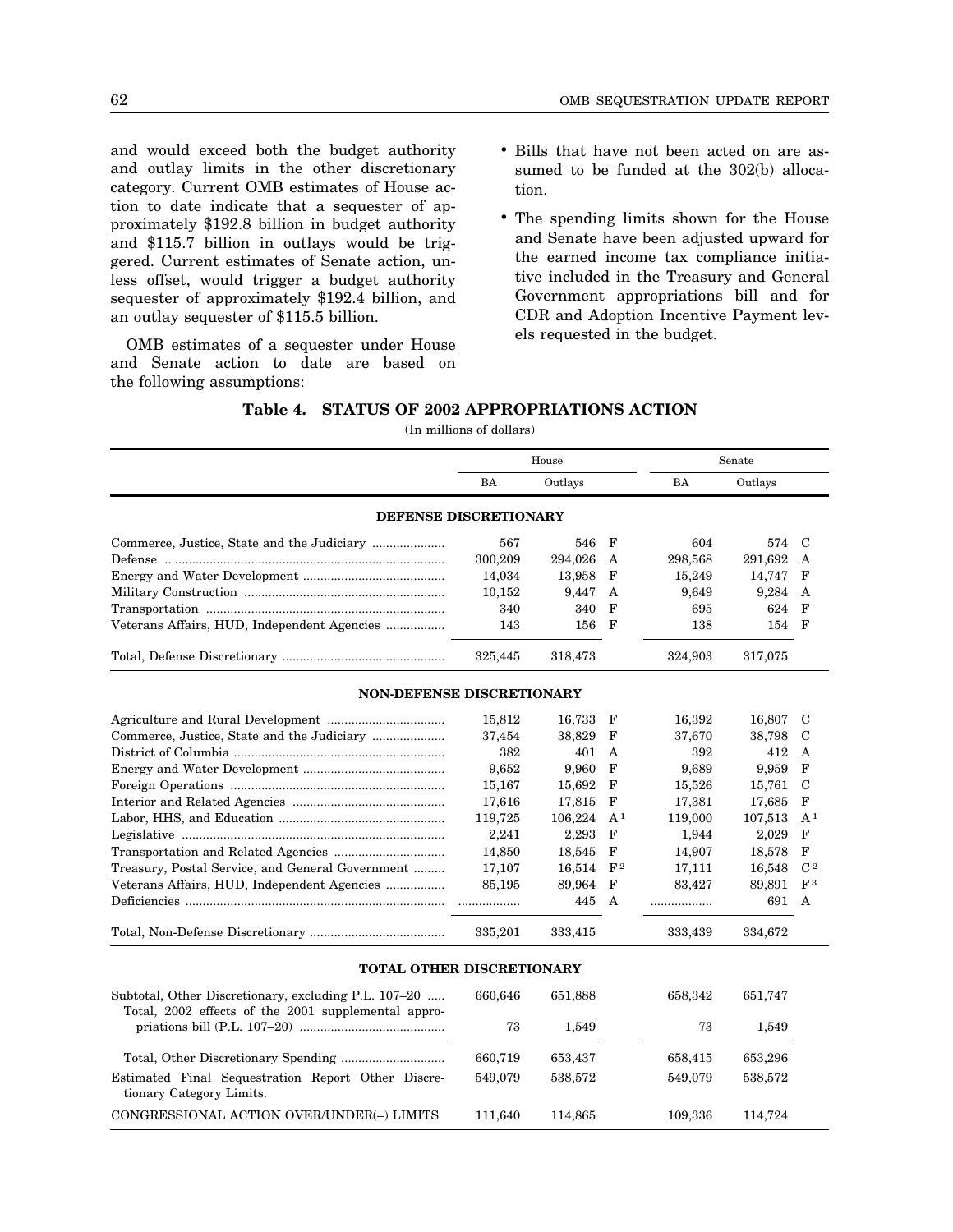### **Table 4. STATUS OF 2002 APPROPRIATIONS ACTION—Continued**

(In millions of dollars)

|                                                      | House                        |                      |  | Senate  |                      |   |
|------------------------------------------------------|------------------------------|----------------------|--|---------|----------------------|---|
|                                                      | BA                           | Outlays              |  | BA      | Outlays              |   |
|                                                      | <b>HIGHWAY CATEGORY</b>      |                      |  |         |                      |   |
|                                                      |                              | 28,491 F             |  | -9      | 28,493 F             |   |
|                                                      |                              | 28,491               |  | $-9$    | 28,493               |   |
| Estimated Final Sequestration Report Highway Cat-    |                              | 28,489               |  |         | 28,489               |   |
| CONGRESSIONAL ACTION OVER/UNDER(-) LIMITS            | .                            | $\overline{2}$       |  | -9      | 4                    |   |
|                                                      | <b>MASS TRANSIT CATEGORY</b> |                      |  |         |                      |   |
|                                                      |                              | 5,271 F <sup>4</sup> |  | .       | 5,272 F <sup>4</sup> |   |
|                                                      |                              | 5,271                |  |         | 5,272                |   |
| Estimated Final Sequestration Report Spending Limits |                              | 5,275                |  |         | 5,275                |   |
| CONGRESSIONAL ACTION OVER/UNDER(-) LIMITS            | .                            | $-4$                 |  | .       | $-3$                 |   |
| <b>CONSERVATION SPENDING CATEGORY</b>                |                              |                      |  |         |                      |   |
|                                                      | 440                          | 361 F                |  | 251     | 238                  | C |
|                                                      | 1,320                        | 1,085 F              |  | 1,320   | 1,083                | F |
|                                                      | 1,760                        | 1,446                |  | 1,571   | 1,321                |   |
| Estimated Final Sequestration Report Spending Limits | 1,760                        | 1,232                |  | 1,760   | 1,232                |   |
| CONGRESSIONAL ACTION OVER/UNDER(-) LIMITS            | .                            | 214                  |  | $-189$  | 89                   |   |
| TOTAL, DISCRETIONARY SPENDING                        |                              |                      |  |         |                      |   |
|                                                      | 662,479                      | 688,645              |  | 659,977 | 688,382              |   |
| Estimated Final Sequestration Report Discretionary   | 549,304                      | 572,917              |  | 549,304 | 572,917              |   |
| CONGRESSIONAL ACTION OVER/UNDER(-) LIMITS            | 113,175                      | 115,728              |  | 110,673 | 115,465              |   |

Key: S=Marked Up by the Subcommittee; C=Bill Reported Out by Committee; F=Bill Passed by House or by Senate; CN=Conference<br>Action has Occurred; E=Enacted bill; A=current 302(b) allocation

NOTE: OMB scoring of latest House and Senate action is preliminary

1 Estimates include numbers for House and Senate Continuing Disability Reviews and Adoption Incentive Payments.

2 Estimates include \$146 million in BA and outlays for the Earned Income Tax Credit Initiative (EITC)

 $3$  The Senate added an amendment on the Floor that would make \$2.0 billion in emergency FEMA funding available upon enactment of the bill. OMB assumes enactment prior to September 30th and, therefore, scores the BA in 20 comes available. However, OMB assumes that the funding will not actually outlay until 2002.

<sup>4</sup>The Administration, House, and Senate have proposed \$1.35 billion in Mass Transit BA. However, this amount does not count towards<br>the Mass Transit nor any other cap. The Administration has proposed to score this BA in 2 spending.

*Comparison of OMB and CBO discretionary limits.*—Section 254(d)(5) of the BEA requires that this report explain the differences between OMB and CBO estimates for discretionary spending limits. Table 5 compares OMB and CBO limits for 2001 and 2002. CBO uses the discretionary limits from OMB's preview report as a starting point for adjustments in its sequestration update report.

There is no difference between OMB and CBO for estimates of budget authority limits in 2001 and 2002. This is the first time in several years that OMB has matched CBO's estimates of budget authority limits and results primarily from OMB adopting a scoring treatment of contingent emergencies that matches with CBO's policy.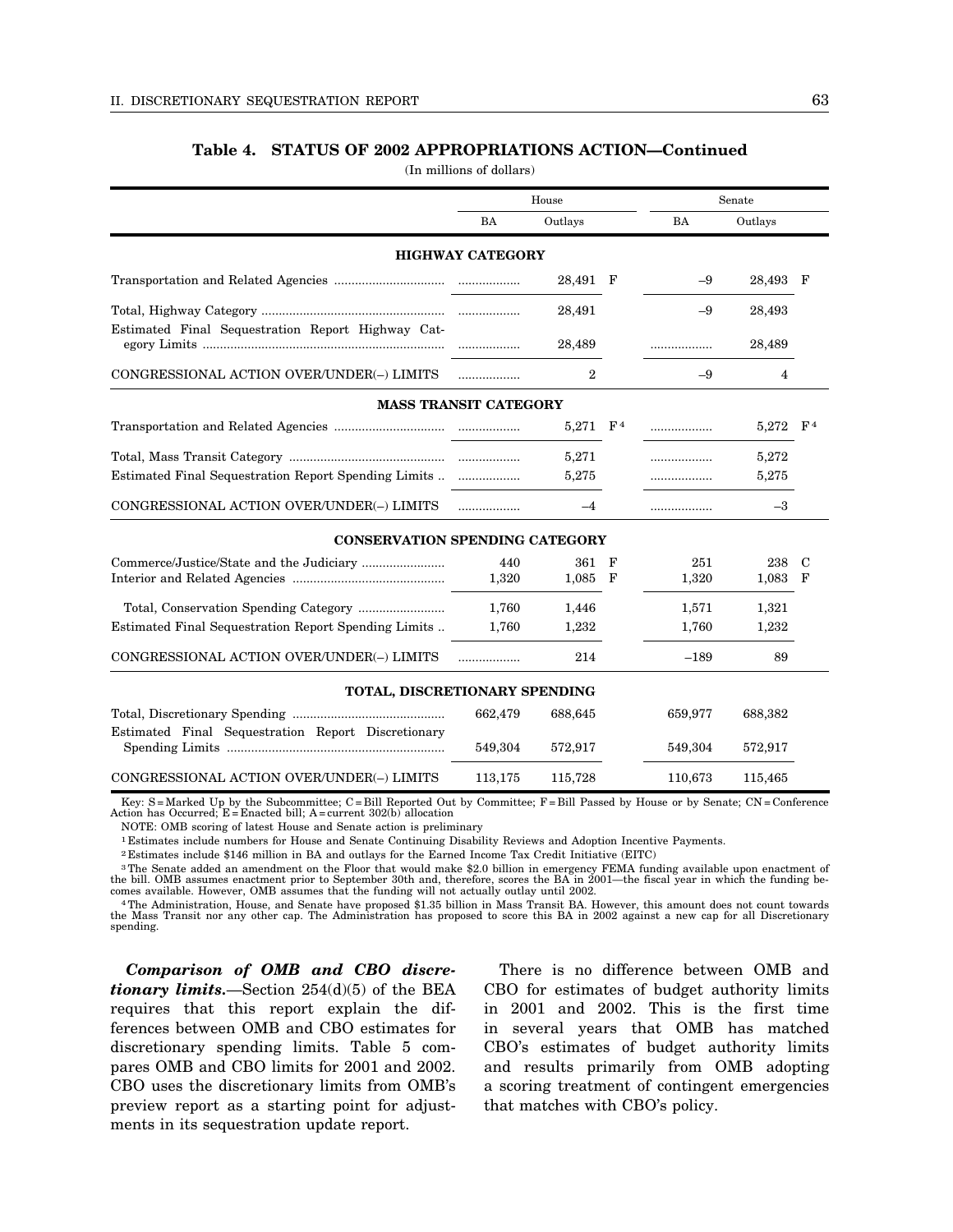<span id="page-61-0"></span>Differences in 2001 outlay limits total \$2,885 million, \$2,434 million of which is due to OMB's adjustment of 2001 outlays by the special outlay allowance. CBO did not make a similar adjustment in its update report. The remaining \$451 million outlay limit difference in 2001, and all of the \$21 million outlay limit difference in 2002, results from different technical assumptions about the spendout of recently released contingent emergency appropriations for the Federal Emergency Management Agency that occurred since the transmission of the 2002 budget to Congress.

### **Table 5. COMPARISON OF OMB AND CBO DISCRETIONARY SPENDING LIMITS**

(In millions of dollars)

|                                | 2000    | 2001       | 2002       |
|--------------------------------|---------|------------|------------|
| <b>Violent Crime Reduction</b> |         |            |            |
| CBO Update Report limits:      |         |            |            |
|                                | 4,500   | N/A        | N/A        |
|                                | 6,344   | N/A        | N/A        |
| OMB Update Report limits:      |         |            |            |
|                                | 4,500   | N/A        | N/A        |
|                                | 6,344   | N/A        | N/A        |
| Difference:                    |         |            |            |
| BA …………………………………………………         | .       | N/A        | N/A        |
|                                | .       | N/A        | N/A        |
| <b>Highway Category</b>        |         |            |            |
| CBO Update Report limits:      |         |            |            |
|                                | .       |            |            |
|                                | 24,574  | 26,920     | 28,489     |
| OMB Update Report limits:      |         |            |            |
|                                |         |            |            |
|                                | 24,574  | 26,920     | 28,489     |
| Difference:                    |         |            |            |
|                                | .       | .          | .          |
|                                | .       | .          | .          |
| <b>Mass Transit Category</b>   |         |            |            |
| CBO Update Report limits:      |         |            |            |
| BA …………………………………………………         | .       | .          |            |
|                                | 4,117   | 4,639      | .<br>5,275 |
| OMB Update Report limits:      |         |            |            |
|                                | .       | .          |            |
|                                | 4,117   | 4,639      | 5,275      |
| Difference:                    |         |            |            |
|                                | .       | .          |            |
|                                | .       | .          | .          |
| <b>Conservation Category</b>   |         |            |            |
| CBO Update Report limits:      |         |            |            |
|                                | N/A     | N/A        | 1,760      |
|                                | N/A     | N/A        | 1,232      |
| OMB Update Report limits:      |         |            |            |
|                                | N/A     | N/A        | 1,760      |
|                                | N/A     | N/A        | 1,232      |
| Difference:                    |         |            |            |
|                                | N/A     | N/A        | .          |
|                                | N/A     | N/A        | .          |
| <b>Other Discretionary</b>     |         |            |            |
|                                |         |            |            |
| CBO Update Report limits:      |         |            |            |
|                                | 580,289 | 640,803    | 546,945    |
|                                | 569,224 | 617,507    | 537,362    |
| OMB Update Report limits:      |         |            |            |
|                                | 580,289 | 640,803    | 546,945    |
| Difference:                    | 569,224 | 620,392    | 537,383    |
|                                |         |            |            |
|                                |         | .<br>2,885 | .<br>21    |
|                                | .       |            |            |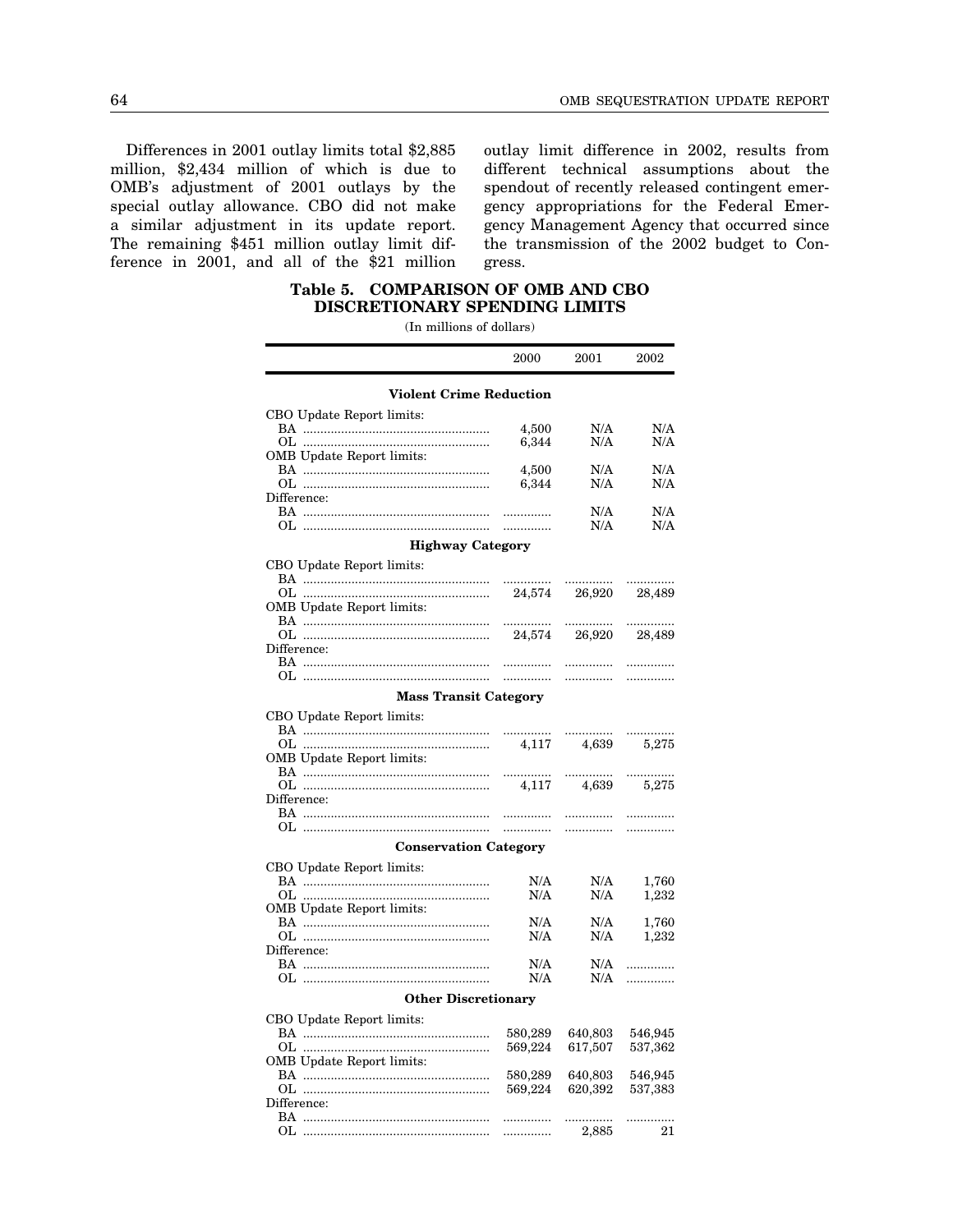### **Table 5. COMPARISON OF OMB AND CBO DIS-CRETIONARY SPENDING LIMITS—Continued**

(In millions of dollars)

|                                            | 2000    | 2001    | 2002    |
|--------------------------------------------|---------|---------|---------|
| <b>Total Discretionary Spending Limits</b> |         |         |         |
| CBO Update Report limits:                  |         |         |         |
|                                            | 584,789 | 640,803 | 548,705 |
|                                            | 604,259 | 649.066 | 572.358 |
| <b>OMB</b> Update Report limits:           |         |         |         |
|                                            | 584,789 | 640,803 | 548,705 |
|                                            | 604,259 | 651,951 | 572.379 |
| Difference:                                |         |         |         |
|                                            |         |         |         |
| OL.                                        |         | 2.885   | 21      |

N/A = Not Applicable.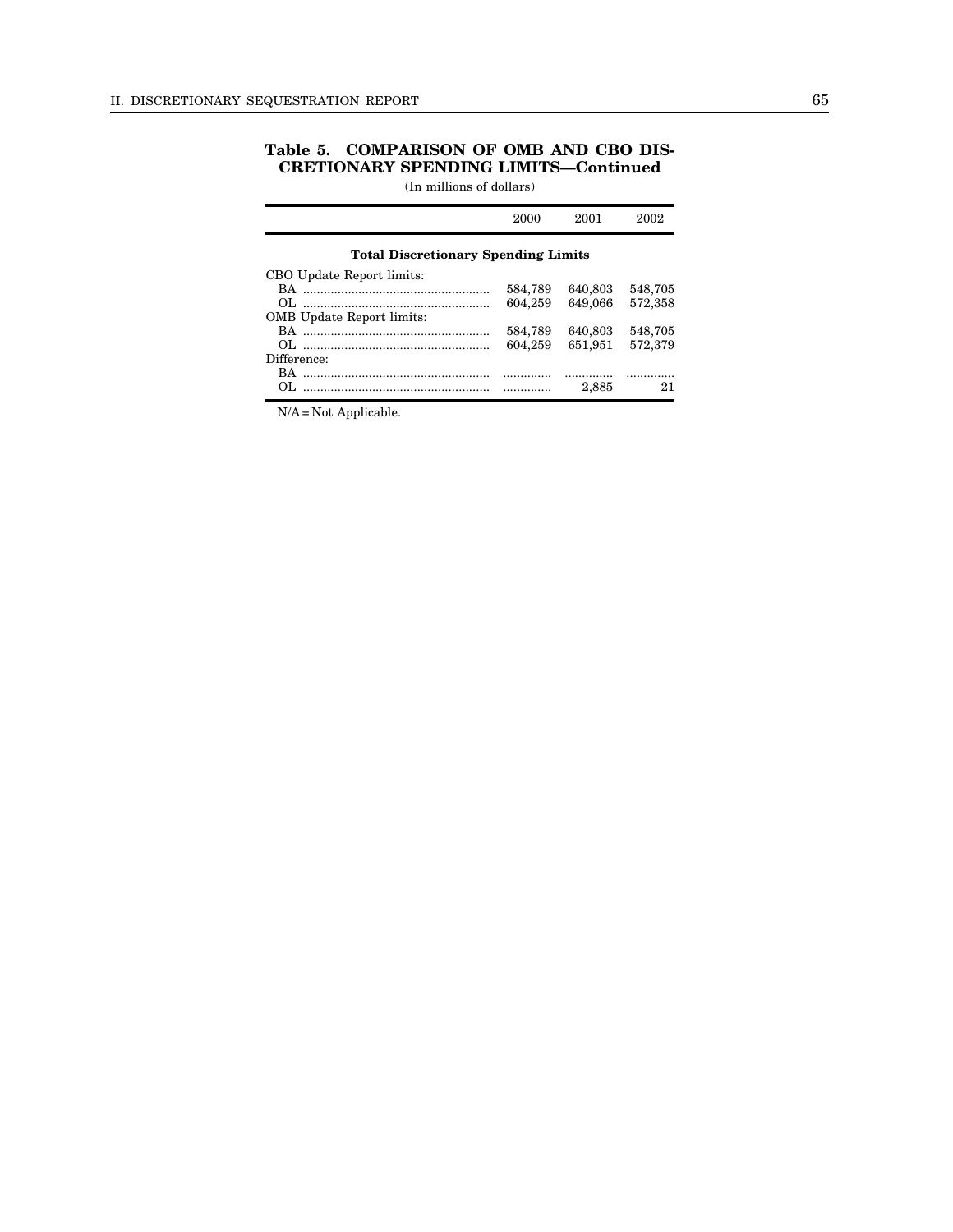## **III. PAY–AS–YOU–GO SEQUESTRATION REPORT**

The BEA requires that OMB issue reports after enactment of individual bills and three times a year on the overall status of Payas-you-go (PAYGO) legislation. This report provides OMB's updated estimates, reflecting legislation enacted as of August 15, 2001. As the BEA requires, the estimates rely on the same economic and technical assumptions as in the President's 2002 budget, which the Administration transmitted to Congress on April 9, 2001.

PAYGO enforcement covers all direct spending and receipts legislation. The BEA defines direct spending as entitlement authority, the food stamp program, and budget authority provided by law other than in appropriations acts.

The BEA requires that, in total, receipts and direct spending legislation not result in a net cost in any year. If such legislation yields a net cost, and if the President and Congress do not fully offset it by other legislative savings, the law requires a sequester of non-exempt direct spending programs.

The BEA requires that OMB submit a report to Congress that estimates the change in outlays or receipts for the current year, the budget year, and the following four fiscal years resulting from enactment of PAYGO legislation. The estimates, which must rely on the economic and technical assump-

tions underlying the most recent President's budget, determine whether the PAYGO requirement is met. The PAYGO process requires that OMB maintain a ''scorecard'' that shows the cumulative net cost of such legislation.

Table 6 presents OMB estimates of PAYGO legislation enacted as of August 15, 2001. In total, these bills have resulted in a net cost of \$75.0 billion for 2001 and a net cost of \$51.7 billion for 2002. As required by the BEA, the 2001 total reflects only Acts added to the scorecard after the OMB Final Sequestration Report for Fiscal Year 2001 was issued. At the end of this session of Congress, OMB will determine the need for sequestration by combining the 2001 and 2002 totals. For legislation enacted as of August 15, 2001, this calculation yields a cost of \$126.7 billion, indicating that a sequester would be required for 2002 if there are no changes to current law. For 2002, the maximum savings achievable from a sequester is \$33.3 billion. The Administration will work with Congress to ensure that no unintended sequesters of spending occur under current law or through enactment of any other proposals that meet the President's objectives to reduce the debt, fund priority initiatives, and grant tax relief to all income tax paying Americans.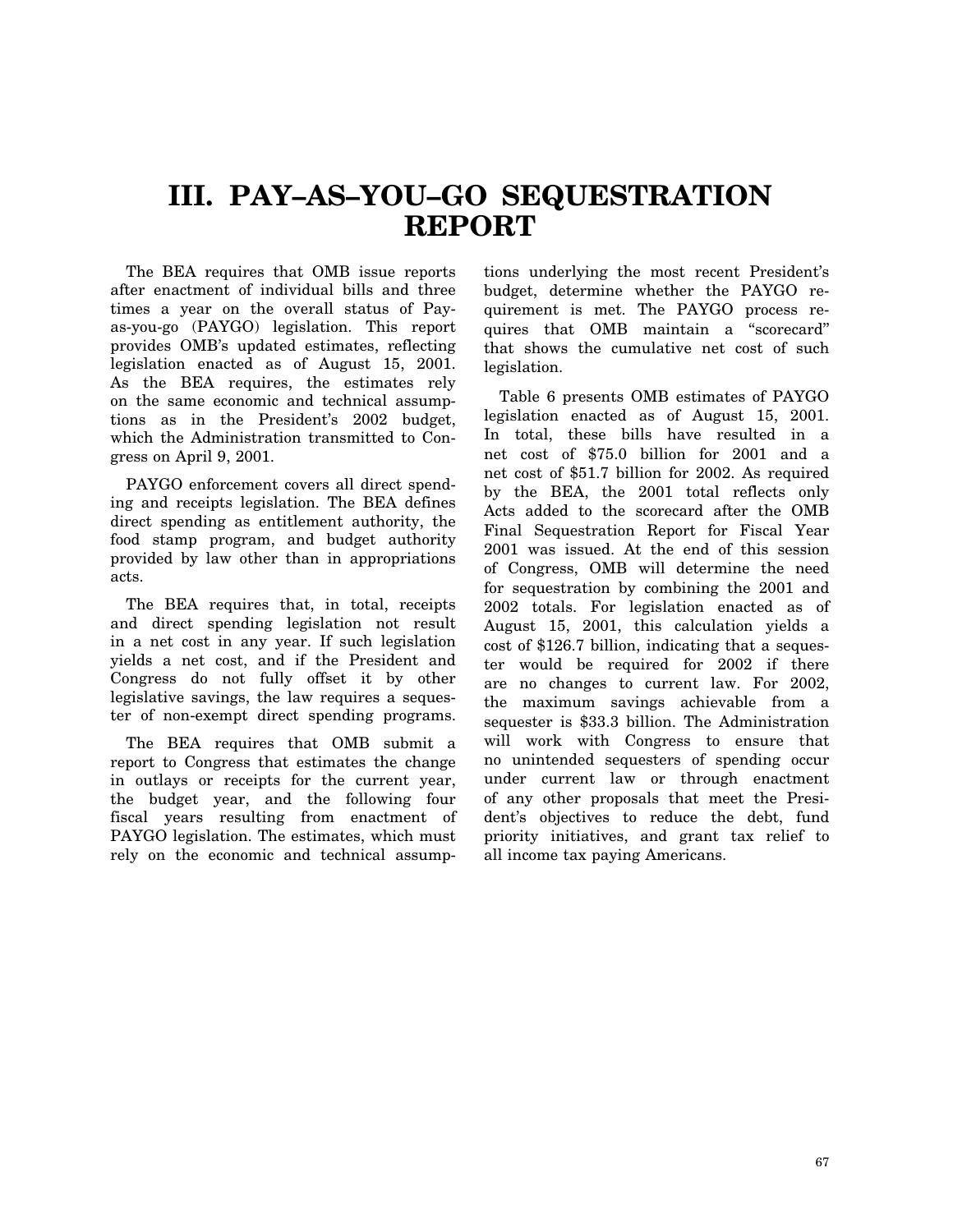<span id="page-64-0"></span>

| Number | Act Number               | Act Title                                                                     | 2001                               | 2002                               | 2003                                                                   | 2004                 | 2005                         | 2006                             | 2001-2006             |
|--------|--------------------------|-------------------------------------------------------------------------------|------------------------------------|------------------------------------|------------------------------------------------------------------------|----------------------|------------------------------|----------------------------------|-----------------------|
|        |                          | Pay-as-you-go balances in the 2002 Preview Report: <sup>2</sup>               |                                    |                                    |                                                                        |                      |                              |                                  |                       |
|        |                          |                                                                               | $\bf{0}$<br>$\Omega$               | 16,053<br>12,884                   | 18,465<br>14,651                                                       | 19,336<br>14,206     | 20,673<br>14,551             | 0<br>$\mathbf{0}$                | 74,527<br>56,292      |
|        |                          | Legislation enacted in the 1st session of the 107th Congress:                 |                                    |                                    |                                                                        |                      |                              |                                  |                       |
| 553    | P.L. 107-13<br>H.R. 581  | Wildland Fire Management Reimbursement Authority                              | 3<br>3                             | $-3$<br>$-3$                       | $\mathbf{0}$<br>$\theta$                                               | $\bf{0}$<br>$\theta$ | $\mathbf{0}$<br>$\mathbf{0}$ | $\mathbf{0}$<br>$\mathbf{0}$     | $\bf{0}$<br>$\theta$  |
| 554    | P.L. 107-15<br>H.R. 1727 | Fallen Hero Survivor Benefit Fairness Act                                     | $\bf{0}$<br>$\mathbf{1}$           | $\boldsymbol{2}$<br>$\overline{7}$ | 4<br>5                                                                 | $\overline{4}$<br>5  | $\overline{4}$<br>5          | $\overline{4}$<br>$\overline{4}$ | 18<br>27              |
| 555    | P.L. 107-16<br>H.R. 1836 | Economic Growth and Tax Relief Reconciliation Act                             | 69,501<br>73,808                   | 35,691<br>37,570                   | 86,399<br>90,335                                                       | 105,457<br>107,421   | 106,330<br>107,102           | 130,781<br>134,887               | 534,159<br>551,123    |
| 556    | P.L. 107-18<br>S. 1029   | Manufactured Housing Program User Fee Authority                               | $\boldsymbol{0}$<br>$\overline{2}$ | $\Omega$<br>$\mathbf{1}$           | 0<br>$\Omega$                                                          | $\bf{0}$<br>$\theta$ | $\mathbf{0}$<br>$\Omega$     | $\overline{0}$<br>$\Omega$       | $\boldsymbol{0}$<br>3 |
| N/A    | P.L. 107-19<br>S. 657    | National 4–H Program Centennial Initiative                                    | $\mathbf{0}$                       | $\,2$                              | OMB does not consider this bill as subject to pay-as-you-go<br>$^{-1}$ | $-1$                 | $\theta$                     | $\mathbf{0}$                     | $\boldsymbol{0}$      |
| 557    | P.L. 107-25<br>H.R. 2213 | Crop Year 2001 Agricultural Economic Assistance.                              | 5,500<br>5,500                     | $\bf{0}$<br>$\theta$               | $\bf{0}$<br>$\Omega$                                                   | $\bf{0}$<br>$\theta$ | $\bf{0}$<br>$\Omega$         | $\bf{0}$<br>$\theta$             | 5,500<br>5.500        |
|        |                          | Subtotal, legislation enacted in the 1st session of the 107th Con-<br>gress:. | 75,004                             | 35,690                             | 86,403                                                                 | 105,461              | $106{,}334$                  | 130,785                          | 539,677               |
|        |                          | Total, current balances:.                                                     | 79,314<br>75,004                   | 37,577<br>51,743                   | 90,339<br>104,868                                                      | 107,425              | 107,107<br>124,797 127,007   | 134,891<br>130,785               | 556,653<br>614,204    |
|        |                          |                                                                               | 79,314                             | 50,461                             | 104,990                                                                |                      | 121,631 121,658 134,891      |                                  | 612,945               |

68